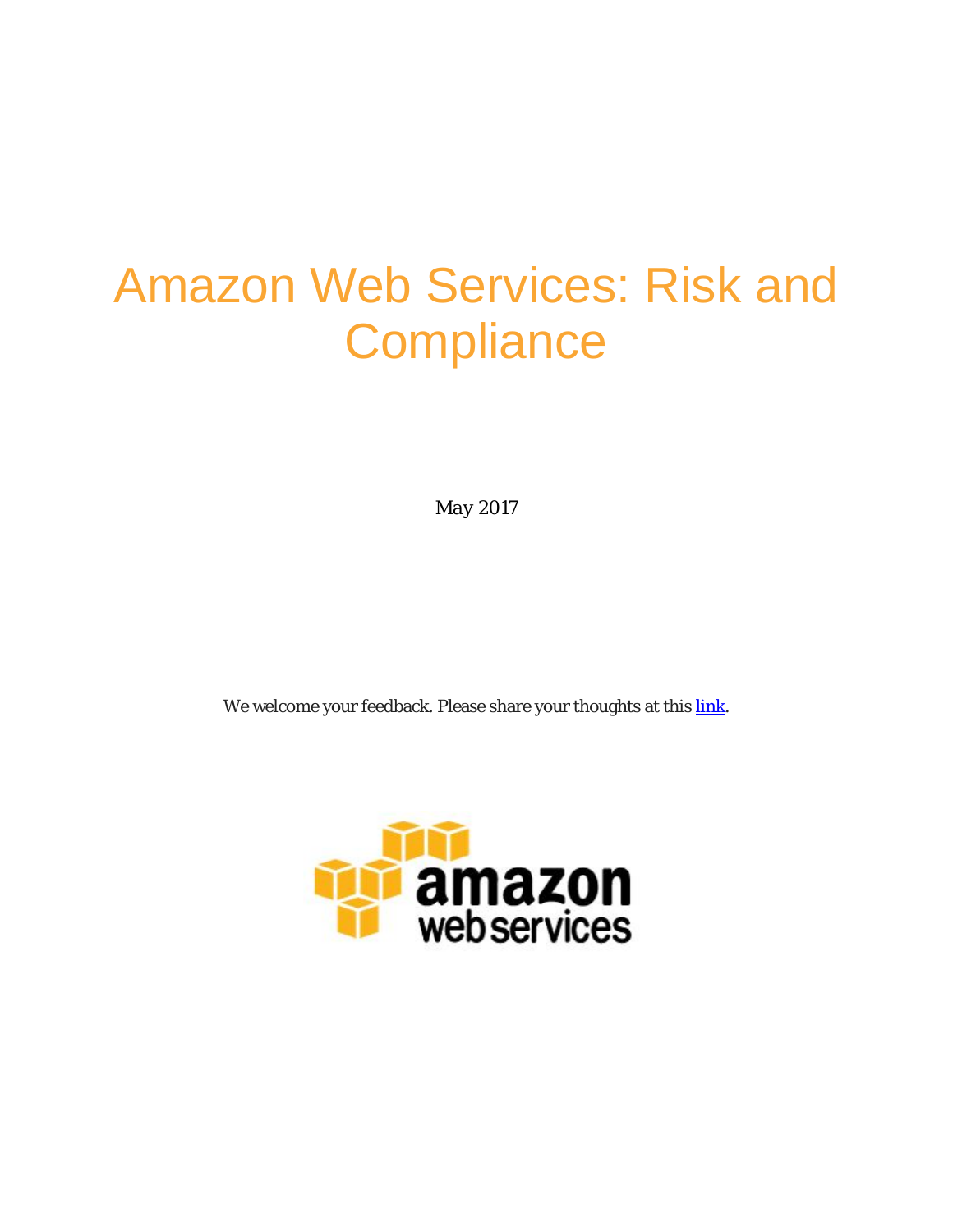This document is intended to provide information to assist AWS customers with integrating AWS into their existing control framework supporting their IT environment. This document includes a basic approach to evaluating AWS controls and provides information to assist customers with integrating control environments. This document also addresses AWS-specific information around general cloud computing compliance questions.

# **Table of Contents**

| ISO 27001 | $\dots 11$ |
|-----------|------------|
|           |            |
|           |            |
|           |            |
|           |            |
|           |            |

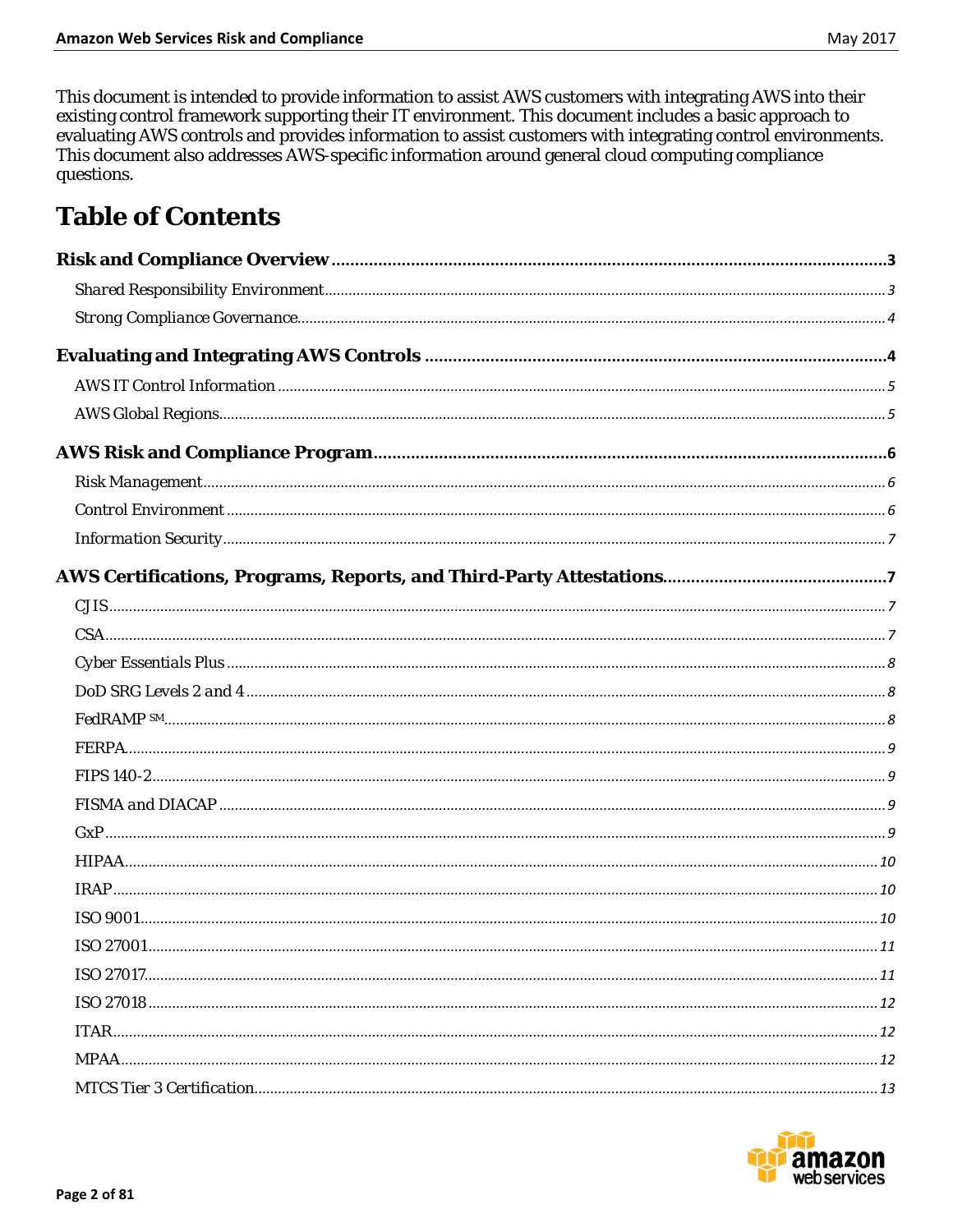| Appendix B: AWS alignment with the Australian Signals Directorate (ASD) Cloud Computing |  |
|-----------------------------------------------------------------------------------------|--|

# <span id="page-2-0"></span>**Risk and Compliance Overview**

AWS and its customers share control over the IT environment, both parties have responsibility for managing the IT environment. AWS' part in this shared responsibility includes providing its services on a highly secure and controlled platform and providing a wide array of security features customers can use. The customers' responsibility includes configuring their IT environments in a secure and controlled manner for their purposes. While customers don't communicate their use and configurations to AWS, AWS does communicate its security and control environment relevant to customers. AWS does this by doing the following:

- Obtaining industry certifications and independent third-party attestations described in this document
- Publishing information about the AWS security and control practices in whitepapers and web site content
- Providing certificates, reports, and other documentation directly to AWS customers under NDA (as required)

For a more detailed description of AWS security please see: [AWS Security Center: https://aws.amazon.com/security/](https://aws.amazon.com/security/)

For a more detailed description of AWS Compliance please see [AWS Compliance page: https://aws.amazon.com/compliance/](https://aws.amazon.com/compliance/)

Additionally, Th[e AWS Overview of Security Processes Whitepaper](https://d0.awsstatic.com/whitepapers/Security/AWS%20Security%20Whitepaper.pdf) covers AWS' general security controls and service-specific security.

## <span id="page-2-1"></span>**Shared Responsibility Environment**

Moving IT infrastructure to AWS services creates a model of shared responsibility between the customer and AWS. This shared model can help relieve customer's operational burden as AWS operates, manages and controls the components from the host operating system and virtualization layer down to the physical security of the facilities in which the service operates. The customer assumes responsibility and management of the guest operating system (including updates and security patches), other associated application software as well as the configuration of the AWS provided security group firewall. Customers should carefully consider the services they choose as their responsibilities vary depending on the services used, the integration of those

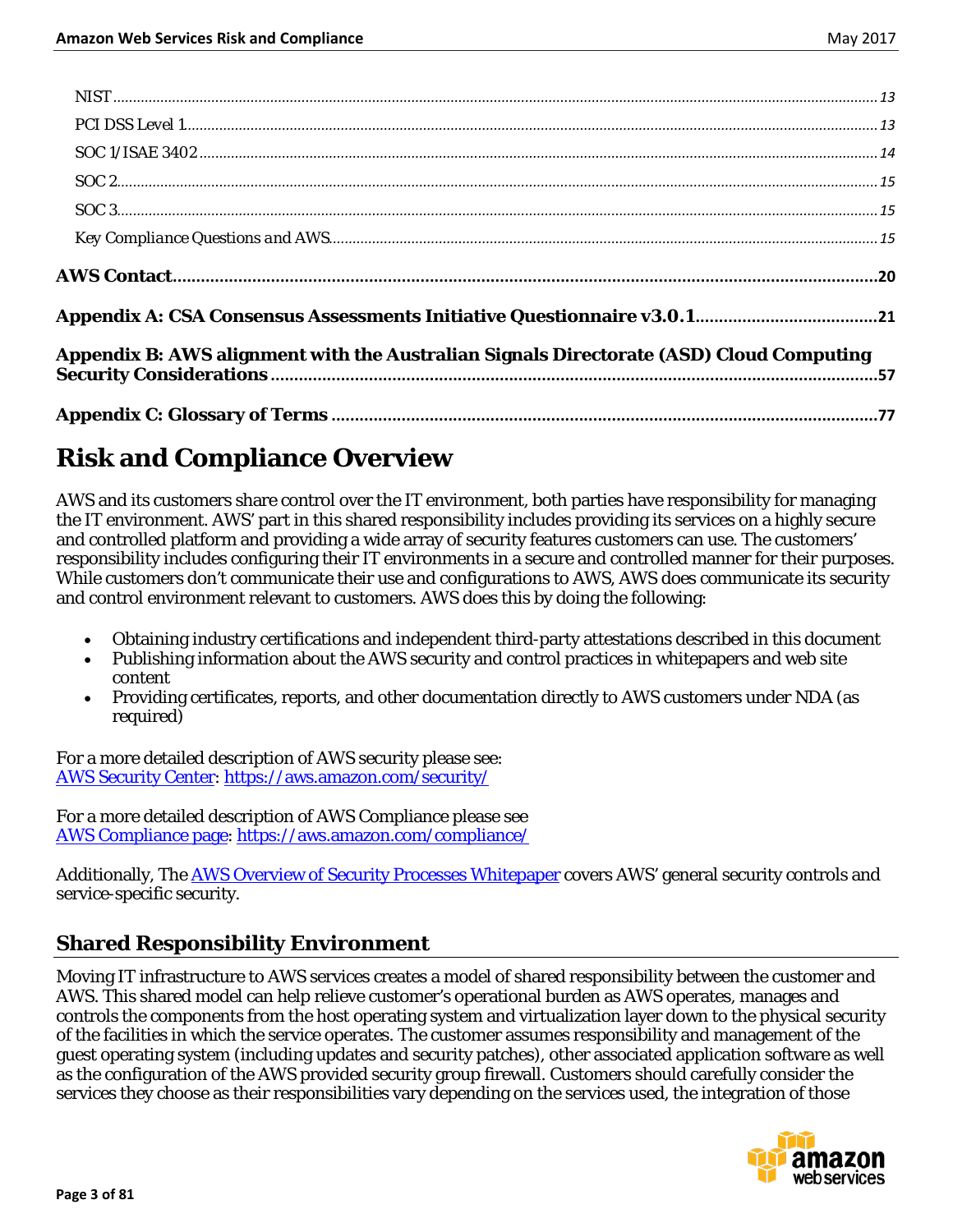services into their IT environment, and applicable laws and regulations. It is possible for customers to enhance security and/or meet their more stringent compliance requirements by leveraging technology such as host based firewalls, host based intrusion detection/prevention, encryption and key management. The nature of this shared responsibility also provides the flexibility and customer control that permits the deployment of solutions that meet industry-specific certification requirements.

This customer/AWS shared responsibility model also extends to IT controls. Just as the responsibility to operate the IT environment is shared between AWS and its customers, so is the management, operation and verification of IT controls shared. AWS can help relieve customer burden of operating controls by managing those controls associated with the physical infrastructure deployed in the AWS environment that may previously have been managed by the customer. As every customer is deployed differently in AWS, customers can take advantage of shifting management of certain IT controls to AWS which results in a (new) distributed control environment. Customers can then use the AWS control and compliance documentation available to them (described in the [AWS Certifications and Third-party Attestations](#page-6-1) section of this document) to perform their control evaluation and verification procedures as required.

The next section provides an approach on how AWS customers can evaluate and validate their distributed control environment effectively.

## <span id="page-3-0"></span>**Strong Compliance Governance**

As always, AWS customers are required to continue to maintain adequate governance over the entire IT control environment regardless of how IT is deployed. Leading practices include an understanding of required compliance objectives and requirements (from relevant sources), establishment of a control environment that meets those objectives and requirements, an understanding of the validation required based on the organization's risk tolerance, and verification of the operating effectiveness of their control environment. Deployment in the AWS cloud gives enterprises different options to apply various types of controls and various verification methods.

Strong customer compliance and governance might include the following basic approach:

- 1. Review information available from AWS together with other information to understand as much of the entire IT environment as possible, and then document all compliance requirements.
- 2. Design and implement control objectives to meet the enterprise compliance requirements.
- 3. Identify and document controls owned by outside parties.
- 4. Verify that all control objectives are met and all key controls are designed and operating effectively.

Approaching compliance governance in this manner will help companies gain a better understanding of their control environment and will help clearly delineate the verification activities to be performed.

# <span id="page-3-1"></span>**Evaluating and Integrating AWS Controls**

AWS provides a wide range of information regarding its IT control environment to customers through white papers, reports, certifications, and other third-party attestations. This documentation assists customers in understanding the controls in place relevant to the AWS services they use and how those controls have been validated. This information also assists customers in their efforts to account for and to validate that controls in their extended IT environment are operating effectively.

Traditionally, the design and operating effectiveness of control objectives and controls are validated by internal and/or external auditors via process walkthroughs and evidence evaluation. Direct observation/verification, by the customer or customer's external auditor, is generally performed to validate controls. In the case where

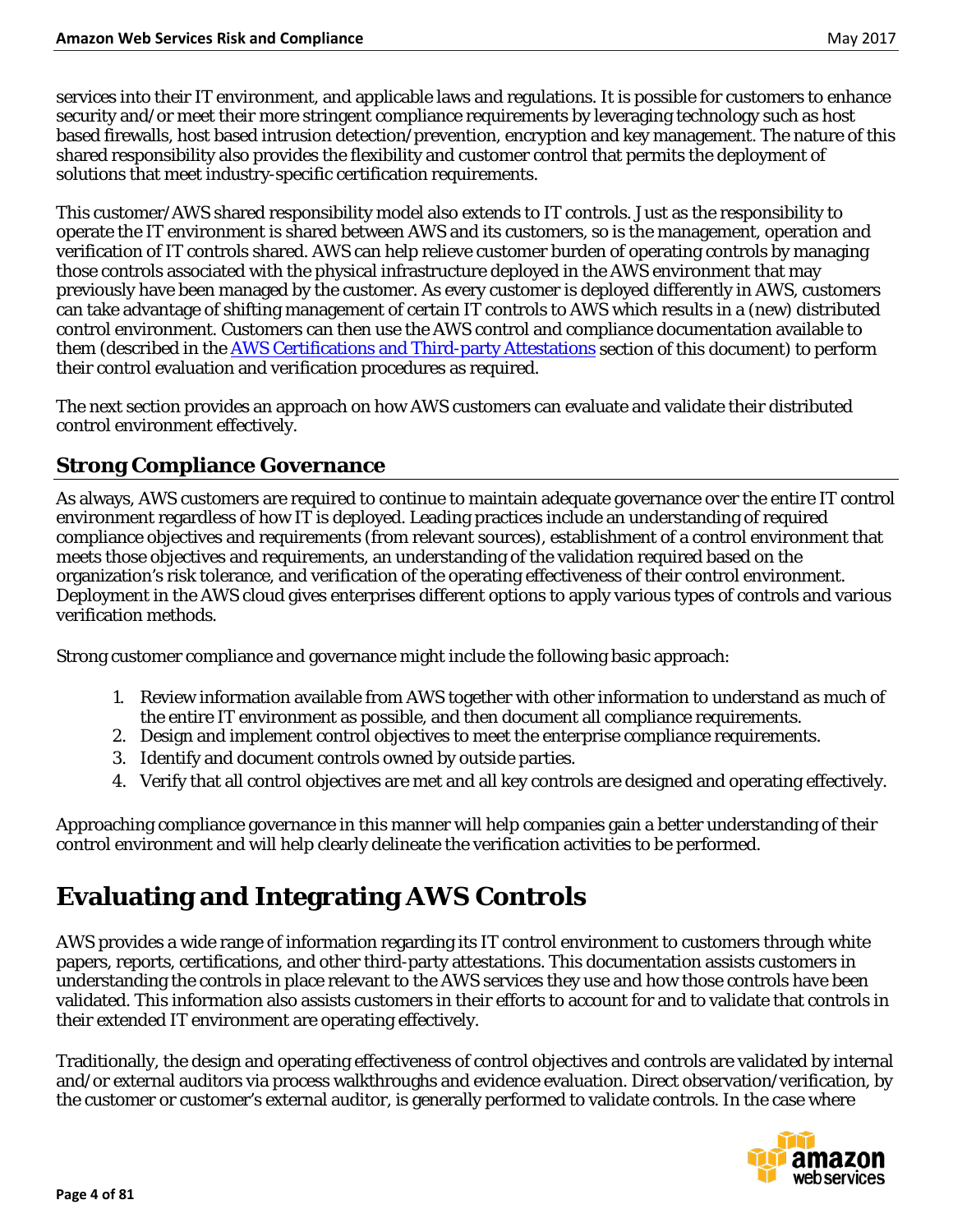service providers, such as AWS, are used, companies request and evaluate third-party attestations and certifications in order to gain reasonable assurance of the design and operating effectiveness of control objective and controls. As a result, although customer's key controls may be managed by AWS, the control environment can still be a unified framework where all controls are accounted for and are verified as operating effectively. Third-party attestations and certifications of AWS can not only provide a higher level of validation of the control environment, but may relieve customers of the requirement to perform certain validation work themselves for their IT environment in the AWS cloud.

## <span id="page-4-0"></span>**AWS IT Control Information**

AWS provides IT control information to customers in the following two ways:

1. **Specific control definition.** AWS customers are able to identify key controls managed by AWS. Key controls are critical to the customer's control environment and require an external attestation of the operating effectiveness of these key controls in order to comply with compliance requirements—such as the annual financial audit. For this purpose, AWS publishes a wide range of specific IT controls in its Service Organization Controls 1 (SOC 1) Type II report. The SOC 1 report, formerly the Statement on Auditing Standards (SAS) No. 70, Service Organizations report, is a widely recognized auditing standard developed by the American Institute of Certified Public Accountants (AICPA). The SOC 1 audit is an in-depth audit of both the design and operating effectiveness of AWS' defined control objectives and control activities (which include control objectives and control activities over the part of the infrastructure AWS manages). "Type II" refers to the fact that each of the controls described in the report are not only evaluated for adequacy of design, but are also tested for operating effectiveness by the external auditor. Because of the independence and competence of AWS' external auditor, controls identified in the report should provide customers with a high level of confidence in AWS' control environment. AWS' controls can be considered designed and operating effectively for many compliance purposes, including Sarbanes-Oxley (SOX) Section 404 financial statement audits. Leveraging SOC 1 Type II reports is also generally permitted by other external certifying bodies (e.g., ISO 27001 auditors may request a SOC 1 Type II report in order to complete their evaluations for customers).

Other specific control activities relate to AWS' Payment Card Industry (PCI) and Federal Information Security Management Act (FISMA) compliance. As discussed below, AWS is compliant with FISMA Moderate standards and with the PCI Data Security Standard. These PCI and FISMA standards are very prescriptive and require independent validation that AWS adheres to the published standard.

2. **General control standard compliance.** If an AWS customer requires a broad set of control objectives to be met, evaluation of AWS' industry certifications may be performed. With the AWS ISO 27001 certification, AWS complies with a broad, comprehensive security standard and follows best practices in maintaining a secure environment. With the PCI Data Security Standard (PCI DSS), AWS complies with a set of controls important to companies that handle credit card information. With AWS' compliance with the FISMA standards, AWS complies with a wide range of specific controls required by US government agencies. Compliance with these general standards provides customers with in-depth information on the comprehensive nature of the controls and security processes in place and can be considered when managing compliance.

## <span id="page-4-1"></span>**AWS Global Regions**

Data centers are built in clusters in various global regions, including: US East (Northern Virginia), US West (Oregon), US West (Northern California), AWS GovCloud (US) (Oregon), EU (Frankfurt), EU (Ireland), Asia Pacific (Seoul) Asia Pacific (Singapore), Asia Pacific (Tokyo), Asia Pacific (Sydney), China (Beijing), and South America (Sao Paulo).

For a complete list of regions, see the **AWS Global Infrastructure** page.

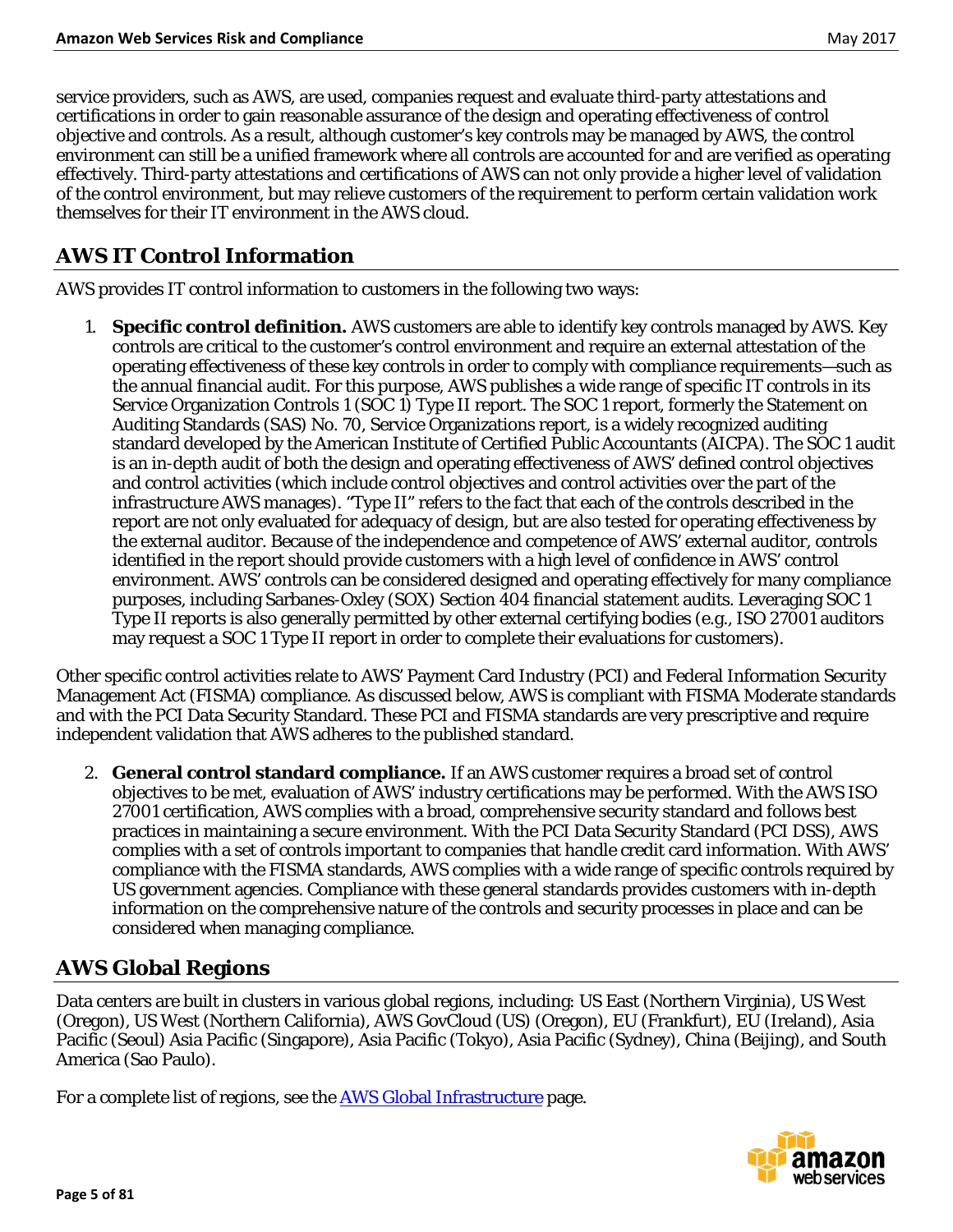# <span id="page-5-0"></span>**AWS Risk and Compliance Program**

AWS provides information about its risk and compliance program to enable customers to incorporate AWS controls into their governance framework. This information can assist customers in documenting a complete control and governance framework with AWS included as an important part of that framework.

## <span id="page-5-1"></span>**Risk Management**

AWS management has developed a strategic business plan which includes risk identification and the implementation of controls to mitigate or manage risks. AWS management re-evaluates the strategic business plan at least biannually. This process requires management to identify risks within its areas of responsibility and to implement appropriate measures designed to address those risks.

In addition, the AWS control environment is subject to various internal and external risk assessments. AWS' Compliance and Security teams have established an information security framework and policies based on the Control Objectives for Information and related Technology (COBIT) framework and have effectively integrated the ISO 27001 certifiable framework based on ISO 27002 controls, American Institute of Certified Public Accountants (AICPA) Trust Services Principles, the PCI DSS v3.2, and the National Institute of Standards and Technology (NIST) Publication 800-53 Rev 3 (Recommended Security Controls for Federal Information Systems). AWS maintains the security policy, provides security training to employees, and performs application security reviews. These reviews assess the confidentiality, integrity, and availability of data, as well as conformance to the information security policy.

AWS Security regularly scans all Internet facing service endpoint IP addresses for vulnerabilities (these scans do not include customer instances). AWS Security notifies the appropriate parties to remediate any identified vulnerabilities. In addition, external vulnerability threat assessments are performed regularly by independent security firms. Findings and recommendations resulting from these assessments are categorized and delivered to AWS leadership. These scans are done in a manner for the health and viability of the underlying AWS infrastructure and are not meant to replace the customer's own vulnerability scans required to meet their specific compliance requirements. Customers can request permission to conduct scans of their cloud infrastructure as long as they are limited to the customer's instances and do not violate the AWS Acceptable Use Policy. Advance approval for [the](mailto:aws-security@amazon.com)se types of scans can be initiated by submitting a request via the AWS [Vulnerability / Penetration Testing Request Form.](https://aws.amazon.com/forms/penetration-testing-request)

## <span id="page-5-2"></span>**Control Environment**

AWS manages a comprehensive control environment that includes policies, processes and control activities that leverage various aspects of Amazon's overall control environment. This control environment is in place for the secure delivery of AWS' service offerings. The collective control environment encompasses the people, processes, and technology necessary to establish and maintain an environment that supports the operating effectiveness of AWS' control framework. AWS has integrated applicable cloud-specific controls identified by leading cloud computing industry bodies into the AWS control framework. AWS continues to monitor these industry groups for ideas on which leading practices can be implemented to better assist customers with managing their control environment.

The control environment at Amazon begins at the highest level of the Company. Executive and senior leadership play important roles in establishing the Company's tone and core values. Every employee is provided with the Company's Code of Business Conduct and Ethics and completes periodic training. Compliance audits are performed so that employees understand and follow the established policies.

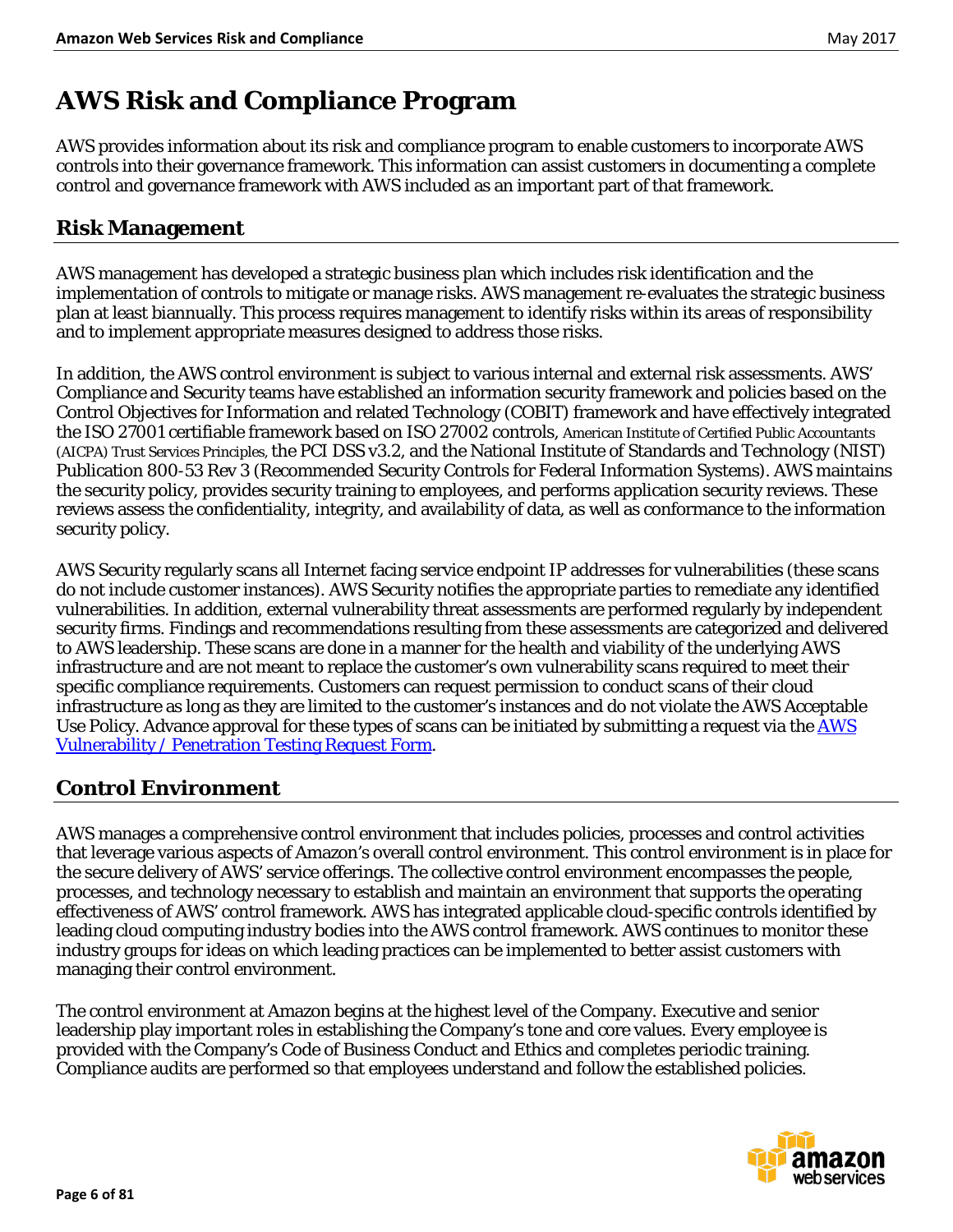The AWS organizational structure provides a framework for planning, executing and controlling business operations. The organizational structure assigns roles and responsibilities to provide for adequate staffing, efficiency of operations, and the segregation of duties. Management has also established authority and appropriate lines of reporting for key personnel. Included as part of the Company's hiring verification processes are education, previous employment, and, in some cases, background checks as permitted by law and regulation for employees commensurate with the employee's position and level of access to AWS facilities. The Company follows a structured on-boarding process to familiarize new employees with Amazon tools, processes, systems, policies and procedures.

#### <span id="page-6-0"></span>**Information Security**

AWS has implemented a formal information security program designed to protect the confidentiality, integrity, and availability of customers' systems and data. AWS publishes a security whitepaper that is available on the public website that addresses how AWS can help customers secure their data.

# <span id="page-6-1"></span>**AWS Certifications, Programs, Reports, and Third-Party Attestations**

AWS engages with external certifying bodies and independent auditors to provide customers with considerable information regarding the policies, processes, and controls established and operated by AWS.

#### <span id="page-6-2"></span>**CJIS**

AWS complies with the FBI's Criminal Justice Information Services (CJIS) standard. We sign CJIS security agreements with our customers, including allowing or performing any required employee background checks according to the **[CJIS Security Policy](https://www.fbi.gov/about-us/cjis/cjis-security-policy-resource-center/view)**.

Law enforcement customers (and partners who manage CJI) are taking advantage of AWS services to improve the security and protection of CJI data, using the advanced security services and features of AWS, such as activity logging (**[AWS CloudTrail](https://aws.amazon.com/cloudtrail/)**), encryption of data in motion and at rest (S3's Server-Side Encryption with the option to bring your own key), comprehensive key management and protection (AWS **[Key](https://aws.amazon.com/kms/)  [Management Service](https://aws.amazon.com/kms/)** and **[CloudHSM](https://aws.amazon.com/cloudhsm/)**), and integrated permission management (IAM federated identity management, multi-factor authentication).

AWS has created a Criminal Justice Information Services (CJIS) **[Workbook](https://d0.awsstatic.com/whitepapers/compliance/AWS_CJIS_Workbook.pdf)** in a security plan template format aligned to the CJIS Policy Areas. Additionally, a CJIS Whitepaper has been developed to help guide customers in their journey to cloud adoption.

Visit the CJIS Hub Page**:<https://aws.amazon.com/compliance/cjis/>**

#### <span id="page-6-3"></span>**CSA**

In 2011, the Cloud Security Alliance (CSA) launched **[STAR](https://cloudsecurityalliance.org/star/)**, an initiative to encourage transparency of security practices within cloud providers. The **[CSA Security, Trust & Assurance Registry](https://cloudsecurityalliance.org/star-registrant/amazon-aws/)** (STAR) is a free, publicly accessible registry that documents the security controls provided by various cloud computing offerings, thereby helping users assess the security of cloud providers they currently use or are considering contracting with. **[AWS is a CSA STAR registrant](https://cloudsecurityalliance.org/star-registrant/amazon-aws/)** and has completed the Cloud Security Alliance (CSA) Consensus Assessments Initiative Questionnaire (CAIQ). This CAIQ published by the CSA provides a way to reference and

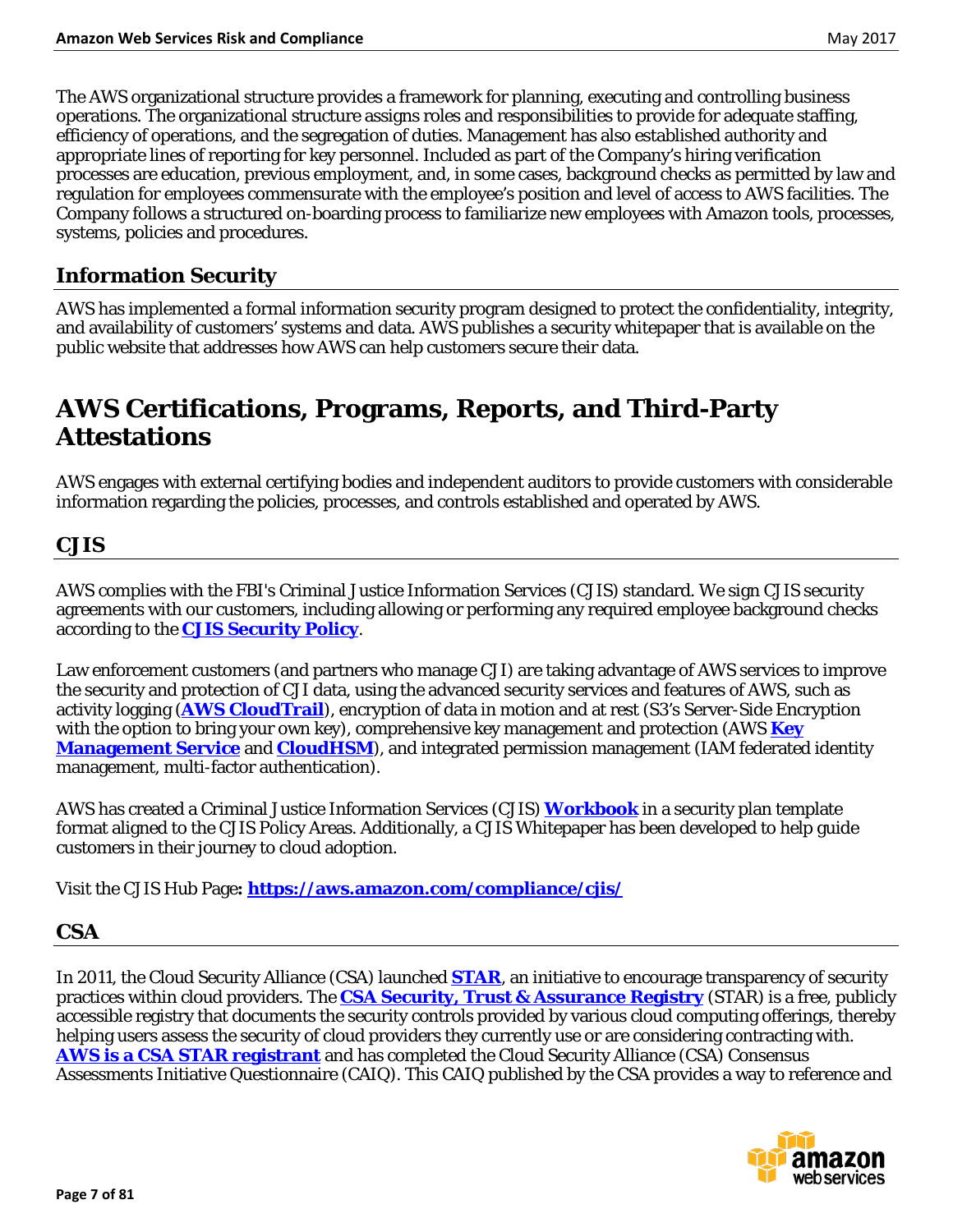document what security controls exist in AWS' Infrastructure as a Service offerings. The CAIQ provides 298 questions a cloud consumer and cloud auditor may wish to ask of a cloud provider.

#### See: **Appendix A: CSA Consensus Assessments Initiative Questionnaire v3.0.1**

#### <span id="page-7-0"></span>**Cyber Essentials Plus**

**[Cyber Essentials Plus](https://www.cyberstreetwise.com/cyberessentials/)** is a UK Government-backed, industry-supported certification scheme introduced in the UK to help organizations demonstrate operational security against common cyber-attacks.

It demonstrates the baseline controls AWS implements to mitigate the risk from common Internet-based threats, within the context of the UK Government's "**[10 Steps to Cyber Security](https://www.gov.uk/government/publications/cyber-risk-management-a-board-level-responsibility)**". It is backed by industry, including the Federation of Small Businesses, the Confederation of British Industry and a number of insurance organizations that offer incentives for businesses holding this certification.

Cyber Essentials sets out the necessary technical controls; the related assurance framework shows how the independent assurance process works for Cyber Essentials Plus certification through an annual external assessment conducted by an accredited assessor. Due to the regional nature of the certification, the certification scope is limited to EU (Ireland) region.

## <span id="page-7-1"></span>**DoD SRG Levels 2 and 4**

**[The Department of Defense \(DoD\) Cloud Security Model \(SRG\)](https://aws.amazon.com/compliance/dod/)** provides a formalized assessment and authorization process for cloud service providers (CSPs) to gain a DoD Provisional Authorization, which can subsequently be leveraged by DoD customers. A Provisional Authorization under the SRG provides a reusable certification that attests to our compliance with DoD standards, reducing the time necessary for a DoD mission owner to assess and authorize one of their systems for operation on AWS. AWS currently holds provisional authorizations at Levels 2 and 4 of the SRG.

Additional information of the security control baselines defined for **[Levels 2, 4, 5, and 6 can be found at:](http://iase.disa.mil/cloud_security/Pages/index.aspx)  [http://iase.disa.mil/cloud\\_security/Pages/index.aspx](http://iase.disa.mil/cloud_security/Pages/index.aspx)**.

Visit the DoD Hub Page**:<https://aws.amazon.com/compliance/dod/>**

#### <span id="page-7-2"></span>**FedRAMP SM**

AWS is a Federal Risk and Authorization Management Program (FedRAMPsm) Compliant Cloud Service Provider. AWS has completed the testing performed by a FedRAMPsm accredited Third-Party Assessment Organization (3PAO) and has been granted two Agency Authority to Operate (ATOs) by the US Department of Health and Human Services (HHS) after demonstrating compliance with FedRAMPsm requirements at the Moderate impact level. All U.S. government agencies can leverage the AWS Agency ATO packages stored in the FedRAMPsm repository to evaluate AWS for their applications and workloads, provide authorizations to use AWS, and transition workloads into the AWS environment. The two FedRAMPsm Agency ATOs encompass all U.S. regions (the AWS GovCloud (US) region and the AWS US East/West regions).

For a complete list of the services that are in the accreditation boundary for the regions stated above, see the [AWS Services in Scope by Compliance Program](https://aws.amazon.com/compliance/services-in-scope/) page [\(https://aws.amazon.com/compliance/services-in](https://aws.amazon.com/compliance/services-in-scope/)[scope/\)](https://aws.amazon.com/compliance/services-in-scope/).

For more information on AWS FedRAMP<sup>sm</sup> compliance please see the AWS FedRAMP<sup>sm</sup> FAQs at:

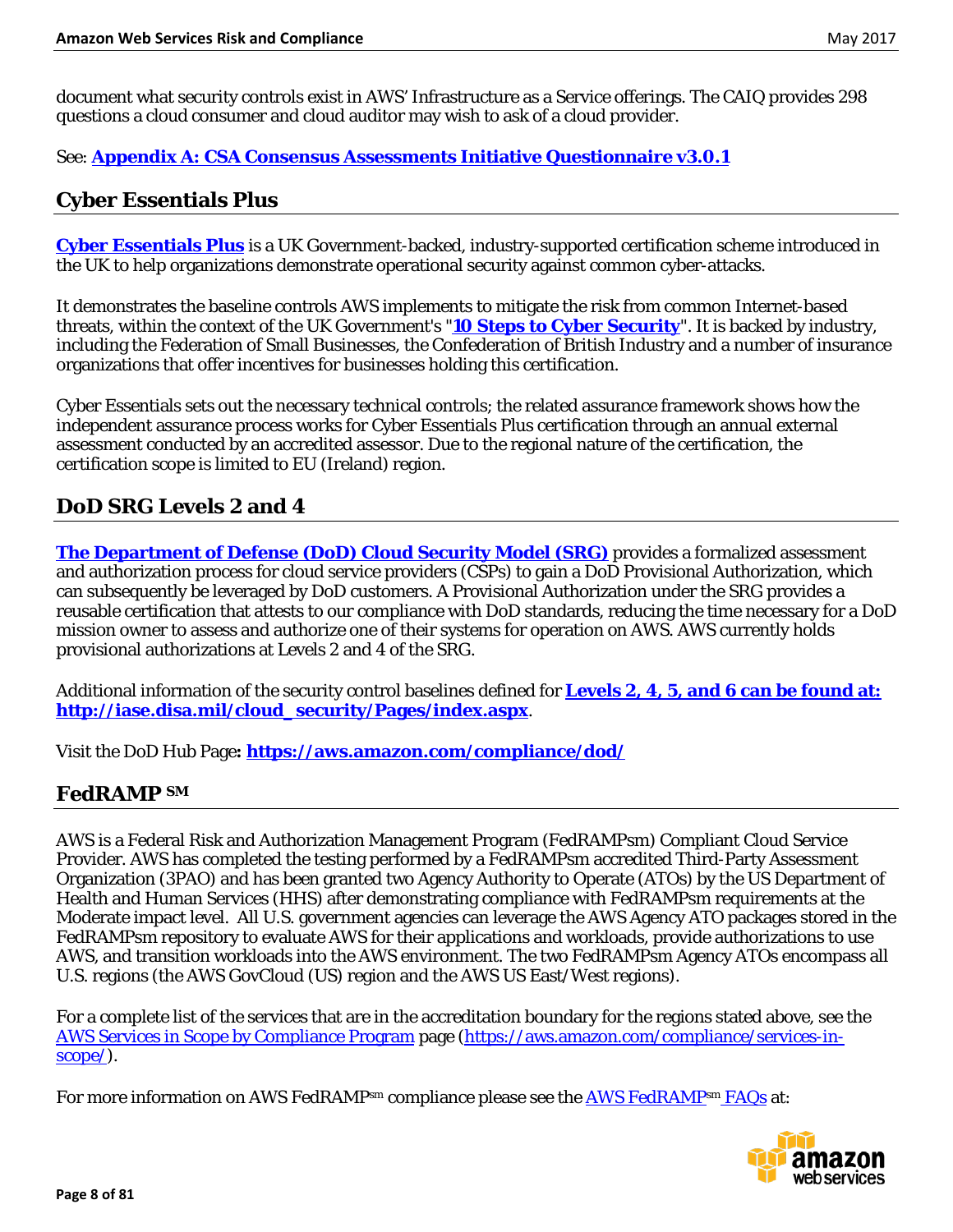#### <https://aws.amazon.com/compliance/fedramp/>

#### <span id="page-8-0"></span>**FERPA**

**[The Family Educational Rights and Privacy Act](http://www2.ed.gov/policy/gen/guid/fpco/ferpa/index.html)** (FERPA) (20 U.S.C. § 1232g; 34 CFR Part 99) is a Federal law that protects the privacy of student education records. The law applies to all schools that receive funds under an applicable program of the U.S. Department of Education. FERPA gives parents certain rights with respect to their children's education records. These rights transfer to the student when he or she reaches the age of 18, or attends a school beyond the high school level. Students to whom the rights have transferred are "eligible students."

AWS enables covered entities and their business associates subject to FERPA to leverage the secure AWS environment to process, maintain, and store protected education information.

AWS also offers a **[FERPA-focused whitepaper](https://d0.awsstatic.com/whitepapers/compliance/AWS_FERPA_Whitepaper.pdf)** for customers interested in learning more about how they can leverage AWS for the processing and storage of educational data.

The "**[FERPA Compliance on AWS Whitepaper](https://d0.awsstatic.com/whitepapers/compliance/AWS_FERPA_Whitepaper.pdf)**" outlines how companies can use AWS to process systems that facilitate FERPA compliance: [https://d0.awsstatic.com/whitepapers/compliance/AWS\\_FERPA\\_Whitepaper.pdf](https://d0.awsstatic.com/whitepapers/compliance/AWS_FERPA_Whitepaper.pdf)

#### <span id="page-8-1"></span>**FIPS 140-2**

**[The Federal Information Processing Standard \(FIPS\) Publication 140-2](http://csrc.nist.gov/publications/fips/fips140-2/fips1402.pdf)** is a US government security standard that specifies the security requirements for cryptographic modules protecting sensitive information. To support customers with FIPS 140-2 requirements, SSL terminations in **[AWS GovCloud \(US\)](http://aws.amazon.com/govcloud-us/)** operate using FIPS 140-2 validated hardware. AWS works with AWS GovCloud (US) customers to provide the information they need to help manage compliance when using the **[AWS GovCloud \(US\) environment](http://aws.amazon.com/govcloud-us/)**.

## <span id="page-8-2"></span>**FISMA and DIACAP**

AWS enables US government agencies to achieve and sustain compliance with the Federal Information Security Management Act (**[FISMA](http://www.dhs.gov/federal-information-security-management-act-fisma)**). The AWS infrastructure has been evaluated by independent assessors for a variety of government systems as part of their system owners' approval process. Numerous Federal Civilian and Department of Defense (DoD) organizations have successfully achieved security authorizations for systems hosted on AWS in accordance with the Risk Management Framework (RMF) process defined in NIST 800-37 and DoD Information Assurance Certification and Accreditation Process (**[DIACAP](http://en.wikipedia.org/wiki/Department_of_Defense_Information_Assurance_Certification_and_Accreditation_Process)**).

#### <span id="page-8-3"></span>**GxP**

GxP is an acronym that refers to the regulations and guidelines applicable to life sciences organizations that make food and medical products such as drugs, medical devices, and medical software applications. The overall intent of GxP requirements is to ensure that food and medical products are safe for consumers and to ensure the integrity of data used to make product-related safety decisions.

AWS offers a **[GxP whitepaper](https://d0.awsstatic.com/whitepapers/compliance/Using_AWS_in_GxP_Systems.pdf)** which details a comprehensive approach for using AWS for GxP systems. This whitepaper provides guidance for using **[AWS Products in the context of GxP](https://d0.awsstatic.com/whitepapers/compliance/Using_AWS_in_GxP_Systems.pdf)** and the content has been developed in conjunction with AWS pharmaceutical and medical device customers, as well as software partners, who are currently using AWS Products in their validated GxP systems.

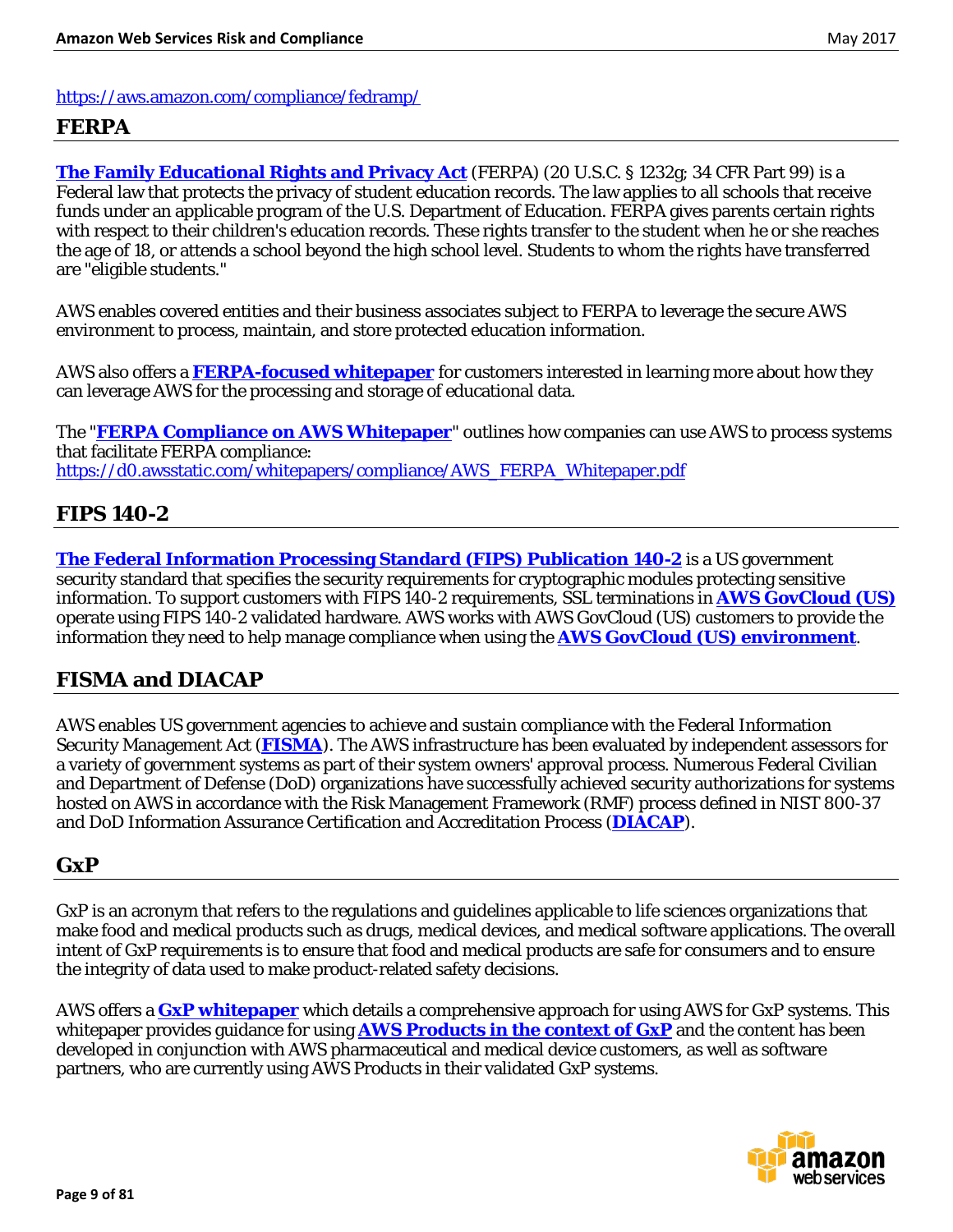For more information on the GxP on AWS **[please contact AWS Sales and Business Development](https://aws.amazon.com/compliance/contact/)**.

For additional information please see our GxP Compliance FAQs: <https://aws.amazon.com/compliance/gxp-part-11-annex-11/>

## <span id="page-9-0"></span>**HIPAA**

AWS enables covered entities and their business associates subject to the U.S. Health Insurance Portability and Accountability Act (HIPAA) to leverage the secure AWS environment to process, maintain, and store protected health information and AWS will be signing business associate agreements with such customers. AWS also offers a HIPAA-focused whitepaper for customers interested in learning more about how they can leverage AWS for the processing and storage of health information. The [Architecting for HIPAA Security and](https://d0.awsstatic.com/whitepapers/compliance/AWS_HIPAA_Compliance_Whitepaper.pdf)  [Compliance on Amazon Web Services](https://d0.awsstatic.com/whitepapers/compliance/AWS_HIPAA_Compliance_Whitepaper.pdf) whitepaper outlines how companies can use AWS to process systems that facilitate HIPAA and Health Information Technology for Economic and Clinical Health (HITECH) compliance.

Customers who execute an AWS BAA may use any AWS service in an account designated as a HIPAA Account, but they may only process, store and transmit PHI using the HIPAA-eligible services defined in the AWS BAA. For a complete list of these services, see the [HIPAA Eligible Services Reference](https://aws.amazon.com/compliance/hipaa-eligible-services-reference/) page [\(https://aws.amazon.com/compliance/hipaa-eligible-services-reference/\)](https://aws.amazon.com/compliance/hipaa-eligible-services-reference/).

AWS maintains a standards-based risk management program to ensure that the HIPAA-eligible services specifically support the administrative, technical, and physical safeguards required under HIPAA. Using these services to store, process, and transmit PHI allows our customers and AWS to address the HIPAA requirements applicable to the AWS utility-based operating model.

For additional information please see our [HIPAA Compliance FAQs](https://aws.amazon.com/compliance/hipaa-compliance/) and Architecting for [HIPAA Security and](https://d0.awsstatic.com/whitepapers/compliance/AWS_HIPAA_Compliance_Whitepaper.pdf)  [Compliance on Amazon Web Services.](https://d0.awsstatic.com/whitepapers/compliance/AWS_HIPAA_Compliance_Whitepaper.pdf)

## <span id="page-9-1"></span>**IRAP**

The Information Security Registered Assessors Program (IRAP) enables Australian government customers to validate that appropriate controls are in place and determine the appropriate responsibility model for addressing the needs of the Australian Signals Directorate (ASD) Information Security Manual (ISM).

Amazon Web Services **[has completed an independent assessmen](https://aws.amazon.com/compliance/aws-irap-information-security-registered-assessors-program-australia/)**t that has determined all applicable ISM controls are in place relating to the processing, storage and transmission of Unclassified (DLM) for the AWS Sydney Region.

IRAP Compliance FAQs: **<https://aws.amazon.com/compliance/irap/>**

For more information see: **Appendix B: AWS alignment with the Australian Signals Directorate (ASD) Cloud Computing Security Considerations**

#### <span id="page-9-2"></span>**ISO 9001**

AWS has achieved ISO 9001 certification, AWS' ISO 9001 certification directly supports customers who develop, migrate and operate their quality-controlled IT systems in the AWS cloud. Customers can leverage AWS' compliance reports as evidence for their own ISO 9001 programs and industry-specific quality programs, such as GxP in life sciences, ISO 13485 in medical devices, AS9100 in aerospace, and ISO/TS 16949 in

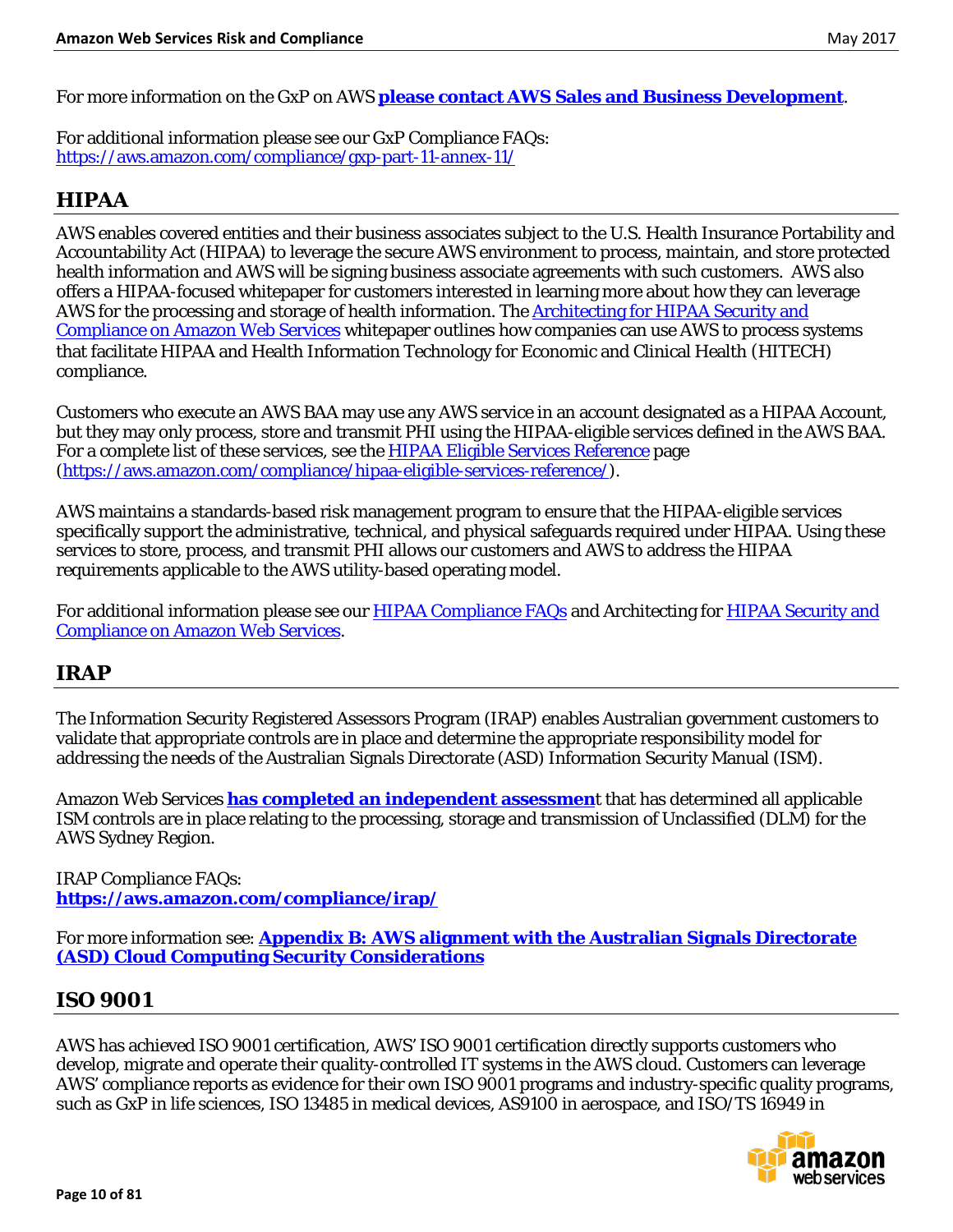automotive. AWS customers who don't have quality system requirements will still benefit from the additional assurance and transparency that an ISO 9001 certification provides.

The ISO 9001 certification covers the quality management system over a specified scope of AWS services and Regions of operations. For a complete list of services, see the **AWS Services in Scope** [by Compliance Program](https://aws.amazon.com/compliance/services-in-scope/) page [\(https://aws.amazon.com/compliance/services-in-scope/\)](https://aws.amazon.com/compliance/services-in-scope/).

ISO 9001:2008 is a global standard for managing the quality of products and services. The 9001 standard outlines a quality management system based on eight principles defined by the International Organization for Standardization (ISO) Technical Committee for Quality Management and Quality Assurance. They include:

- Customer focus
- **Leadership**
- Involvement of people
- Process approach
- System approach to management
- Continual Improvement
- Factual approach to decision-making
- Mutually beneficial supplier relationships

The AWS ISO 9001 certification can be downloaded at: [https://d0.awsstatic.com/certifications/iso\\_9001\\_certification.pdf](https://d0.awsstatic.com/certifications/iso_9001_certification.pdf)

AWS provides additional information and frequently asked questions about its ISO 9001 certification at: <https://aws.amazon.com/compliance/iso-9001-faqs/>

## <span id="page-10-0"></span>**ISO 27001**

AWS has achieved ISO 27001 certification of our Information Security Management System (ISMS) covering AWS infrastructure, data centers, and services. For a complete list of services, see th[e AWS Services in Scope by](https://aws.amazon.com/compliance/services-in-scope/)  [Compliance Program](https://aws.amazon.com/compliance/services-in-scope/) page [\(https://aws.amazon.com/compliance/services-in-scope/\)](https://aws.amazon.com/compliance/services-in-scope/).

ISO 27001/27002 is a widely-adopted global security standard that sets out requirements and best practices for a systematic approach to managing company and customer information that's based on periodic risk assessments appropriate to ever-changing threat scenarios. In order to achieve the certification, a company must show it has a systematic and ongoing approach to managing information security risks that affect the confidentiality, integrity, and availability of company and customer information. This certification reinforces Amazon's commitment to providing significant information regarding our security controls and practices.

The AWS ISO 27001 certification can be downloaded at: [https://d0.awsstatic.com/certifications/iso\\_27001\\_global\\_certification.pdf](https://d0.awsstatic.com/certifications/iso_27001_global_certification.pdf)

AWS provides additional information and frequently asked questions about its ISO 27001 certification at: <https://aws.amazon.com/compliance/iso-27001-faqs/>

## <span id="page-10-1"></span>**ISO 27017**

ISO 27017 is the newest code of practice released by the International Organization for Standardization (ISO). It provides implementation guidance on information security controls that specifically relate to cloud services.

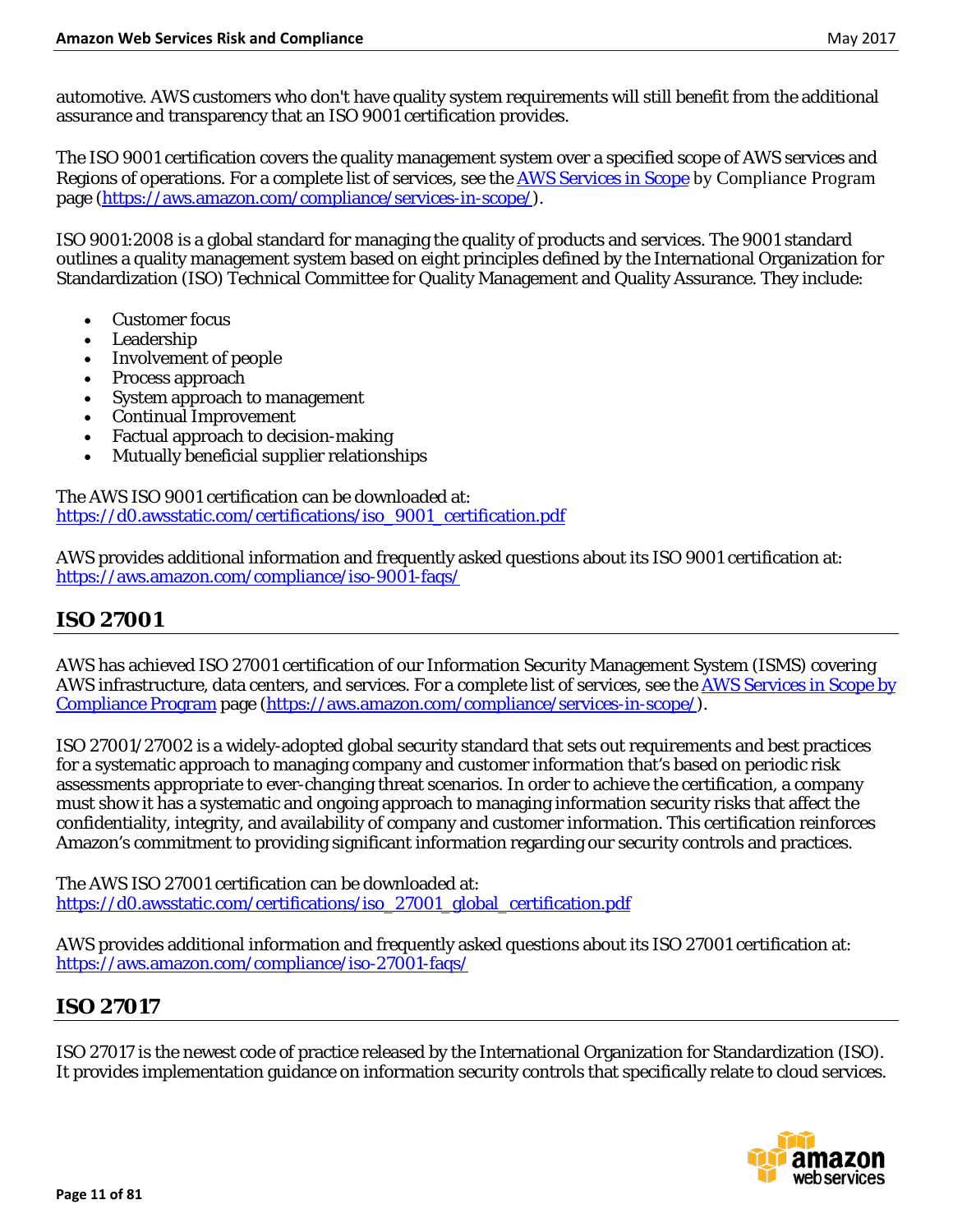AWS has achieved ISO 27017 certification of our Information Security Management System (ISMS) covering AWS infrastructure, data centers, and services. For a complete list of services, see the AWS Services in Scope by [Compliance Program](https://aws.amazon.com/compliance/services-in-scope/) page [\(https://aws.amazon.com/compliance/services-in-scope/\)](https://aws.amazon.com/compliance/services-in-scope/).

The AWS ISO 27017 certification can be downloaded at: [https://d0.awsstatic.com/certifications/iso\\_27017\\_certification.pdf](https://d0.awsstatic.com/certifications/iso_27017_certification.pdf)

AWS provides additional information and frequently asked questions about its ISO 27017 certification at: <https://aws.amazon.com/compliance/iso-27017-faqs/>

#### <span id="page-11-0"></span>**ISO 27018**

ISO 27018 is the first International code of practice that focuses on protection of personal data in the cloud. It is based on ISO information security standard 27002 and provides implementation guidance on ISO 27002 controls applicable to public cloud Personally Identifiable Information (PII). It also provides a set of additional controls and associated guidance intended to address public cloud PII protection requirements not addressed by the existing ISO 27002 control set.

AWS has achieved ISO 27018 certification of our Information Security Management System (ISMS) covering AWS infrastructure, data centers, and services. For a complete list of services, see th[e AWS Services in Scope by](https://aws.amazon.com/compliance/services-in-scope/)  [Compliance Program](https://aws.amazon.com/compliance/services-in-scope/) page [\(https://aws.amazon.com/compliance/services-in-scope/\)](https://aws.amazon.com/compliance/services-in-scope/).

The AWS ISO 27018 certification can be downloaded at: [https://d0.awsstatic.com/certifications/iso\\_27018\\_certification.pdf](https://d0.awsstatic.com/certifications/iso_27018_certification.pdf)

AWS provides additional information and frequently asked questions about its ISO 27018 certification at: <https://aws.amazon.com/compliance/iso-27018-faqs/>

#### <span id="page-11-1"></span>**ITAR**

The **[AWS GovCloud \(US\)](http://aws.amazon.com/govcloud-us/)** region supports US International Traffic in Arms Regulations (**[ITAR](http://en.wikipedia.org/wiki/International_Traffic_in_Arms_Regulations)**) compliance. As a part of managing a comprehensive ITAR compliance program, companies subject to ITAR export regulations must control unintended exports by restricting access to protected data to US Persons and restricting physical location of that data to the US. AWS GovCloud (US) provides an environment physically located in the US and where access by AWS Personnel is limited to US Persons, thereby allowing qualified companies to transmit, process, and store protected articles and data subject to ITAR restrictions. The AWS GovCloud (US) environment has been audited by an independent third-party to validate the proper controls are in place to support customer export compliance programs for this requirement.

#### <span id="page-11-2"></span>**MPAA**

The Motion Picture Association of America (MPAA) has established a set of best practices for securely storing, processing and delivering protected media and content [\(http://www.fightfilmtheft.org/facility-security](http://www.fightfilmtheft.org/facility-security-program.html)[program.html\)](http://www.fightfilmtheft.org/facility-security-program.html). Media companies use these best practices as a way to assess risk and security of their content and infrastructure. AWS has demonstrated alignment with the MPAA best practices and the AWS infrastructure is compliant with all applicable MPAA infrastructure controls. While the MPAA does not offer a "certification," media industry customers can use the AWS MPAA documentation to augment their risk assessment and evaluation of MPAA-type content on AWS.

See th[e AWS Compliance MPAA hub page](https://aws.amazon.com/compliance/mpaa/) for additional details: <https://aws.amazon.com/compliance/mpaa/>

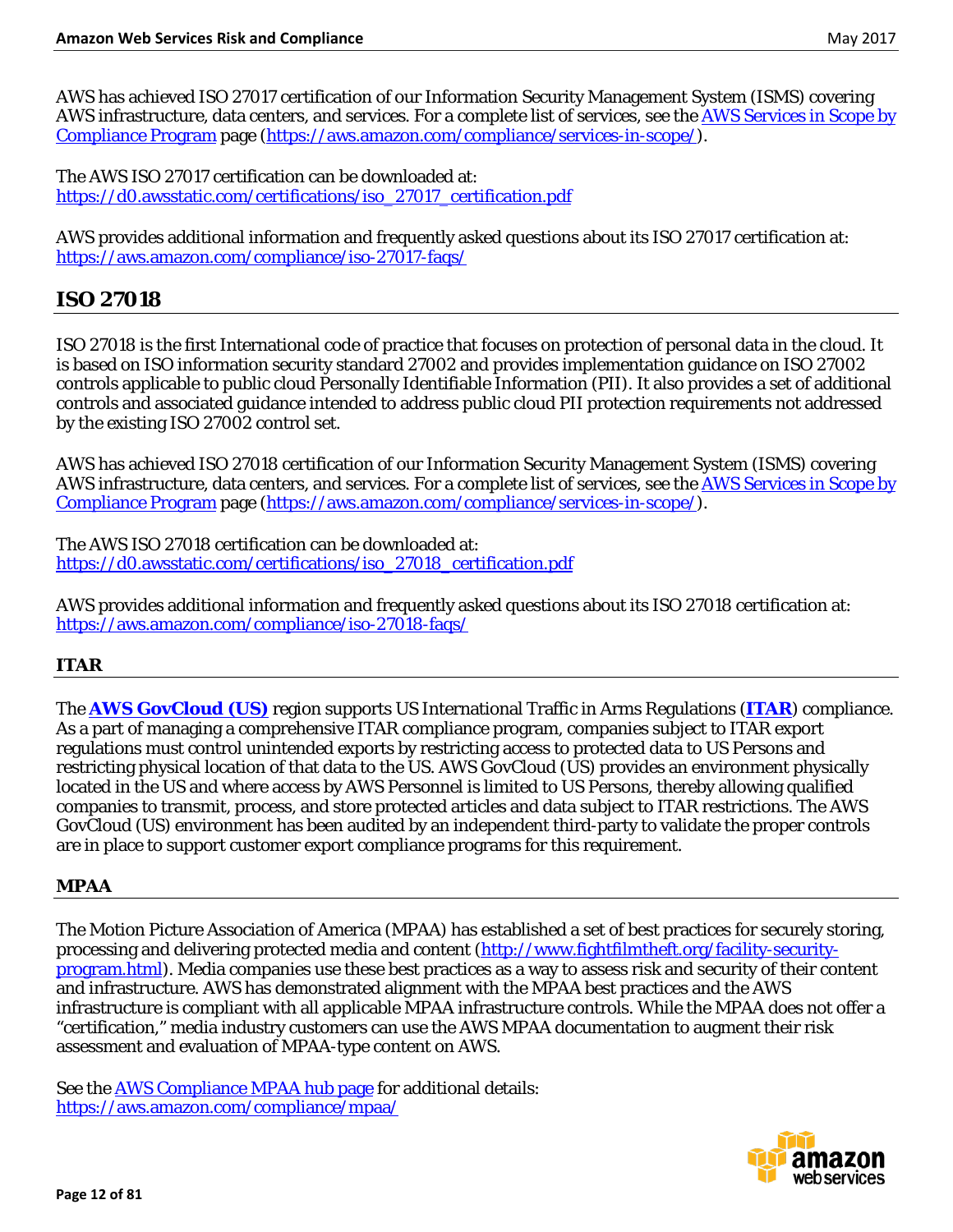#### <span id="page-12-0"></span>**MTCS Tier 3 Certification**

The **[Multi-Tier Cloud Security \(MTCS\)](https://aws.amazon.com/compliance/aws-multitiered-cloud-security-standard-certification/)** is an operational Singapore security management Standard (SPRING SS 584:2013), based on ISO 27001/02 Information Security Management System (ISMS) standards. The certification assessment requires us to:

- Systematically evaluate our information security risks, taking into account the impact of company threats and vulnerabilities
- Design and implement a comprehensive suite of information security controls and other forms of risk management to address company and architecture security risks
- Adopt an overarching management process to ensure that the information security controls meet the our information security needs on an ongoing basis

View the MTCS Hub Page at: <https://aws.amazon.com/compliance/aws-multitiered-cloud-security-standard-certification/>

#### <span id="page-12-1"></span>**NIST**

In June 2015 The National Institute of Standards and Technology (NIST) released guidelines **[800-171,](http://www.nist.gov/itl/csd/20150618_sp800-171.cfm)** "Final Guidelines for Protecting Sensitive Government Information Held by Contractors". This guidance is applicable to the protection of Controlled Unclassified Information (CUI) on nonfederal systems.

AWS is already compliant with these guidelines, and customers can effectively comply with NIST 800-171 immediately. NIST 800-171 outlines a subset of the NIST 800-53 requirements, a guideline under which AWS has already been audited under the FedRAMP program. The FedRAMP Moderate security control baseline is more rigorous than the recommended requirements established in Chapter 3 of 800-171, and includes a significant number of security controls above and beyond those required of FISMA Moderate systems that protect CUI data. A detailed mapping is available in the **[NIST Special Publication 800-171,](http://nvlpubs.nist.gov/nistpubs/SpecialPublications/NIST.SP.800-171.pdf)** starting on page D2 (which is page 37 in the PDF).

#### <span id="page-12-2"></span>**PCI DSS Level 1**

AWS is Level 1 compliant under the Payment Card Industry (PCI) Data Security Standard (DSS). Customers can run applications on our PCI-compliant technology infrastructure for storing, processing, and transmitting credit card information in the cloud. In February 2013, the PCI Security Standards Council release[d PCI DSS](https://www.pcisecuritystandards.org/pdfs/PCI_DSS_v2_Cloud_Guidelines.pdf)  [Cloud Computing Guidelines.](https://www.pcisecuritystandards.org/pdfs/PCI_DSS_v2_Cloud_Guidelines.pdf) These guidelines provide customers who are managing a cardholder data environment with considerations for maintaining PCI DSS controls in the cloud. AWS has incorporated the PCI DSS Cloud Computing Guidelines into the AWS PCI Compliance Package for customers. The AWS PCI Compliance Package includes the AWS PCI Attestation of Compliance (AoC), which shows that AWS has been successfully validated against standards applicable to a Level 1 service provider under PCI DSS Version 3.1, and the AWS PCI Responsibility Summary, which explains how compliance responsibilities are shared between AWS and our customers in the cloud.

For a complete list of services in scope for PCI DSS Level 1, see the AWS Services in Scope by Compliance [Program](https://aws.amazon.com/compliance/services-in-scope/) page [\(https://aws.amazon.com/compliance/services-in-scope/\)](https://aws.amazon.com/compliance/services-in-scope/).

The latest scope of services and regions for the AWS PCI DSS Level 1 certification can be found at: <https://aws.amazon.com/compliance/pci-dss-level-1-faqs/>

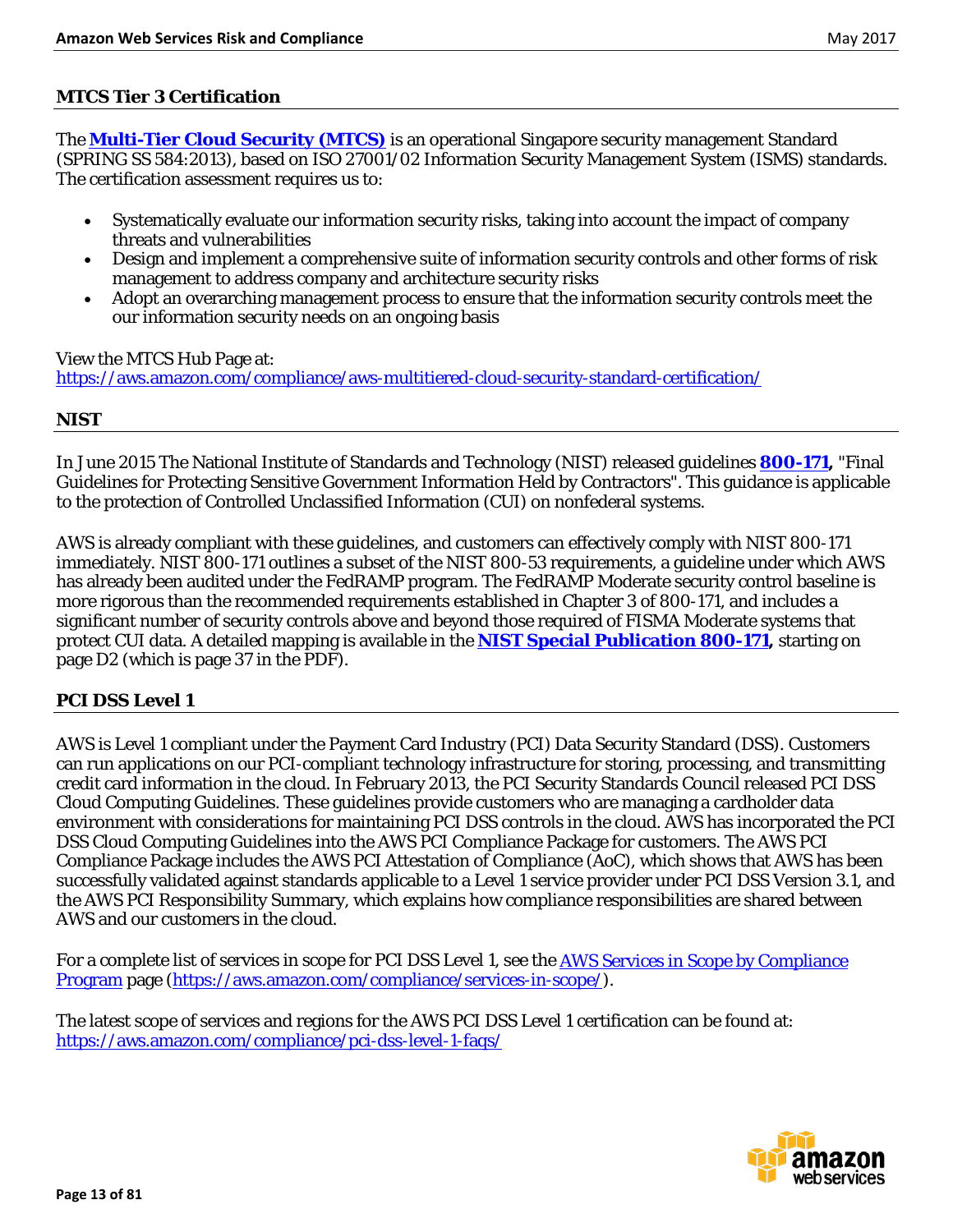#### <span id="page-13-0"></span>**SOC 1/ISAE 3402**

Amazon Web Services publishes a Service Organization Controls 1 (SOC 1), Type II report. The audit for this report is conducted in accordance with American Institute of Certified Public Accountants (AICPA): AT 801 (formerly SSAE 16) and the International Standards for Assurance Engagements No. 3402 (ISAE 3402). This dual-standard report is intended to meet a broad range of financial auditing requirements for U.S. and international auditing bodies. The SOC 1 report audit attests that AWS' control objectives are appropriately designed and that the individual controls defined to safeguard customer data are operating effectively. This report is the replacement of the Statement on Auditing Standards No. 70 (SAS 70) Type II Audit report.

The AWS SOC 1 control objectives are provided here. The report itself identifies the control activities that support each of these objectives and the independent auditor's results of their testing procedures of each control.

| <b>Objective Area</b>                                                        | <b>Objective Description</b>                                                                                                                                                                                                                    |  |
|------------------------------------------------------------------------------|-------------------------------------------------------------------------------------------------------------------------------------------------------------------------------------------------------------------------------------------------|--|
| <b>Security</b><br><b>Organization</b>                                       | Controls provide reasonable assurance that information security policies have been<br>implemented and communicated throughout the organization.                                                                                                 |  |
| <b>Employee User</b><br><b>Access</b>                                        | Controls provide reasonable assurance that procedures have been established so that Amazon<br>employee user accounts are added, modified and deleted in a timely manner and reviewed on a<br>periodic basis.                                    |  |
| <b>Logical Security</b>                                                      | Controls provide reasonable assurance that policies and mechanisms are in place to<br>appropriately restrict unauthorized internal and external access to data and customer data is<br>appropriately segregated from other customers.           |  |
| <b>Secure Data</b><br><b>Handling</b>                                        | Controls provide reasonable assurance that data handling between the customer's point of<br>initiation to an AWS storage location is secured and mapped accurately.                                                                             |  |
| <b>Physical Security</b><br>and<br><b>Environmental</b><br><b>Protection</b> | Controls provide reasonable assurance that physical access to data centers is restricted to<br>authorized personnel and that mechanisms are in place to minimize the effect of a malfunction<br>or physical disaster to data center facilities. |  |
| <b>Change</b><br><b>Management</b>                                           | Controls provide reasonable assurance that changes (including emergency / non-routine and<br>configuration) to existing IT resources are logged, authorized, tested, approved and<br>documented.                                                |  |
| Data Integrity,<br><b>Availability and</b><br>Redundancy                     | Controls provide reasonable assurance that data integrity is maintained through all phases<br>including transmission, storage and processing.                                                                                                   |  |
| <b>Incident</b><br><b>Handling</b>                                           | Controls provide reasonable assurance that system incidents are recorded, analyzed, and<br>resolved.                                                                                                                                            |  |

The SOC 1 reports are designed to focus on controls at a service organization that are likely to be relevant to an audit of a user entity's financial statements. As AWS' customer base is broad, and the use of AWS services is equally as broad, the applicability of controls to customer financial statements varies by customer. Therefore, the AWS SOC 1 report is designed to cover specific key controls likely to be required during a financial audit, as well as covering a broad range of IT general controls to accommodate a wide range of usage and audit scenarios. This allows customers to leverage the AWS infrastructure to store and process critical data, including that which is integral to the financial reporting process. AWS periodically reassesses the selection of these controls to consider customer feedback and usage of this important audit report.

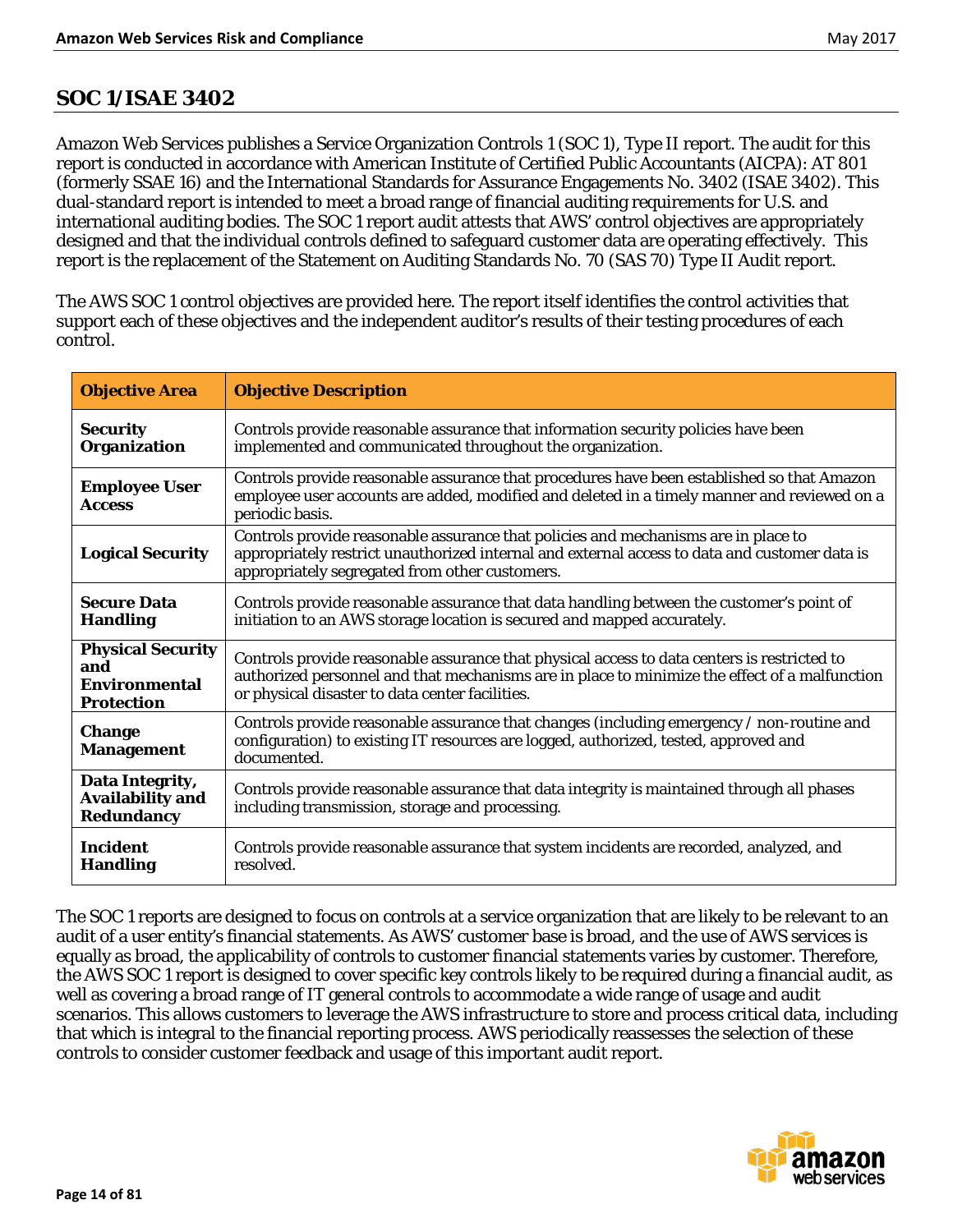AWS' commitment to the SOC 1 report is ongoing, and AWS will continue the process of periodic audits. For the current scope of the SOC 1 report, see th[e AWS Services in Scope by Compliance Program](https://aws.amazon.com/compliance/services-in-scope/) page [\(https://aws.amazon.com/compliance/services-in-scope/\)](https://aws.amazon.com/compliance/services-in-scope/).

## <span id="page-14-0"></span>**SOC 2**

In addition to the SOC 1 report, AWS publishes a Service Organization Controls 2 (SOC 2), Type II report. Similar to the SOC 1 in the evaluation of controls, the SOC 2 report is an attestation report that expands the evaluation of controls to the criteria set forth by the American Institute of Certified Public Accountants (AICPA) Trust Services Principles. These principles define leading practice controls relevant to security, availability, processing integrity, confidentiality, and privacy applicable to service organizations such as AWS. The AWS SOC 2 is an evaluation of the design and operating effectiveness of controls that meet the criteria for the security and availability principles set forth in the AICPA's Trust Services Principles criteria. This report provides additional transparency into AWS security and availability based on a pre-defined industry standard of leading practices and further demonstrates AWS' commitment to protecting customer data. The SOC 2 report scope covers the same services covered in the SOC 1 report. See the SOC 1 description above for the inscope services.

## <span id="page-14-1"></span>**SOC 3**

AWS publishes a [Service Organization Controls 3 \(SOC 3\) report.](http://www.aicpa.org/InterestAreas/FRC/AssuranceAdvisoryServices/Pages/AICPASOC3Report.aspx) The SOC 3 report is a publically-available summary of the AWS SOC 2 report. The report includes the external auditor's opinion of the operation of controls (based on the [AICPA's Security Trust Principles](https://cert.webtrust.org/pdfs/Trust_Services_PC_latest.pdf) included in the SOC 2 report), the assertion from AWS management regarding the effectiveness of controls, and an overview of AWS Infrastructure and Services. The AWS SOC 3 report includes all AWS data centers worldwide that support in-scope services. This is a great resource for customers to validate that AWS has obtained external auditor assurance without going through the process to request a SOC 2 report. The SOC 3 report scope covers the same services covered in the SOC 1 report. See the SOC 1 description above for the in-scope services. [View the AWS SOC 3 report here.](https://d0.awsstatic.com/whitepapers/compliance/soc3_amazon_web_services.pdf)

## <span id="page-14-2"></span>**Key Compliance Questions and AWS**

This section addresses generic cloud computing compliance questions specifically for AWS. These common compliance questions listed may be of interest when evaluating and operating in a cloud computing environment and may assist in AWS customers' control management efforts.

| <b>Ref   Cloud Computing</b> | <b>AWS Information</b>                                                    |
|------------------------------|---------------------------------------------------------------------------|
| <b>Question</b>              |                                                                           |
| Control ownership. Who       | For the portion deployed into AWS, AWS controls the physical              |
| owns which controls for      | components of that technology. The customer owns and controls             |
| cloud-deployed               | everything else, including control over connection points and             |
| infrastructure?              | transmissions. To help customers better understand what controls we       |
|                              | have in place and how effectively they are operating, we publish a SOC 1  |
|                              | Type II report with controls defined around EC2, S3 and VPC, as well as   |
|                              | detailed physical security and environmental controls. These controls     |
|                              | are defined at a high level of specificity that should meet most customer |
|                              | needs. AWS customers that have signed a non-disclosure agreement          |
|                              | with AWS may request a copy of the SOC 1 Type II report.                  |

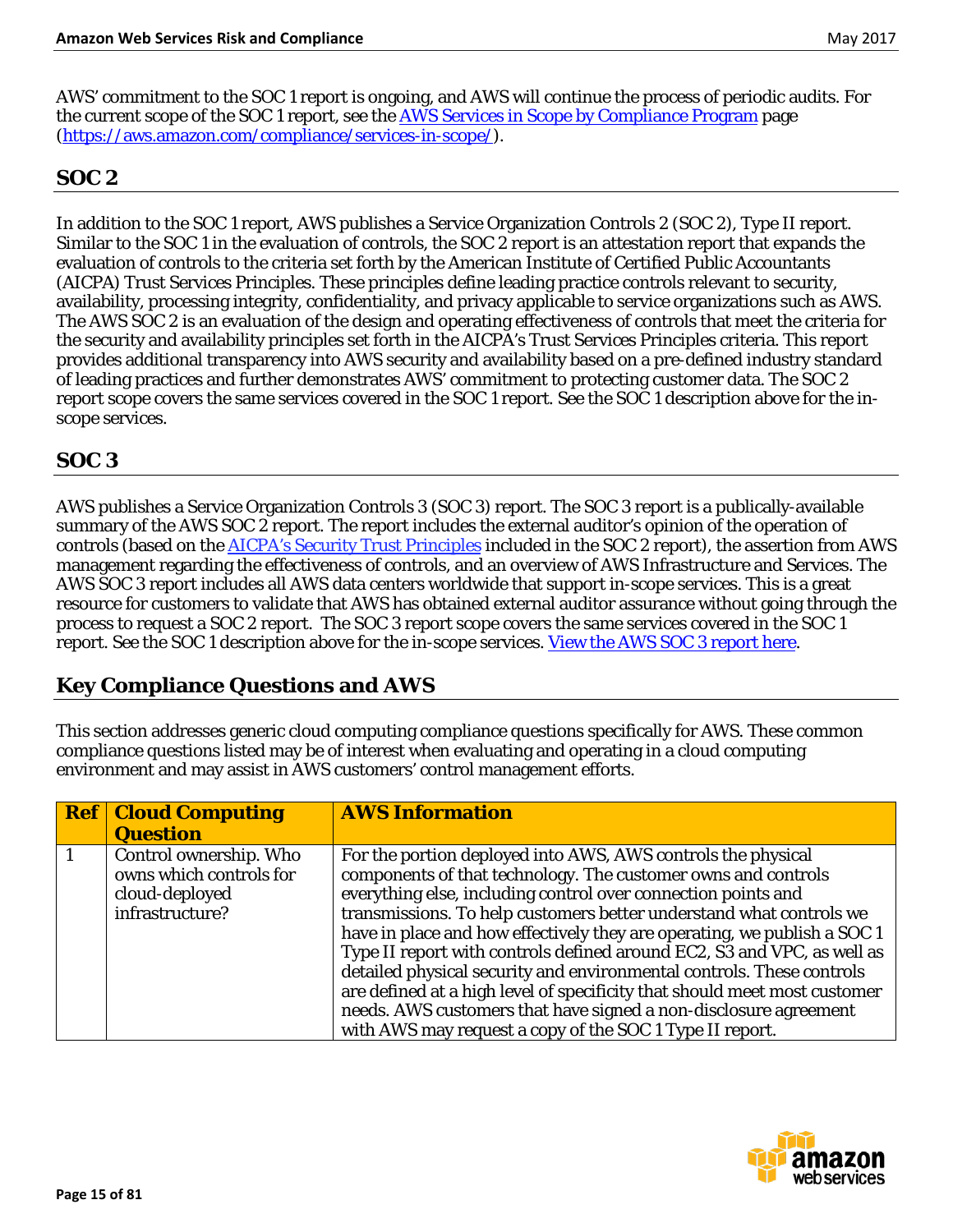| <b>Ref</b>       | <b>Cloud Computing</b><br><b>Question</b>                                                                                                                                                                    | <b>AWS Information</b>                                                                                                                                                                                                                                                                                                                                                                                                                                                                                                                                                                                                                                         |
|------------------|--------------------------------------------------------------------------------------------------------------------------------------------------------------------------------------------------------------|----------------------------------------------------------------------------------------------------------------------------------------------------------------------------------------------------------------------------------------------------------------------------------------------------------------------------------------------------------------------------------------------------------------------------------------------------------------------------------------------------------------------------------------------------------------------------------------------------------------------------------------------------------------|
| $\boldsymbol{2}$ | Auditing IT. How can<br>auditing of the cloud<br>provider be accomplished?                                                                                                                                   | Auditing for most layers and controls above the physical controls<br>remains the responsibility of the customer. The definition of AWS-<br>defined logical and physical controls is documented in the SOC 1 Type II<br>report, and the report is available for review by audit and compliance<br>teams. AWS ISO 27001 and other certifications are also available for<br>auditors to review.                                                                                                                                                                                                                                                                   |
| 3                | Sarbanes-Oxley<br>compliance. How is SOX<br>compliance achieved if in-<br>scope systems are deployed<br>in the cloud provider<br>environment?                                                                | If a customer processes financial information in the AWS cloud, the<br>customer's auditors may determine that some AWS systems come into<br>scope for Sarbanes-Oxley (SOX) requirements. The customer's auditors<br>must make their own determination regarding SOX applicability.<br>Because most of the logical access controls are managed by customer,<br>the customer is best positioned to determine if its control activities meet<br>relevant standards. If the SOX auditors request specifics regarding<br>AWS' physical controls, they can reference the AWS SOC 1 Type II<br>report which details the controls that AWS provides.                   |
| $\boldsymbol{4}$ | HIPAA compliance. Is it<br>possible to meet HIPAA<br>compliance requirements<br>while deployed in the cloud<br>provider environment?                                                                         | HIPAA requirements apply to and are controlled by the AWS customer.<br>The AWS platform allows for the deployment of solutions that meet<br>industry-specific certification requirements such as HIPAA. Customers<br>can use AWS services to maintain a security level that is equivalent or<br>greater than those required to protect electronic health records.<br>Customers have built healthcare applications compliant with HIPAA's<br>Security and Privacy Rules on AWS. AWS provides additional<br>information about HIPAA compliance on its web site, including a<br>whitepaper on this topic.                                                         |
| $5\phantom{.0}$  | <b>GLBA</b> compliance. Is it<br>possible to meet GLBA<br>certification requirements<br>while deployed in the cloud<br>provider environment?                                                                 | Most GLBA requirements are controlled by the AWS customer. AWS<br>provides means for customers to protect data, manage permissions, and<br>build GLBA-compliant applications on AWS infrastructure. If the<br>customer requires specific assurance that physical security controls are<br>operating effectively, they can reference the AWS SOC 1 Type II report<br>as relevant.                                                                                                                                                                                                                                                                               |
| $\boldsymbol{6}$ | <b>Federal regulation</b><br>compliance. Is it possible<br>for a US Government<br>agency to be compliant<br>with security and privacy<br>regulations while deployed<br>in the cloud provider<br>environment? | US Federal agencies can be compliant under a number of compliance<br>standards, including the Federal Information Security Management Act<br>(FISMA) of 2002, Federal Risk and Authorization Management<br>Program (FedRAMP), the Federal Information Processing Standard<br>(FIPS) Publication 140-2, and the International Traffic in Arms<br>Regulations (ITAR). Compliance with other laws and statutes may also<br>be accommodated depending on the requirements set forth in the<br>applicable legislation.                                                                                                                                              |
| 7                | Data location. Where does<br>customer data reside?                                                                                                                                                           | AWS customers designate in which physical region their data and their<br>servers will be located. Data replication for S3 data objects is done<br>within the regional cluster in which the data is stored and is not<br>replicated to other data center clusters in other regions. AWS customers<br>designate in which physical region their data and their servers will be<br>located. AWS will not move customers' content from the selected<br>Regions without notifying the customer, unless required to comply with<br>the law or requests of governmental entities. For a complete list of<br>available regions, see the AWS Global Infrastructure page. |

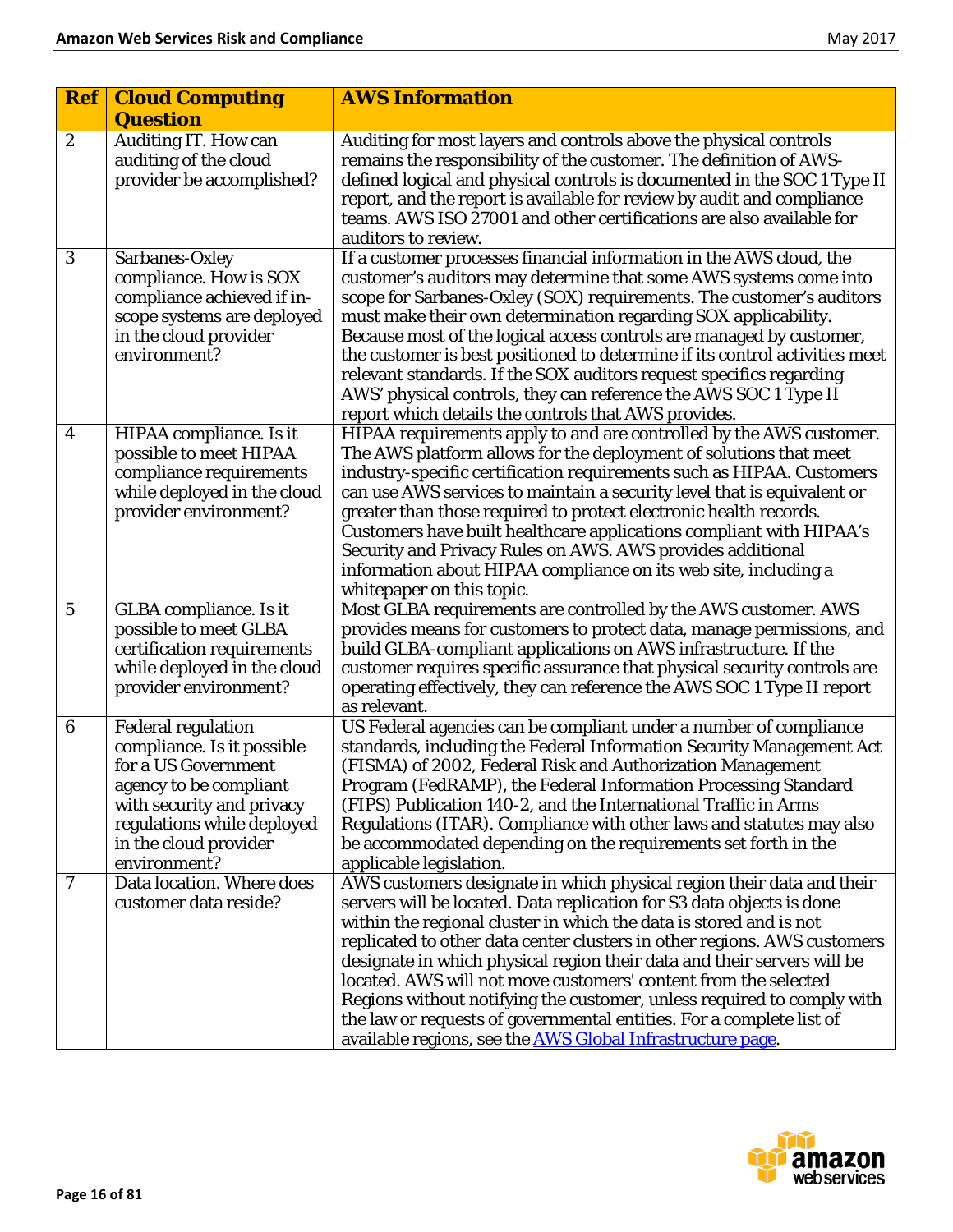|    | <b>AWS Information</b><br><b>Ref   Cloud Computing</b>                                                                                           |                                                                                                                                                                                                                                                                                                                                                                                                                                                                                                                                                                                                                                                                                                                                                                                                                                      |
|----|--------------------------------------------------------------------------------------------------------------------------------------------------|--------------------------------------------------------------------------------------------------------------------------------------------------------------------------------------------------------------------------------------------------------------------------------------------------------------------------------------------------------------------------------------------------------------------------------------------------------------------------------------------------------------------------------------------------------------------------------------------------------------------------------------------------------------------------------------------------------------------------------------------------------------------------------------------------------------------------------------|
|    | <b>Question</b>                                                                                                                                  |                                                                                                                                                                                                                                                                                                                                                                                                                                                                                                                                                                                                                                                                                                                                                                                                                                      |
| 8  | <b>E-Discovery. Does the</b><br>cloud provider meet the<br>customer's needs to meet<br>electronic discovery<br>procedures and<br>requirements?   | AWS provides infrastructure, and customers manage everything else,<br>including the operating system, the network configuration, and the<br>installed applications. Customers are responsible for responding<br>appropriately to legal procedures involving the identification, collection,<br>processing, analysis, and production of electronic documents they store<br>or process using AWS. Upon request, AWS may work with customers<br>who require AWS' assistance in legal proceedings.                                                                                                                                                                                                                                                                                                                                       |
| 9  | Data center tours. Are data<br>center tours by customers<br>allowed by the cloud<br>provider?                                                    | No. Due to the fact that our data centers host multiple customers, AWS<br>does not allow data center tours by customers, as this exposes a wide<br>range of customers to physical access of a third party. To meet this<br>customer need, an independent and competent auditor validates the<br>presence and operation of controls as part of our SOC 1 Type II report.<br>This broadly accepted third-party validation provides customers with<br>the independent perspective of the effectiveness of controls in place.<br>AWS customers that have signed a non-disclosure agreement with AWS<br>may request a copy of the SOC 1 Type II report. Independent reviews of<br>data center physical security is also a part of the ISO 27001 audit, the<br>PCI assessment, ITAR audit, and the FedRAMP <sup>sm</sup> testing programs. |
| 10 | Third-party access. Are<br>third parties allowed access<br>to the cloud provider data<br>centers?                                                | AWS strictly controls access to data centers, even for internal<br>employees. Third parties are not provided access to AWS data centers<br>except when explicitly approved by the appropriate AWS data center<br>manager per the AWS access policy. See the SOC 1 Type II report for<br>specific controls related to physical access, data center access<br>authorization, and other related controls.                                                                                                                                                                                                                                                                                                                                                                                                                               |
| 11 | Privileged actions. Are<br>privileged actions<br>monitored and controlled?                                                                       | Controls in place limit access to systems and data and provide that<br>access to systems or data is restricted and monitored. In addition,<br>customer data is and server instances are logically isolated from other<br>customers by default. Privileged user access control is reviewed by an<br>independent auditor during the AWS SOC 1, ISO 27001, PCI, ITAR, and<br>FedRAMP <sub>sm</sub> audits.                                                                                                                                                                                                                                                                                                                                                                                                                              |
| 12 | <b>Insider access. Does the</b><br>cloud provider address the<br>threat of inappropriate<br>insider access to customer<br>data and applications? | AWS provides specific SOC 1 controls to address the threat of<br>inappropriate insider access, and the public certification and<br>compliance initiatives covered in this document address insider access.<br>All certifications and third-party attestations evaluate logical access<br>preventative and detective controls. In addition, periodic risk<br>assessments focus on how insider access is controlled and monitored.                                                                                                                                                                                                                                                                                                                                                                                                     |

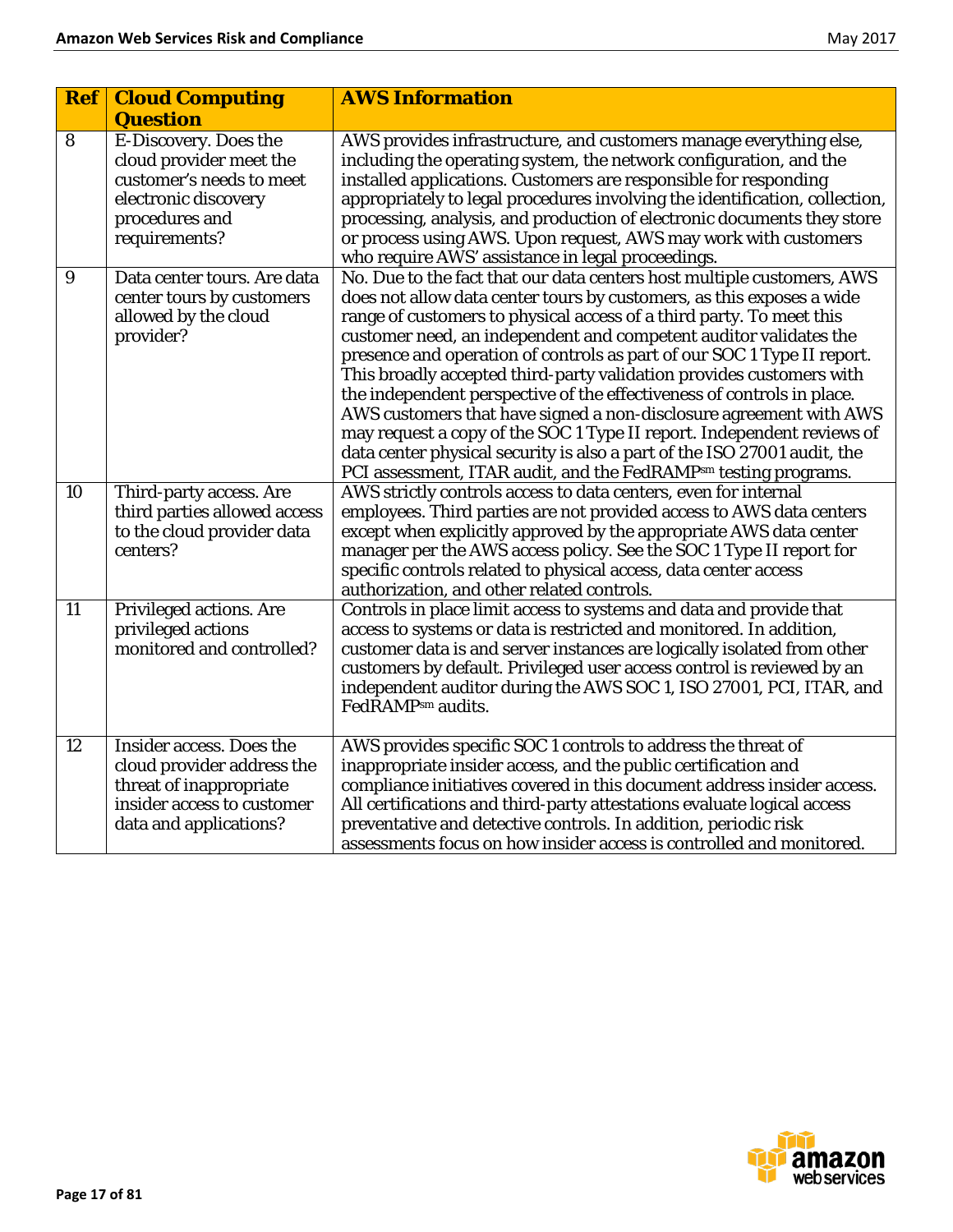| <b>Ref</b> | <b>Cloud Computing</b><br><b>Question</b>                                                                           | <b>AWS Information</b>                                                                                                                                                                                                                                                                                                                                                                                                                                                                                                                                                                                                                                                                                                                                                                                                                                                                                                                                                                                                    |
|------------|---------------------------------------------------------------------------------------------------------------------|---------------------------------------------------------------------------------------------------------------------------------------------------------------------------------------------------------------------------------------------------------------------------------------------------------------------------------------------------------------------------------------------------------------------------------------------------------------------------------------------------------------------------------------------------------------------------------------------------------------------------------------------------------------------------------------------------------------------------------------------------------------------------------------------------------------------------------------------------------------------------------------------------------------------------------------------------------------------------------------------------------------------------|
| 13         | Multi-tenancy. Is customer<br>segregation implemented<br>securely?                                                  | The AWS environment is a virtualized, multi-tenant environment. AWS<br>has implemented security management processes, PCI controls, and<br>other security controls designed to isolate each customer from other<br>customers. AWS systems are designed to prevent customers from<br>accessing physical hosts or instances not assigned to them by filtering<br>through the virtualization software. This architecture has been validated<br>by an independent PCI Qualified Security Assessor (QSA) and was<br>found to be in compliance with all requirements of PCI DSS version 3.1<br>published in April 2015.<br>Note that AWS also has single-tenancy options. Dedicated Instances are<br>Amazon EC2 instances launched within your Amazon Virtual Private<br>Cloud (Amazon VPC) that run hardware dedicated to a single customer.<br>Dedicated Instances let you take full advantage of the benefits of<br>Amazon VPC and the AWS cloud while isolating your Amazon EC2<br>compute instances at the hardware level. |
| 14         | Hypervisor vulnerabilities.<br>Has the cloud provider<br>addressed known<br>hypervisor vulnerabilities?             | Amazon EC2 currently utilizes a highly customized version of the Xen<br>hypervisor. The hypervisor is regularly assessed for new and existing<br>vulnerabilities and attack vectors by internal and external penetration<br>teams, and is well suited for maintaining strong isolation between guest<br>virtual machines. The AWS Xen hypervisor security is regularly<br>evaluated by independent auditors during assessments and audits. See<br>the AWS security whitepaper for more information on the Xen<br>hypervisor and instance isolation.                                                                                                                                                                                                                                                                                                                                                                                                                                                                       |
| 15         | Vulnerability management.<br>Are systems patched<br>appropriately?                                                  | AWS is responsible for patching systems supporting the delivery of<br>service to customers, such as the hypervisor and networking services.<br>This is done as required per AWS policy and in accordance with ISO<br>27001, NIST, and PCI requirements. Customers control their own guest<br>operating systems, software and applications and are therefore<br>responsible for patching their own systems.                                                                                                                                                                                                                                                                                                                                                                                                                                                                                                                                                                                                                |
| 16         | Encryption. Do the<br>provided services support<br>encryption?                                                      | Yes. AWS allows customers to use their own encryption mechanisms for<br>nearly all the services, including S3, EBS, SimpleDB, and EC2. IPSec<br>tunnels to VPC are also encrypted. Amazon S3 also offers Server Side<br>Encryption as an option for customers. Customers may also use third-<br>party encryption technologies. Refer to the AWS Security white paper<br>for more information.                                                                                                                                                                                                                                                                                                                                                                                                                                                                                                                                                                                                                             |
| 17         | Data ownership. What are<br>the cloud provider's rights<br>over customer data?                                      | AWS customers retain control and ownership of their data. AWS errs on<br>the side of protecting customer privacy and is vigilant in determining<br>which law enforcement requests we must comply with. AWS does not<br>hesitate to challenge orders from law enforcement if we think the orders<br>lack a solid basis.                                                                                                                                                                                                                                                                                                                                                                                                                                                                                                                                                                                                                                                                                                    |
| 18         | Data isolation. Does the<br>cloud provider adequately<br>isolate customer data?                                     | All data stored by AWS on behalf of customers has strong tenant<br>isolation security and control capabilities. Amazon S3 provides<br>advanced data access controls. Please see the AWS security white paper<br>for more information about specific data services' security.                                                                                                                                                                                                                                                                                                                                                                                                                                                                                                                                                                                                                                                                                                                                              |
| 19         | <b>Composite services. Does</b><br>the cloud provider layer its<br>service with other<br>providers' cloud services? | AWS does not leverage any third-party cloud providers to deliver AWS<br>services to customers.                                                                                                                                                                                                                                                                                                                                                                                                                                                                                                                                                                                                                                                                                                                                                                                                                                                                                                                            |

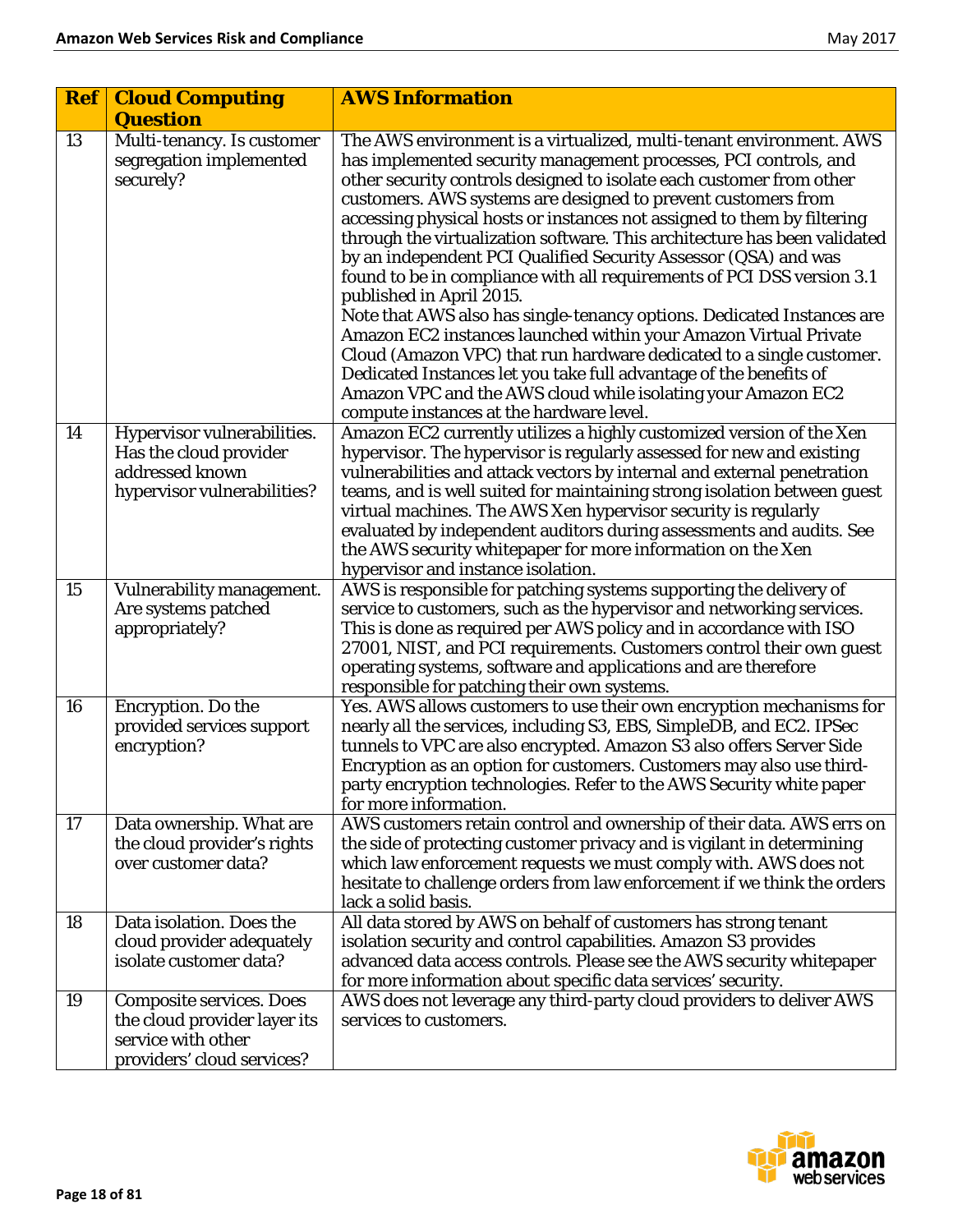| <b>Ref</b> | <b>Cloud Computing</b>                                                                                                                                  | <b>AWS Information</b>                                                                                                                                                                                                                                                                                                                                       |
|------------|---------------------------------------------------------------------------------------------------------------------------------------------------------|--------------------------------------------------------------------------------------------------------------------------------------------------------------------------------------------------------------------------------------------------------------------------------------------------------------------------------------------------------------|
|            | <b>Question</b>                                                                                                                                         |                                                                                                                                                                                                                                                                                                                                                              |
| 20         | Physical and<br>environmental controls.<br>Are these controls operated<br>by the cloud provider<br>specified?                                           | Yes. These are specifically outlined in the SOC 1 Type II report. In<br>addition, other certifications AWS supports such as ISO 27001 and<br>FedRAMP <sup>sm</sup> require best practice physical and environmental controls.                                                                                                                                |
| 21         | Client-side protection.<br>Does the cloud provider<br>allow customers to secure<br>and manage access from<br>clients, such as PC and<br>mobile devices? | Yes. AWS allows customers to manage client and mobile applications to<br>their own requirements.                                                                                                                                                                                                                                                             |
| 22         | Server security. Does the<br>cloud provider allow<br>customers to secure their<br>virtual servers?                                                      | Yes. AWS allows customers to implement their own security<br>architecture. See the AWS security whitepaper for more details on<br>server and network security.                                                                                                                                                                                               |
| 23         | <b>Identity and Access</b><br>Management. Does the<br>service include IAM<br>capabilities?                                                              | AWS has a suite of identity and access management offerings, allowing<br>customers to manage user identities, assign security credentials,<br>organize users in groups, and manage user permissions in a centralized<br>way. Please see the AWS web site for more information.                                                                               |
| 24         | Scheduled maintenance<br>outages. Does the provider<br>specify when systems will<br>be brought down for<br>maintenance?                                 | AWS does not require systems to be brought offline to perform regular<br>maintenance and system patching. AWS' own maintenance and system<br>patching generally do not impact customers. Maintenance of instances<br>themselves is controlled by the customer.                                                                                               |
| 25         | <b>Capability to scale. Does</b><br>the provider allow<br>customers to scale beyond<br>the original agreement?                                          | The AWS cloud is distributed, highly secure and resilient, giving<br>customers massive scale potential. Customers may scale up or down,<br>paying for only what they use.                                                                                                                                                                                    |
| 26         | Service availability. Does<br>the provider commit to a<br>high level of availability?                                                                   | AWS does commit to high levels of availability in its service level<br>agreements (SLA). For example, Amazon EC2 commits to annual<br>uptime percentage of at least 99.95% during the service year. Amazon<br>S3 commits to monthly uptime percentage of at least 99.9%. Service<br>credits are provided in the case these availability metrics are not met. |
| 27         | <b>Distributed Denial Of</b><br>Service (DDoS) attacks.<br>How does the provider<br>protect their service against<br>DDoS attacks?                      | The AWS network provides significant protection against traditional<br>network security issues and the customer can implement further<br>protection. See the AWS Security Whitepaper for more information on<br>this topic, including a discussion of DDoS attacks.                                                                                          |
| 28         | Data portability. Can the<br>data stored with a service<br>provider be exported by<br>customer request?                                                 | AWS allows customers to move data as needed on and off AWS storage.<br>AWS Import/Export service for S3 accelerates moving large amounts of<br>data into and out of AWS using portable storage devices for transport.                                                                                                                                        |
| 29         | Service provider business<br>continuity. Does the service<br>provider operate a business<br>continuity program?                                         | AWS does operate a business continuity program. Detailed information<br>is provided in the AWS Security White paper.                                                                                                                                                                                                                                         |

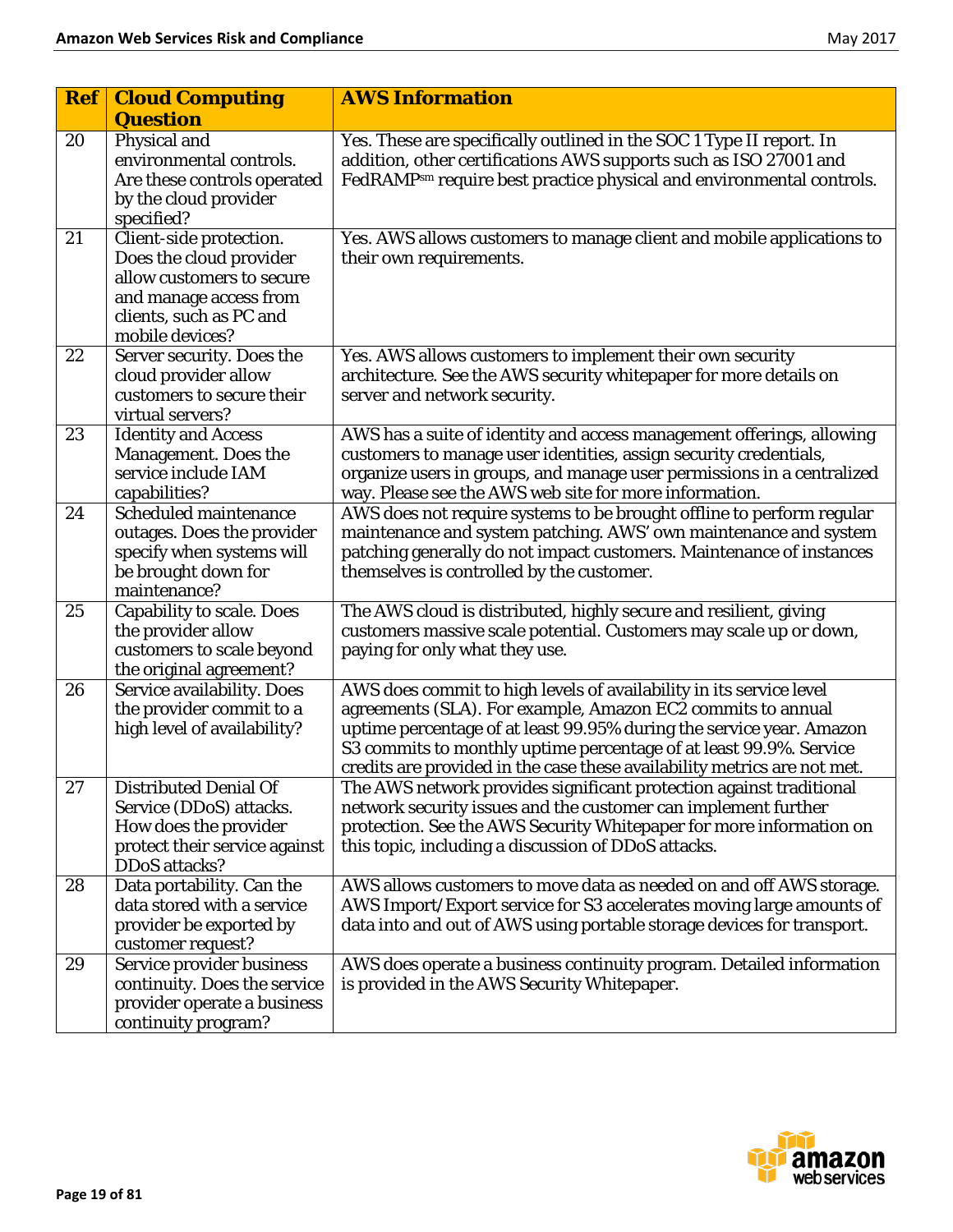| $\left  \mathbf{Ref} \right $ | <b>Cloud Computing</b>           | <b>AWS Information</b>                                                      |
|-------------------------------|----------------------------------|-----------------------------------------------------------------------------|
|                               |                                  |                                                                             |
|                               | <b>Question</b>                  |                                                                             |
| 30                            | <b>Customer business</b>         | AWS provides customers with the capability to implement a robust            |
|                               | continuity. Does the service     | continuity plan, including the utilization of frequent server instance      |
|                               | provider allow customers         | back-ups, data redundancy replication, and multi-region/availability        |
|                               | to implement a business          | zone deployment architectures.                                              |
|                               | continuity plan?                 |                                                                             |
| 31                            | Data durability. Does the        | Amazon S3 provides a highly durable storage infrastructure. Objects are     |
|                               | service specify data             | redundantly stored on multiple devices across multiple facilities in an     |
|                               | durability?                      | Amazon S3 Region. Once stored, Amazon S3 maintains the durability of        |
|                               |                                  | objects by quickly detecting and repairing any lost redundancy. Amazon      |
|                               |                                  | S3 also regularly verifies the integrity of data stored using checksums. If |
|                               |                                  | corruption is detected, it is repaired using redundant data. Data stored    |
|                               |                                  | in S3 is designed to provide 99.999999999% durability and 99.99%            |
|                               |                                  | availability of objects over a given year.                                  |
| 32                            | <b>Backups. Does the service</b> | AWS allows customers to perform their own backups to tapes using            |
|                               | provide backups to tapes?        | their own tape backup service provider. However, a tape backup is not a     |
|                               |                                  | service provided by AWS. Amazon S3 service is designed to drive the         |
|                               |                                  | likelihood of data loss to near zero percent and the durability equivalent  |
|                               |                                  | of multi-site copies of data objects is achieved through data storage       |
|                               |                                  | redundancy. For information on data durability and redundancy, please       |
|                               |                                  | refer to the AWS web site.                                                  |
| 33                            | Price increases. Will the        | AWS has a history of frequently reducing prices as the cost to provide      |
|                               | service provider raise           | these services reduces over time. AWS has reduced prices consistently       |
|                               | prices unexpectedly?             | over the past several years.                                                |
| 34                            | <b>Sustainability. Does the</b>  | AWS is a leading cloud provider and is a long-term business strategy of     |
|                               | service provider company         | Amazon.com. AWS has very high long term sustainability potential.           |
|                               | have long term                   |                                                                             |
|                               | sustainability potential?        |                                                                             |

# <span id="page-19-0"></span>**AWS Contact**

Customers can request the reports and certifications produced by our third-party auditors or can request more information about AWS Compliance by contacting [AWS Sales and Business Development.](https://aws.amazon.com/compliance/contact/) The representative will route customers to the proper team depending on nature of the inquiry. For additional information on AWS Compliance, see the **AWS Compliance site** or send questions directly to **[awscompliance@amazon.com.](mailto:awscompliance@amazon.com)** 

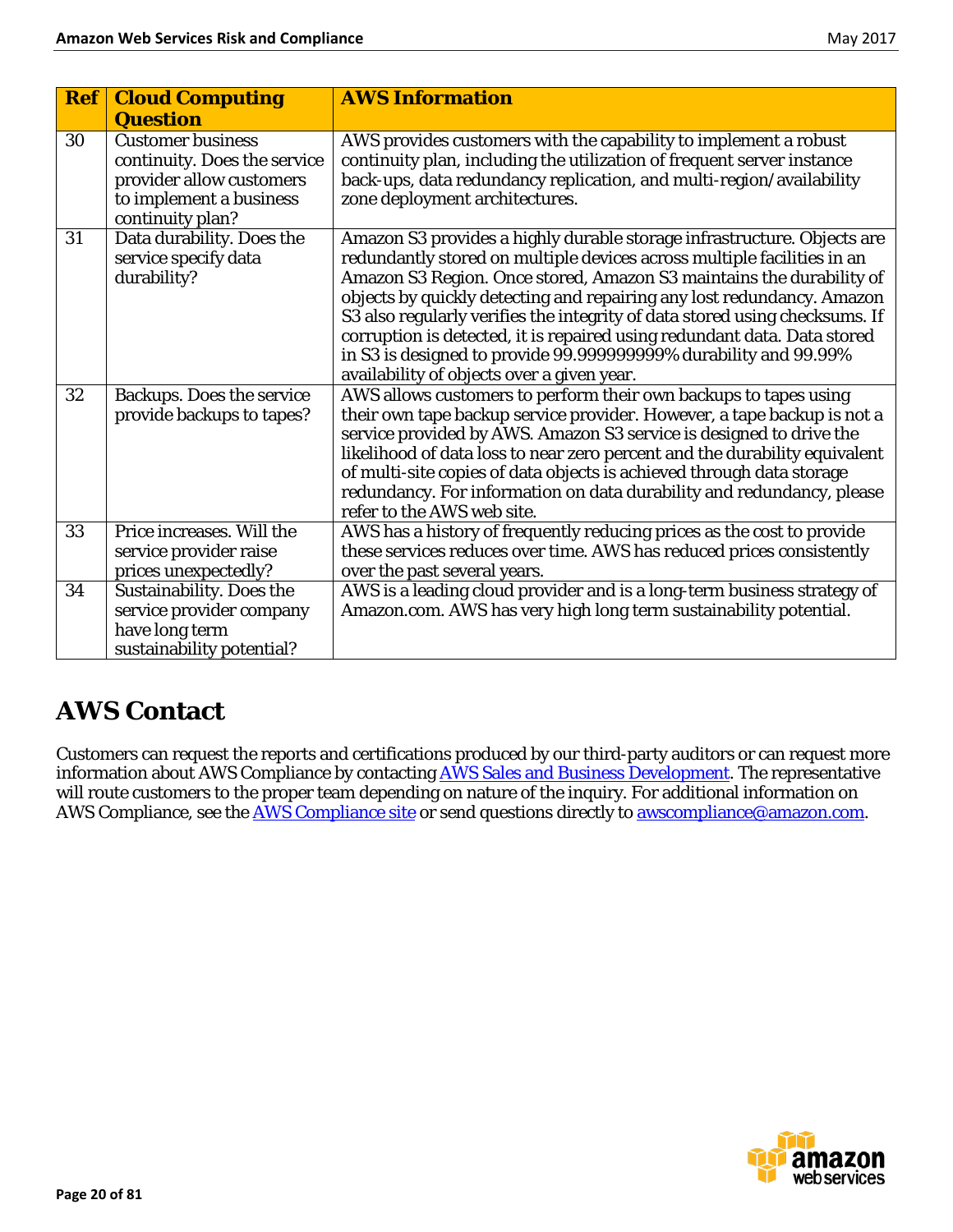# <span id="page-20-0"></span>**Appendix A: CSA Consensus Assessments Initiative Questionnaire v3.0.1**

The Cloud Security Alliance (CSA) is a "not-for-profit organization with a mission to promote the use of best practices for providing security assurance within Cloud Computing, and to provide education on the uses of Cloud Computing to help secure all other forms of computing." [Reference

**<https://cloudsecurityalliance.org/about/>**] A wide range of industry security practitioners, corporations, and associations participate in this organization to achieve its mission.

The CSA Consensus Assessments Initiative Questionnaire provides a set of questions the CSA anticipates a cloud consumer and/or a cloud auditor would ask of a cloud provider. It provides a series of security, control, and process questions which can then be used for a wide range of uses, including cloud provider selection and security evaluation. AWS has completed this questionnaire with the answers below.

| <b>Control Group</b>                                                                       | <b>CID</b>     | <b>Consensus Assessment</b><br><b>Questions</b>                                                                                                                                                                                                                             | <b>AWS Response</b>                                                                                                                                                                                                                                                                                                                                                                                                                                                                                                                                           |
|--------------------------------------------------------------------------------------------|----------------|-----------------------------------------------------------------------------------------------------------------------------------------------------------------------------------------------------------------------------------------------------------------------------|---------------------------------------------------------------------------------------------------------------------------------------------------------------------------------------------------------------------------------------------------------------------------------------------------------------------------------------------------------------------------------------------------------------------------------------------------------------------------------------------------------------------------------------------------------------|
| <b>Application &amp;</b><br><b>Interface</b><br><b>Security</b><br>Application<br>Security | AIS-<br>01.1   | Do you use industry<br>standards (Build Security in<br>Maturity Model [BSIMM]<br>benchmarks, Open Group<br><b>ACS Trusted Technology</b><br>Provider Framework, NIST,<br>etc.) to build in security for<br>your Systems/Software<br><b>Development Lifecycle</b><br>(SDLC)? | The AWS system development lifecycle incorporates industry best<br>practices which include formal design reviews by the AWS Security<br>Team, threat modeling and completion of a risk assessment. Refer to<br>the AWS Overview of Security Processes for further details.<br>AWS has in place procedures to manage new development of resources.<br>Refer to ISO 27001 standard, Annex A, domain 14 for additional details.<br>AWS has been validated and certified by an independent auditor to<br>confirm alignment with ISO 27001 certification standard. |
|                                                                                            | AIS-<br>01.2   | Do you use an automated<br>source code analysis tool to<br>detect security defects in<br>code prior to production?                                                                                                                                                          |                                                                                                                                                                                                                                                                                                                                                                                                                                                                                                                                                               |
|                                                                                            | $AIS-$<br>01.3 | Do you use manual source-<br>code analysis to detect<br>security defects in code prior<br>to production?                                                                                                                                                                    |                                                                                                                                                                                                                                                                                                                                                                                                                                                                                                                                                               |
|                                                                                            | AIS-<br>01.4   | Do you verify that all of your<br>software suppliers adhere to<br>industry standards for<br>Systems/Software<br><b>Development Lifecycle</b><br>(SDLC) security?                                                                                                            |                                                                                                                                                                                                                                                                                                                                                                                                                                                                                                                                                               |
|                                                                                            | AIS-<br>01.5   | (SaaS only) Do you review<br>your applications for security<br>vulnerabilities and address<br>any issues prior to<br>deployment to production?                                                                                                                              |                                                                                                                                                                                                                                                                                                                                                                                                                                                                                                                                                               |

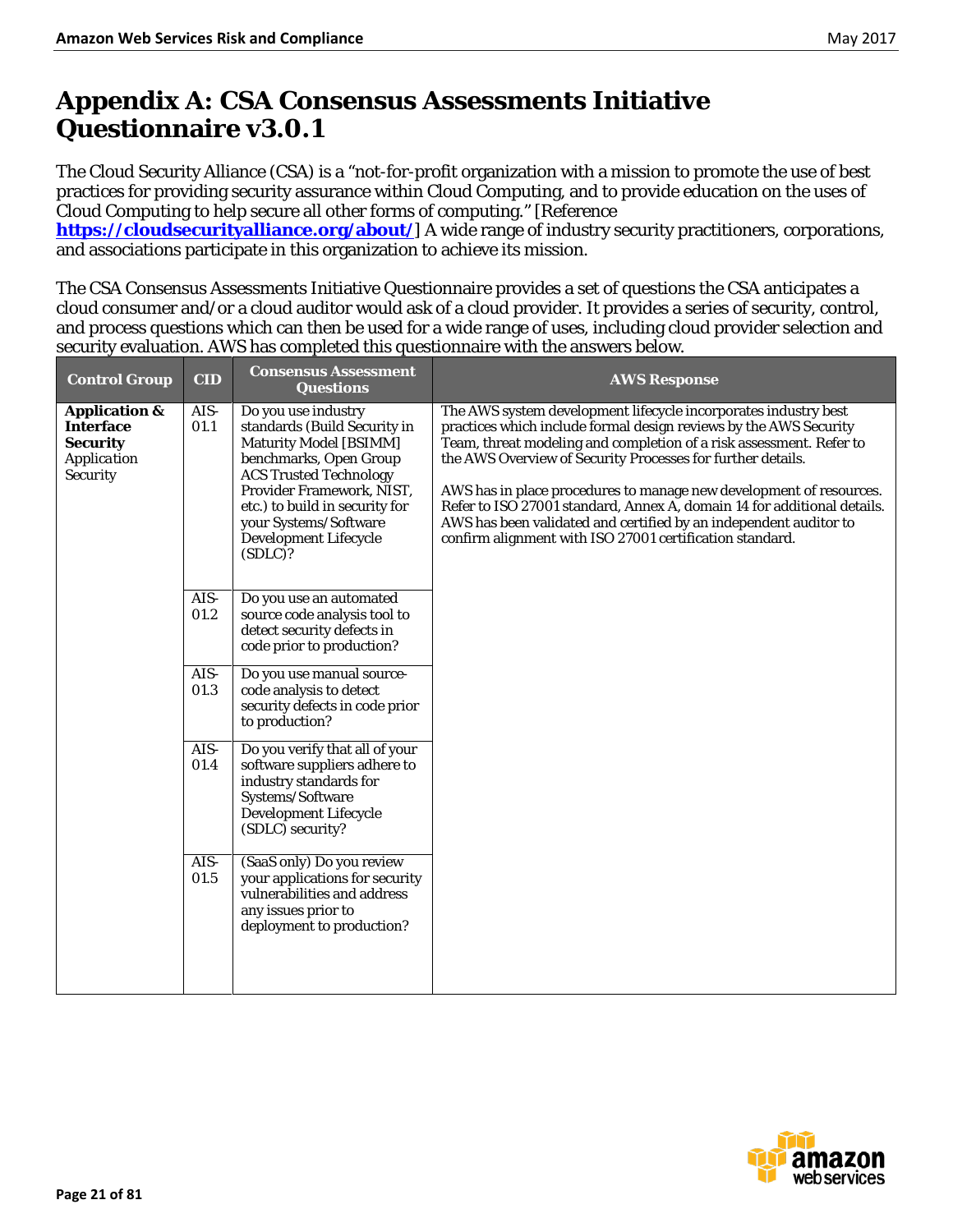| <b>Control Group</b>                                                                                      | <b>CID</b>         | <b>Consensus Assessment</b><br><b>Questions</b>                                                                                                                                                                                                                 | <b>AWS Response</b>                                                                                                                                                                                                                                                                                                                                                                                                                    |
|-----------------------------------------------------------------------------------------------------------|--------------------|-----------------------------------------------------------------------------------------------------------------------------------------------------------------------------------------------------------------------------------------------------------------|----------------------------------------------------------------------------------------------------------------------------------------------------------------------------------------------------------------------------------------------------------------------------------------------------------------------------------------------------------------------------------------------------------------------------------------|
| <b>Application &amp;</b><br><b>Interface</b><br><b>Security</b><br><b>Customer Access</b><br>Requirements | AIS-<br>02.1       | Are all identified security,<br>contractual and regulatory<br>requirements for customer<br>access contractually<br>addressed and remediated<br>prior to granting customers<br>access to data, assets and<br>information systems?                                | AWS Customers retain responsibility to ensure their usage of AWS is in<br>compliance with applicable laws and regulations. AWS communicates<br>its security and control environment to customers through industry<br>certifications and third-party attestations, white papers (available at<br>http://aws.amazon.com/compliance) and providing certifications,<br>reports and other relevant documentation directly to AWS Customers. |
|                                                                                                           | AIS-<br>02.2       | Are all requirements and<br>trust levels for customers'<br>access defined and<br>documented?                                                                                                                                                                    |                                                                                                                                                                                                                                                                                                                                                                                                                                        |
| <b>Application &amp;</b><br><b>Interface</b><br><b>Security</b><br>Data Integrity                         | AIS-<br>03.1       | Are data input and output<br>integrity routines (i.e.,<br>reconciliation and edit<br>checks) implemented for<br>application interfaces and<br>databases to prevent manual<br>or systematic processing<br>errors or corruption of data?                          | AWS data integrity controls as described in AWS SOC reports illustrates<br>the data integrity controls maintained through all phases including<br>transmission, storage and processing.<br>In addition, refer to ISO 27001 standard, Annex A, domain 14 for<br>further information. AWS has been validated and certified by an<br>independent auditor to confirm alignment with ISO 27001 certification<br>standard.                   |
| <b>Application &amp;</b><br><b>Interface</b><br><b>Security</b><br>Data Security /<br><b>Integrity</b>    | AIS-<br>04.1       | Is your Data Security<br>Architecture designed using<br>an industry standard (e.g.,<br>CDSA, MULITSAFE, CSA<br><b>Trusted Cloud Architectural</b><br>Standard, FedRAMP,<br>CAESARS)?                                                                            | AWS Data Security Architecture was designed to incorporate industry<br>leading practices.<br>Refer to AWS Certifications, reports and whitepapers for additional<br>details on the various leading practices that AWS adheres to (available<br>at http://aws.amazon.com/compliance).                                                                                                                                                   |
| <b>Audit</b><br><b>Assurance &amp;</b><br>Compliance<br><b>Audit Planning</b>                             | AAC<br>$-01.1$     | Do you produce audit<br>assertions using a structured,<br>industry accepted format<br>(e.g., CloudAudit/A6 URI<br>Ontology, CloudTrust,<br>SCAP/CYBEX, GRC XML,<br><b>ISACA's Cloud Computing</b><br><b>Management</b><br>Audit/Assurance Program,<br>$etc.$ )? | AWS obtains certain industry certifications and independent third-party<br>attestations and provides certain certifications, reports and other<br>relevant documentation directly to AWS Customers.                                                                                                                                                                                                                                    |
| <b>Audit</b><br><b>Assurance &amp;</b><br>Compliance<br>Independent<br><b>Audits</b>                      | AAC<br>$-02.1$     | Do you allow tenants to view<br>your SOC2/ISO 27001 or<br>similar third-party audit or<br>certification reports?                                                                                                                                                | AWS provides third-party attestations, certifications, Service<br>Organization Controls (SOC) reports and other relevant compliance<br>reports directly to our customers under NDA.<br>The AWS ISO 27001 certification can be downloaded here:                                                                                                                                                                                         |
|                                                                                                           | AAC<br>02.2<br>AAC | Do you conduct network<br>penetration tests of your<br>cloud service infrastructure<br>regularly as prescribed by<br>industry best practices and<br>guidance?<br>Do you conduct application                                                                     | http://d0.awsstatic.com/certifications/iso_27001_global_certification.<br>pdf.<br>The AWS SOC 3 report can be downloaded here:<br>https://d0.awsstatic.com/whitepapers/compliance/soc3_amazon_web<br>services.pdf.                                                                                                                                                                                                                     |
|                                                                                                           | 02.3               | penetration tests of your<br>cloud infrastructure regularly<br>as prescribed by industry<br>best practices and guidance?                                                                                                                                        | AWS Security regularly scans all Internet facing service endpoint IP<br>addresses for vulnerabilities (these scans do not include customer<br>instances). AWS Security notifies the appropriate parties to remediate<br>any identified vulnerabilities. In addition, external vulnerability threat                                                                                                                                     |

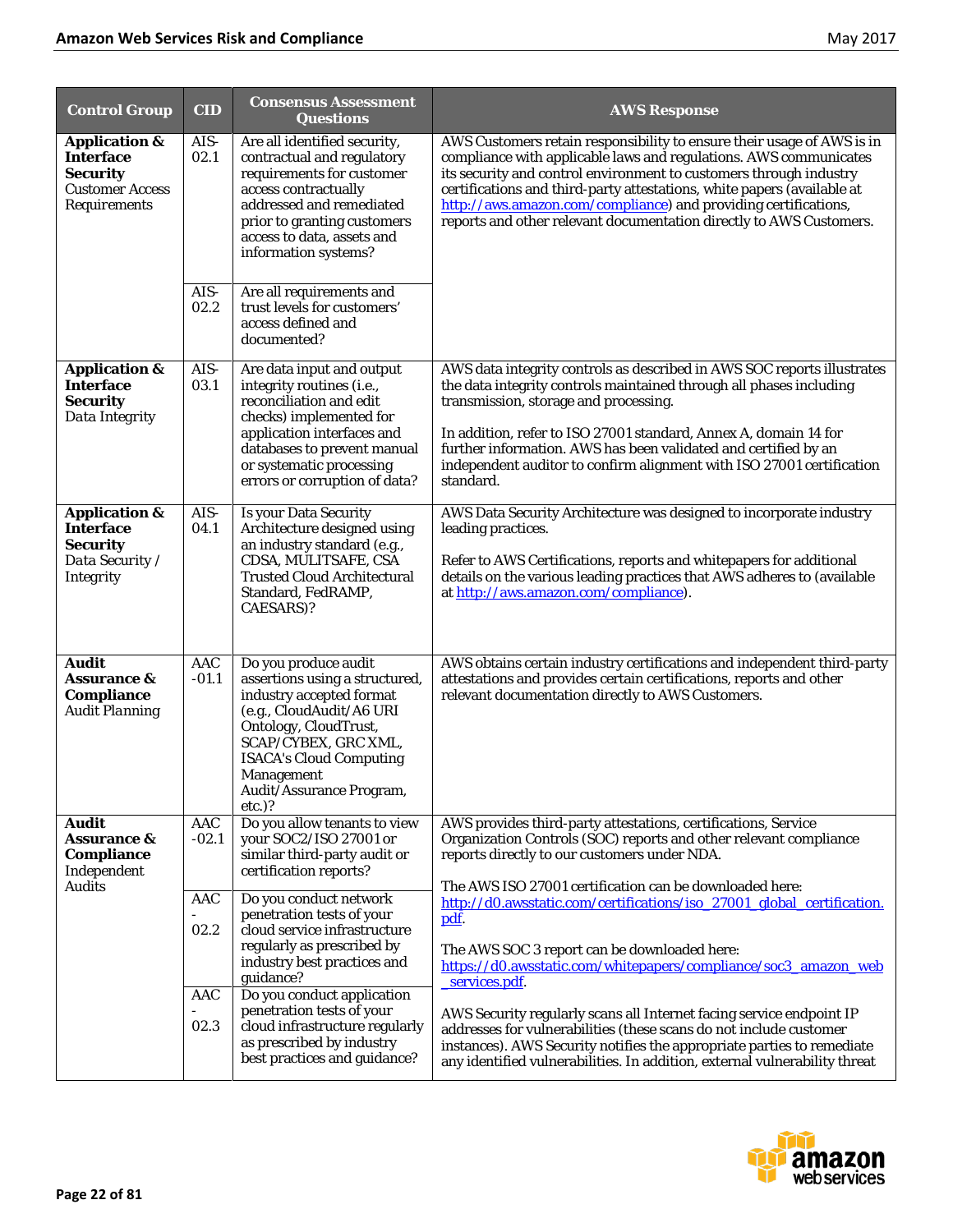| <b>Control Group</b>                                                                                                 | <b>CID</b>                    | <b>Consensus Assessment</b><br><b>Questions</b>                                                                                                                                                                                                                                                                           | <b>AWS Response</b>                                                                                                                                                                                                                                                                                                                                                                                                                                                                                                                                                                                                                                                                                                                                                                                                                                                                                                                                                                                                                                                                                                                             |
|----------------------------------------------------------------------------------------------------------------------|-------------------------------|---------------------------------------------------------------------------------------------------------------------------------------------------------------------------------------------------------------------------------------------------------------------------------------------------------------------------|-------------------------------------------------------------------------------------------------------------------------------------------------------------------------------------------------------------------------------------------------------------------------------------------------------------------------------------------------------------------------------------------------------------------------------------------------------------------------------------------------------------------------------------------------------------------------------------------------------------------------------------------------------------------------------------------------------------------------------------------------------------------------------------------------------------------------------------------------------------------------------------------------------------------------------------------------------------------------------------------------------------------------------------------------------------------------------------------------------------------------------------------------|
|                                                                                                                      | AAC<br>02.4                   | Do you conduct internal<br>audits regularly as prescribed<br>by industry best practices<br>and guidance?                                                                                                                                                                                                                  | assessments are performed regularly by independent security firms.<br>Findings and recommendations resulting from these assessments are<br>categorized and delivered to AWS leadership.                                                                                                                                                                                                                                                                                                                                                                                                                                                                                                                                                                                                                                                                                                                                                                                                                                                                                                                                                         |
|                                                                                                                      | AAC<br>02.5                   | Do you conduct external<br>audits regularly as prescribed<br>by industry best practices<br>and guidance?                                                                                                                                                                                                                  | In addition, the AWS control environment is subject to regular internal<br>and external audits and risk assessments. AWS engages with external<br>certifying bodies and independent auditors to review and test the AWS<br>overall control environment.                                                                                                                                                                                                                                                                                                                                                                                                                                                                                                                                                                                                                                                                                                                                                                                                                                                                                         |
|                                                                                                                      | AAC<br>02.6                   | Are the results of the<br>penetration tests available to<br>tenants at their request?                                                                                                                                                                                                                                     |                                                                                                                                                                                                                                                                                                                                                                                                                                                                                                                                                                                                                                                                                                                                                                                                                                                                                                                                                                                                                                                                                                                                                 |
|                                                                                                                      | AAC<br>02.7                   | Are the results of internal<br>and external audits available<br>to tenants at their request?                                                                                                                                                                                                                              |                                                                                                                                                                                                                                                                                                                                                                                                                                                                                                                                                                                                                                                                                                                                                                                                                                                                                                                                                                                                                                                                                                                                                 |
|                                                                                                                      | AAC<br>02.8                   | Do you have an internal audit<br>program that allows for<br>cross-functional audit of<br>assessments?                                                                                                                                                                                                                     |                                                                                                                                                                                                                                                                                                                                                                                                                                                                                                                                                                                                                                                                                                                                                                                                                                                                                                                                                                                                                                                                                                                                                 |
| <b>Audit</b><br><b>Assurance &amp;</b><br>Compliance<br><i>Information</i><br>System<br>Regulatory<br><b>Mapping</b> | AAC<br>$-03.1$<br>AAC<br>03.2 | Do you have the ability to<br>logically segment or encrypt<br>customer data such that data<br>may be produced for a single<br>tenant only, without<br>inadvertently accessing<br>another tenant's data?<br>Do you have capability to<br>recover data for a specific<br>customer in the case of a<br>failure or data loss? | All data stored by AWS on behalf of customers has strong tenant<br>isolation security and control capabilities. Customers retain control and<br>ownership of their data, thus it is their responsibility to choose to<br>encrypt the data. AWS allows customers to use their own encryption<br>mechanisms for nearly all the services, including S3, EBS, SimpleDB<br>and EC2. IPSec tunnels to VPC are also encrypted. In addition,<br>customers can leverage AWS Key Management Systems (KMS) to create<br>and control encryption keys (refer to https://aws.amazon.com/kms/).<br>Refer to AWS Cloud Security Whitepaper for additional details -<br>available at http://aws.amazon.com/security<br>AWS allows customers to perform their own backups to tapes using<br>their own tape backup service provider. However, a tape backup is not a<br>service provided by AWS. Amazon S3 and Glacier services are designed<br>to drive the likelihood of data loss to near zero percent and the<br>durability equivalent of multi-site copies of data objects is achieved<br>through data storage redundancy. For information on data durability |
|                                                                                                                      | AAC<br>03.3                   | Do you have the capability to<br>restrict the storage of<br>customer data to specific<br>countries or geographic<br>locations?                                                                                                                                                                                            | and redundancy, please refer to the AWS website.<br>AWS Customers designate in which physical region their content will be<br>located. AWS will not move customers' content from the selected<br>regions without notifying the customer, unless required to comply with<br>the law or requests of governmental entities. For a complete list of<br>available regions, see the AWS Global Infrastructure page.                                                                                                                                                                                                                                                                                                                                                                                                                                                                                                                                                                                                                                                                                                                                   |
|                                                                                                                      | AAC<br>03.4                   | Do you have a program in<br>place that includes the ability<br>to monitor changes to the<br>regulatory requirements in<br>relevant jurisdictions, adjust<br>your security program for<br>changes to legal<br>requirements, and ensure<br>compliance with relevant<br>regulatory requirements?                             | AWS monitors relevant legal and regulatory requirements.<br>Refer to ISO 27001 standard Annex 18 for additional details. AWS has<br>been validated and certified by an independent auditor to confirm<br>alignment with ISO 27001 certification standard.                                                                                                                                                                                                                                                                                                                                                                                                                                                                                                                                                                                                                                                                                                                                                                                                                                                                                       |

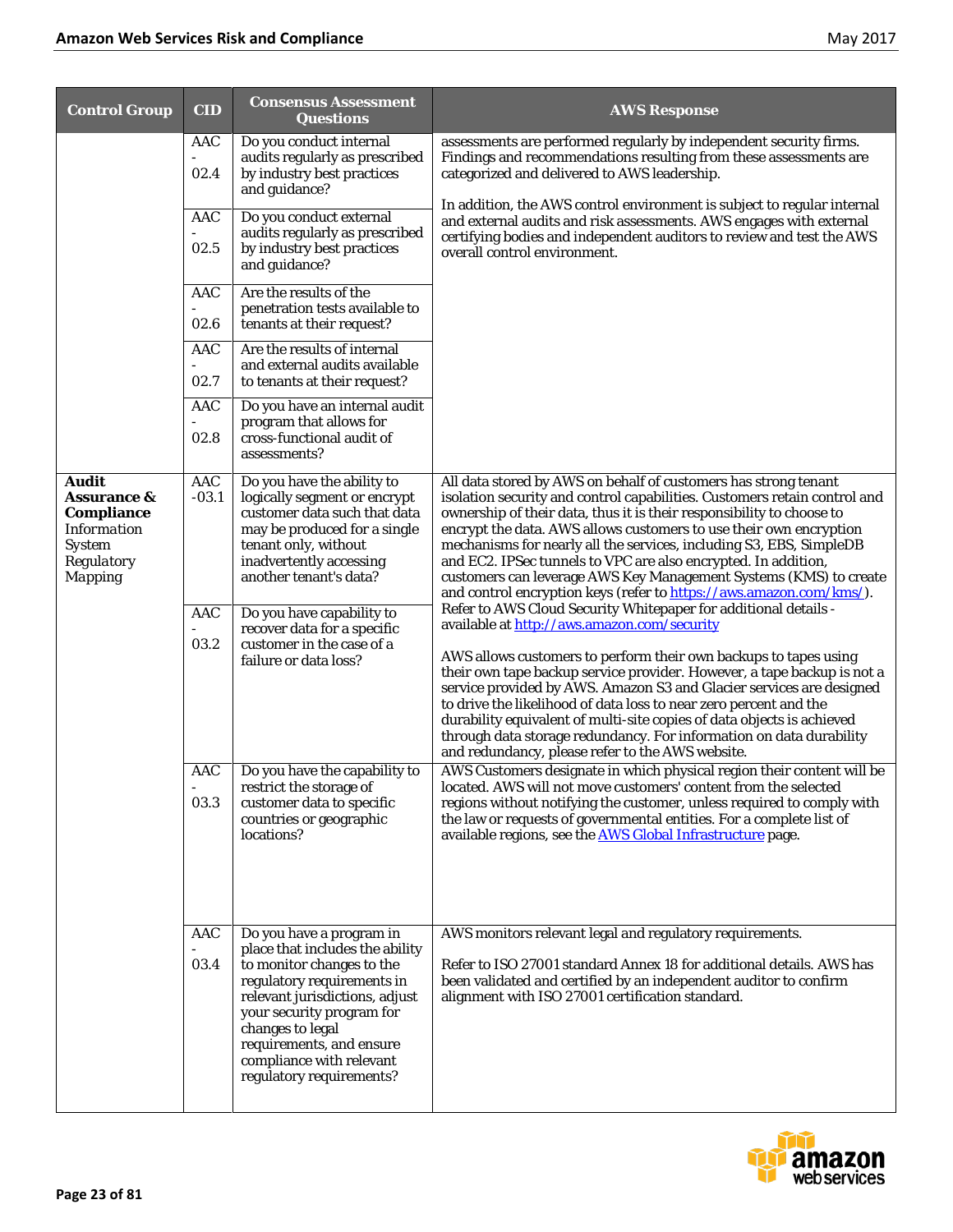| <b>Control Group</b>                                                                                                                                          | <b>CID</b>                                     | <b>Consensus Assessment</b><br><b>Questions</b>                                                                                                                                                                                                      | <b>AWS Response</b>                                                                                                                                                                                                                                                                                                                                                                                                                                                                                |
|---------------------------------------------------------------------------------------------------------------------------------------------------------------|------------------------------------------------|------------------------------------------------------------------------------------------------------------------------------------------------------------------------------------------------------------------------------------------------------|----------------------------------------------------------------------------------------------------------------------------------------------------------------------------------------------------------------------------------------------------------------------------------------------------------------------------------------------------------------------------------------------------------------------------------------------------------------------------------------------------|
| <b>Business</b><br>Continuity<br><b>Management &amp;</b><br><b>Operational</b><br><b>Resilience</b><br><b>Business</b><br>Continuity<br>Planning              | <b>BCR</b><br>$-01.1$<br><b>BCR</b><br>$-01.2$ | Do you provide tenants with<br>geographically resilient<br>hosting options?<br>Do you provide tenants with<br>infrastructure service failover<br>capability to other providers?                                                                      | Data centers are built in clusters in various global regions. AWS<br>provides customers the flexibility to place instances and store data<br>within multiple geographic regions as well as across multiple<br>Availability Zones within each region. Customers should architect their<br>AWS usage to take advantage of multiple Regions and Availability<br>Zones.<br>Refer to AWS Overview of Cloud Security whitepaper for additional<br>details - available at http://aws.amazon.com/security. |
| <b>Business</b><br><b>Continuity</b><br><b>Management &amp;</b><br><b>Operational</b><br><b>Resilience</b><br><b>Business</b><br>Continuity<br><b>Testing</b> | <b>BCR</b><br>$-02.1$                          | Are business continuity plans<br>subject to test at planned<br>intervals or upon significant<br>organizational or<br>environmental changes to<br>ensure continuing<br>effectiveness?                                                                 | AWS Business Continuity Policies and Plans have been developed and<br>tested in alignment with ISO 27001 standards.<br>Refer to ISO 27001 standard, annex A domain 17 for further details on<br>AWS and business continuity.                                                                                                                                                                                                                                                                       |
| <b>Business</b><br><b>Continuity</b><br><b>Management &amp;</b><br><b>Operational</b><br><b>Resilience</b><br>Power/<br>Telecommunicati<br>ons                | <b>BCR</b><br>$-03.1$<br><b>BCR</b><br>03.2    | Do you provide tenants with<br>documentation showing the<br>transport route of their data<br>between your systems?<br>Can tenants define how their<br>data is transported and<br>through which legal<br>jurisdictions?                               | AWS Customers designate in which physical region their data and<br>servers will be located. AWS will not move customers' content from the<br>selected regions without notifying the customer, unless required to<br>comply with the law or requests of governmental entities. AWS SOC<br>reports provides additional details. Customers can also choose their<br>network path to AWS facilities, including over dedicated, private<br>networks where the customer controls the traffic routing.    |
| <b>Business</b><br><b>Continuity</b><br><b>Management &amp;</b><br><b>Operational</b><br><b>Resilience</b><br>Documentation                                   | <b>BCR</b><br>$-04.1$                          | Are information system<br>documents (e.g.,<br>administrator and user<br>guides, architecture<br>diagrams, etc.) made<br>available to authorized<br>personnel to ensure<br>configuration, installation<br>and operation of the<br>information system? | Information System Documentation is made available internally to<br>AWS personnel through the use of Amazon's Intranet site. Refer to AWS<br>Cloud Security Whitepaper for additional details - available at<br>http://aws.amazon.com/security/.<br>Refer to ISO 27001 Appendix A Domain 12.                                                                                                                                                                                                       |
| <b>Business</b><br>Continuity<br><b>Management &amp;</b><br><b>Operational</b><br><b>Resilience</b><br>Environmental<br><b>Risks</b>                          | <b>BCR</b><br>$-05.1$                          | Is physical protection against<br>damage (e.g., natural causes,<br>natural disasters, deliberate<br>attacks) anticipated and<br>designed with<br>countermeasures applied?                                                                            | AWS data centers incorporate physical protection against<br>environmental risks. AWS' physical protection against environmental<br>risks has been validated by an independent auditor and has been<br>certified as being in alignment with ISO 27002 best practices.<br>Refer to ISO 27001 standard, Annex A domain 11.                                                                                                                                                                            |
| <b>Business</b><br>Continuity<br><b>Management &amp;</b><br><b>Operational</b><br><b>Resilience</b><br>Equipment<br>Location                                  | <b>BCR</b><br>$-06.1$                          | Are any of your data centers<br>located in places that have a<br>high probability/occurrence<br>of high-impact<br>environmental risks (floods,<br>tornadoes, earthquakes,<br>hurricanes, etc.)?                                                      | AWS data centers incorporate physical protection against<br>environmental risks. AWS' physical protection against environmental<br>risks has been validated by an independent auditor and has been<br>certified as being in alignment with ISO 27002 best practices. Refer to<br>ISO 27001 standard, Annex A domain 11.                                                                                                                                                                            |

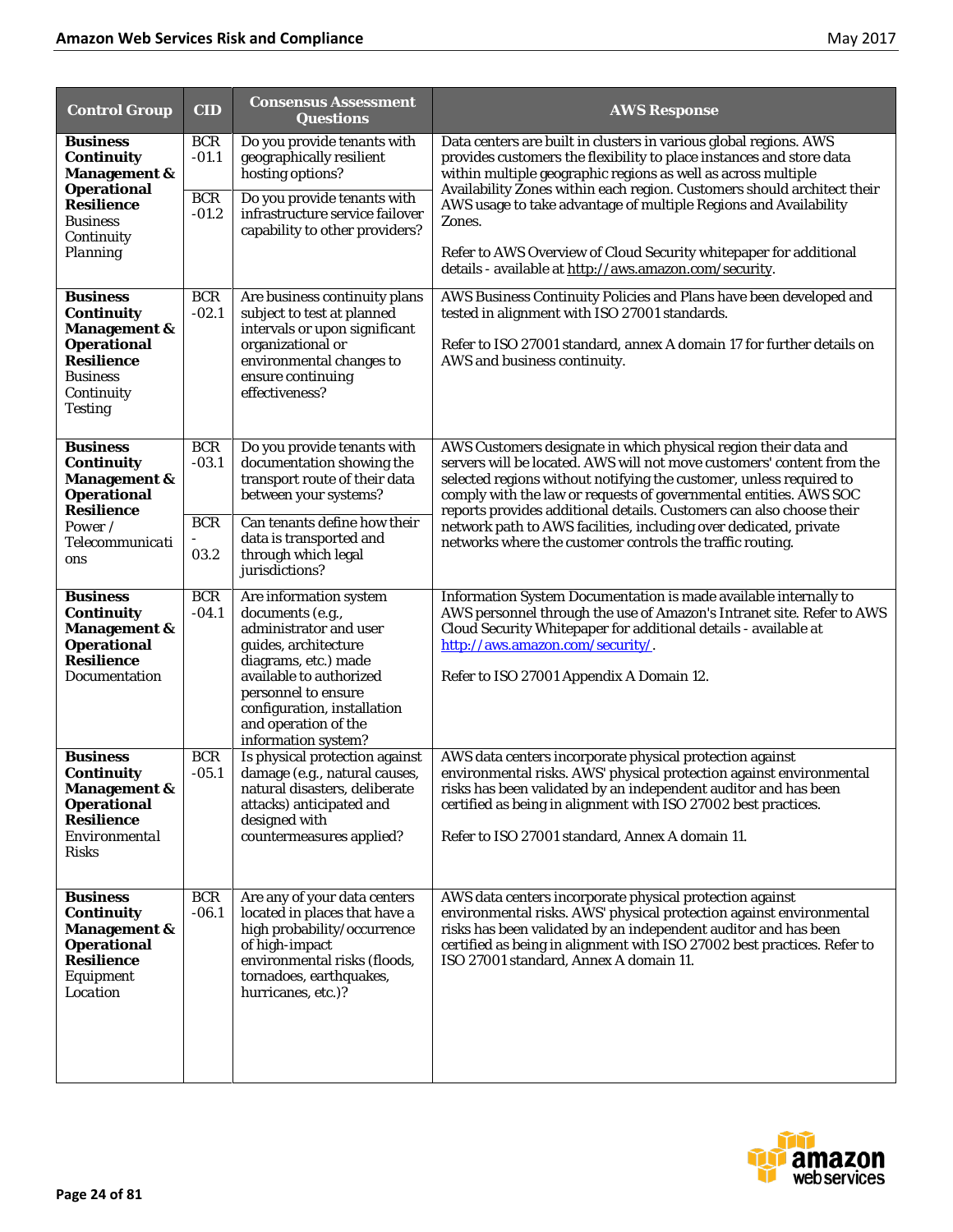| <b>Control Group</b>                                                                                                                   | $\overline{\text{CID}}$             | <b>Consensus Assessment</b><br><b>Questions</b>                                                                                                                                                                  | <b>AWS Response</b>                                                                                                                                                                                                                                                                                                                                              |
|----------------------------------------------------------------------------------------------------------------------------------------|-------------------------------------|------------------------------------------------------------------------------------------------------------------------------------------------------------------------------------------------------------------|------------------------------------------------------------------------------------------------------------------------------------------------------------------------------------------------------------------------------------------------------------------------------------------------------------------------------------------------------------------|
| <b>Business</b><br><b>Continuity</b><br><b>Management &amp;</b><br><b>Operational</b><br><b>Resilience</b><br>Equipment<br>Maintenance | <b>BCR</b><br>$-07.1$<br><b>BCR</b> | If using virtual<br>infrastructure, does your<br>cloud solution include<br>independent hardware<br>restore and recovery<br>capabilities?<br>If using virtual                                                     | EBS Snapshot functionality allows customers to capture and restore<br>virtual machine images at any time. Customers can export their AMIs<br>and use them on premise or at another provider (subject to software<br>licensing restrictions). Refer to the AWS Cloud Security Whitepaper for<br>additional details - available at http://aws.amazon.com/security. |
|                                                                                                                                        | 07.2                                | infrastructure, do you<br>provide tenants with a<br>capability to restore a Virtual<br>Machine to a previous state<br>in time?                                                                                   |                                                                                                                                                                                                                                                                                                                                                                  |
|                                                                                                                                        | <b>BCR</b><br>07.3                  | If using virtual<br>infrastructure, do you allow<br>virtual machine images to be<br>downloaded and ported to a<br>new cloud provider?                                                                            |                                                                                                                                                                                                                                                                                                                                                                  |
|                                                                                                                                        | <b>BCR</b><br>07.4                  | If using virtual<br>infrastructure, are machine<br>images made available to the<br>customer in a way that would<br>allow the customer to<br>replicate those images in<br>their own off-site storage<br>location? |                                                                                                                                                                                                                                                                                                                                                                  |
|                                                                                                                                        | <b>BCR</b><br>$-07.5$               | Does your cloud solution<br>include software/provider<br>independent restore and<br>recovery capabilities?                                                                                                       |                                                                                                                                                                                                                                                                                                                                                                  |
| <b>Business</b><br><b>Continuity</b><br><b>Management &amp;</b><br><b>Operational</b><br><b>Resilience</b><br>Equipment                | <b>BCR</b><br>$-08.1$               | Are security mechanisms and<br>redundancies implemented<br>to protect equipment from<br>utility service outages (e.g.,<br>power failures, network<br>disruptions, etc.)?                                         | AWS equipment is protected from utility service outages in alignment<br>with ISO 27001 standard. AWS has been validated and certified by an<br>independent auditor to confirm alignment with ISO 27001 certification<br>standard.<br>AWS SOC reports provides additional details on controls in place to                                                         |
| <b>Power Failures</b>                                                                                                                  |                                     |                                                                                                                                                                                                                  | minimize the effect of a malfunction or physical disaster to the<br>computer and data center facilities.<br>In addition, refer to the AWS Cloud Security Whitepaper - available at<br>http://aws.amazon.com/security.                                                                                                                                            |
| <b>Business</b><br><b>Continuity</b><br><b>Management &amp;</b><br><b>Operational</b><br><b>Resilience</b><br><b>Impact Analysis</b>   | <b>BCR</b><br>$-09.1$               | Do you provide tenants with<br>ongoing visibility and<br>reporting of your operational<br><b>Service Level Agreement</b><br>(SLA) performance?                                                                   | AWS CloudWatch provides monitoring for AWS cloud resources and the<br>applications customers run on AWS. Refer to<br>aws.amazon.com/cloudwatch for additional details. AWS also publishes<br>our most up-to-the-minute information on service availability on the<br>Service Health Dashboard. Refer to status.aws.amazon.com.                                   |
|                                                                                                                                        | <b>BCR</b><br>09.2                  | Do you make standards-<br>based information security<br>metrics (CSA, CAMM, etc.)<br>available to your tenants?                                                                                                  |                                                                                                                                                                                                                                                                                                                                                                  |
|                                                                                                                                        | <b>BCR</b><br>09.3                  | Do you provide customers<br>with ongoing visibility and<br>reporting of your SLA<br>performance?                                                                                                                 |                                                                                                                                                                                                                                                                                                                                                                  |

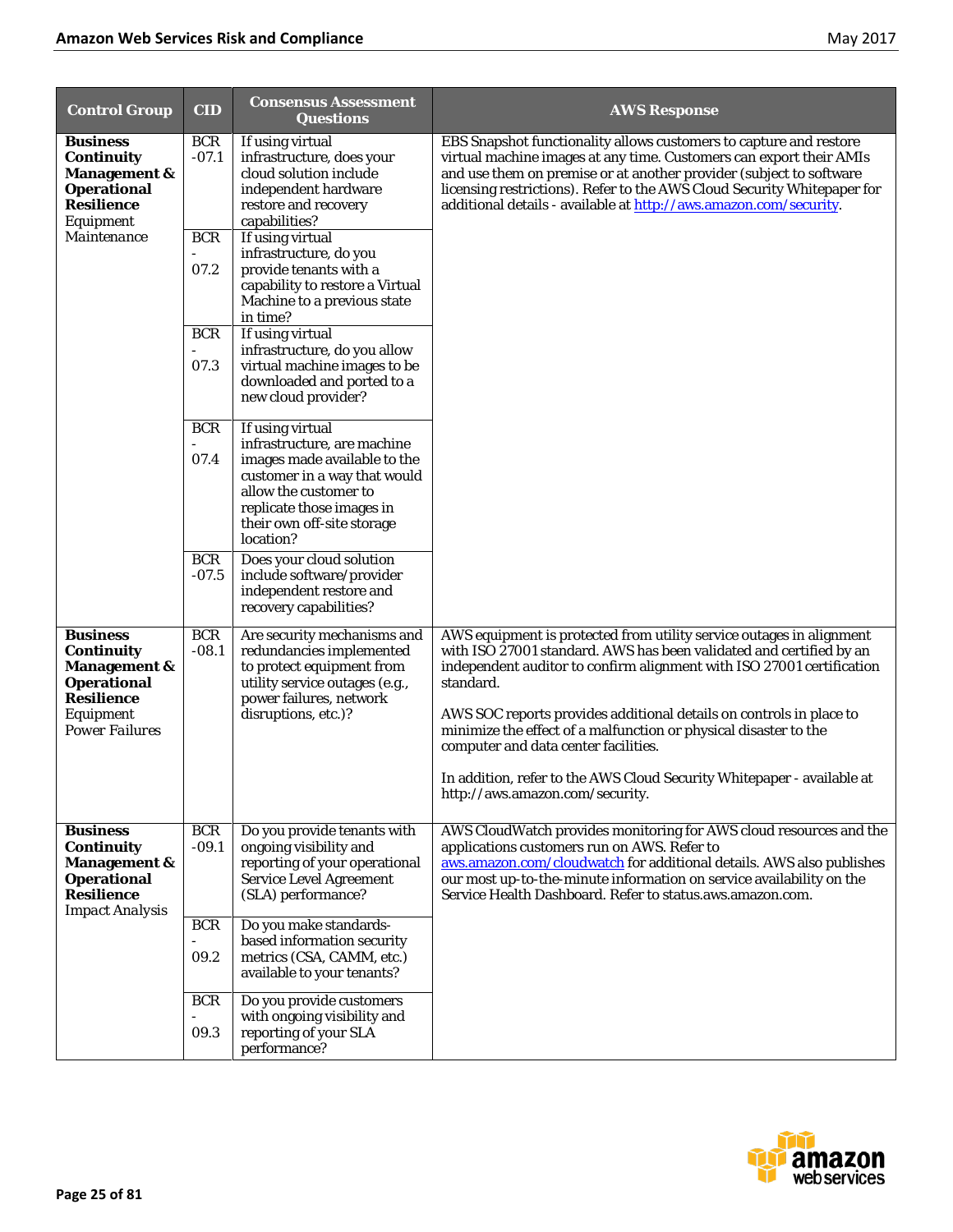| <b>Control Group</b>                                                                                                                  | <b>CID</b>                                                                            | <b>Consensus Assessment</b><br><b>Questions</b>                                                                                                                                                                                                                                                                                                                                           | <b>AWS Response</b>                                                                                                                                                                                                                                                                                                                                                                                                                                                                                                                                                                                                                                                                                                                                                                                                                                                                                                                                                            |
|---------------------------------------------------------------------------------------------------------------------------------------|---------------------------------------------------------------------------------------|-------------------------------------------------------------------------------------------------------------------------------------------------------------------------------------------------------------------------------------------------------------------------------------------------------------------------------------------------------------------------------------------|--------------------------------------------------------------------------------------------------------------------------------------------------------------------------------------------------------------------------------------------------------------------------------------------------------------------------------------------------------------------------------------------------------------------------------------------------------------------------------------------------------------------------------------------------------------------------------------------------------------------------------------------------------------------------------------------------------------------------------------------------------------------------------------------------------------------------------------------------------------------------------------------------------------------------------------------------------------------------------|
| <b>Business</b><br><b>Continuity</b><br><b>Management &amp;</b><br><b>Operational</b><br><b>Resilience</b><br>Policy                  | <b>BCR</b><br>$-10.1$                                                                 | Are policies and procedures<br>established and made<br>available for all personnel to<br>adequately support services<br>operations' roles?                                                                                                                                                                                                                                                | Policies and Procedures have been established through AWS Security<br>framework based upon NIST 800-53, ISO 27001, ISO 27017, ISO 27018,<br>ISO 9001 standard and the PCI DSS requirements.<br>Refer to AWS Risk and Compliance Whitepaper for additional details -<br>available at http://aws.amazon.com/compliance.                                                                                                                                                                                                                                                                                                                                                                                                                                                                                                                                                                                                                                                          |
| <b>Business</b><br><b>Continuity</b><br><b>Management &amp;</b><br><b>Operational</b><br><b>Resilience</b><br><b>Retention Policy</b> | <b>BCR</b><br>$-11.1$<br><b>BCR</b><br>$-11.2$<br><b>BCR</b><br>$-11.4$<br><b>BCR</b> | Do you have technical control<br>capabilities to enforce tenant<br>data retention policies?<br>Do you have a documented<br>procedure for responding to<br>requests for tenant data from<br>governments or third<br>parties?<br>Have you implemented<br>backup or redundancy<br>mechanisms to ensure<br>compliance with regulatory,<br>statutory, contractual or<br>business requirements? | AWS provide customers with the ability to delete their data. However,<br>AWS Customers retain control and ownership of their data so it is the<br>customer's responsibility to manage data retention to their own<br>requirements. Refer to AWS Cloud Security Whitepaper for additional<br>details - available at http://aws.amazon.com/security.<br>AWS errs on the side of protecting customer privacy and is vigilant in<br>determining which law enforcement requests we must comply with.<br>AWS does not hesitate to challenge orders from law enforcement if we<br>think the orders lack a solid basis. For additional information refer to<br>https://aws.amazon.com/compliance/data-privacy-faq/.<br>AWS backup and redundancy mechanisms have been developed and<br>tested in alignment with ISO 27001 standards. Refer to ISO 27001<br>standard, annex A domain 12 and the AWS SOC 2 report for additional<br>information on AWS backup and redundancy mechanisms. |
|                                                                                                                                       | $-11.5$                                                                               | Do you test your backup or<br>redundancy mechanisms at<br>least annually?                                                                                                                                                                                                                                                                                                                 |                                                                                                                                                                                                                                                                                                                                                                                                                                                                                                                                                                                                                                                                                                                                                                                                                                                                                                                                                                                |
| <b>Change</b><br><b>Control &amp;</b><br>Configuration<br><b>Management</b><br>New<br>Development /<br><b>Acquisition</b>             | CCC-<br>01.1                                                                          | Are policies and procedures<br>established for management<br>authorization for<br>development or acquisition<br>of new applications, systems,<br>databases, infrastructure,<br>services, operations and<br>facilities?                                                                                                                                                                    | Policies and Procedures have been established through AWS Security<br>framework based upon NIST 800-53, ISO 27001, ISO 27017, ISO 27018,<br>ISO 9001 standard and the PCI DSS requirements.<br>Whether a customer is new to AWS or an advanced user, useful<br>information about the services, ranging from introductions to advanced<br>features, can be found on the AWS Documentation section of our<br>website at https://aws.amazon.com/documentation/.                                                                                                                                                                                                                                                                                                                                                                                                                                                                                                                   |
|                                                                                                                                       | CCC-<br>01.2                                                                          | Is documentation available<br>that describes the<br>installation, configuration<br>and use of<br>products/services/features?                                                                                                                                                                                                                                                              |                                                                                                                                                                                                                                                                                                                                                                                                                                                                                                                                                                                                                                                                                                                                                                                                                                                                                                                                                                                |
| <b>Change</b><br><b>Control &amp;</b><br>Configuration<br><b>Management</b><br><b>Outsourced</b><br>Development                       | $CCC -$<br>02.1                                                                       | Do you have controls in place<br>to ensure that standards of<br>quality are being met for all<br>software development?                                                                                                                                                                                                                                                                    | AWS does not generally outsource development of software. AWS<br>incorporates standards of quality as part of the system development<br>lifecycle (SDLC) processes.<br>Refer to ISO 27001 standard, Annex A, domain 14 for additional details.                                                                                                                                                                                                                                                                                                                                                                                                                                                                                                                                                                                                                                                                                                                                 |
|                                                                                                                                       | CCC-<br>02.2                                                                          | Do you have controls in place<br>to detect source code security<br>defects for any outsourced<br>software development<br>activities?                                                                                                                                                                                                                                                      | AWS has been validated and certified by an independent auditor to<br>confirm alignment with ISO 27001 certification standard.                                                                                                                                                                                                                                                                                                                                                                                                                                                                                                                                                                                                                                                                                                                                                                                                                                                  |

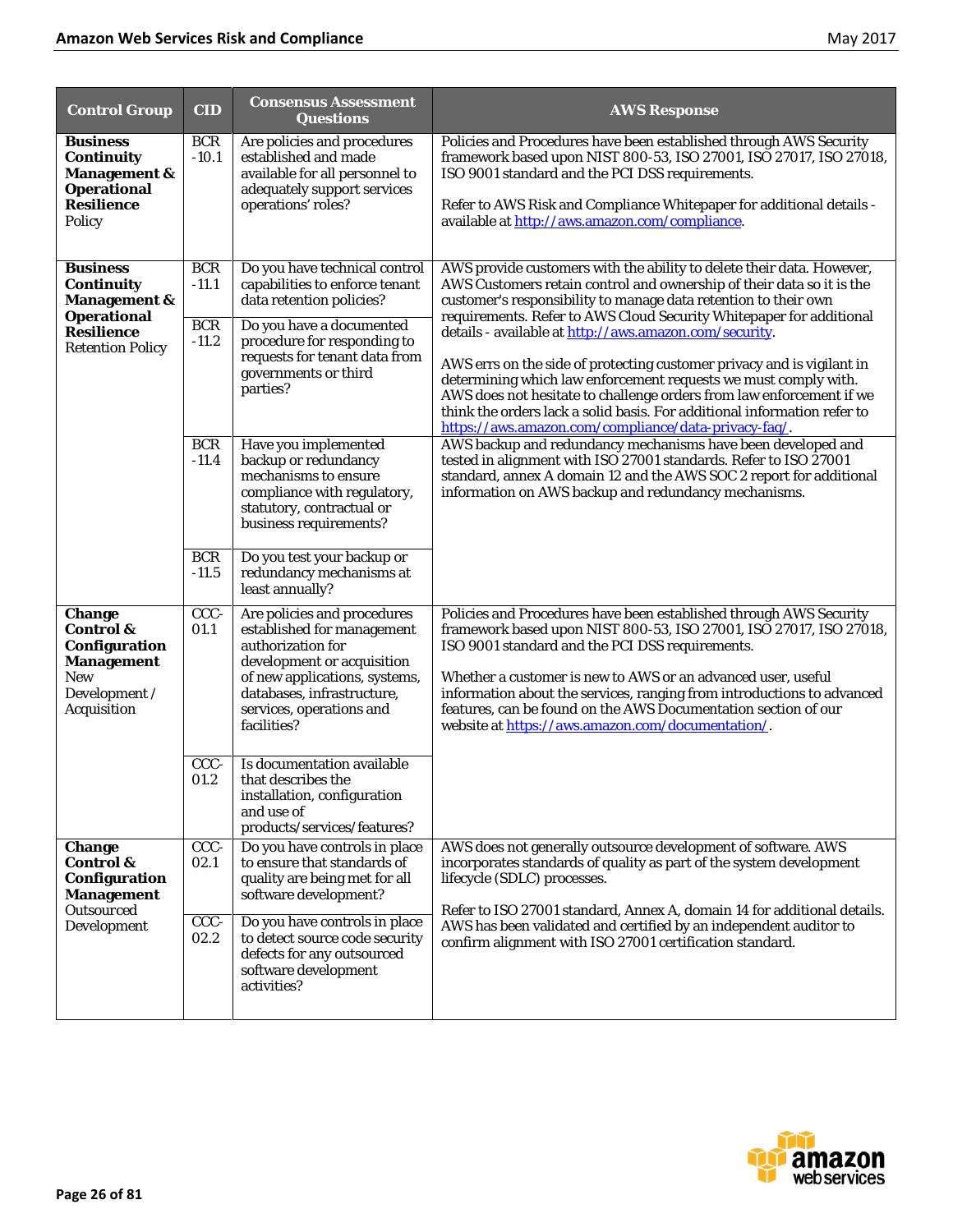| <b>Control Group</b>                                                                                                            | <b>CID</b>                                                   | <b>Consensus Assessment</b><br><b>Questions</b>                                                                                                                                                                                                                                                                                                                                                                                                             | <b>AWS Response</b>                                                                                                                                                                                                                                                                                                                                                                                                                                                                                                                                                                                                                                                                                                                                                                                                                                                                                                                                                                                                                                                           |
|---------------------------------------------------------------------------------------------------------------------------------|--------------------------------------------------------------|-------------------------------------------------------------------------------------------------------------------------------------------------------------------------------------------------------------------------------------------------------------------------------------------------------------------------------------------------------------------------------------------------------------------------------------------------------------|-------------------------------------------------------------------------------------------------------------------------------------------------------------------------------------------------------------------------------------------------------------------------------------------------------------------------------------------------------------------------------------------------------------------------------------------------------------------------------------------------------------------------------------------------------------------------------------------------------------------------------------------------------------------------------------------------------------------------------------------------------------------------------------------------------------------------------------------------------------------------------------------------------------------------------------------------------------------------------------------------------------------------------------------------------------------------------|
| <b>Change</b><br><b>Control &amp;</b><br>Configuration<br>Management<br><b>Quality Testing</b>                                  | CCC-<br>03.1<br>CCC-<br>03.2<br>CCC-<br>03.3<br>CCC-<br>03.4 | Do you provide your tenants<br>with documentation that<br>describes your quality<br>assurance process?<br>Is documentation describing<br>known issues with certain<br>products/services available?<br>Are there policies and<br>procedures in place to triage<br>and remedy reported bugs<br>and security vulnerabilities<br>for product and service<br>offerings?<br>Are mechanisms in place to<br>ensure that all debugging and<br>test code elements are | AWS maintains an ISO 9001 certification. This is an independent<br>validation of AWS quality system and determined that AWS activities<br>comply with ISO 9001 requirements.<br>AWS Security Bulletins notify customers of security and privacy events.<br>Customers can subscribe to the AWS Security Bulletin RSS feed on our<br>website. Refer to aws.amazon.com/security/security-bulletins/.<br>AWS also publishes our most up-to-the-minute information on service<br>availability on the Service Health Dashboard. Refer to<br>status.aws.amazon.com.<br>The AWS system development lifecycle (SDLC) incorporates industry<br>best practices which include formal design reviews by the AWS Security<br>Team, threat modeling and completion of a risk assessment. Refer to<br>the AWS Overview of Security Processes for further details.<br>In addition, refer to ISO 27001 standard, Annex A, domain 14 for<br>additional details. AWS has been validated and certified by an<br>independent auditor to confirm alignment with ISO 27001 certification<br>standard. |
|                                                                                                                                 |                                                              | removed from released<br>software versions?                                                                                                                                                                                                                                                                                                                                                                                                                 |                                                                                                                                                                                                                                                                                                                                                                                                                                                                                                                                                                                                                                                                                                                                                                                                                                                                                                                                                                                                                                                                               |
| <b>Change</b><br><b>Control &amp;</b><br>Configuration<br><b>Management</b><br>Unauthorized<br>Software<br><b>Installations</b> | CCC-<br>04.1                                                 | Do you have controls in place<br>to restrict and monitor the<br>installation of unauthorized<br>software onto your systems?                                                                                                                                                                                                                                                                                                                                 | AWS' program, processes and procedures for managing malicious<br>software is in alignment with ISO 27001 standards.<br>Refer to ISO 27001 standard, Annex A, domain 12 for additional details.<br>AWS has been validated and certified by an independent auditor to<br>confirm alignment with ISO 27001 certification standard.                                                                                                                                                                                                                                                                                                                                                                                                                                                                                                                                                                                                                                                                                                                                               |
| <b>Change</b><br><b>Control &amp;</b><br>Configuration<br><b>Management</b><br>Production<br><i>Changes</i>                     | CCC-<br>05.1                                                 | Do you provide tenants with<br>documentation that describes<br>your production change<br>management procedures and<br>their roles / rights /<br>responsibilities within it?                                                                                                                                                                                                                                                                                 | AWS SOC reports provides an overview of the controls in place to<br>manage change management in the AWS environment.<br>In addition, refer to ISO 27001 standard, Annex A, domain 12 for<br>further details. AWS has been validated and certified by an independent<br>auditor to confirm alignment with ISO 27001 certification standard.                                                                                                                                                                                                                                                                                                                                                                                                                                                                                                                                                                                                                                                                                                                                    |
| <b>Data Security</b><br>& Information<br>Lifecycle<br><b>Management</b><br>Classification                                       | DSI-<br>01.1                                                 | Do you provide a capability<br>to identify virtual machines<br>via policy tags/metadata<br>(e.g., tags can be used to limit<br>guest operating systems from<br>booting/instantiating/transp<br>orting data in the wrong<br>country)?                                                                                                                                                                                                                        | Virtual Machines are assigned to customers as a part of the EC2 service.<br>Customers retain control over what resources are being used and where<br>resources reside. Refer to the AWS website for additional details -<br>http://aws.amazon.com.                                                                                                                                                                                                                                                                                                                                                                                                                                                                                                                                                                                                                                                                                                                                                                                                                            |
|                                                                                                                                 | DSI-<br>01.2                                                 | Do you provide a capability<br>to identify hardware via<br>policy<br>tags/metadata/hardware<br>tags (e.g., TXT/TPM, VN-<br>Tag, etc.)?                                                                                                                                                                                                                                                                                                                      | AWS provides the ability to tag EC2 resources. A form of metadata, EC2<br>tags can be used to create user-friendly names, enhance searchability,<br>and improve coordination between multiple users. The AWS<br>Management Console has also supports tagging.                                                                                                                                                                                                                                                                                                                                                                                                                                                                                                                                                                                                                                                                                                                                                                                                                 |

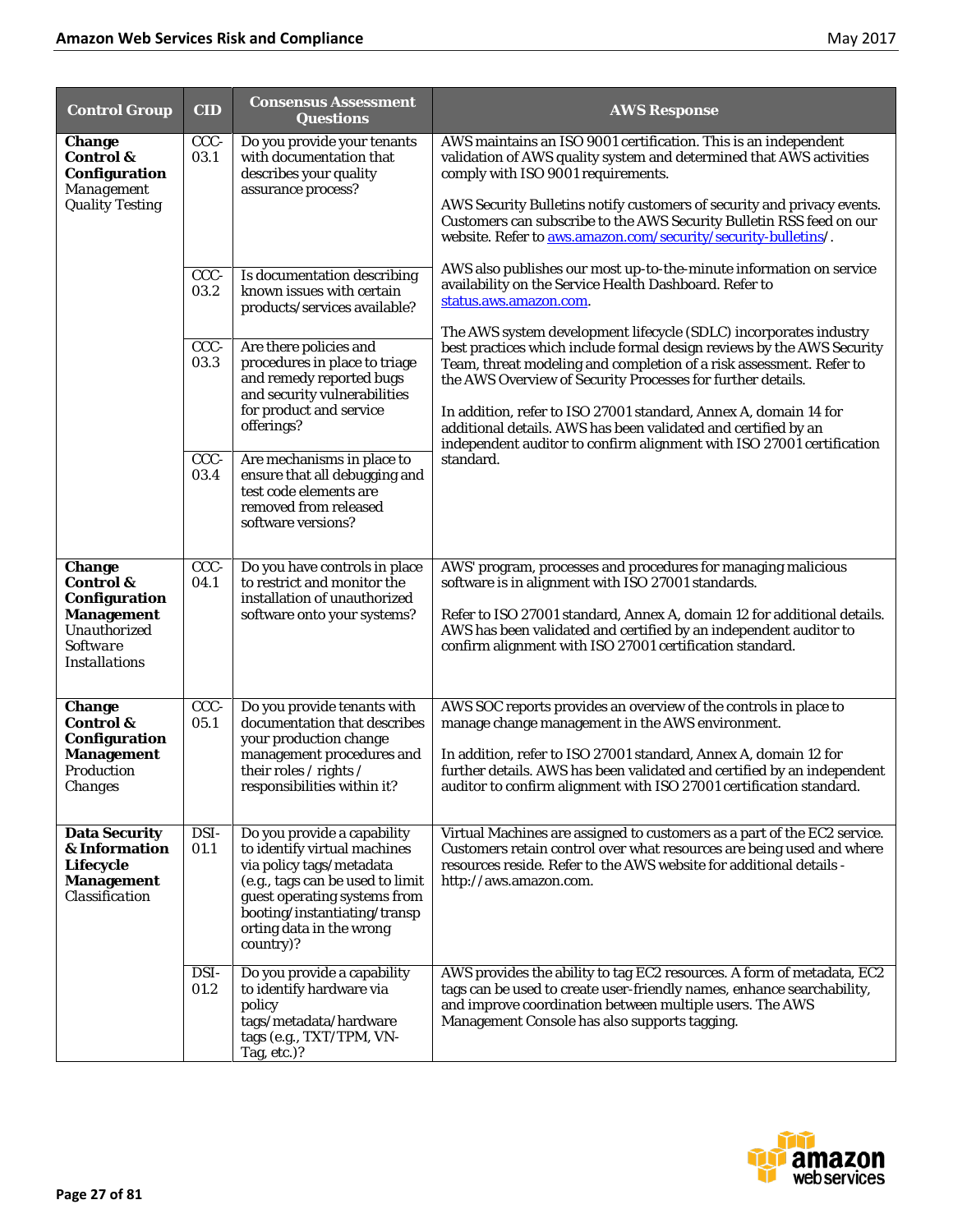| <b>Control Group</b>                                                                                 | <b>CID</b>   | <b>Consensus Assessment</b><br><b>Questions</b>                                                                                                                                                              | <b>AWS Response</b>                                                                                                                                                                                                                                                                                                                                                                                                                                                                                           |
|------------------------------------------------------------------------------------------------------|--------------|--------------------------------------------------------------------------------------------------------------------------------------------------------------------------------------------------------------|---------------------------------------------------------------------------------------------------------------------------------------------------------------------------------------------------------------------------------------------------------------------------------------------------------------------------------------------------------------------------------------------------------------------------------------------------------------------------------------------------------------|
|                                                                                                      | DSI-<br>01.3 | Do you have a capability to<br>use system geographic<br>location as an authentication<br>factor?                                                                                                             | AWS provides the capability of conditional user access based on IP<br>address. Customers can add conditions to control how users can use<br>AWS, such as time of day, their originating IP address, or whether they<br>are using SSL.                                                                                                                                                                                                                                                                         |
|                                                                                                      | DSI-<br>01.4 | Can you provide the physical<br>location/geography of<br>storage of a tenant's data<br>upon request?                                                                                                         | AWS provides customers the flexibility to place instances and store data<br>within multiple geographic Regions. AWS Customers designate in which<br>physical region their data and their servers will be located. AWS will not<br>move customers' content from the selected Regions without notifying<br>the customer, unless required to comply with the law or requests of                                                                                                                                  |
|                                                                                                      | DSI-<br>01.5 | Can you provide the physical<br>location/geography of<br>storage of a tenant's data in<br>advance?                                                                                                           | governmental entities. For a complete list of available regions, see the<br><b>AWS Global Infrastructure page.</b>                                                                                                                                                                                                                                                                                                                                                                                            |
|                                                                                                      | DSI-<br>01.6 | Do you follow a structured<br>data-labeling standard (e.g.,<br>ISO 15489, Oasis XML<br><b>Catalog Specification, CSA</b><br>data type guidance)?                                                             | AWS Customers retain control and ownership of their data and may<br>implement a structured data-labeling standard to meet their<br>requirements.                                                                                                                                                                                                                                                                                                                                                              |
|                                                                                                      | DSI-<br>01.7 | Do you allow tenants to<br>define acceptable<br>geographical locations for<br>data routing or resource<br>instantiation?                                                                                     | AWS provides customers the flexibility to place instances and store data<br>within multiple geographic regions. AWS Customers designate in which<br>physical region their data and their servers will be located. AWS will not<br>move customers' content from the selected Regions without notifying<br>the customer, unless required to comply with the law or requests of<br>governmental entities. For a complete list of available regions, see the<br><b>AWS Global Infrastructure page.</b>            |
| <b>Data Security</b><br>& Information<br>Lifecycle<br><b>Management</b><br>Data Inventory /<br>Flows | DSI-<br>02.1 | Do you inventory, document,<br>and maintain data flows for<br>data that is resident<br>(permanent or temporary)<br>within the services'<br>applications and<br>infrastructure network and<br>systems?        | AWS Customers designate in which physical region their content will be<br>located. AWS will not move customers' content from the selected<br>regions without notifying the customer, unless required to comply with<br>the law or requests of governmental entities. For a complete list of<br>available regions, see the AWS Global Infrastructure page.                                                                                                                                                     |
|                                                                                                      | DSI-<br>02.2 | Can you ensure that data<br>does not migrate beyond a<br>defined geographical<br>residency?                                                                                                                  |                                                                                                                                                                                                                                                                                                                                                                                                                                                                                                               |
| <b>Data Security</b><br>& Information<br>Lifecycle<br><b>Management</b><br>eCommerce<br>Transactions | DSI-<br>03.1 | Do you provide open<br>encryption methodologies<br>(3.4ES, AES, etc.) to tenants<br>in order for them to protect<br>their data if it is required to<br>move through public<br>networks (e.g., the Internet)? | All of the AWS APIs are available via SSH-protected endpoints which<br>provide server authentication. AWS allows customers to use their own<br>encryption mechanisms for nearly all the services, including S3, EBS,<br>SimpleDB and EC2. IPSec tunnels to VPC are also encrypted. In<br>addition, customers can leverage AWS Key Management Systems<br>(KMS) to create and control encryption keys (refer to<br>https://aws.amazon.com/kms/). Customers may also use third-party<br>encryption technologies. |

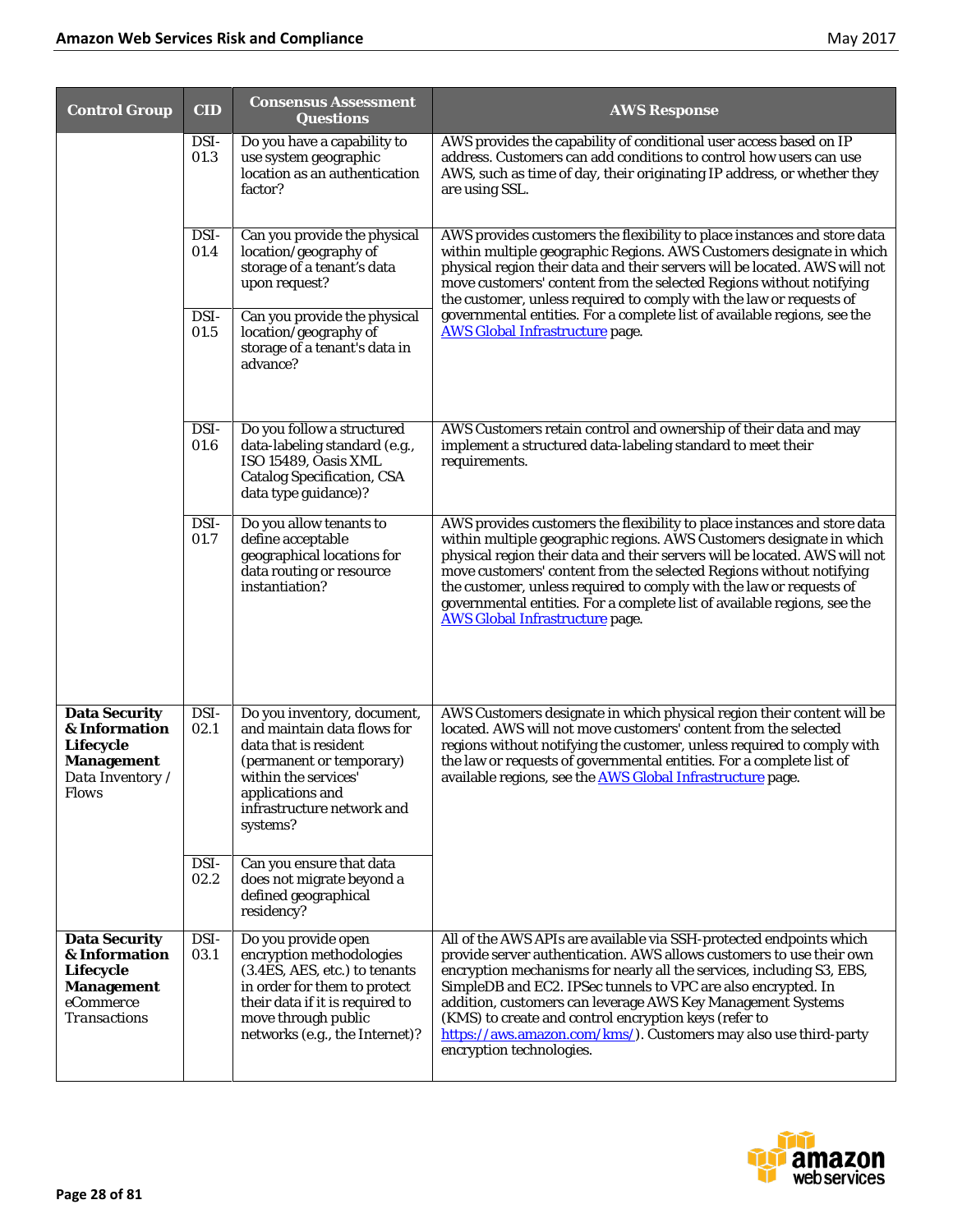| <b>Control Group</b>                                                                                                                        | <b>CID</b>                   | <b>Consensus Assessment</b><br><b>Questions</b>                                                                                                                                                                                                        | <b>AWS Response</b>                                                                                                                                                                                                                                                                                                                                                                                                                                                                                                                                                                                       |
|---------------------------------------------------------------------------------------------------------------------------------------------|------------------------------|--------------------------------------------------------------------------------------------------------------------------------------------------------------------------------------------------------------------------------------------------------|-----------------------------------------------------------------------------------------------------------------------------------------------------------------------------------------------------------------------------------------------------------------------------------------------------------------------------------------------------------------------------------------------------------------------------------------------------------------------------------------------------------------------------------------------------------------------------------------------------------|
|                                                                                                                                             | DSI-<br>03.2                 | Do you utilize open<br>encryption methodologies<br>any time your infrastructure<br>components need to<br>communicate with each other<br>via public networks (e.g.,<br>Internet-based replication of<br>data from one environment<br>to another)?       | Refer to AWS Cloud Security Whitepaper for additional details -<br>available at http://aws.amazon.com/security.                                                                                                                                                                                                                                                                                                                                                                                                                                                                                           |
| <b>Data Security</b><br>& Information<br>Lifecycle<br><b>Management</b><br>Handling $\angle$<br>Labeling $\angle$<br><b>Security Policy</b> | DSI-<br>04.1<br>DSI-<br>04.2 | Are policies and procedures<br>established for labeling,<br>handling and the security of<br>data and objects that contain<br>data?<br>Are mechanisms for label<br>inheritance implemented for<br>objects that act as aggregate<br>containers for data? | AWS Customers retain control and ownership of their data and may<br>implement a labeling and handling policy and procedures to meet their<br>requirements.                                                                                                                                                                                                                                                                                                                                                                                                                                                |
| <b>Data Security</b><br>& Information<br>Lifecycle<br><b>Management</b><br>Nonproduction<br>Data                                            | DSI-<br>05.1                 | Do you have procedures in<br>place to ensure production<br>data shall not be replicated or<br>used in non-production<br>environments?                                                                                                                  | AWS Customers retain control and ownership of their own data. AWS<br>provides customers the ability to maintain and develop production and<br>non-production environments. It is the responsibility of the customer to<br>ensure that their production data is not replicated to non-production<br>environments.                                                                                                                                                                                                                                                                                          |
| <b>Data Security</b><br>& Information<br>Lifecycle<br><b>Management</b><br><i>Ownership</i> $\angle$<br>Stewardship                         | DSI-<br>06.1                 | Are the responsibilities<br>regarding data stewardship<br>defined, assigned,<br>documented and<br>communicated?                                                                                                                                        | AWS Customers retain control and ownership of their own data. Refer<br>to the AWS Customer Agreement for additional information.                                                                                                                                                                                                                                                                                                                                                                                                                                                                          |
| <b>Data Security</b><br>& Information<br>Lifecycle<br>Management<br><b>Secure Disposal</b>                                                  | DSI-<br>07.1                 | Do you support secure<br>deletion (e.g.,<br>degaussing/cryptographic<br>wiping) of archived and<br>backed-up data as<br>determined by the tenant?                                                                                                      | When a storage device has reached the end of its useful life, AWS<br>procedures include a decommissioning process that is designed to<br>prevent customer data from being exposed to unauthorized individuals.<br>AWS uses the techniques detailed in NIST 800-88 ("Guidelines for<br>Media Sanitization") as part of the decommissioning process. Refer to<br>AWS Cloud Security Whitepaper for additional details - available at<br>http://aws.amazon.com/security.                                                                                                                                     |
|                                                                                                                                             | DSI-<br>07.2                 | Can you provide a published<br>procedure for exiting the<br>service arrangement,<br>including assurance to<br>sanitize all computing<br>resources of tenant data once<br>a customer has exited your<br>environment or has vacated a<br>resource?       | Amazon EBS volumes are presented to you as raw unformatted block<br>devices that have been wiped prior to being made available for use.<br>Wiping occurs immediately before reuse so that you can be assured that<br>the wipe process completed. If you have procedures requiring that all<br>data be wiped via a specific method, such as those detailed in NIST 800-<br>88 ("Guidelines for Media Sanitization"), you have the ability to do so<br>on Amazon EBS. You should conduct a specialized wipe procedure prior<br>to deleting the volume for compliance with your established<br>requirements. |
|                                                                                                                                             |                              |                                                                                                                                                                                                                                                        | Encryption of sensitive data is generally a good security practice, and<br>AWS provides the ability to encrypt EBS volumes and their snapshots<br>with AES-256. The encryption occurs on the servers that host the EC2<br>instances, providing encryption of data as it moves between EC2<br>instances and EBS storage. In order to be able to do this efficiently and                                                                                                                                                                                                                                    |

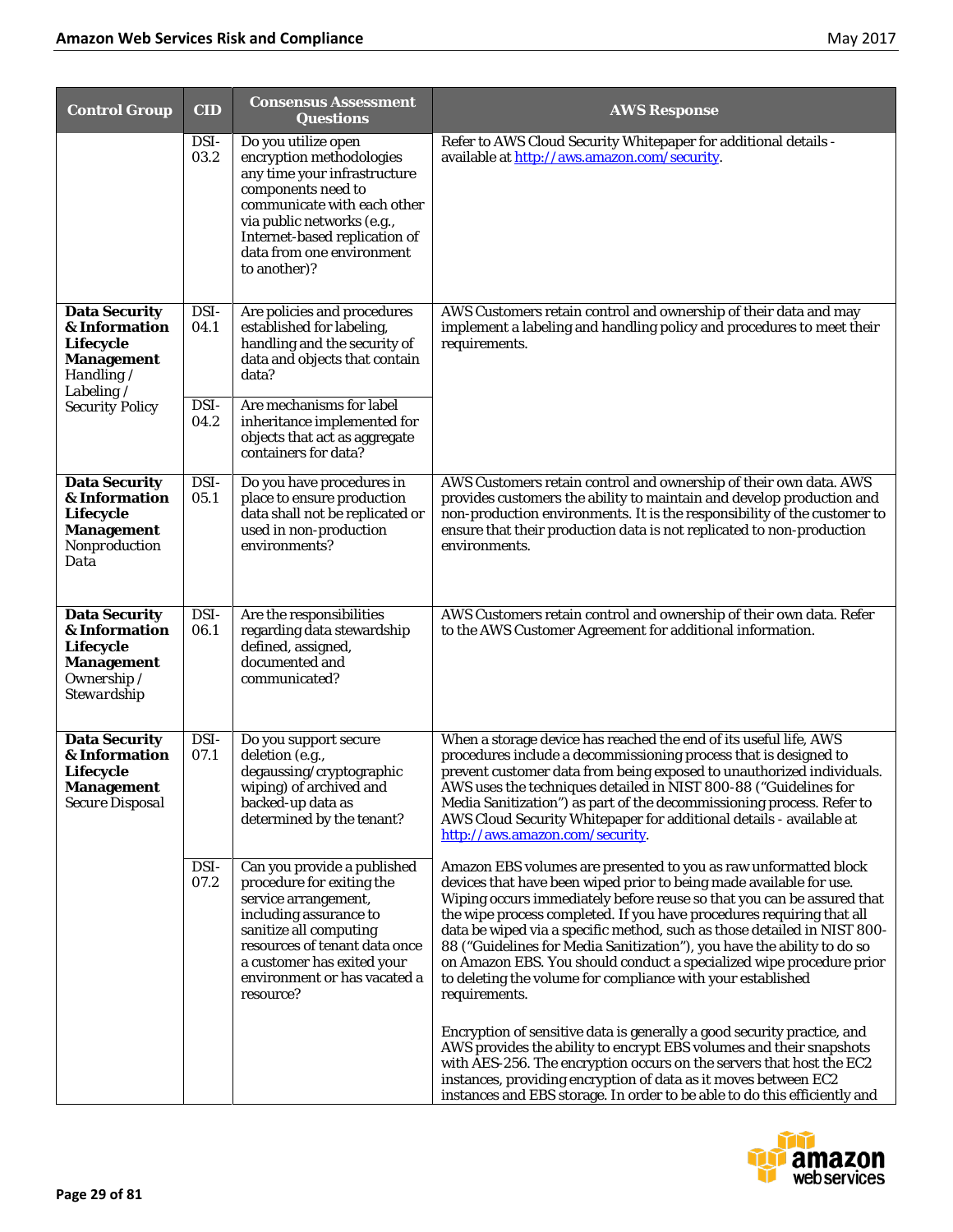| <b>Control Group</b>                                                           | <b>CID</b>                                     | <b>Consensus Assessment</b><br><b>Questions</b>                                                                                                                                                                               | <b>AWS Response</b>                                                                                                                                                                                                                                                                                                                                                                                                                                                                                                            |
|--------------------------------------------------------------------------------|------------------------------------------------|-------------------------------------------------------------------------------------------------------------------------------------------------------------------------------------------------------------------------------|--------------------------------------------------------------------------------------------------------------------------------------------------------------------------------------------------------------------------------------------------------------------------------------------------------------------------------------------------------------------------------------------------------------------------------------------------------------------------------------------------------------------------------|
|                                                                                |                                                |                                                                                                                                                                                                                               | with low latency, the EBS encryption feature is only available on EC2's<br>more powerful instance types (e.g., M3, C3, R3, G2).                                                                                                                                                                                                                                                                                                                                                                                                |
| <b>Datacenter</b><br><b>Security</b><br>Asset<br>Management                    | <b>DCS</b><br>$-01.1$<br><b>DCS</b><br>$-01.2$ | Do you maintain a complete<br>inventory of all of your<br>critical assets that includes<br>ownership of the asset?<br>Do you maintain a complete<br>inventory of all of your<br>critical supplier<br>relationships?           | In alignment with ISO 27001 standards, AWS Hardware assets are<br>assigned an owner, tracked and monitored by the AWS personnel with<br>AWS proprietary inventory management tools. AWS procurement and<br>supply chain team maintain relationships with all AWS suppliers.<br>Refer to ISO 27001 standards; Annex A, domain 8 for additional details.<br>AWS has been validated and certified by an independent auditor to<br>confirm alignment with ISO 27001 certification standard.                                        |
| <b>Datacenter</b><br><b>Security</b><br>Controlled<br><b>Access Points</b>     | <b>DCS</b><br>$-02.1$                          | Are physical security<br>perimeters (e.g., fences,<br>walls, barriers, guards, gates,<br>electronic surveillance,<br>physical authentication<br>mechanisms, reception desks<br>and security patrols)<br>implemented?          | Physical security controls include but are not limited to perimeter<br>controls such as fencing, walls, security staff, video surveillance,<br>intrusion detection systems and other electronic means. The AWS SOC<br>reports provides additional details on the specific control activities<br>executed by AWS. Refer to ISO 27001 standards; Annex A, domain 11<br>for further information. AWS has been validated and certified by an<br>independent auditor to confirm alignment with ISO 27001 certification<br>standard. |
| <b>Datacenter</b><br><b>Security</b><br>Equipment<br><b>Identification</b>     | <b>DCS</b><br>$-03.1$                          | Is automated equipment<br>identification used as a<br>method to validate<br>connection authentication<br>integrity based on known<br>equipment location?                                                                      | AWS manages equipment identification in alignment with ISO 27001<br>standard.<br>AWS has been validated and certified by an independent auditor to<br>confirm alignment with ISO 27001 certification standard.                                                                                                                                                                                                                                                                                                                 |
| <b>Datacenter</b><br><b>Security</b><br><i><b>Offsite</b></i><br>Authorization | <b>DCS</b><br>$-04.1$                          | Do you provide tenants with<br>documentation that describes<br>scenarios in which data may<br>be moved from one physical<br>location to another? (e.g.,<br>offsite backups, business<br>continuity failovers,<br>replication) | AWS Customers can designate which physical region their data will be<br>located. AWS will not move customers' content from the selected<br>Regions without notifying the customer unless required to comply with<br>the law or requests of governmental entities.<br>Refer to AWS Cloud Security Whitepaper for additional details -<br>available at http://aws.amazon.com/security.                                                                                                                                           |

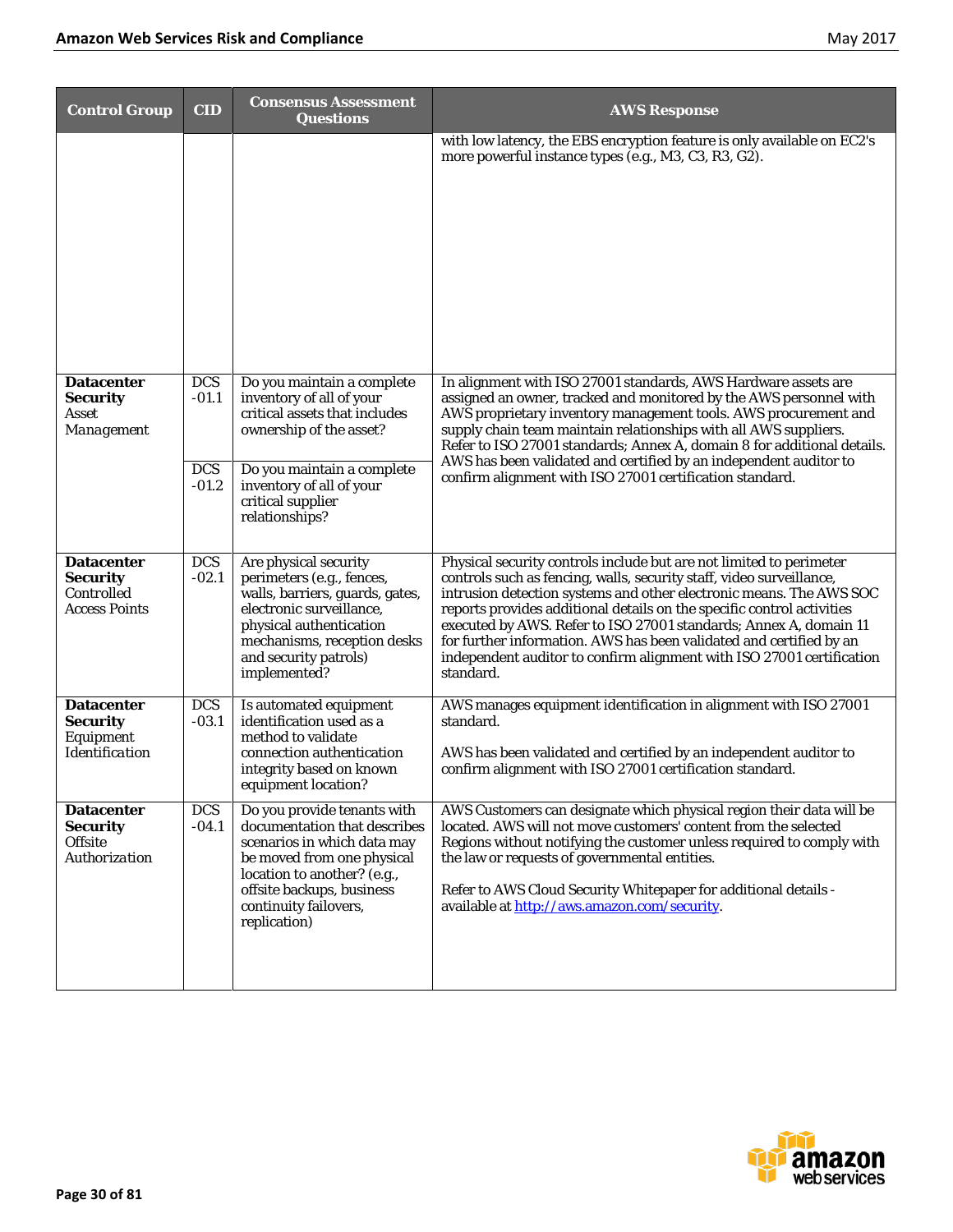| <b>Control Group</b>                                                         | <b>CID</b>            | <b>Consensus Assessment</b><br><b>Questions</b>                                                                                                                                                                                | <b>AWS Response</b>                                                                                                                                                                                                                                                                                                                                                                                                                                                                                                                                                                                         |
|------------------------------------------------------------------------------|-----------------------|--------------------------------------------------------------------------------------------------------------------------------------------------------------------------------------------------------------------------------|-------------------------------------------------------------------------------------------------------------------------------------------------------------------------------------------------------------------------------------------------------------------------------------------------------------------------------------------------------------------------------------------------------------------------------------------------------------------------------------------------------------------------------------------------------------------------------------------------------------|
| <b>Datacenter</b><br><b>Security</b><br><b>Offsite</b><br>equipment          | <b>DCS</b><br>$-05.1$ | Can you provide tenants with<br>evidence documenting your<br>policies and procedures<br>governing asset management<br>and repurposing of<br>equipment?                                                                         | In alignment with ISO 27001 standards, when a storage device has<br>reached the end of its useful life, AWS procedures include a<br>decommissioning process that is designed to prevent customer data<br>from being exposed to unauthorized individuals. AWS uses the<br>techniques detailed NIST 800-88 ("Guidelines for Media Sanitization")<br>as part of the decommissioning process.<br>Refer to ISO 27001 standards; Annex A, domain 8 for additional details.<br>AWS has been validated and certified by an independent auditor to<br>confirm alignment with ISO 27001 certification standard.       |
| <b>Datacenter</b><br><b>Security</b><br>Policy                               | <b>DCS</b><br>$-06.1$ | Can you provide evidence<br>that policies, standards and<br>procedures have been<br>established for maintaining a<br>safe and secure working<br>environment in offices.<br>rooms, facilities and secure<br>areas?              | AWS engages with external certifying bodies and independent auditors<br>to review and validate our compliance with compliance frameworks.<br>AWS SOC reports provides additional details on the specific physical<br>security control activities executed by AWS. Refer to ISO 27001<br>standards; Annex A, domain 11 for additional details. AWS has been<br>validated and certified by an independent auditor to confirm alignment<br>with ISO 27001 certification standard.                                                                                                                              |
|                                                                              | <b>DCS</b><br>06.2    | Can you provide evidence<br>that your personnel and<br>involved third parties have<br>been trained regarding your<br>documented policies,<br>standards and procedures?                                                         | In alignment with ISO 27001 standard, all AWS employees complete<br>periodic Information Security training which requires an<br>acknowledgement to complete. Compliance audits are periodically<br>performed to validate that employees understand and follow the<br>established policies. Refer to AWS Cloud Security Whitepaper for<br>additional details - available at http://aws.amazon.com/security.<br>AWS has been validated and certified by an independent auditor to<br>confirm alignment with ISO 27001 certification. In addition AWS SOC 1<br>and SOC 2 reports provides further information. |
| <b>Datacenter</b><br><b>Security</b><br>Secure Area<br>Authorization         | <b>DCS</b><br>$-07.1$ | Do you allow tenants to<br>specify which of your<br>geographic locations their<br>data is allowed to move<br>into/out of (to address legal<br>jurisdictional considerations<br>based on where data is stored<br>vs. accessed)? | AWS Customers designate which physical region their data will be<br>located. AWS will not move customers' content from the selected<br>Regions without notifying the customer unless required to comply with<br>the law or requests of governmental entities. For a complete list of<br>available regions, see the AWS Global Infrastructure page.                                                                                                                                                                                                                                                          |
| <b>Datacenter</b><br><b>Security</b><br>Unauthorized<br><b>Persons Entry</b> | <b>DCS</b><br>$-08.1$ | Are ingress and egress<br>points, such as service areas<br>and other points where<br>unauthorized personnel may<br>enter the premises,<br>monitored, controlled and<br>isolated from data storage<br>and process?              | Physical access is strictly controlled both at the perimeter and at<br>building ingress points and includes, but is not limited to, professional<br>security staff utilizing video surveillance, intrusion detection systems,<br>and other electronic means. Authorized staff must pass two-factor<br>authentication a minimum of two times to access data center floors.<br>Physical access points to server locations are recorded by closed circuit<br>television camera (CCTV) as defined in the AWS Data Center Physical<br><b>Security Policy.</b>                                                    |
| <b>Datacenter</b><br><b>Security</b><br>User Access                          | <b>DCS</b><br>$-09.1$ | Do you restrict physical<br>access to information assets<br>and functions by users and<br>support personnel?                                                                                                                   | AWS Physical Security Mechanisms are reviewed by independent<br>external auditors during audits for our SOC, PCI DSS, ISO 27001 and<br>FedRAMP compliance.                                                                                                                                                                                                                                                                                                                                                                                                                                                  |

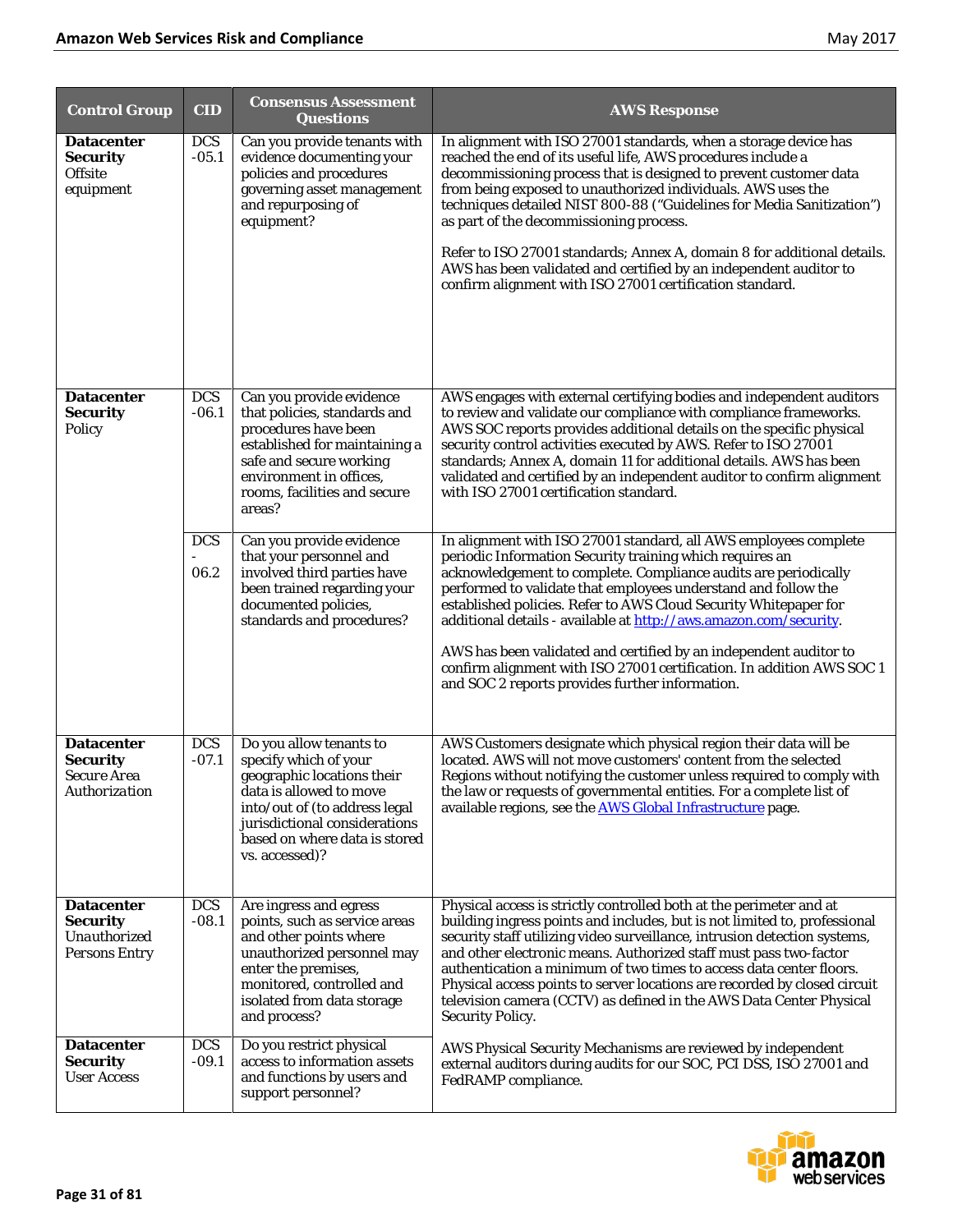| <b>Control Group</b>                                                                                                                                                                                                    | <b>CID</b>                                                                                                                                                                                                                                                             | <b>Consensus Assessment</b><br><b>Questions</b>                                                                                                                                                   | <b>AWS Response</b>                                                                                                                                                                                                                                                                                                                                                                                            |
|-------------------------------------------------------------------------------------------------------------------------------------------------------------------------------------------------------------------------|------------------------------------------------------------------------------------------------------------------------------------------------------------------------------------------------------------------------------------------------------------------------|---------------------------------------------------------------------------------------------------------------------------------------------------------------------------------------------------|----------------------------------------------------------------------------------------------------------------------------------------------------------------------------------------------------------------------------------------------------------------------------------------------------------------------------------------------------------------------------------------------------------------|
| <b>Encryption &amp;</b><br>Key<br><b>Management</b><br>Entitlement                                                                                                                                                      | <b>EKM</b><br>$-01.1$                                                                                                                                                                                                                                                  | Do you have key<br>management policies binding<br>keys to identifiable owners?                                                                                                                    | AWS provides customers the ability to use their own encryption<br>mechanism for nearly all services including S3, EBS and EC2. VPC<br>sessions are also encrypted. In addition, customers can leverage AWS<br>Key Management Systems (KMS) to create and control encryption keys<br>(refer to https://aws.amazon.com/kms/).                                                                                    |
|                                                                                                                                                                                                                         |                                                                                                                                                                                                                                                                        |                                                                                                                                                                                                   | Internally, AWS establishes and manages cryptographic keys for<br>required cryptography employed within the AWS infrastructure. An<br>AWS developed secure key and credential manager is used to create,<br>protect and distribute symmetric keys and is used to secure and<br>distribute: AWS credentials needed on hosts, RSA public/private keys<br>and X.509 Certifications.                               |
|                                                                                                                                                                                                                         |                                                                                                                                                                                                                                                                        |                                                                                                                                                                                                   | AWS cryptographic processes are reviewed by independent third party<br>auditors for our continued compliance with SOC, PCI DSS, ISO 27001<br>and FedRAMP.                                                                                                                                                                                                                                                      |
| <b>Encryption &amp;</b><br>Key<br><b>Management</b><br><b>Key Generation</b>                                                                                                                                            | EKM<br>$-02.1$                                                                                                                                                                                                                                                         | Do you have a capability to<br>allow creation of unique<br>encryption keys per tenant?                                                                                                            | AWS allows customers to use their own encryption mechanisms for<br>nearly all the services, including S3, EBS and EC2. IPSec tunnels to VPC<br>are also encrypted. In addition, customers can leverage AWS Key<br>Management Systems (KMS) to create and control encryption keys                                                                                                                               |
|                                                                                                                                                                                                                         | EKM<br>02.2                                                                                                                                                                                                                                                            | Do you have a capability to<br>manage encryption keys on<br>behalf of tenants?                                                                                                                    | (refer to https://aws.amazon.com/kms/). Refer to AWS SOC reports for<br>more details on KMS.                                                                                                                                                                                                                                                                                                                   |
|                                                                                                                                                                                                                         | <b>EKM</b><br>02.3<br><b>EKM</b>                                                                                                                                                                                                                                       | Do you maintain key<br>management procedures?<br>Do you have documented<br>ownership for each stage of                                                                                            | In addition, refer to AWS Cloud Security Whitepaper for additional<br>details - available at http://aws.amazon.com/security.<br>Internally, AWS establishes and manages cryptographic keys for<br>required cryptography employed within the AWS infrastructure. AWS                                                                                                                                            |
|                                                                                                                                                                                                                         | 02.4<br><b>EKM</b><br>02.5                                                                                                                                                                                                                                             | the lifecycle of encryption<br>keys?<br>Do you utilize any third<br>party/open<br>source/proprietary                                                                                              | produces, controls and distributes symmetric cryptographic keys using<br>NIST approved key management technology and processes in the AWS<br>information system. An AWS developed secure key and credential<br>manager is used to create, protect and distribute symmetric keys and is<br>used to secure and distribute: AWS credentials needed on hosts, RSA<br>public/private keys and X.509 Certifications. |
|                                                                                                                                                                                                                         |                                                                                                                                                                                                                                                                        | frameworks to manage<br>encryption keys?                                                                                                                                                          | AWS cryptographic processes are reviewed by independent third party<br>auditors for our continued compliance with SOC, PCI DSS, ISO 27001<br>and FedRAMP.                                                                                                                                                                                                                                                      |
| <b>Encryption &amp;</b><br><b>Key</b><br><b>Management</b>                                                                                                                                                              | <b>EKM</b><br>$-03.1$                                                                                                                                                                                                                                                  | Do you encrypt tenant data at<br>rest (on disk/storage) within<br>your environment?                                                                                                               | AWS allows customers to use their own encryption mechanisms for<br>nearly all the services, including S3, EBS and EC2. IPSec tunnels to VPC<br>are also encrypted. In addition, customers can leverage AWS Key                                                                                                                                                                                                 |
| <b>Encryption</b><br>EKM<br>Do you leverage encryption<br>to protect data and virtual<br>more details on KMS.<br>03.2<br>machine images during<br>transport across and between<br>networks and hypervisor<br>instances? | Management Systems (KMS) to create and control encryption keys<br>(refer to https://aws.amazon.com/kms/). Refer to AWS SOC reports for<br>In addition, refer to AWS Cloud Security Whitepaper for additional<br>details - available at http://aws.amazon.com/security. |                                                                                                                                                                                                   |                                                                                                                                                                                                                                                                                                                                                                                                                |
|                                                                                                                                                                                                                         | EKM<br>03.3                                                                                                                                                                                                                                                            | Do you support tenant-<br>generated encryption keys or<br>permit tenants to encrypt<br>data to an identity without<br>access to a public key<br>certificate (e.g. identity-<br>based encryption)? |                                                                                                                                                                                                                                                                                                                                                                                                                |

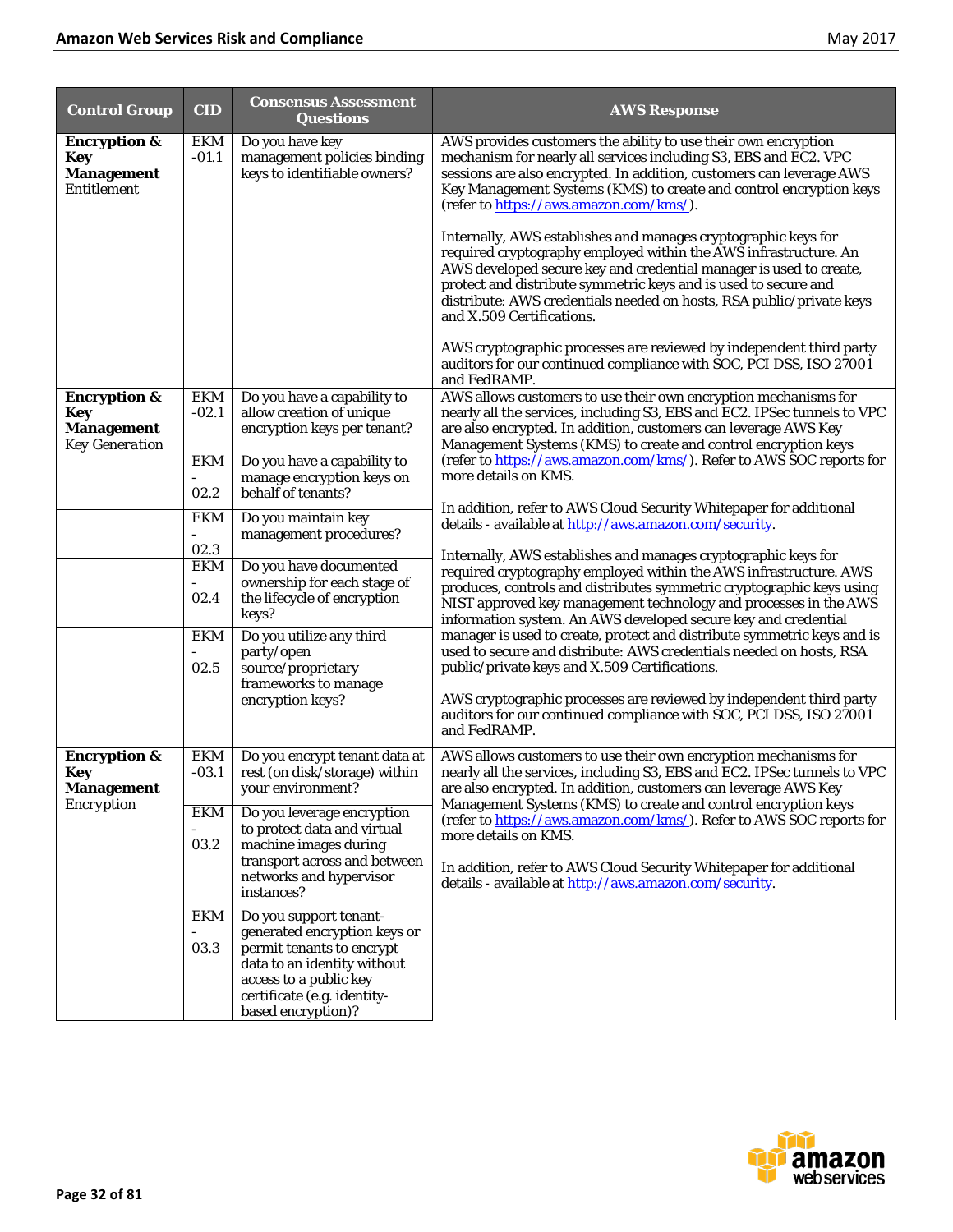| <b>Control Group</b>                                                           | <b>CID</b>         | <b>Consensus Assessment</b><br><b>Questions</b>                                                                                                                                                                                                   | <b>AWS Response</b>                                                                                                                                                                                                                                                                                                                                                                       |
|--------------------------------------------------------------------------------|--------------------|---------------------------------------------------------------------------------------------------------------------------------------------------------------------------------------------------------------------------------------------------|-------------------------------------------------------------------------------------------------------------------------------------------------------------------------------------------------------------------------------------------------------------------------------------------------------------------------------------------------------------------------------------------|
|                                                                                | EKM<br>03.4        | Do you have documentation<br>establishing and defining<br>your encryption management<br>policies, procedures and<br>guidelines?                                                                                                                   |                                                                                                                                                                                                                                                                                                                                                                                           |
| <b>Encryption &amp;</b><br>Key<br><b>Management</b><br>Storage and<br>Access   | EKM<br>$-04.1$     | Do you have platform and<br>data appropriate encryption<br>that uses open/validated<br>formats and standard<br>algorithms?                                                                                                                        | AWS allows customers to use their own encryption mechanisms for<br>nearly all the services, including S3, EBS and EC2. In addition,<br>customers can leverage AWS Key Management Systems (KMS) to create<br>and control encryption keys (refer to https://aws.amazon.com/kms/).<br>Refer to AWS SOC reports for more details on KMS.                                                      |
|                                                                                | <b>EKM</b><br>04.2 | Are your encryption keys<br>maintained by the cloud<br>consumer or a trusted key<br>management provider?                                                                                                                                          | AWS establishes and manages cryptographic keys for required<br>cryptography employed within the AWS infrastructure. AWS produces,<br>controls and distributes symmetric cryptographic keys using NIST<br>approved key management technology and processes in the AWS<br>information system. An AWS developed secure key and credential                                                    |
|                                                                                | EKM<br>04.3<br>EKM | Do you store encryption keys<br>in the cloud?<br>Do you have separate key                                                                                                                                                                         | manager is used to create, protect and distribute symmetric keys and is<br>used to secure and distribute: AWS credentials needed on hosts, RSA<br>public/private keys and X.509 Certifications.                                                                                                                                                                                           |
|                                                                                | 04.4               | management and key usage<br>duties?                                                                                                                                                                                                               | AWS cryptographic processes are reviewed by independent third party<br>auditors for our continued compliance with SOC, PCI DSS, ISO 27001<br>and FedRAMP.                                                                                                                                                                                                                                 |
| Governance<br>and Risk<br><b>Management</b><br><b>Baseline</b><br>Requirements | GR<br>$M-$<br>01.1 | Do you have documented<br>information security<br>baselines for every<br>component of your<br>infrastructure (e.g.,<br>hypervisors, operating<br>systems, routers, DNS                                                                            | In alignment with ISO 27001 standards, AWS maintains system<br>baselines for critical components. Refer to ISO 27001 standards, Annex<br>A, domain 14 and 18 for additional details. AWS has been validated and<br>certified by an independent auditor to confirm alignment with ISO<br>27001 certification standard.<br>Customers can provide their own virtual machine image. VM Import |
|                                                                                | GR<br>M-<br>01.2   | servers, etc.)?<br>Do you have a capability to<br>continuously monitor and<br>report the compliance of your<br>infrastructure against your<br>information security<br>baselines?                                                                  | enables customers to easily import virtual machine images from your<br>existing environment to Amazon EC2 instances.                                                                                                                                                                                                                                                                      |
|                                                                                | GR<br>M-<br>01.3   | Do you allow your clients to<br>provide their own trusted<br>virtual machine image to<br>ensure conformance to their<br>own internal standards?                                                                                                   |                                                                                                                                                                                                                                                                                                                                                                                           |
| Governance<br>and Risk<br><b>Management</b><br><b>Risk Assessments</b>         | GR<br>M-<br>02.1   | Do you provide security<br>control health data in order<br>to allow tenants to<br>implement industry standard<br><b>Continuous Monitoring</b><br>(which allows continual<br>tenant validation of your<br>physical and logical control<br>status)? | AWS does publish independent auditor reports and certifications to<br>provide customers with considerable information regarding the policies,<br>processes, and controls established and operated by AWS. The relevant<br>certifications and reports can be provided to AWS Customers.<br>Continuous Monitoring of logical controls can be executed by customers<br>on their own systems. |

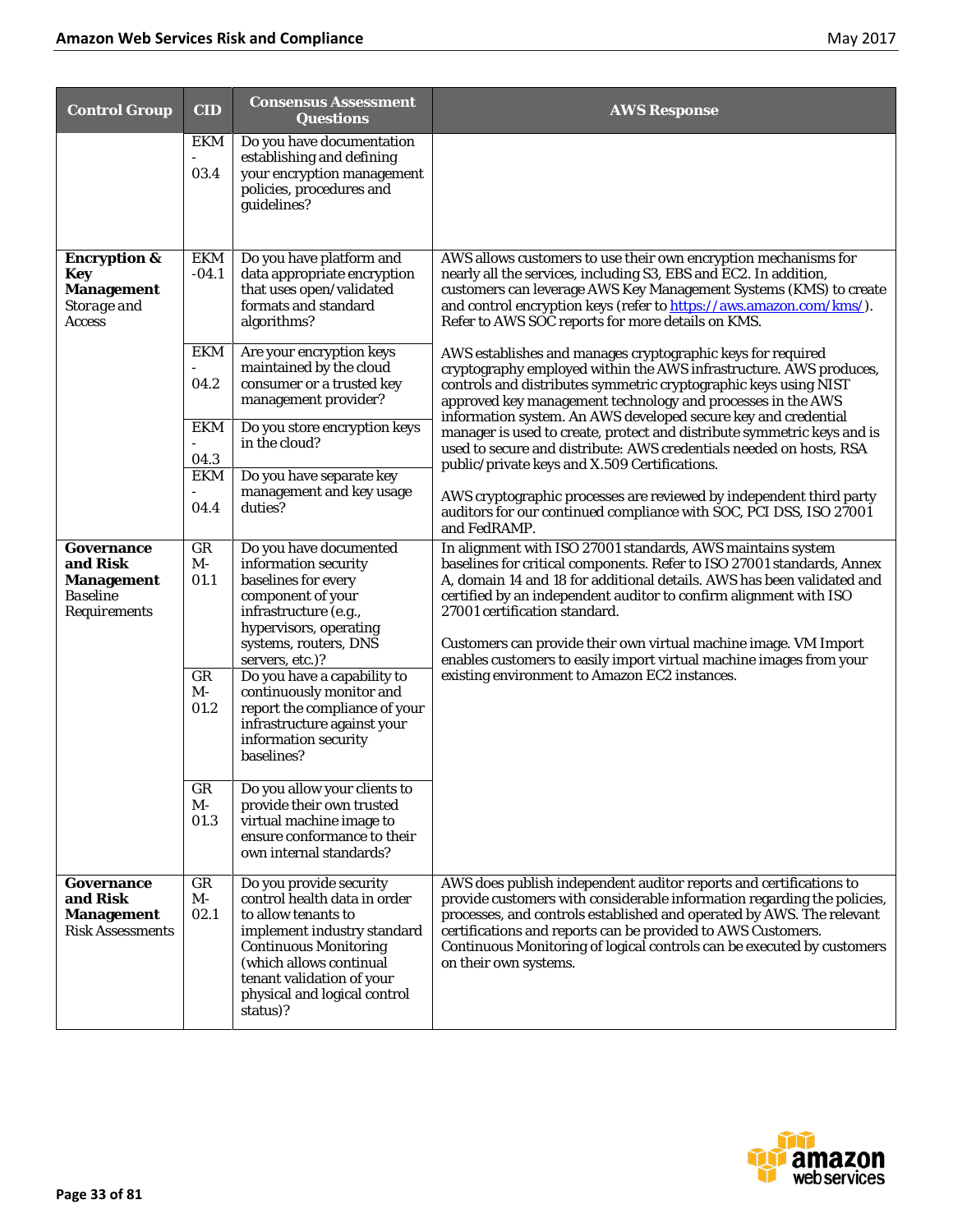| <b>Control Group</b>                                                                  | <b>CID</b>                                                                               | <b>Consensus Assessment</b><br><b>Questions</b>                                                                                                                                                                                                                                                                                                                                                                                                        | <b>AWS Response</b>                                                                                                                                                                                                                                                                                                                                                                                                                                                                                                                                                           |
|---------------------------------------------------------------------------------------|------------------------------------------------------------------------------------------|--------------------------------------------------------------------------------------------------------------------------------------------------------------------------------------------------------------------------------------------------------------------------------------------------------------------------------------------------------------------------------------------------------------------------------------------------------|-------------------------------------------------------------------------------------------------------------------------------------------------------------------------------------------------------------------------------------------------------------------------------------------------------------------------------------------------------------------------------------------------------------------------------------------------------------------------------------------------------------------------------------------------------------------------------|
|                                                                                       | GR<br>$M -$<br>02.2                                                                      | Do you conduct risk<br>assessments associated with<br>data governance<br>requirements at least once a<br>year?                                                                                                                                                                                                                                                                                                                                         | In alignment with ISO 27001 standard, AWS maintains a Risk<br>Management program to mitigate and manage risk. In addition AWS<br>maintains an AWS ISO 27018 certification. Alignment with ISO 27018<br>demonstrates to customers that AWS has a system of controls in place<br>that specifically address the privacy protection of their content. For<br>more information refer to the AWS Compliance ISO 27018 FAQ<br>http://aws.amazon.com/compliance/iso-27018-faqs/.                                                                                                      |
| Governance<br>and Risk<br><b>Management</b><br>Management<br>Oversight                | GR<br>$M -$<br>03.1                                                                      | Are your technical, business,<br>and executive managers<br>responsible for maintaining<br>awareness of and compliance<br>with security policies,<br>procedures, and standards<br>for both themselves and their<br>employees as they pertain to<br>the manager and employees'<br>area of responsibility?                                                                                                                                                | The Control environment at Amazon begins at the highest level of the<br>Company. Executive and senior leadership play important roles in<br>establishing the Company's tone and core values. Every employee is<br>provided with the Company's Code of Business Conduct and Ethics and<br>completes periodic training. Compliance audits are performed so that<br>employees understand and follow the established policies. Refer to AWS<br>Risk & Compliance whitepaper for additional details - available at<br>http://aws.amazon.com/compliance.                            |
| Governance<br>and Risk<br><b>Management</b><br>Management<br>Program                  | GR<br>$M -$<br>04.1<br>GR<br>M-<br>04.2                                                  | Do you provide tenants with<br>documentation describing<br>your Information Security<br><b>Management Program</b><br>(ISMP)?<br>Do you review your<br><b>Information Security</b><br><b>Management Program</b><br>(ISMP) least once a year?                                                                                                                                                                                                            | AWS provides our customers with our ISO 27001 certification. The ISO<br>27001 certification is specifically focused on the AWS ISMS and<br>measures how AWS internal processes follow the ISO standard.<br>Certification means a third party accredited independent auditor has<br>performed an assessment of our processes and controls and confirms<br>they are operating in alignment with the ISO 27001 certification<br>standard. For additional information refer to the AWS Compliance ISO<br>27001 FAQ website: http://aws.amazon.com/compliance/iso-27001-<br>faqs/. |
| Governance<br>and Risk<br><b>Management</b><br>Management<br>Support /<br>Involvement | GR<br>$M -$<br>05.1                                                                      | Do you ensure your providers<br>adhere to your information<br>security and privacy policies?                                                                                                                                                                                                                                                                                                                                                           | AWS has established information security framework and policies<br>which have integrated the ISO 27001 certifiable framework based on<br>ISO 27002 controls, American Institute of Certified Public Accountants<br>(AICPA) Trust Services Principles, PCI DSS v3.1 and National Institute<br>of Standards and Technology (NIST) Publication 800-53<br>(Recommended Security Controls for Federal Information Systems).                                                                                                                                                        |
| Governance<br>and Risk<br><b>Management</b><br>Policy                                 | GR<br>$M -$<br>06.1<br>GR<br>$M -$<br>06.2<br>GR<br>$M -$<br>06.3<br>GR<br>$M -$<br>06.4 | Do your information security<br>and privacy policies align<br>with industry standards<br>(ISO-27001, ISO-22307,<br>CoBIT, etc.)?<br>Do you have agreements to<br>ensure your providers adhere<br>to your information security<br>and privacy policies?<br>Can you provide evidence of<br>due diligence mapping of<br>your controls, architecture<br>and processes to regulations<br>and/or standards?<br>Do you disclose which<br>controls, standards, | AWS manages third-party relationships in alignment with ISO 27001<br>standards.<br>AWS Third Party requirements are reviewed by independent external<br>auditors during audits for our PCI DSS, ISO 27001 and FedRAMP<br>compliance.<br>Information about the AWS Compliance programs is published publicly<br>on our website at http://aws.amazon.com/compliance/.                                                                                                                                                                                                           |

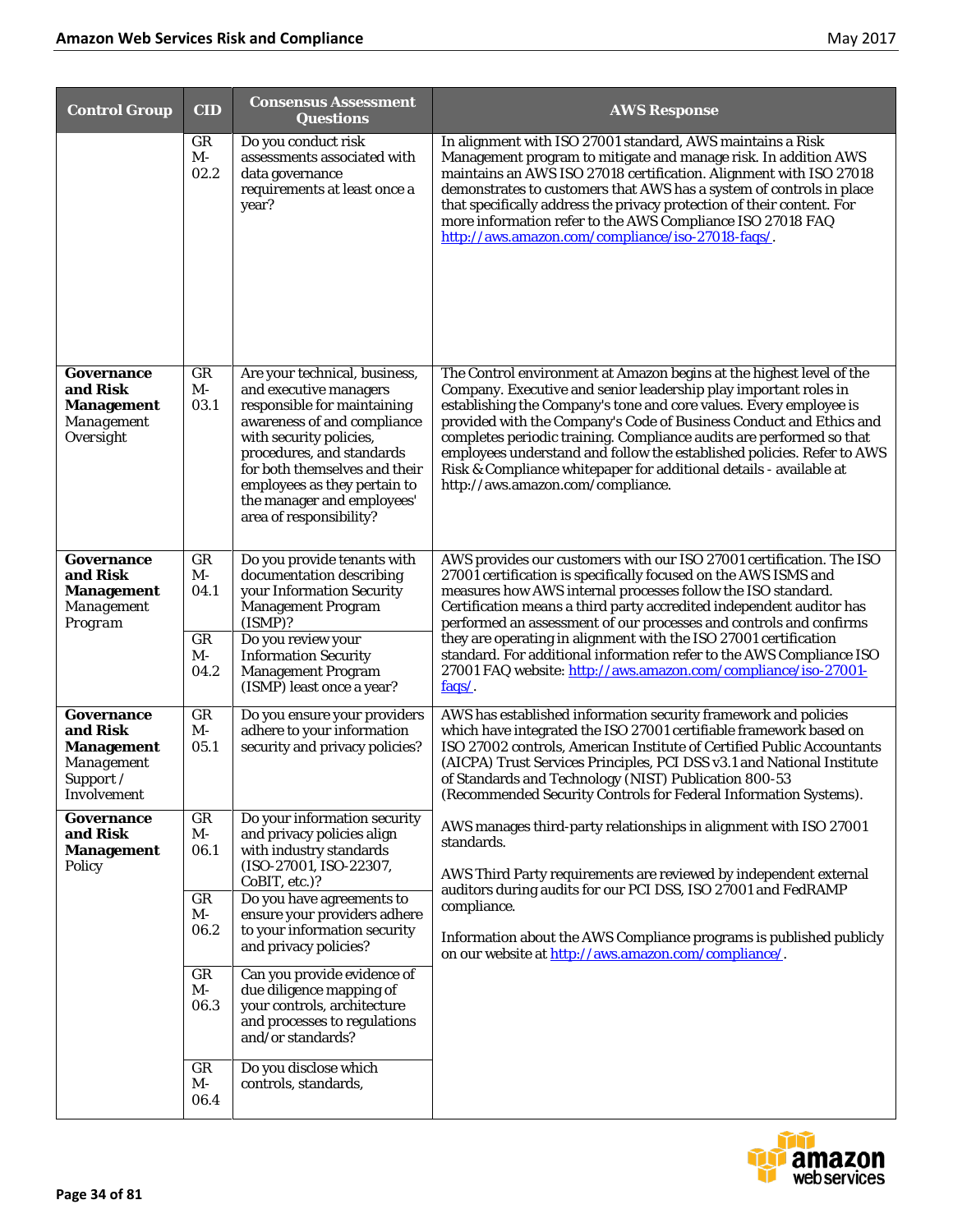| <b>Control Group</b>                                                                             | <b>CID</b>         | <b>Consensus Assessment</b><br><b>Questions</b>                                                                                                                                                                                                                      | <b>AWS Response</b>                                                                                                                                                                                                                                                                                                                                                                  |
|--------------------------------------------------------------------------------------------------|--------------------|----------------------------------------------------------------------------------------------------------------------------------------------------------------------------------------------------------------------------------------------------------------------|--------------------------------------------------------------------------------------------------------------------------------------------------------------------------------------------------------------------------------------------------------------------------------------------------------------------------------------------------------------------------------------|
|                                                                                                  |                    | certifications and/or<br>regulations you comply with?                                                                                                                                                                                                                |                                                                                                                                                                                                                                                                                                                                                                                      |
| Governance<br>and Risk<br><b>Management</b><br>Policy<br><b>Enforcement</b>                      | GR<br>$M-$<br>07.1 | Is a formal disciplinary or<br>sanction policy established<br>for employees who have<br>violated security policies and<br>procedures?                                                                                                                                | AWS provides security policies and security training to employees to<br>educate them as to their role and responsibilities concerning<br>information security. Employees who violate Amazon standards or<br>protocols are investigated and appropriate disciplinary action (e.g.<br>warning, performance plan, suspension, and/or termination) is<br>followed.                       |
|                                                                                                  | GR<br>M-<br>07.2   | Are employees made aware<br>of what actions could be<br>taken in the event of a<br>violation via their policies<br>and procedures?                                                                                                                                   | Refer to the AWS Cloud Security Whitepaper for additional details -<br>available at http://aws.amazon.com/security. Refer to ISO 27001 Annex<br>A, domain 7 for additional details. AWS has been validated and certified<br>by an independent auditor to confirm alignment with ISO 27001<br>certification standard.                                                                 |
| Governance<br>and Risk<br><b>Management</b><br><b>Business / Policy</b><br><b>Change Impacts</b> | GR<br>M-<br>08.1   | Do risk assessment results<br>include updates to security<br>policies, procedures,<br>standards and controls to<br>ensure they remain relevant<br>and effective?                                                                                                     | Updates to AWS security policies, procedures, standards and controls<br>occur on an annual basis in alignment with the ISO 27001 standard.<br>Refer to ISO 27001 for additional information. AWS has been validated<br>and certified by an independent auditor to confirm alignment with ISO<br>27001 certification.                                                                 |
| Governance<br>and Risk<br><b>Management</b><br><b>Policy Reviews</b>                             | GR<br>M-<br>09.1   | Do you notify your tenants<br>when you make material<br>changes to your information<br>security and/or privacy<br>policies?                                                                                                                                          | Our AWS Cloud Security Whitepaper and Risk and Compliance<br>whitepapers, available at http://aws.amazon.com/security and<br>http://aws.amazon.com/compliance, are updated on a regular basis to<br>reflect updates to the AWS policies.                                                                                                                                             |
|                                                                                                  | GR<br>M-<br>09.2   | Do you perform, at<br>minimum, annual reviews to<br>your privacy and security<br>policies?                                                                                                                                                                           | The AWS SOC reports provide details related to privacy and security<br>policy review.                                                                                                                                                                                                                                                                                                |
| Governance<br>and Risk<br><b>Management</b><br><b>Assessments</b>                                | GR<br>$M-$<br>10.1 | Are formal risk assessments<br>aligned with the enterprise-<br>wide framework and<br>performed at least annually,<br>or at planned intervals,<br>determining the likelihood<br>and impact of all identified<br>risks, using qualitative and<br>quantitative methods? | In alignment with ISO 27001 AWS has developed a Risk Management<br>program to mitigate and manage risk.<br>AWS has been validated and certified by an independent auditor to<br>confirm alignment with ISO 27001 certification.<br>Refer to AWS Risk and Compliance Whitepaper (available at<br>aws.amazon.com/security) for additional details on AWS Risk<br>Management Framework. |
|                                                                                                  | GR<br>M-<br>10.2   | Is the likelihood and impact<br>associated with inherent and<br>residual risk determined<br>independently, considering<br>all risk categories (e.g., audit<br>results, threat and<br>vulnerability analysis, and<br>regulatory compliance)?                          |                                                                                                                                                                                                                                                                                                                                                                                      |
| Governance<br>and Risk                                                                           | GR<br>M-<br>11.1   | Do you have a documented,<br>organization-wide program<br>in place to manage risk?                                                                                                                                                                                   | In alignment with ISO 27001, AWS maintains a Risk Management<br>program to mitigate and manage risk.                                                                                                                                                                                                                                                                                 |

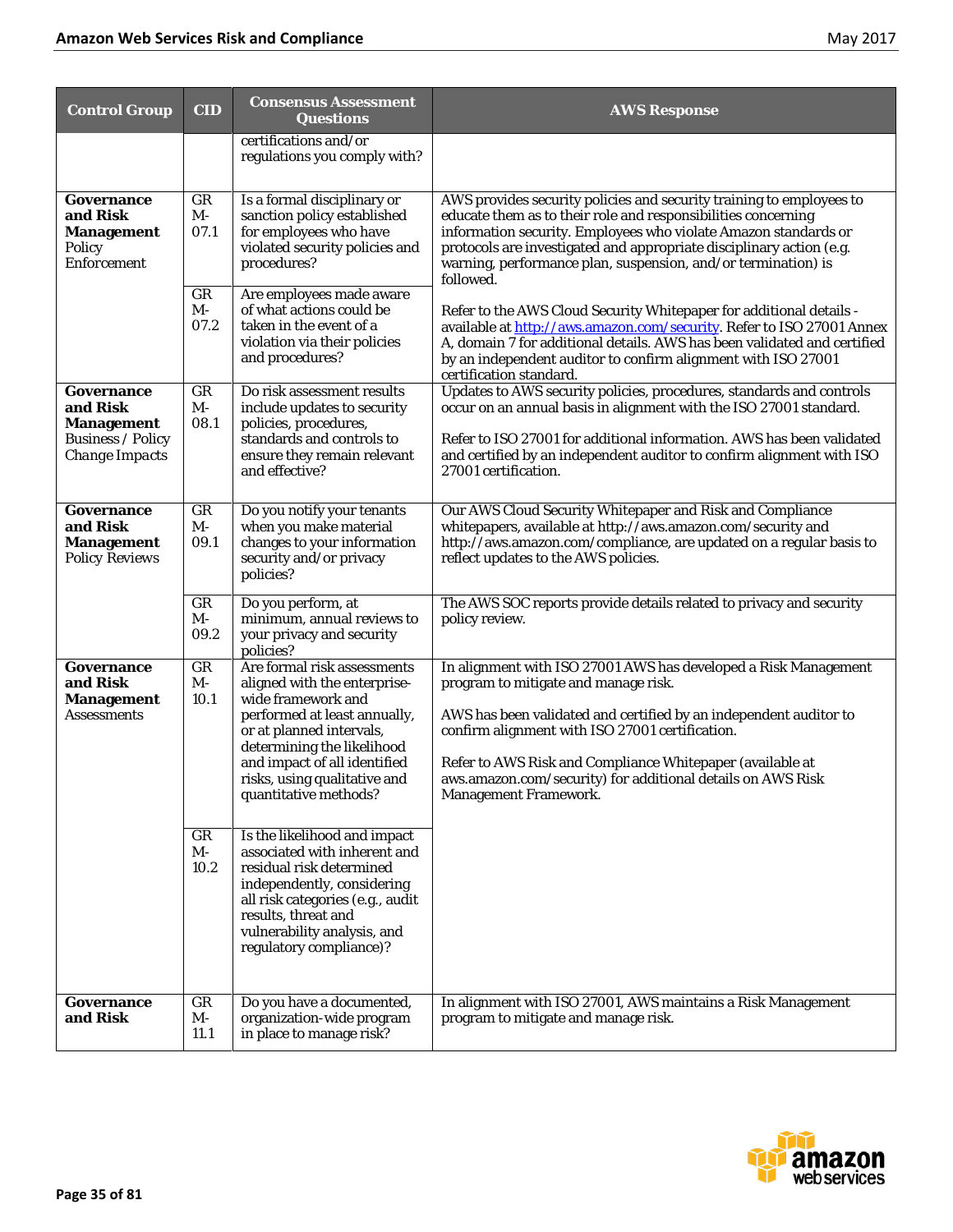| <b>Control Group</b>                                                        | <b>CID</b>               | <b>Consensus Assessment</b><br><b>Questions</b>                                                                                                                                                      | <b>AWS Response</b>                                                                                                                                                                                                                                                                                                                                                                                                                                                                                                                          |
|-----------------------------------------------------------------------------|--------------------------|------------------------------------------------------------------------------------------------------------------------------------------------------------------------------------------------------|----------------------------------------------------------------------------------------------------------------------------------------------------------------------------------------------------------------------------------------------------------------------------------------------------------------------------------------------------------------------------------------------------------------------------------------------------------------------------------------------------------------------------------------------|
| <b>Management</b><br>Program                                                | $_{GR}$<br>$M -$<br>11.2 | Do you make available<br>documentation of your<br>organization-wide risk<br>management program?                                                                                                      | AWS management has a strategic business plan which includes risk<br>identification and the implementation of controls to mitigate or manage<br>risks. AWS management re-evaluates the strategic business plan at least<br>biannually. This process requires management to identify risks within<br>its areas of responsibility and to implement appropriate measures<br>designed to address those risks.<br>AWS Risk Management program is reviewed by independent external<br>auditors during audits for our PCI DSS, ISO 27001 and FedRAMP |
| Human<br><b>Resources</b><br><b>Asset Returns</b>                           | <b>HRS</b><br>$-01.1$    | Are systems in place to<br>monitor for privacy breaches<br>and notify tenants                                                                                                                        | compliance.<br>AWS Customers retain the responsibility to monitor their own<br>environment for privacy breaches.                                                                                                                                                                                                                                                                                                                                                                                                                             |
|                                                                             |                          | expeditiously if a privacy<br>event may have impacted<br>their data?                                                                                                                                 | The AWS SOC reports provides an overview of the controls in place to<br>monitor AWS managed environment.                                                                                                                                                                                                                                                                                                                                                                                                                                     |
|                                                                             | <b>HRS</b><br>$-01.2$    | Is your Privacy Policy aligned<br>with industry standards?                                                                                                                                           |                                                                                                                                                                                                                                                                                                                                                                                                                                                                                                                                              |
| <b>Human</b><br><b>Resources</b><br><b>Background</b><br><b>Screening</b>   | <b>HRS</b><br>$-02.1$    | Pursuant to local laws,<br>regulations, ethics and<br>contractual constraints, are<br>all employment candidates,<br>contractors and involved<br>third parties subject to<br>background verification? | AWS conducts criminal background checks, as permitted by applicable<br>law, as part of pre-employment screening practices for employees<br>commensurate with the employee's position and level of access to AWS<br>facilities.<br>The AWS SOC reports provides additional details regarding the controls<br>in place for background verification.                                                                                                                                                                                            |
| <b>Human</b><br><b>Resources</b><br>Employment<br><b>Agreements</b>         | <b>HRS</b><br>$-03.1$    | Do you specifically train your<br>employees regarding their                                                                                                                                          | In alignment with ISO 27001 standard, all AWS employees complete<br>periodic role based training that includes AWS Security training and                                                                                                                                                                                                                                                                                                                                                                                                     |
|                                                                             |                          | specific role and the<br>information security controls<br>they must fulfill?                                                                                                                         | requires an acknowledgement to complete. Compliance audits are<br>periodically performed to validate that employees understand and<br>follow the established policies. Refer to SOC reports for additional<br>details.                                                                                                                                                                                                                                                                                                                       |
|                                                                             | <b>HRS</b><br>03.2       | Do you document employee<br>acknowledgment of training<br>they have completed?                                                                                                                       | All personnel supporting AWS systems and devices must sign a non-<br>disclosure agreement prior to being granted access. Additionally, upon<br>hire, personnel are required to read and accept the Acceptable Use                                                                                                                                                                                                                                                                                                                            |
|                                                                             | <b>HRS</b><br>03.3       | Are all personnel required to<br>sign NDA or Confidentiality<br>Agreements as a condition of<br>employment to protect<br>customer/tenant<br>information?                                             | Policy and the Amazon Code of Business Conduct and Ethics (Code of<br>Conduct) Policy.                                                                                                                                                                                                                                                                                                                                                                                                                                                       |
|                                                                             | <b>HRS</b><br>03.4       | Is successful and timed<br>completion of the training<br>program considered a<br>prerequisite for acquiring<br>and maintaining access to<br>sensitive systems?                                       |                                                                                                                                                                                                                                                                                                                                                                                                                                                                                                                                              |
|                                                                             | <b>HRS</b>               | Are personnel trained and<br>provided with awareness                                                                                                                                                 |                                                                                                                                                                                                                                                                                                                                                                                                                                                                                                                                              |
|                                                                             | 03.5                     | programs at least once a<br>year?                                                                                                                                                                    |                                                                                                                                                                                                                                                                                                                                                                                                                                                                                                                                              |
| <b>Human</b><br><b>Resources</b><br><b>Employment</b><br><b>Termination</b> | <b>HRS</b><br>$-04.1$    | Are documented policies,<br>procedures and guidelines in<br>place to govern change in<br>employment and/or                                                                                           | AWS Human Resources team defines internal management<br>responsibilities to be followed for termination and role change of<br>employees and vendors.                                                                                                                                                                                                                                                                                                                                                                                         |
|                                                                             |                          | termination?                                                                                                                                                                                         | AWS SOC reports provide additional details.                                                                                                                                                                                                                                                                                                                                                                                                                                                                                                  |

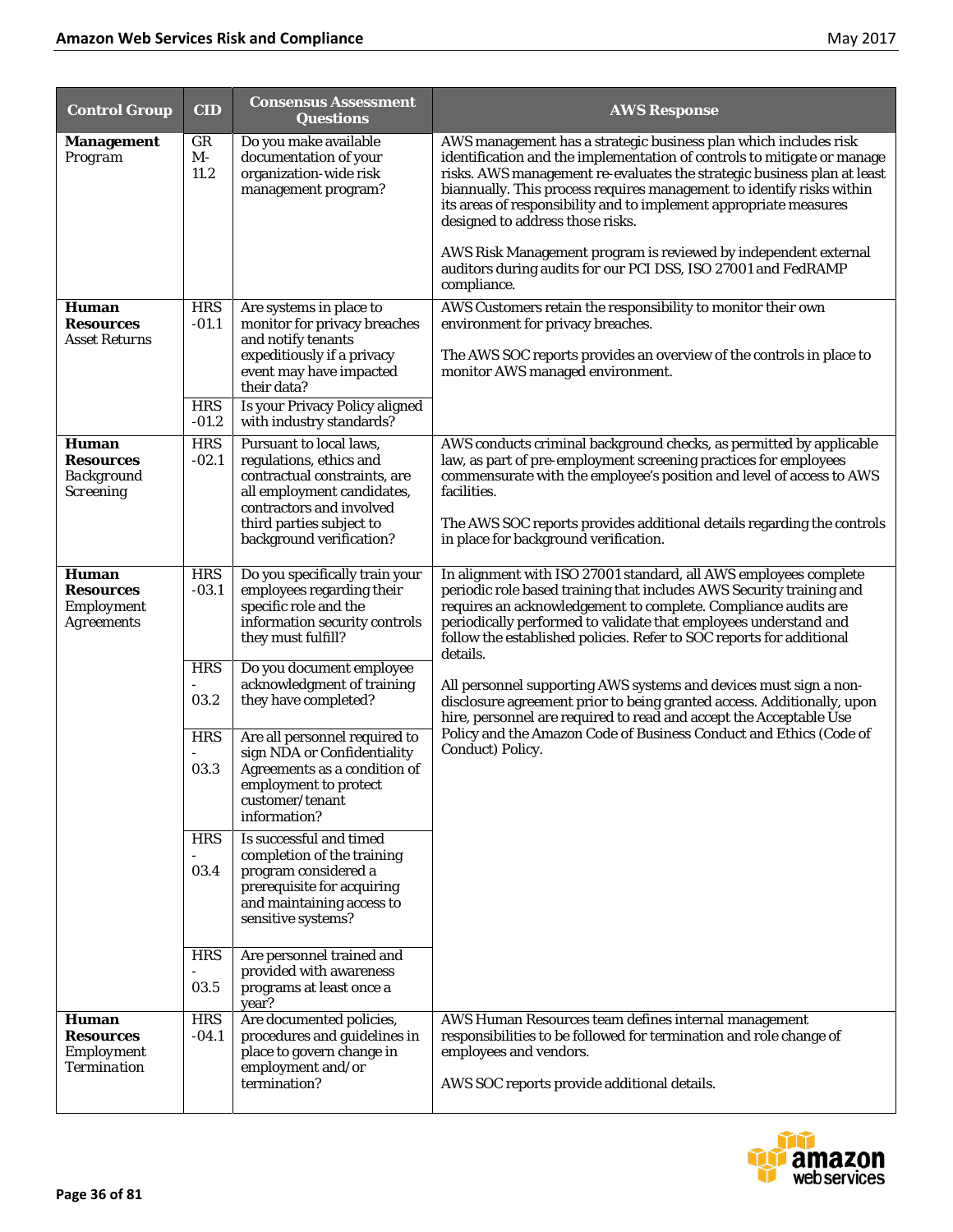| <b>Control Group</b>                                                   | <b>CID</b>            | <b>Consensus Assessment</b><br><b>Questions</b>                                                                                                                                                                                                                                                                                                                                                              | <b>AWS Response</b>                                                                                                                                                                                                                                                                                                                                                                                                                                                                                                                                                                                                                                           |
|------------------------------------------------------------------------|-----------------------|--------------------------------------------------------------------------------------------------------------------------------------------------------------------------------------------------------------------------------------------------------------------------------------------------------------------------------------------------------------------------------------------------------------|---------------------------------------------------------------------------------------------------------------------------------------------------------------------------------------------------------------------------------------------------------------------------------------------------------------------------------------------------------------------------------------------------------------------------------------------------------------------------------------------------------------------------------------------------------------------------------------------------------------------------------------------------------------|
|                                                                        | <b>HRS</b><br>04.2    | Do the above procedures and<br>guidelines account for timely<br>revocation of access and<br>return of assets?                                                                                                                                                                                                                                                                                                | Access is automatically revoked when an employee's record is<br>terminated in Amazon's Human Resources system. When changes in an<br>employee's job function occur, continued access must be explicitly<br>approved to the resource or it will be automatically revoked. AWS SOC<br>reports provide further details on User access revocation. In addition<br>the AWS Security White paper, section "Employee Lifecycle" provides<br>additional information.<br>Refer to ISO 27001 Annex A, domain 7 for additional details. AWS has<br>been validated and certified by an independent auditor to confirm<br>alignment with ISO 27001 certification standard. |
| <b>Human</b><br><b>Resources</b><br>Portable/<br><b>Mobile Devices</b> | <b>HRS</b><br>$-05.1$ | Are policies and procedures<br>established and measures<br>implemented to strictly limit<br>access to your sensitive data<br>and tenant data from<br>portable and mobile devices<br>(e.g. laptops, cell phones and<br>personal digital assistants<br>(PDAs)), which are generally<br>higher-risk than non-<br>portable devices (e.g.,<br>desktop computers at the<br>provider organization's<br>facilities)? | Customers retain the control and responsibility of their data and<br>associated media assets. It is the responsibility of the customer to<br>manage mobile security devices and the access to the customer's<br>content.                                                                                                                                                                                                                                                                                                                                                                                                                                      |
| <b>Human</b><br><b>Resources</b><br>Nondisclosure<br><b>Agreements</b> | <b>HRS</b><br>$-06.1$ | Are requirements for non-<br>disclosure or confidentiality<br>agreements reflecting the<br>organization's needs for the<br>protection of data and<br>operational details identified,<br>documented and reviewed at<br>planned intervals?                                                                                                                                                                     | Amazon Legal Counsel manages and periodically revises the Amazon<br>NDA to reflect AWS business needs.                                                                                                                                                                                                                                                                                                                                                                                                                                                                                                                                                        |
| Human<br><b>Resources</b><br>Roles/<br>Responsibilities                | <b>HRS</b><br>$-07.1$ | Do you provide tenants with<br>a role definition document<br>clarifying your<br>administrative<br>responsibilities versus those<br>of the tenant?                                                                                                                                                                                                                                                            | The AWS Cloud Security Whitepaper and the AWS Risk and<br>Compliance Whitepaper provide details on the roles and responsibilities<br>of AWS and those of our Customers. The whitepapers area available at:<br>http://aws.amazon.com/security and<br>http://aws.amazon.com/compliance.                                                                                                                                                                                                                                                                                                                                                                         |
| Human<br><b>Resources</b><br>Acceptable Use                            | <b>HRS</b><br>$-08.1$ | Do you provide<br>documentation regarding<br>how you may or access<br>tenant data and metadata?                                                                                                                                                                                                                                                                                                              | AWS has a formal access control policy that is reviewed and updated on<br>an annual basis (or when any major change to the system occurs that<br>impacts the policy). The policy addresses purpose, scope, roles,<br>responsibilities and management commitment. AWS employs the<br>concept of least privilege, allowing only the necessary access for users to                                                                                                                                                                                                                                                                                               |
|                                                                        | <b>HRS</b><br>08.2    | Do you collect or create<br>metadata about tenant data<br>usage through inspection<br>technologies (search engines,<br>$etc.$ )?                                                                                                                                                                                                                                                                             | accomplish their job function.<br>Customers retain the control and responsibility of their data and<br>associated media assets. It is the responsibility of the customer to<br>manage mobile security devices and the access to the customer's<br>content.                                                                                                                                                                                                                                                                                                                                                                                                    |
|                                                                        | <b>HRS</b><br>08.3    | Do you allow tenants to opt<br>out of having their<br>data/metadata accessed via<br>inspection technologies?                                                                                                                                                                                                                                                                                                 | Refer to the ISO 27001 standard and 27018 code of practice for<br>additional information. AWS has been validated and certified by an<br>independent auditor to confirm alignment with ISO 27001 and ISO<br>27018.                                                                                                                                                                                                                                                                                                                                                                                                                                             |

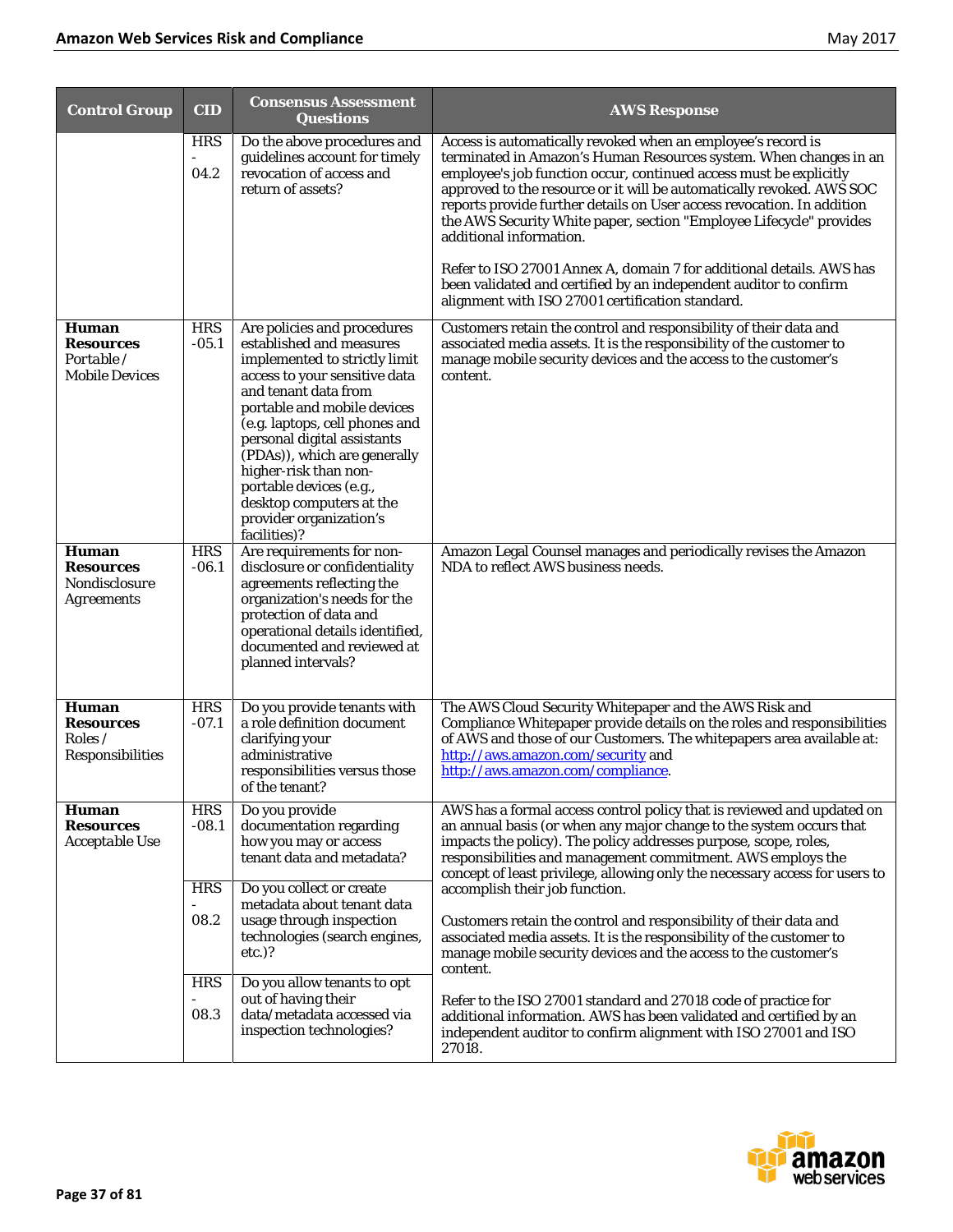| <b>Control Group</b>                                              | <b>CID</b>                                                              | <b>Consensus Assessment</b><br><b>Questions</b>                                                                                                                                                                                                                                                                                                                                                                                                                                      | <b>AWS Response</b>                                                                                                                                                                                                                                                                                                                                                                                                                                                                                                                                                                                                                                                                                                                                                                                                                                                                                                                                                                         |
|-------------------------------------------------------------------|-------------------------------------------------------------------------|--------------------------------------------------------------------------------------------------------------------------------------------------------------------------------------------------------------------------------------------------------------------------------------------------------------------------------------------------------------------------------------------------------------------------------------------------------------------------------------|---------------------------------------------------------------------------------------------------------------------------------------------------------------------------------------------------------------------------------------------------------------------------------------------------------------------------------------------------------------------------------------------------------------------------------------------------------------------------------------------------------------------------------------------------------------------------------------------------------------------------------------------------------------------------------------------------------------------------------------------------------------------------------------------------------------------------------------------------------------------------------------------------------------------------------------------------------------------------------------------|
| Human<br><b>Resources</b><br>Training /<br>Awareness              | <b>HRS</b><br>$-09.1$<br><b>HRS</b><br>09.2                             | Do you provide a formal,<br>role-based, security<br>awareness training program<br>for cloud-related access and<br>data management issues<br>(e.g., multi-tenancy,<br>nationality, cloud delivery<br>model segregation of duties<br>implications and conflicts of<br>interest) for all persons with<br>access to tenant data?<br>Are administrators and data<br>stewards properly educated<br>on their legal responsibilities<br>with regard to security and<br>data integrity?       | In alignment with ISO 27001 standard, all AWS employees complete<br>periodic Information Security training which requires an<br>acknowledgement to complete. Compliance audits are periodically<br>performed to validate that employees understand and follow the<br>established policies.<br>AWS roles and responsibilities are reviewed by independent external<br>auditors during audits for our SOC, PCI DSS, ISO 27001 and FedRAMP<br>compliance.                                                                                                                                                                                                                                                                                                                                                                                                                                                                                                                                      |
| <b>Human</b><br><b>Resources</b><br>User<br><b>Responsibility</b> | <b>HRS</b><br>$-10.1$<br><b>HRS</b><br>$-10.2$<br><b>HRS</b><br>$-10.3$ | Are users made aware of<br>their responsibilities for<br>maintaining awareness and<br>compliance with published<br>security policies, procedures,<br>standards and applicable<br>regulatory requirements?<br>Are users made aware of<br>their responsibilities for<br>maintaining a safe and<br>secure working<br>environment?<br>Are users made aware of<br>their responsibilities for<br>leaving unattended<br>equipment in a secure<br>manner?                                    | AWS has implemented various methods of internal communication at a<br>global level to help employees understand their individual roles and<br>responsibilities and to communicate significant events in a timely<br>manner. These methods include orientation and training programs for<br>newly hired employee as well as electronic mail messages and the<br>posting of information via the Amazon intranet. Refer to ISO 27001<br>standard, Annex A, domain 7 and 8. AWS has been validated and<br>certified by an independent auditor to confirm alignment with ISO<br>27001 certification standard. In addition the AWS Cloud Security<br>Whitepaper provides further details - available at<br>http://aws.amazon.com/security.                                                                                                                                                                                                                                                        |
| Human<br><b>Resources</b><br>Workspace                            | <b>HRS</b><br>$-11.1$<br><b>HRS</b><br>$-11.2$<br><b>HRS</b><br>$-11.3$ | Do your data management<br>policies and procedures<br>address tenant and service<br>level conflicts of interests?<br>Do your data management<br>policies and procedures<br>include a tamper audit or<br>software integrity function<br>for unauthorized access to<br>tenant data?<br>Does the virtual machine<br>management infrastructure<br>include a tamper audit or<br>software integrity function to<br>detect changes to the<br>build/configuration of the<br>virtual machine? | AWS data management policies are in alignment with ISO 27001<br>standard. Refer to ISO 27001 standard, Annex A, domain 8 and 9. AWS<br>has been validated and certified by an independent auditor to confirm<br>alignment with ISO 27001 certification standard. AWS SOC reports<br>provides additional details on the specific control activities executed by<br>AWS to prevent unauthorized access to AWS resources.<br>AWS has identified auditable event categories across systems and<br>devices within the AWS system. Service teams configure the auditing<br>features to record continuously the security-related events in<br>accordance with requirements. Audit records contain a set of data<br>elements in order to support necessary analysis requirements. In<br>addition, audit records are available for AWS Security team or other<br>appropriate teams to perform inspection or analysis on demand, and in<br>response to security-related or business-impacting events. |

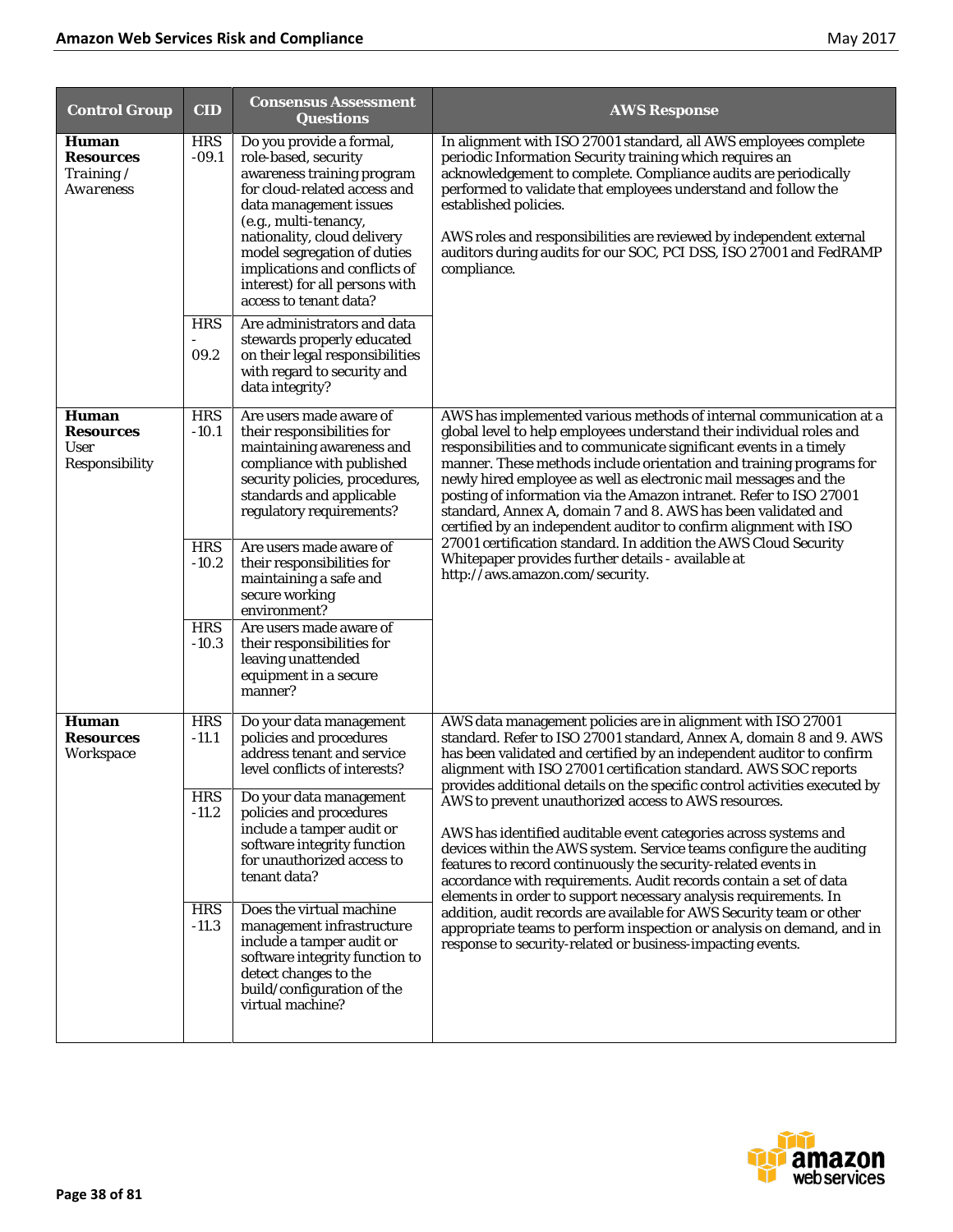| <b>Control Group</b>                                                                                  | <b>CID</b>        | <b>Consensus Assessment</b><br><b>Questions</b>                                                                                                                                                 | <b>AWS Response</b>                                                                                                                                                                                                                                                                                                                                                                                                                                                                                                                                                                                                                                                                                                                                                                                                                                                                                                                                                                                                                                                                                                                                                                                                                    |
|-------------------------------------------------------------------------------------------------------|-------------------|-------------------------------------------------------------------------------------------------------------------------------------------------------------------------------------------------|----------------------------------------------------------------------------------------------------------------------------------------------------------------------------------------------------------------------------------------------------------------------------------------------------------------------------------------------------------------------------------------------------------------------------------------------------------------------------------------------------------------------------------------------------------------------------------------------------------------------------------------------------------------------------------------------------------------------------------------------------------------------------------------------------------------------------------------------------------------------------------------------------------------------------------------------------------------------------------------------------------------------------------------------------------------------------------------------------------------------------------------------------------------------------------------------------------------------------------------|
| <b>Identity &amp;</b><br><b>Access</b><br><b>Management</b><br><b>Audit Tools</b><br><b>Access</b>    | IAM<br>$-01.1$    | Do you restrict, log and<br>monitor access to your<br>information security<br>management systems? (E.g.,<br>hypervisors, firewalls,<br>vulnerability scanners,<br>network sniffers, APIs, etc.) | In alignment with ISO 27001 standards, AWS has established formal<br>policies, procedures to delineate the minimum standards for logical<br>access to AWS resources. AWS SOC reports outlines the controls in<br>place to manage access provisioning to AWS resources.<br>Refer to AWS Cloud Security Whitepaper for additional details -<br>available at http://aws.amazon.com/security.                                                                                                                                                                                                                                                                                                                                                                                                                                                                                                                                                                                                                                                                                                                                                                                                                                              |
|                                                                                                       | IAM<br>$-01.2$    | Do you monitor and log<br>privileged access<br>(administrator level) to<br>information security<br>management systems?                                                                          | AWS has identified auditable event categories across systems and<br>devices within the AWS system. Service teams configure the auditing<br>features to record continuously the security-related events in<br>accordance with requirements. The log storage system is designed to<br>provide a highly scalable, highly available service that automatically<br>increases capacity as the ensuing need for log storage grows. Audit<br>records contain a set of data elements in order to support necessary<br>analysis requirements. In addition, audit records are available for AWS<br>Security team or other appropriate teams to perform inspection or<br>analysis on demand, and in response to security-related or business-<br>impacting events.<br>Designated personnel on AWS teams receive automated alerts in the<br>event of an audit processing failure. Audit processing failures include,<br>for example, software/hardware errors. When alerted, on-call personnel<br>issue a trouble ticket and track the event until it is resolved.<br>AWS logging and monitoring processes are reviewed by independent<br>third party auditors for our continued compliance with SOC, PCI DSS,<br>ISO 27001 and FedRAMP compliance. |
| <b>Identity &amp;</b><br><b>Access</b><br><b>Management</b><br><b>User Access</b><br>Policy           | IAM<br>$-02.1$    | Do you have controls in place<br>ensuring timely removal of<br>systems access that is no<br>longer required for business<br>purposes?                                                           | AWS SOC reports provides further details on User access revocation. In<br>addition the AWS Security White paper, section "Employee Lifecycle"<br>provides additional information.<br>Refer to ISO 27001 Annex A, domain 9 for additional details. AWS has<br>been validated and certified by an independent auditor to confirm                                                                                                                                                                                                                                                                                                                                                                                                                                                                                                                                                                                                                                                                                                                                                                                                                                                                                                         |
|                                                                                                       | IAM<br>÷,<br>02.2 | Do you provide metrics to<br>track the speed with which<br>you are able to remove<br>systems access that is no<br>longer required for business<br>purposes?                                     | alignment with ISO 27001 certification standard.                                                                                                                                                                                                                                                                                                                                                                                                                                                                                                                                                                                                                                                                                                                                                                                                                                                                                                                                                                                                                                                                                                                                                                                       |
| <b>Identity &amp;</b><br><b>Access</b><br>Management<br>Diagnostic /<br>Configuration<br>Ports Access | IAM<br>$-03.1$    | Do you use dedicated secure<br>networks to provide<br>management access to your<br>cloud service infrastructure?                                                                                | Controls in place limit access to systems and data and provide that<br>access to systems or data is restricted and monitored per the AWS<br>access policy. In addition, customer data is and server instances are<br>logically isolated from other customers by default. Privileged user access<br>controls are reviewed by an independent auditor during the AWS SOC,<br>ISO 27001, PCI, ITAR, and FedRAMP audits.                                                                                                                                                                                                                                                                                                                                                                                                                                                                                                                                                                                                                                                                                                                                                                                                                    |
| <b>Identity &amp;</b><br><b>Access</b><br><b>Management</b><br>Policies and<br><b>Procedures</b>      | IAM<br>$-04.1$    | Do you manage and store the<br>identity of all personnel who<br>have access to the IT<br>infrastructure, including<br>their level of access?                                                    |                                                                                                                                                                                                                                                                                                                                                                                                                                                                                                                                                                                                                                                                                                                                                                                                                                                                                                                                                                                                                                                                                                                                                                                                                                        |

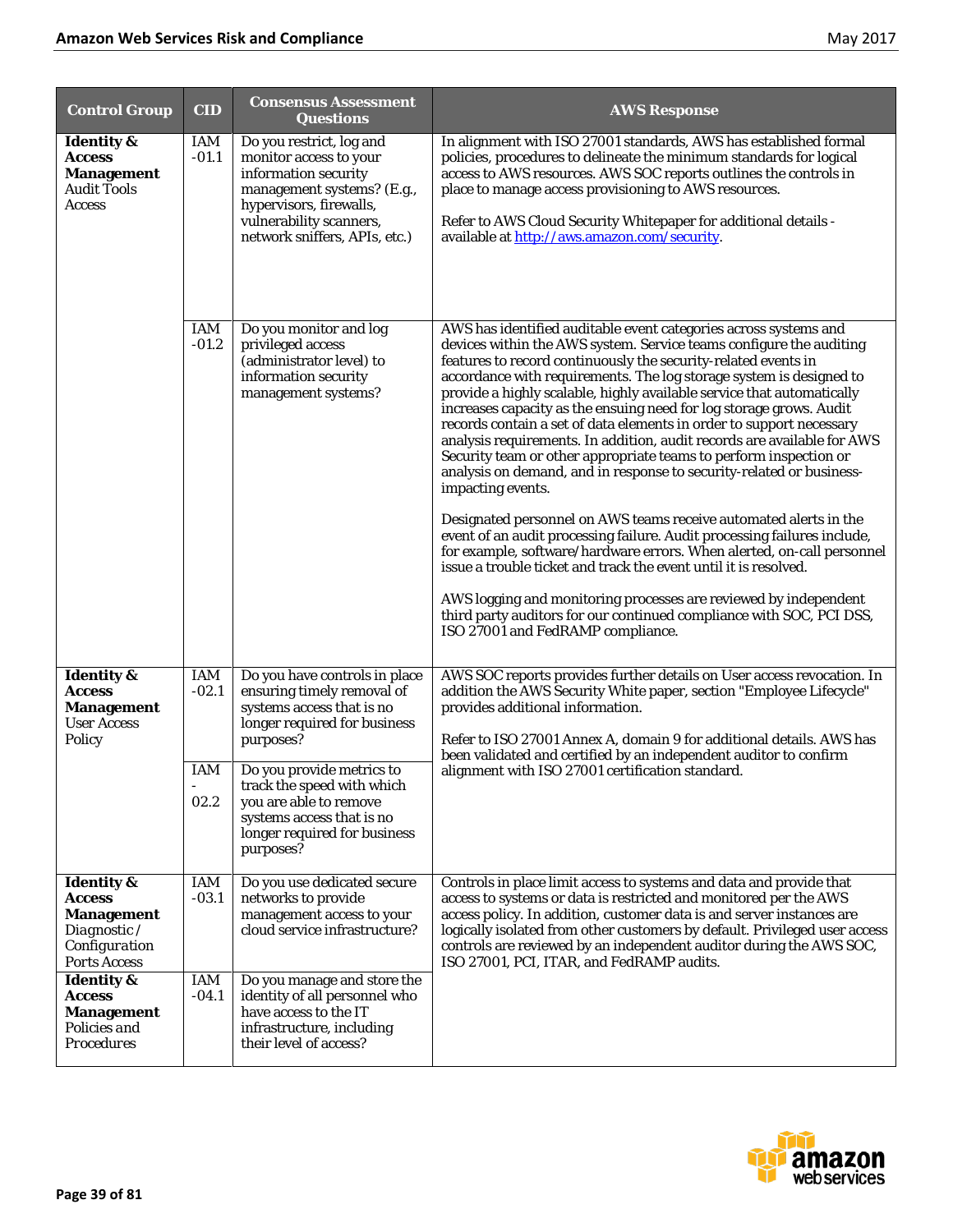| <b>Control Group</b>                                                                                                                                                                                              | <b>CID</b>                                                                                                                             | <b>Consensus Assessment</b><br><b>Questions</b>                                                                                                                                                               | <b>AWS Response</b>                                                                                                                                                                                                                                                                                                                                                                                                                   |
|-------------------------------------------------------------------------------------------------------------------------------------------------------------------------------------------------------------------|----------------------------------------------------------------------------------------------------------------------------------------|---------------------------------------------------------------------------------------------------------------------------------------------------------------------------------------------------------------|---------------------------------------------------------------------------------------------------------------------------------------------------------------------------------------------------------------------------------------------------------------------------------------------------------------------------------------------------------------------------------------------------------------------------------------|
|                                                                                                                                                                                                                   | IAM<br>04.2                                                                                                                            | Do you manage and store the<br>user identity of all personnel<br>who have network access,<br>including their level of<br>access?                                                                              |                                                                                                                                                                                                                                                                                                                                                                                                                                       |
| <b>Identity &amp;</b><br><b>Access</b><br><b>Management</b><br>Segregation of<br><b>Duties</b>                                                                                                                    | IAM<br>$-05.1$                                                                                                                         | Do you provide tenants with<br>documentation on how you<br>maintain segregation of<br>duties within your cloud<br>service offering?                                                                           | Customers retain the ability to manage segregations of duties of their<br>AWS resources.<br>Internally, AWS aligns with ISO 27001 standards for managing<br>segregation of duties. Refer to ISO 27001 standard, Annex A, domain 6<br>for additional details. AWS has been validated and certified by an<br>independent auditor to confirm alignment with ISO 27001 certification<br>standard.                                         |
| <b>Identity &amp;</b><br><b>Access</b><br><b>Management</b><br>Source Code<br>Access<br><b>Restriction</b>                                                                                                        | IAM<br>$-06.1$<br>IAM                                                                                                                  | Are controls in place to<br>prevent unauthorized access<br>to your application, program<br>or object source code, and<br>assure it is restricted to<br>authorized personnel only?<br>Are controls in place to | In alignment with ISO 27001 standards, AWS has established formal<br>policies, procedures to delineate the minimum standards for logical<br>access to AWS resources. AWS SOC reports outlines the controls in<br>place to manage access provisioning to AWS resources.<br>Refer to AWS Overview of Security Processes for additional details -<br>available at http://aws.amazon.com/security.                                        |
|                                                                                                                                                                                                                   | 06.2                                                                                                                                   | prevent unauthorized access<br>to tenant application,<br>program or object source<br>code, and assure it is<br>restricted to authorized<br>personnel only?                                                    |                                                                                                                                                                                                                                                                                                                                                                                                                                       |
| <b>Identity &amp;</b><br>Access<br><b>Management</b><br><b>Third Party</b><br><b>Access</b>                                                                                                                       | IAM<br>$-07.1$<br><b>IAM</b><br>07.2                                                                                                   | Do you provide multi-failure<br>disaster recovery capability?<br>Do you monitor service<br>continuity with upstream<br>providers in the event of<br>provider failure?                                         | AWS provides customers the flexibility to place instances and store data<br>within multiple geographic regions as well as across multiple<br>Availability Zones within each region. Each Availability Zone is<br>designed as an independent failure zone. In case of failure, automated<br>processes move customer data traffic away from the affected area. AWS<br>SOC reports provides further details. ISO 27001 standard Annex A, |
| IAM<br>Do you have more than one<br>27001 certification.<br>provider for each service you<br>07.3<br>depend on?<br>IAM<br>Do you provide access to<br>operational redundancy and<br>07.4<br>continuity summaries, | domain 15 provides additional details. AWS has been validated and<br>certified by an independent auditor to confirm alignment with ISO |                                                                                                                                                                                                               |                                                                                                                                                                                                                                                                                                                                                                                                                                       |
|                                                                                                                                                                                                                   | IAM<br>$-07.5$<br>IAM                                                                                                                  | including the services you<br>depend on?<br>Do you provide the tenant<br>the ability to declare a<br>disaster?<br>Do you provided a tenant-<br>triggered failover option?                                     |                                                                                                                                                                                                                                                                                                                                                                                                                                       |
| <b>Identity &amp;</b>                                                                                                                                                                                             | 07.6<br>IAM<br>$-07.7$<br>IAM                                                                                                          | Do you share your business<br>continuity and redundancy<br>plans with your tenants?<br>Do you document how you                                                                                                | AWS Customers retain control and ownership of their data. Controls in                                                                                                                                                                                                                                                                                                                                                                 |
| <b>Access</b><br><b>Management</b>                                                                                                                                                                                | $-08.1$                                                                                                                                | grant and approve access to<br>tenant data?                                                                                                                                                                   | place limit access to systems and data and provide that access to<br>systems or data is restricted and monitored. In addition, customer data                                                                                                                                                                                                                                                                                          |

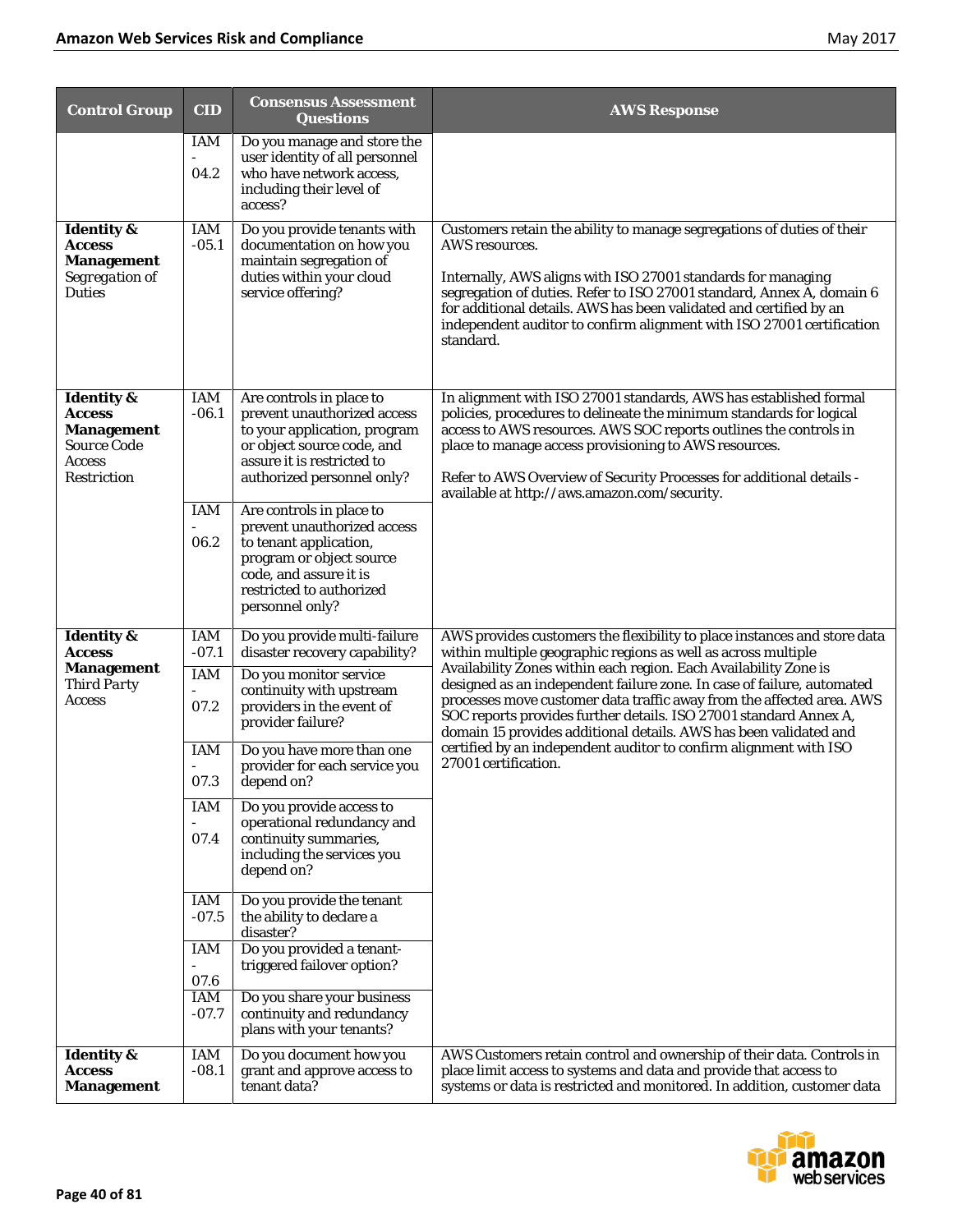| <b>Control Group</b>                                                                               | <b>CID</b>                                                                                                                 | <b>Consensus Assessment</b><br><b>Questions</b>                                                                                                                                                                                                                                                                                                                                                                     | <b>AWS Response</b>                                                                                                                                                                                                                                                                                                                                                                                                                                                                                                                                                                                                                                                                                                                                                                                      |
|----------------------------------------------------------------------------------------------------|----------------------------------------------------------------------------------------------------------------------------|---------------------------------------------------------------------------------------------------------------------------------------------------------------------------------------------------------------------------------------------------------------------------------------------------------------------------------------------------------------------------------------------------------------------|----------------------------------------------------------------------------------------------------------------------------------------------------------------------------------------------------------------------------------------------------------------------------------------------------------------------------------------------------------------------------------------------------------------------------------------------------------------------------------------------------------------------------------------------------------------------------------------------------------------------------------------------------------------------------------------------------------------------------------------------------------------------------------------------------------|
| <b>User Access</b><br><i>Restriction</i> /<br>Authorization                                        | IAM<br>08.2                                                                                                                | Do you have a method of<br>aligning provider and tenant<br>data classification<br>methodologies for access<br>control purposes?                                                                                                                                                                                                                                                                                     | and server instances are logically isolated from other customers by<br>default. Privileged user access controls are reviewed by an independent<br>auditor during the AWS SOC, ISO 27001, PCI, ITAR, and FedRAMP<br>audits.                                                                                                                                                                                                                                                                                                                                                                                                                                                                                                                                                                               |
| <b>Identity &amp;</b><br><b>Access</b><br><b>Management</b><br><b>User Access</b><br>Authorization | IAM<br>$-09.1$<br>IAM                                                                                                      | Does your management<br>provision the authorization<br>and restrictions for user<br>access (e.g. employees,<br>contractors, customers<br>(tenants), business partners<br>and/or suppliers) prior to<br>their access to data and any<br>owned or managed (physical<br>and virtual) applications,<br>infrastructure systems and<br>network components?<br>Do you provide upon request<br>user access (e.g. employees, | Unique user identifiers are created as part of the onboarding workflow<br>process in the AWS human resources management system. The device<br>provisioning process helps ensure unique identifiers for devices. Both<br>processes include manager approval to establish the user account or<br>device. Initial authenticators are delivered to user's in-person and to<br>devices as part of the provisioning process. Internal users can associate<br>SSH public keys with their account. System account authenticators are<br>provided to the requestor as part of the account creation process after<br>the identity of the requestor is verified.<br>AWS has established controls to address the threat of inappropriate<br>insider access. All certifications and third-party attestations evaluate |
|                                                                                                    | 09.2                                                                                                                       | contractors, customers<br>(tenants), business partners<br>and/or suppliers) to data and<br>any owned or managed<br>(physical and virtual)<br>applications, infrastructure<br>systems and network<br>components?                                                                                                                                                                                                     | logical access preventative and detective controls. In addition, periodic<br>risk assessments focus on how insider access is controlled and<br>monitored.                                                                                                                                                                                                                                                                                                                                                                                                                                                                                                                                                                                                                                                |
| <b>Identity &amp;</b><br><b>Access</b><br><b>Management</b><br><b>User Access</b><br>Reviews       | IAM<br>$-10.1$                                                                                                             | Do you require at least<br>annual certification of<br>entitlements for all system<br>users and administrators<br>(exclusive of users<br>maintained by your tenants)?                                                                                                                                                                                                                                                | In alignment with ISO 27001 standard, all access grants are reviewed on<br>a periodic basis; explicit re-approval is required or access to the<br>resource is automatically revoked. Controls specific to User Access<br>reviews are outlined in the SOC reports. Exceptions in the User<br>entitlement controls are documented in the SOC reports.<br>Refer to ISO 27001 standards, Annex A, domain 9 for additional details.                                                                                                                                                                                                                                                                                                                                                                           |
| <b>IAM</b><br>$-10.2$                                                                              | If users are found to have<br>inappropriate entitlements,<br>are all remediation and<br>certification actions<br>recorded? | AWS has been validated and certified by an independent auditor to<br>confirm alignment with ISO 27001 certification standard.                                                                                                                                                                                                                                                                                       |                                                                                                                                                                                                                                                                                                                                                                                                                                                                                                                                                                                                                                                                                                                                                                                                          |
|                                                                                                    | IAM<br>$-10.3$                                                                                                             | Will you share user<br>entitlement remediation and<br>certification reports with<br>your tenants, if inappropriate<br>access may have been<br>allowed to tenant data?                                                                                                                                                                                                                                               |                                                                                                                                                                                                                                                                                                                                                                                                                                                                                                                                                                                                                                                                                                                                                                                                          |
| <b>Identity &amp;</b><br><b>Access</b><br><b>Management</b><br><b>User Access</b><br>Revocation    | IAM<br>$-11.1$                                                                                                             | Is timely deprovisioning,<br>revocation or modification of<br>user access to the<br>organizations systems,<br>information assets and data<br>implemented upon any<br>change in status of<br>employees, contractors,<br>customers, business partners<br>or involved third parties?                                                                                                                                   | Access is automatically revoked when an employee's record is<br>terminated in Amazon's Human Resources system. When changes in an<br>employee's job function occur, continued access must be explicitly<br>approved to the resource or it will be automatically revoked. AWS SOC<br>reports provides further details on User access revocation. In addition<br>the AWS Security White paper, section "Employee Lifecycle" provides<br>additional information.<br>Refer to ISO 27001 Annex A, domain 9 for additional details. AWS has                                                                                                                                                                                                                                                                    |

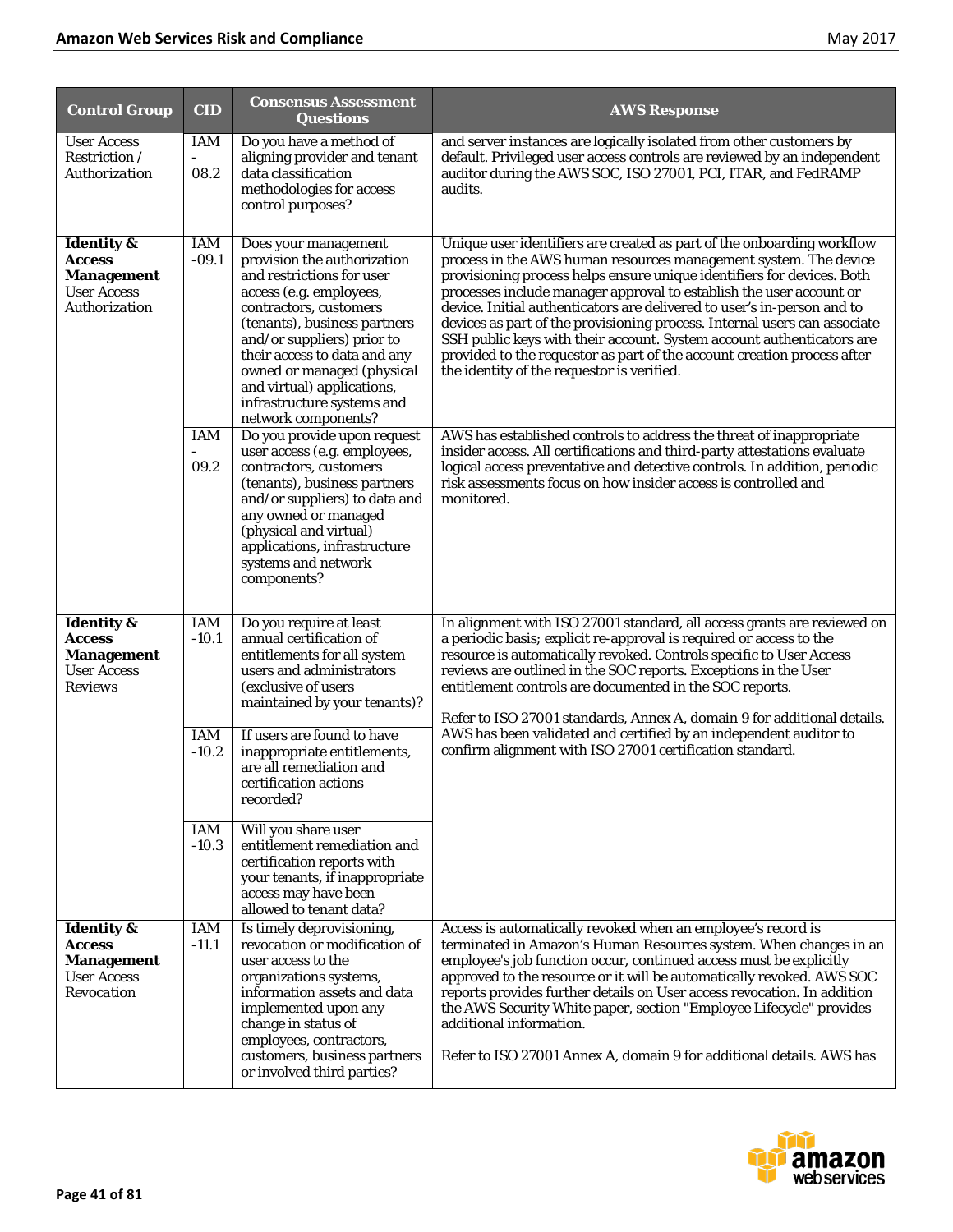| <b>Control Group</b>                                                              | <b>CID</b>     | <b>Consensus Assessment</b><br><b>Questions</b>                                                                                                                                       | <b>AWS Response</b>                                                                                                                                                                                                                                                                                                                                                                                                 |
|-----------------------------------------------------------------------------------|----------------|---------------------------------------------------------------------------------------------------------------------------------------------------------------------------------------|---------------------------------------------------------------------------------------------------------------------------------------------------------------------------------------------------------------------------------------------------------------------------------------------------------------------------------------------------------------------------------------------------------------------|
|                                                                                   | IAM<br>$-11.2$ | Is any change in user access<br>status intended to include<br>termination of employment,<br>contract or agreement,<br>change of employment or<br>transfer within the<br>organization? | been validated and certified by an independent auditor to confirm<br>alignment with ISO 27001 certification standard.                                                                                                                                                                                                                                                                                               |
| <b>Identity</b> &<br><b>Access</b><br><b>Management</b><br>User ID<br>Credentials | IAM<br>$-12.1$ | Do you support use of, or<br>integration with, existing<br>customer-based Single Sign<br>On (SSO) solutions to your<br>service?                                                       | The AWS Identity and Access Management (IAM) service provides<br>identity federation to the AWS Management Console. Multi-factor<br>authentication is an optional feature that a customer can utilize. Refer<br>to the AWS website for additional details -<br>http://aws.amazon.com/mfa.                                                                                                                           |
|                                                                                   | IAM<br>$-12.2$ | Do you use open standards to<br>delegate authentication<br>capabilities to your tenants?                                                                                              | AWS Identity and Access Management (IAM) supports identity<br>federation for delegated access to the AWS Management Console or<br>AWS APIs. With identity federation, external identities (federated                                                                                                                                                                                                                |
|                                                                                   | IAM<br>$-12.3$ | Do you support identity<br>federation standards (SAML,<br>SPML, WS-Federation, etc.)<br>as a means of<br>authenticating/authorizing<br>users?                                         | users) are granted secure access to resources in your AWS account<br>without having to create IAM users. These external identities can come<br>from your corporate identity provider (such as Microsoft Active<br>Directory or from the AWS Directory Service) or from a web identity<br>provider, such as Amazon Cognito, Login with Amazon, Facebook,<br>Google or any OpenID Connect (OIDC) compatible provider. |
|                                                                                   | IAM<br>$-12.4$ | Do you have a Policy<br><b>Enforcement Point capability</b><br>(e.g., XACML) to enforce<br>regional legal and policy<br>constraints on user access?                                   |                                                                                                                                                                                                                                                                                                                                                                                                                     |
|                                                                                   | IAM<br>$-12.5$ | Do you have an identity<br>management system<br>(enabling classification of<br>data for a tenant) in place to<br>enable both role-based and<br>context-based entitlement to<br>data?  |                                                                                                                                                                                                                                                                                                                                                                                                                     |
|                                                                                   | IAM<br>$-12.6$ | Do you provide tenants with<br>strong (multifactor)<br>authentication options<br>(digital certs, tokens,<br>biometrics, etc.) for user<br>access?                                     |                                                                                                                                                                                                                                                                                                                                                                                                                     |
|                                                                                   | IAM<br>$-12.7$ | Do you allow tenants to use<br>third-party identity<br>assurance services?                                                                                                            |                                                                                                                                                                                                                                                                                                                                                                                                                     |
|                                                                                   | IAM<br>$-12.8$ | Do you support password<br>(minimum length, age,<br>history, complexity) and<br>account lockout (lockout<br>threshold, lockout duration)<br>policy enforcement?                       | AWS Identity and Access Management (IAM) enables customers to<br>securely control access to AWS services and resources for their users.<br>Additional information about IAM can be found on website at<br>https://aws.amazon.com/iam/. AWS SOC reports provides details on<br>the specific control activities executed by AWS.                                                                                      |
|                                                                                   | IAM<br>$-12.9$ | Do you allow<br>tenants/customers to define<br>password and account<br>lockout policies for their<br>accounts?                                                                        |                                                                                                                                                                                                                                                                                                                                                                                                                     |

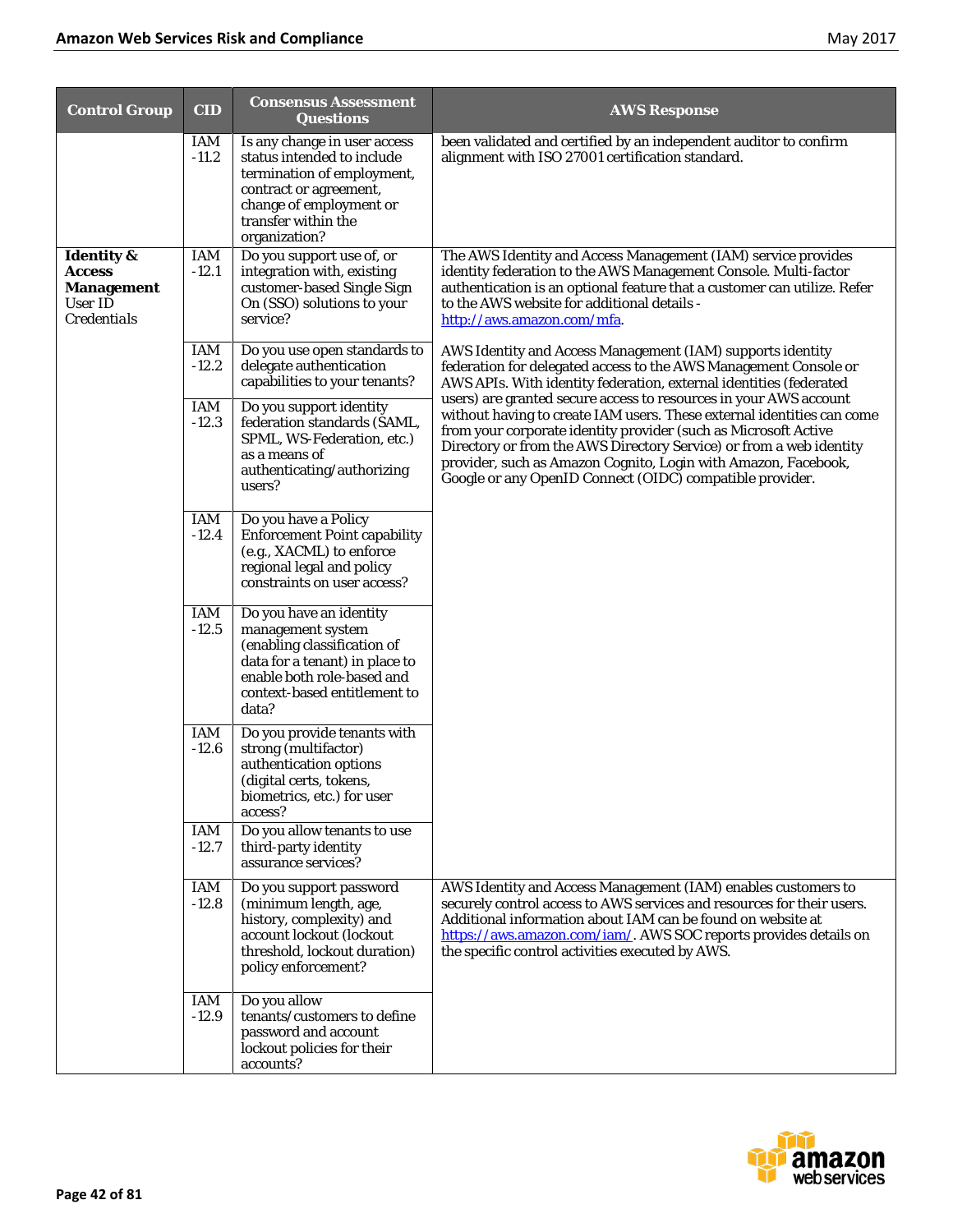| <b>Control Group</b>                                                                                                              | <b>CID</b>                          | <b>Consensus Assessment</b><br><b>Questions</b>                                                                                                                                                                                                             | <b>AWS Response</b>                                                                                                                                                                                                                                                                                                                                                                                                                       |
|-----------------------------------------------------------------------------------------------------------------------------------|-------------------------------------|-------------------------------------------------------------------------------------------------------------------------------------------------------------------------------------------------------------------------------------------------------------|-------------------------------------------------------------------------------------------------------------------------------------------------------------------------------------------------------------------------------------------------------------------------------------------------------------------------------------------------------------------------------------------------------------------------------------------|
|                                                                                                                                   | <b>IAM</b><br>12.10<br>IAM<br>12.11 | Do you support the ability to<br>force password changes upon<br>first logon?<br>Do you have mechanisms in<br>place for unlocking accounts<br>that have been locked out<br>(e.g., self-service via email,<br>defined challenge questions,<br>manual unlock)? |                                                                                                                                                                                                                                                                                                                                                                                                                                           |
| <b>Identity &amp;</b><br><b>Access</b><br><b>Management</b><br><b>Utility Programs</b><br>Access                                  | IAM<br>$-13.1$                      | Are utilities that can<br>significantly manage<br>virtualized partitions (e.g.,<br>shutdown, clone, etc.)<br>appropriately restricted and<br>monitored?                                                                                                     | In alignment with ISO 27001 standards, system utilities are<br>appropriately restricted and monitored. AWS SOC reports provides<br>details on the specific control activities executed by AWS.<br>Refer to AWS Overview of Security Processes for additional details -<br>available at http://aws.amazon.com/security.                                                                                                                    |
|                                                                                                                                   | IAM<br>$-13.2$                      | Do you have a capability to<br>detect attacks that target the<br>virtual infrastructure directly<br>(e.g., shimming, Blue Pill,<br>Hyper jumping, etc.)?                                                                                                    |                                                                                                                                                                                                                                                                                                                                                                                                                                           |
|                                                                                                                                   | IAM<br>$-13.3$                      | Are attacks that target the<br>virtual infrastructure<br>prevented with technical<br>controls?                                                                                                                                                              |                                                                                                                                                                                                                                                                                                                                                                                                                                           |
| <b>Infrastructure</b><br>&<br><b>Virtualization</b><br><b>Security</b><br>Audit Logging /<br><b>Intrusion</b><br><b>Detection</b> | IVS-<br>01.1                        | Are file integrity (host) and<br>network intrusion detection<br>(IDS) tools implemented to<br>help facilitate timely<br>detection, investigation by<br>root cause analysis and<br>response to incidents?                                                    | AWS Incident response program (detection, investigation and response<br>to incidents) has been developed in alignment with ISO 27001<br>standards, system utilities are appropriately restricted and monitored.<br>AWS SOC reports provides additional details on controls in place to<br>restrict system access.<br>Refer to AWS Overview of Security Processes for additional details -<br>available at http://aws.amazon.com/security. |
|                                                                                                                                   | IVS-<br>01.2                        | Is physical and logical user<br>access to audit logs restricted<br>to authorized personnel?                                                                                                                                                                 |                                                                                                                                                                                                                                                                                                                                                                                                                                           |
|                                                                                                                                   | IVS-<br>01.3                        | Can you provide evidence<br>that due diligence mapping<br>of regulations and standards<br>to your<br>controls/architecture/proces<br>ses has been done?                                                                                                     |                                                                                                                                                                                                                                                                                                                                                                                                                                           |
|                                                                                                                                   | IVS-<br>01.4                        | Are audit logs centrally<br>stored and retained?                                                                                                                                                                                                            | In alignment with ISO 27001 standards, AWS information systems<br>utilize internal system clocks synchronized via NTP (Network Time<br>Protocol). AWS has been validated and certified by an independent<br>auditor to confirm alignment with ISO 27001 certification standard.                                                                                                                                                           |

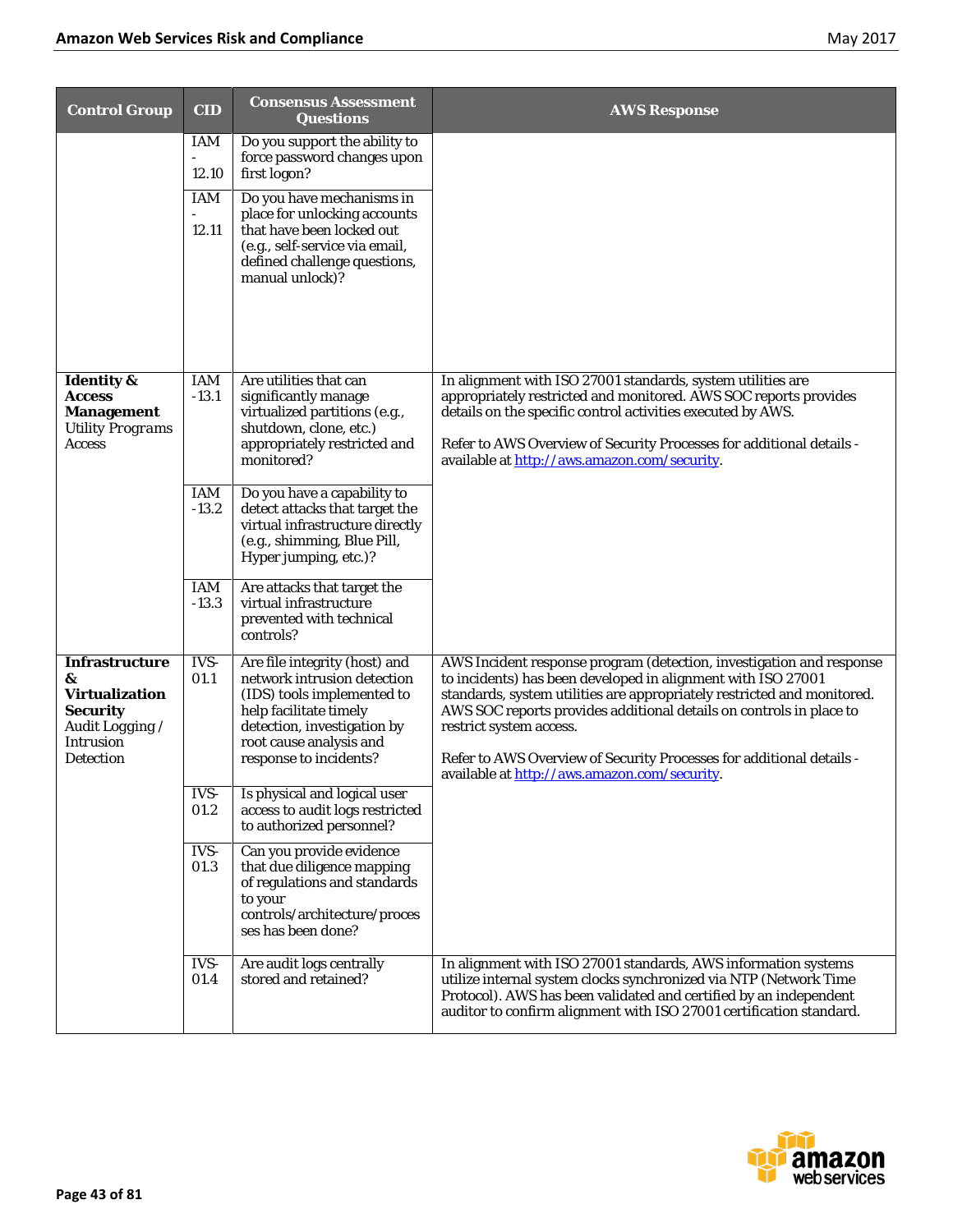| <b>Control Group</b>                                                                                  | <b>CID</b>                                   | <b>Consensus Assessment</b><br><b>Questions</b>                                                                                                                                                                                                                                                                                                                                                                                                                                          | <b>AWS Response</b>                                                                                                                                                                                                                                                                                                                                                                                                                                                                                                                                                                                                                                                                                                                                                                                         |
|-------------------------------------------------------------------------------------------------------|----------------------------------------------|------------------------------------------------------------------------------------------------------------------------------------------------------------------------------------------------------------------------------------------------------------------------------------------------------------------------------------------------------------------------------------------------------------------------------------------------------------------------------------------|-------------------------------------------------------------------------------------------------------------------------------------------------------------------------------------------------------------------------------------------------------------------------------------------------------------------------------------------------------------------------------------------------------------------------------------------------------------------------------------------------------------------------------------------------------------------------------------------------------------------------------------------------------------------------------------------------------------------------------------------------------------------------------------------------------------|
|                                                                                                       | IVS-<br>01.5                                 | Are audit logs reviewed on a<br>regular basis for security<br>events (e.g., with automated<br>tools)?                                                                                                                                                                                                                                                                                                                                                                                    | AWS utilizes automated monitoring systems to provide a high level of<br>service performance and availability. Proactive monitoring is available<br>through a variety of online tools both for internal and external use.<br>Systems within AWS are extensively instrumented to monitor key<br>operational metrics. Alarms are configured to notify operations and<br>management personnel when early warning thresholds are crossed on<br>key operational metrics. An on-call schedule is used such that personnel<br>are always available to respond to operational issues. This includes a<br>pager system so alarms are quickly and reliably communicated to<br>operations personnel.<br>Refer to AWS Cloud Security Whitepaper for additional details -<br>available at http://aws.amazon.com/security. |
| <b>Infrastructure</b><br>&<br><b>Virtualization</b><br><b>Security</b><br>Change<br><b>Detection</b>  | IVS-<br>02.1<br>$IVS-$<br>02.2               | Do you log and alert any<br>changes made to virtual<br>machine images regardless of<br>their running state (e.g.<br>dormant, off or running)?<br>Are changes made to virtual<br>machines, or moving of an<br>image and subsequent<br>validation of the image's<br>integrity, made immediately<br>available to customers<br>through electronic methods<br>(e.g. portals or alerts)?                                                                                                       | Virtual Machines are assigned to customers as a part of the EC2 service.<br>Customers retain control over what resources are being used and where<br>resources reside. Refer to the AWS website for additional details -<br>http://aws.amazon.com.                                                                                                                                                                                                                                                                                                                                                                                                                                                                                                                                                          |
| <b>Infrastructure</b><br>&<br><b>Virtualization</b><br><b>Security</b><br>Clock<br>Synchronization    | IVS-<br>03.1                                 | Do you use a synchronized<br>time-service protocol (e.g.,<br>NTP) to ensure all systems<br>have a common time<br>reference?                                                                                                                                                                                                                                                                                                                                                              | In alignment with ISO 27001 standards, AWS information systems<br>utilize internal system clocks synchronized via NTP (Network Time<br>Protocol).<br>AWS has been validated and certified by an independent auditor to<br>confirm alignment with ISO 27001 certification standard.                                                                                                                                                                                                                                                                                                                                                                                                                                                                                                                          |
| Infrastructure<br>&<br><b>Virtualization</b><br><b>Security</b><br>Capacity /<br>Resource<br>Planning | IVS-<br>04.1<br>IVS-<br>04.2<br>IVS-<br>04.3 | Do you provide<br>documentation regarding<br>what levels of system<br>(network, storage, memory,<br>I/O, etc.) oversubscription<br>you maintain and under what<br>circumstances/scenarios?<br>Do you restrict use of the<br>memory oversubscription<br>capabilities present in the<br>hypervisor?<br>Do your system capacity<br>requirements take into<br>account current, projected<br>and anticipated capacity<br>needs for all systems used to<br>provide services to the<br>tenants? | Details regarding AWS Service Limits and how to request an increase<br>for specific services is available on the AWS website at<br>http://docs.aws.amazon.com/general/latest/gr/aws_service_limits.ht<br>ml.<br>AWS manages capacity and utilization data in alignment with ISO<br>27001 standard. AWS has been validated and certified by an<br>independent auditor to confirm alignment with ISO 27001 certification<br>standard.                                                                                                                                                                                                                                                                                                                                                                         |

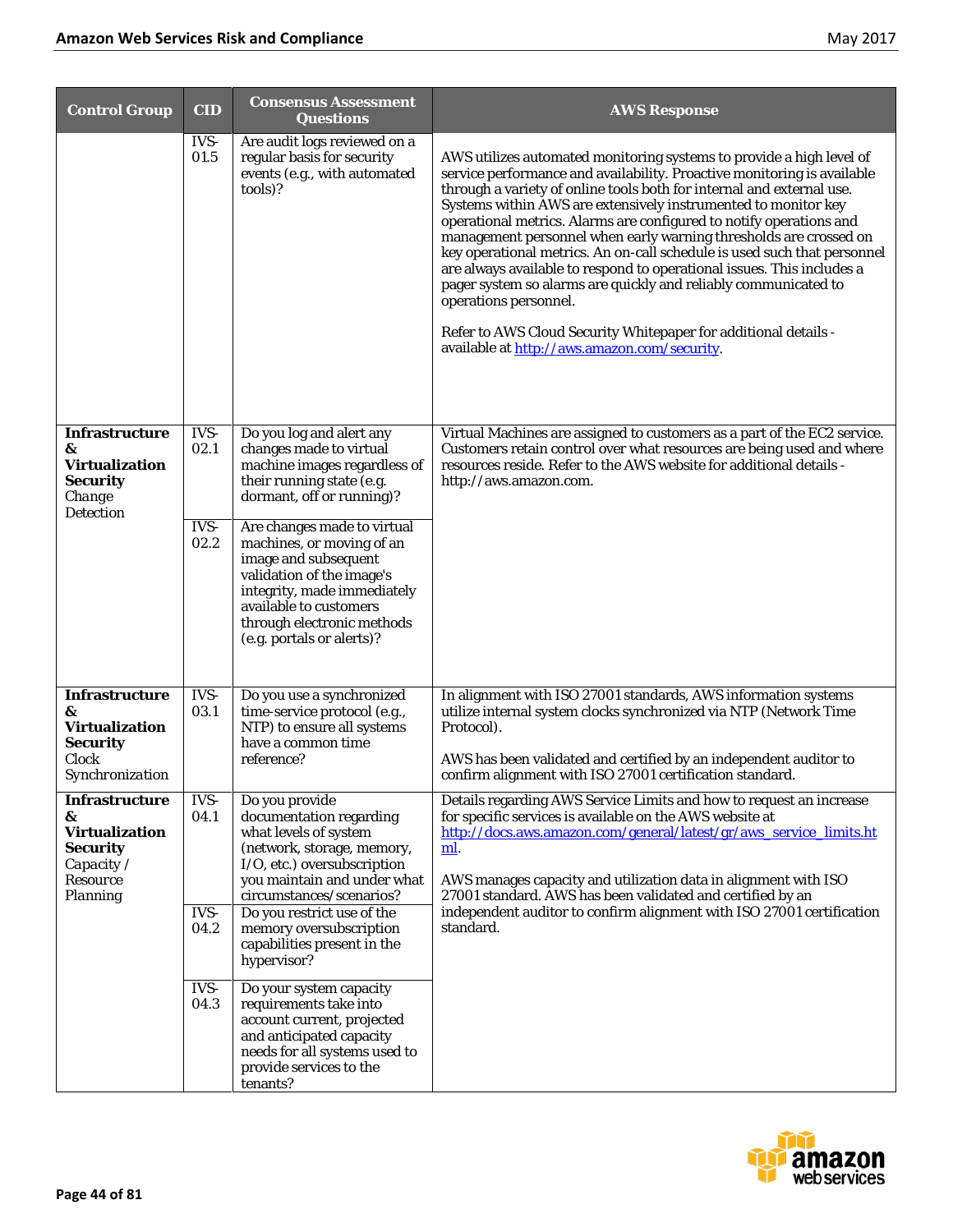| <b>Control Group</b>                                                                                           | <b>CID</b>          | <b>Consensus Assessment</b><br>Questions                                                                                                                                                                 | <b>AWS Response</b>                                                                                                                                                                                                                                                                                                                                                                                                                                                                                                                                                                                                                                                                                                                                                                |
|----------------------------------------------------------------------------------------------------------------|---------------------|----------------------------------------------------------------------------------------------------------------------------------------------------------------------------------------------------------|------------------------------------------------------------------------------------------------------------------------------------------------------------------------------------------------------------------------------------------------------------------------------------------------------------------------------------------------------------------------------------------------------------------------------------------------------------------------------------------------------------------------------------------------------------------------------------------------------------------------------------------------------------------------------------------------------------------------------------------------------------------------------------|
|                                                                                                                | IVS-<br>04.4        | Is system performance<br>monitored and tuned in<br>order to continuously meet<br>regulatory, contractual and<br>business requirements for all<br>the systems used to provide<br>services to the tenants? |                                                                                                                                                                                                                                                                                                                                                                                                                                                                                                                                                                                                                                                                                                                                                                                    |
| <b>Infrastructure</b><br>&<br><b>Virtualization</b><br>Security<br>Management -<br>Vulnerability<br>Management | IVS-<br>05.1        | Do security vulnerability<br>assessment tools or services<br>accommodate the<br>virtualization technologies<br>being used (e.g. virtualization<br>aware)?                                                | Amazon EC2 currently utilizes a highly customized version of the Xen<br>hypervisor. The hypervisor is regularly assessed for new and existing<br>vulnerabilities and attack vectors by internal and external penetration<br>teams, and is well suited for maintaining strong isolation between guest<br>virtual machines. The AWS Xen hypervisor security is regularly<br>evaluated by independent auditors during assessments and audits.<br>Regular internal and external vulnerability scans are performed on the<br>host operating system, web application and databases in the AWS<br>environment utilizing a variety of tools. Vulnerability scanning and<br>remediation practices are regularly reviewed as a part of AWS continued<br>compliance with PCI DSS and FedRAMP. |
| <b>Infrastructure</b><br>&<br><b>Virtualization</b><br><b>Security</b><br><b>Network</b><br><b>Security</b>    | IVS-<br>06.1        | For your IaaS offering, do<br>you provide customers with<br>guidance on how to create a<br>layered security architecture<br>equivalence using your<br>virtualized solution?                              | AWS website provides guidance on creating a layered security<br>architecture in a number of white papers available via the AWS public<br>website - http://aws.amazon.com/documentation/.                                                                                                                                                                                                                                                                                                                                                                                                                                                                                                                                                                                           |
|                                                                                                                | IVS-<br>06.2        | Do you regularly update<br>network architecture<br>diagrams that include data<br>flows between security<br>domains/zones?                                                                                | Boundary protection devices that employ rule sets, access control lists<br>(ACL), and configurations enforce the flow of information between<br>network fabrics.<br>Several network fabrics exist at Amazon, each separated by devices that<br>control the flow of information between fabrics. The flow of information                                                                                                                                                                                                                                                                                                                                                                                                                                                            |
|                                                                                                                | $IVS-$<br>06.3      | Do you regularly review for<br>appropriateness the allowed<br>access/connectivity (e.g.,<br>firewall rules) between<br>security domains/zones<br>within the network?                                     | between fabrics is established by approved authorizations, which exist<br>as access control lists (ACL) which reside on these devices. These<br>devices control the flow of information between fabrics as mandated by<br>these ACLs. ACLs are defined, approved by appropriate personnel,<br>managed and deployed using AWS ACL-manage tool.                                                                                                                                                                                                                                                                                                                                                                                                                                      |
|                                                                                                                | <b>IVS-</b><br>06.4 | Are all firewall access control<br>lists documented with<br>business justification?                                                                                                                      | Amazon's Information Security team approves these ACLs. Approved<br>firewall rule sets and access control lists between network fabrics<br>restrict the flow of information to specific information system services.<br>Access control lists and rule sets are reviewed and approved, and are                                                                                                                                                                                                                                                                                                                                                                                                                                                                                      |

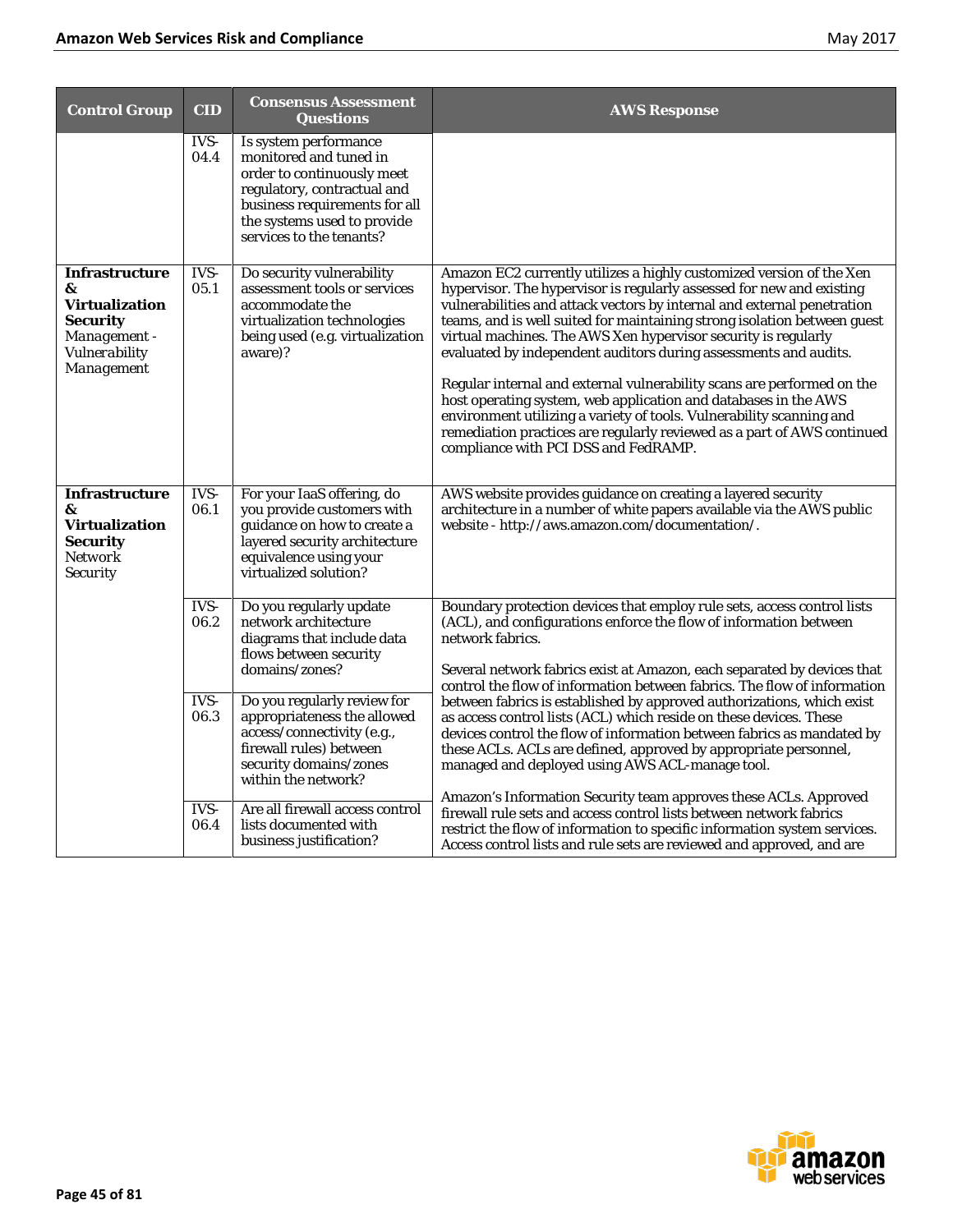| <b>Control Group</b>                                                                                                                  | <b>CID</b>                   | <b>Consensus Assessment</b><br><b>Questions</b>                                                                                                                                                                                                                                    | <b>AWS Response</b>                                                                                                                                                                                                                                                                                                                                                                                                                                                                                                                                                                                                                                                                                                                                                                                                                                                                                                                                                                                                                                                                                       |
|---------------------------------------------------------------------------------------------------------------------------------------|------------------------------|------------------------------------------------------------------------------------------------------------------------------------------------------------------------------------------------------------------------------------------------------------------------------------|-----------------------------------------------------------------------------------------------------------------------------------------------------------------------------------------------------------------------------------------------------------------------------------------------------------------------------------------------------------------------------------------------------------------------------------------------------------------------------------------------------------------------------------------------------------------------------------------------------------------------------------------------------------------------------------------------------------------------------------------------------------------------------------------------------------------------------------------------------------------------------------------------------------------------------------------------------------------------------------------------------------------------------------------------------------------------------------------------------------|
| Infrastructure<br>&<br><b>Virtualization</b><br><b>Security</b><br><b>OS Hardening</b><br>and Base<br>Controls                        | IVS-<br>07.1                 | Are operating systems<br>hardened to provide only the<br>necessary ports, protocols<br>and services to meet business<br>needs using technical<br>controls (i.e antivirus, file<br>integrity monitoring and<br>logging) as part of their<br>baseline build standard or<br>template? | automatically pushed to boundary protection devices on a periodic basis<br>(at least every 24 hours) to ensure rule-sets and access control lists are<br>up-to-date.<br>AWS Network Management is regularly reviewed by independent third-<br>party auditors as a part of AWS ongoing compliance with SOC, PCI DSS,<br>ISO 27001 and FedRAMPsm.<br>AWS implements least privilege throughout its infrastructure<br>components. AWS prohibits all ports and protocols that do not have a<br>specific business purpose. AWS follows a rigorous approach to minimal<br>implementation of only those features and functions that are essential<br>to use of the device. Network scanning is performed and any<br>unnecessary ports or protocols in use are corrected.<br>Regular internal and external vulnerability scans are performed on the<br>host operating system, web application and databases in the AWS<br>environment utilizing a variety of tools. Vulnerability scanning and<br>remediation practices are regularly reviewed as a part of AWS continued<br>compliance with PCI DSS and FedRAMP. |
| <b>Infrastructure</b><br>&<br><b>Virtualization</b><br><b>Security</b><br>Production /<br>Nonproduction<br><i><b>Environments</b></i> | IVS-<br>08.1<br>IVS-<br>08.2 | For your SaaS or PaaS<br>offering, do you provide<br>tenants with separate<br>environments for production<br>and test processes?<br>For your IaaS offering, do<br>you provide tenants with<br>guidance on how to create<br>suitable production and test<br>environments?           | AWS Customers retain the ability and the responsibility to create and<br>maintain production and test environments. AWS website provides<br>guidance on creating an environment utilizing the AWS services -<br>http://aws.amazon.com/documentation/.                                                                                                                                                                                                                                                                                                                                                                                                                                                                                                                                                                                                                                                                                                                                                                                                                                                     |
|                                                                                                                                       | IVS-<br>08.3                 | Do you logically and<br>physically segregate<br>production and non-<br>production environments?                                                                                                                                                                                    | AWS Customers retain responsibility to manage their own network<br>segmentation in adherence with their defined requirements.<br>Internally, AWS network segmentation is aligned with ISO 27001                                                                                                                                                                                                                                                                                                                                                                                                                                                                                                                                                                                                                                                                                                                                                                                                                                                                                                           |
| <b>Infrastructure</b><br>&<br><b>Virtualization</b><br><b>Security</b><br>Segmentation                                                | IVS-<br>09.1<br>IVS-         | Are system and network<br>environments protected by a<br>firewall or virtual firewall to<br>ensure business and<br>customer security<br>requirements?<br>Are system and network                                                                                                    | standards. Refer to ISO 27001 standard, Annex A. domain 13 for further<br>detail. AWS has been validated and certified by an independent auditor<br>to confirm alignment with ISO 27001 certification standard.                                                                                                                                                                                                                                                                                                                                                                                                                                                                                                                                                                                                                                                                                                                                                                                                                                                                                           |
|                                                                                                                                       | 09.2                         | environments protected by a<br>firewall or virtual firewall to<br>ensure compliance with<br>legislative, regulatory and<br>contractual requirements?                                                                                                                               |                                                                                                                                                                                                                                                                                                                                                                                                                                                                                                                                                                                                                                                                                                                                                                                                                                                                                                                                                                                                                                                                                                           |
|                                                                                                                                       | IVS-<br>09.3                 | Are system and network<br>environments protected by a<br>firewall or virtual firewall to<br>ensure separation of<br>production and non-<br>production environments?                                                                                                                |                                                                                                                                                                                                                                                                                                                                                                                                                                                                                                                                                                                                                                                                                                                                                                                                                                                                                                                                                                                                                                                                                                           |

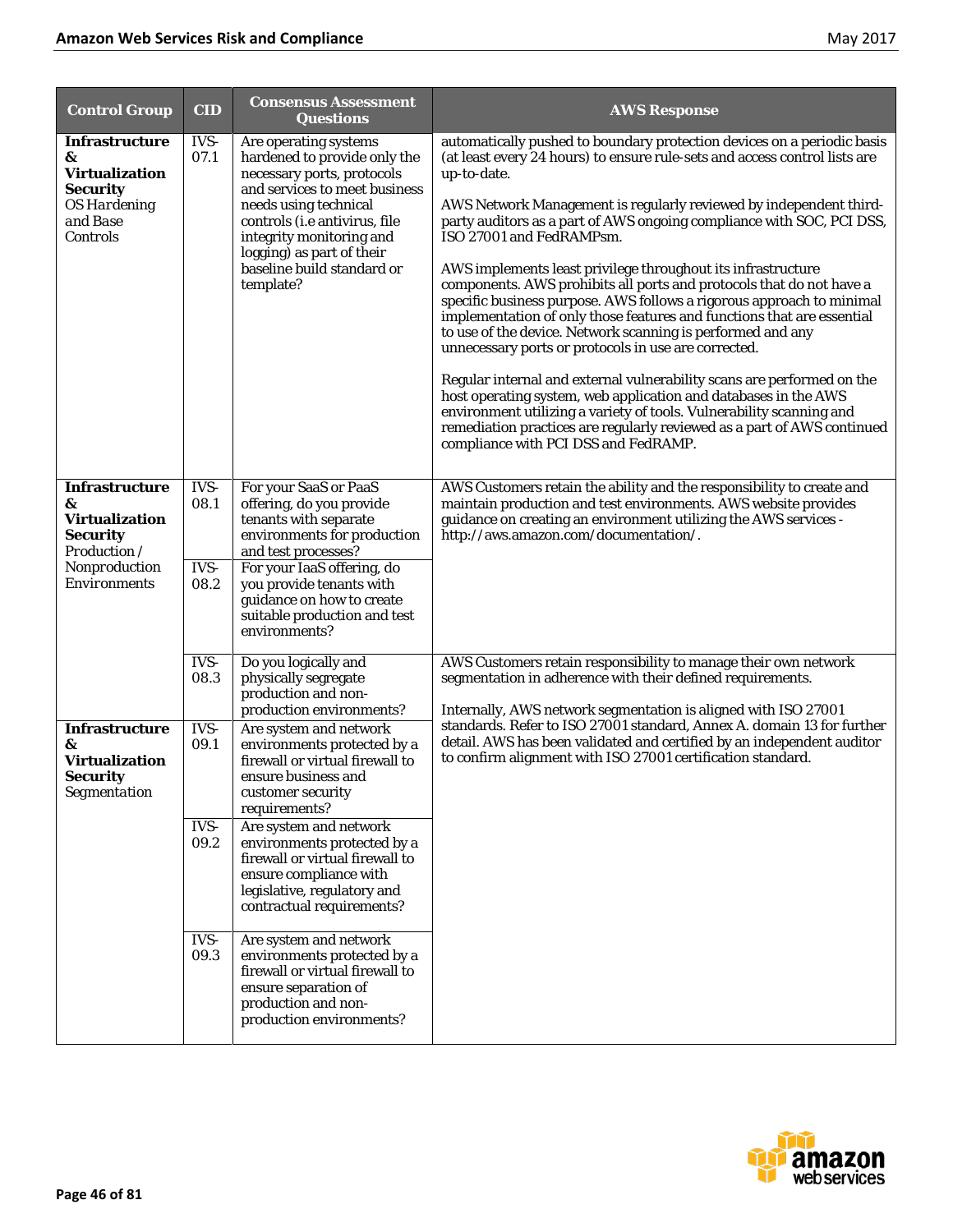| <b>Control Group</b>                                                                                                       | <b>CID</b>   | <b>Consensus Assessment</b><br><b>Questions</b>                                                                                                                                                                                                                                                                                                                                                                               | <b>AWS Response</b>                                                                                                                                                                                                                                                                                                                                                |
|----------------------------------------------------------------------------------------------------------------------------|--------------|-------------------------------------------------------------------------------------------------------------------------------------------------------------------------------------------------------------------------------------------------------------------------------------------------------------------------------------------------------------------------------------------------------------------------------|--------------------------------------------------------------------------------------------------------------------------------------------------------------------------------------------------------------------------------------------------------------------------------------------------------------------------------------------------------------------|
|                                                                                                                            | IVS-<br>09.4 | Are system and network<br>environments protected by a<br>firewall or virtual firewall to<br>ensure protection and<br>isolation of sensitive data?                                                                                                                                                                                                                                                                             |                                                                                                                                                                                                                                                                                                                                                                    |
| <b>Infrastructure</b><br>&<br><b>Virtualization</b><br><b>Security</b><br>VM Security -<br>vMotion Data                    | IVS-<br>10.1 | Are secured and encrypted<br>communication channels<br>used when migrating<br>physical servers, applications<br>or data to virtual servers?                                                                                                                                                                                                                                                                                   | AWS provides customers the ability to use their own encryption<br>mechanism for nearly all services including S3, EBS and EC2. VPC<br>sessions are also encrypted.                                                                                                                                                                                                 |
| Protection                                                                                                                 | IVS-<br>10.2 | Do you use a network<br>segregated from production-<br>level networks when<br>migrating physical servers,<br>applications or data to virtual<br>servers?                                                                                                                                                                                                                                                                      | AWS Customers retain control and ownership of their own data. AWS<br>provides customers the ability to maintain and develop production and<br>non-production environments. It is the responsibility of the customer to<br>ensure that their production data is not replicated to non-production<br>environments.                                                   |
| <b>Infrastructure</b><br>&<br><b>Virtualization</b><br><b>Security</b><br>VMM Security -<br>Hypervisor<br><b>Hardening</b> | IVS-<br>11.1 | Do you restrict personnel<br>access to all hypervisor<br>management functions or<br>administrative consoles for<br>systems hosting virtualized<br>systems based on the<br>principle of least privilege<br>and supported through<br>technical controls (e.g. two-<br>factor authentication, audit<br>trails, IP address filtering,<br>firewalls and TLS-<br>encapsulated<br>communications to the<br>administrative consoles)? | AWS employs the concept of least privilege, allowing only the necessary<br>access for users to accomplish their job function. When user accounts<br>are created, user accounts are created to have minimal access. Access<br>above these least privileges requires appropriate authorization. Refer to<br>AWS SOC reports for more information on Access Controls. |
| <b>Infrastructure</b><br>&<br><b>Virtualization</b><br><b>Security</b><br><b>Wireless Security</b>                         | IVS-<br>12.1 | Are policies and procedures<br>established and mechanisms<br>configured and implemented<br>to protect the wireless<br>network environment<br>perimeter and to restrict<br>unauthorized wireless traffic?                                                                                                                                                                                                                      | Policies, procedures and mechanisms to protect AWS network<br>environment are in place.<br>AWS security controls are reviewed by independent external auditors<br>during audits for our SOC, PCI DSS, ISO 27001 and FedRAMP<br>compliance.                                                                                                                         |
|                                                                                                                            | IVS-<br>12.2 | Are policies and procedures<br>established and mechanisms<br>implemented to ensure<br>wireless security settings are<br>enabled with strong<br>encryption for authentication<br>and transmission, replacing<br>vendor default settings? (e.g.,<br>encryption keys, passwords,<br>SNMP community strings)                                                                                                                      |                                                                                                                                                                                                                                                                                                                                                                    |

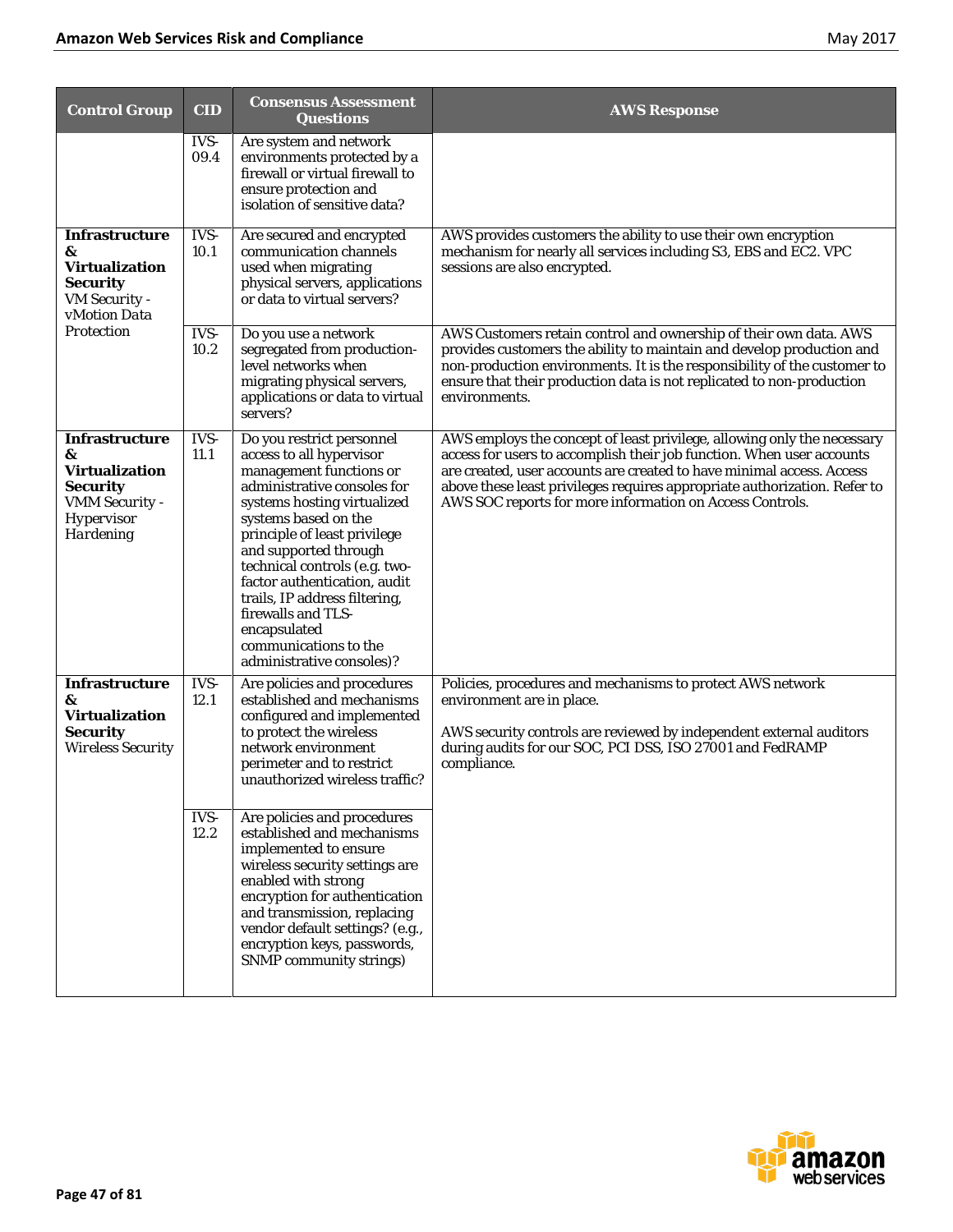| <b>Control Group</b>                                                                                     | <b>CID</b>   | <b>Consensus Assessment</b><br><b>Questions</b>                                                                                                                                                                                                                                                                                                                                                                 | <b>AWS Response</b>                                                                                                                                                                                                                                                                                                                                                                                                                                                                                                                                                                                                                                                                                                                                                                                                                                                                              |
|----------------------------------------------------------------------------------------------------------|--------------|-----------------------------------------------------------------------------------------------------------------------------------------------------------------------------------------------------------------------------------------------------------------------------------------------------------------------------------------------------------------------------------------------------------------|--------------------------------------------------------------------------------------------------------------------------------------------------------------------------------------------------------------------------------------------------------------------------------------------------------------------------------------------------------------------------------------------------------------------------------------------------------------------------------------------------------------------------------------------------------------------------------------------------------------------------------------------------------------------------------------------------------------------------------------------------------------------------------------------------------------------------------------------------------------------------------------------------|
|                                                                                                          | IVS-<br>12.3 | Are policies and procedures<br>established and mechanisms<br>implemented to protect<br>wireless network<br>environments and detect the<br>presence of unauthorized<br>(rogue) network devices for a<br>timely disconnect from the<br>network?                                                                                                                                                                   |                                                                                                                                                                                                                                                                                                                                                                                                                                                                                                                                                                                                                                                                                                                                                                                                                                                                                                  |
| <b>Infrastructure</b><br>&<br><b>Virtualization</b><br><b>Security</b><br><b>Network</b><br>Architecture | IVS-<br>13.1 | Do your network architecture<br>diagrams clearly identify<br>high-risk environments and<br>data flows that may have<br>legal compliance impacts?                                                                                                                                                                                                                                                                | AWS Customers retain responsibility to manage their own network<br>segmentation in adherence with their defined requirements.<br>Internally, AWS network segmentation is aligned with the ISO 27001<br>standard. AWS has been validated and certified by an independent<br>auditor to confirm alignment with ISO 27001 certification standard.                                                                                                                                                                                                                                                                                                                                                                                                                                                                                                                                                   |
|                                                                                                          | IVS-<br>13.2 | Do you implement technical<br>measures and apply defense-<br>in-depth techniques (e.g.,<br>deep packet analysis, traffic<br>throttling and black-holing)<br>for detection and timely<br>response to network-based<br>attacks associated with<br>anomalous ingress or egress<br>traffic patterns (e.g., MAC<br>spoofing and ARP poisoning<br>attacks) and/or distributed<br>denial-of-service (DDoS)<br>attacks? | AWS Security regularly scans all Internet facing service endpoint IP<br>addresses for vulnerabilities (these scans do not include customer<br>instances). AWS Security notifies the appropriate parties to remediate<br>any identified vulnerabilities. In addition, external vulnerability threat<br>assessments are performed regularly by independent security firms.<br>Findings and recommendations resulting from these assessments are<br>categorized and delivered to AWS leadership.<br>In addition, the AWS control environment is subject to regular internal<br>and external risk assessments. AWS engages with external certifying<br>bodies and independent auditors to review and test the AWS overall<br>control environment.<br>AWS security controls are reviewed by independent external auditors<br>during audits for our SOC, PCI DSS, ISO 27001 and FedRAMP<br>compliance. |
| Interoperabilit<br>y & Portability<br>APIs                                                               | IPY-<br>01   | Do you publish a list of all<br>APIs available in the service<br>and indicate which are<br>standard and which are<br>customized?                                                                                                                                                                                                                                                                                | Details regarding AWS APIs can be found on the AWS website at<br>https://aws.amazon.com/documentation/.<br>In alignment with ISO 27001 standards, AWS has established formal<br>policies, procedures to delineate the minimum standards for logical                                                                                                                                                                                                                                                                                                                                                                                                                                                                                                                                                                                                                                              |
| Interoperabilit<br>y & Portability<br>Data Request                                                       | IPY-<br>02   | Is unstructured customer<br>data available on request in<br>an industry-standard format<br>(e.g., .doc, .xls, or .pdf)?                                                                                                                                                                                                                                                                                         | access to AWS resources. AWS SOC reports outlines the controls in<br>place to manage access provisioning to AWS resources.<br>Refer to AWS Cloud Security Whitepaper for additional details -<br>available at http://aws.amazon.com/security.                                                                                                                                                                                                                                                                                                                                                                                                                                                                                                                                                                                                                                                    |
| Interoperabilit<br>y & Portability<br>Policy & Legal                                                     | IPY-<br>03.1 | Do you provide policies and<br>procedures (i.e. service level<br>agreements) governing the<br>use of APIs for<br>interoperability between your<br>service and third-party<br>applications?                                                                                                                                                                                                                      |                                                                                                                                                                                                                                                                                                                                                                                                                                                                                                                                                                                                                                                                                                                                                                                                                                                                                                  |
|                                                                                                          | IPY-<br>03.2 | Do you provide policies and<br>procedures (i.e. service level<br>agreements) governing the<br>migration of application data<br>to and from your service?                                                                                                                                                                                                                                                        | Customer retain control and ownership of their content. Customers can<br>choose how they migrate applications and content both on and off the<br>AWS platform at their discretion.                                                                                                                                                                                                                                                                                                                                                                                                                                                                                                                                                                                                                                                                                                               |

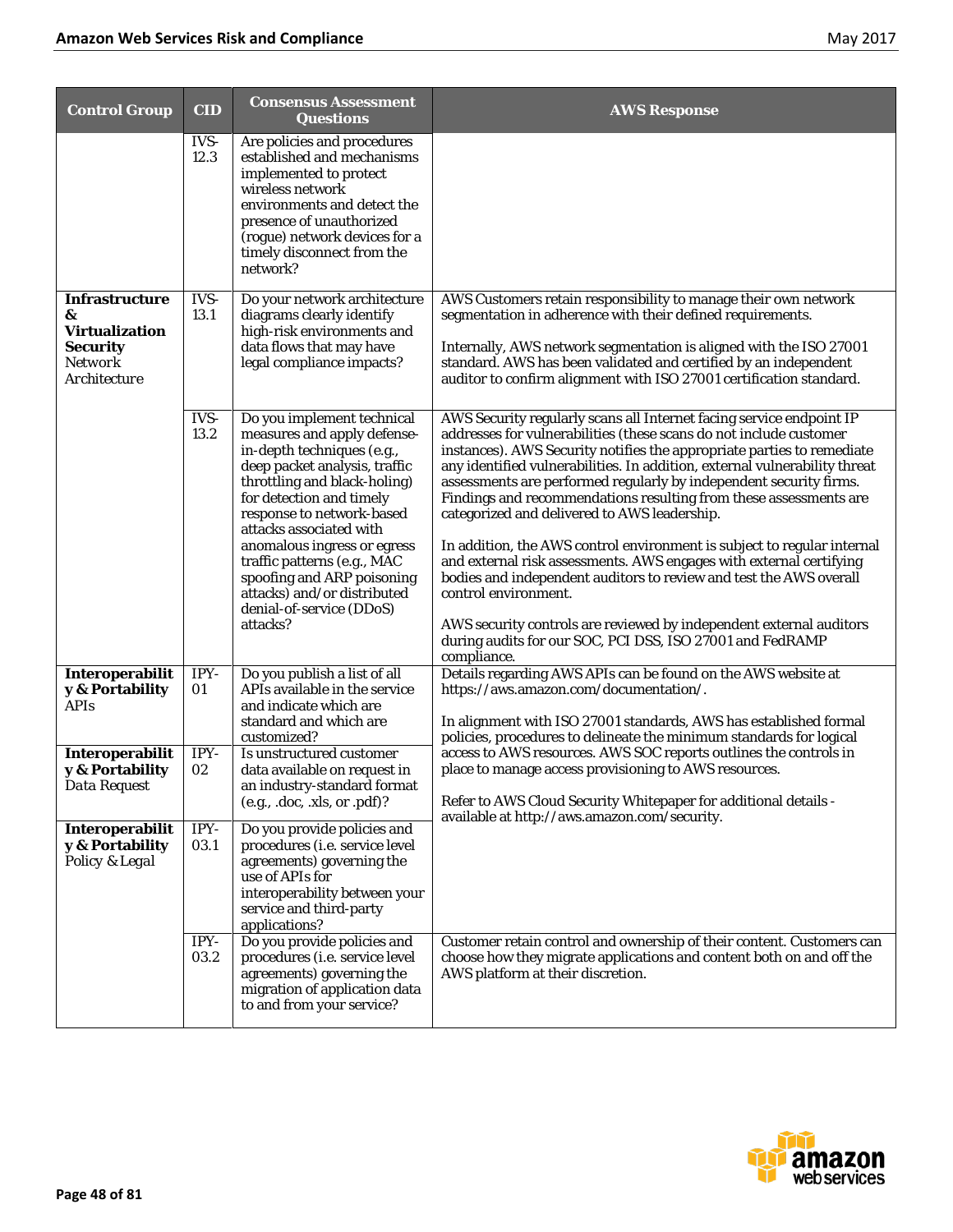| <b>Control Group</b>                                                              | <b>CID</b>          | <b>Consensus Assessment</b><br><b>Questions</b>                                                                                                                                                  | <b>AWS Response</b>                                                                                                                                                                                                                                                                                                                                                                                                                           |
|-----------------------------------------------------------------------------------|---------------------|--------------------------------------------------------------------------------------------------------------------------------------------------------------------------------------------------|-----------------------------------------------------------------------------------------------------------------------------------------------------------------------------------------------------------------------------------------------------------------------------------------------------------------------------------------------------------------------------------------------------------------------------------------------|
| Interoperabilit<br>y & Portability<br>Standardized<br><b>Network</b><br>Protocols | IPY-<br>04.1        | Can data import, data export<br>and service management be<br>conducted over secure (e.g.,<br>non-clear text and<br>authenticated), industry<br>accepted standardized<br>network protocols?       | AWS allows customers to move data as needed on and off AWS storage.<br>Refer to http://aws.amazon.com/choosing-a-cloud-platform for more<br>information on Storage options.                                                                                                                                                                                                                                                                   |
|                                                                                   | IPY-<br>04.2        | Do you provide consumers<br>(tenants) with<br>documentation detailing the<br>relevant interoperability and<br>portability network protocol<br>standards that are involved?                       |                                                                                                                                                                                                                                                                                                                                                                                                                                               |
| Interoperabilit<br>y & Portability<br>Virtualization                              | IPY-<br>05.1        | Do you use an industry-<br>recognized virtualization<br>platform and standard<br>virtualization formats (e,g.,<br>OVF) to help ensure<br>interoperability?                                       | Amazon EC2 currently utilizes a highly customized version of the Xen<br>hypervisor. The hypervisor is regularly assessed for new and existing<br>vulnerabilities and attack vectors by internal and external penetration<br>teams, and is well suited for maintaining strong isolation between guest<br>virtual machines. The AWS Xen hypervisor security is regularly<br>evaluated by independent auditors during assessments and audits.    |
|                                                                                   | IPY-<br>05.2        | Do you have documented<br>custom changes made to any<br>hypervisor in use, and all<br>solution-specific<br>virtualization hooks available<br>for customer review?                                | Refer to the AWS Cloud Security Whitepaper for additional details -<br>available at http://aws.amazon.com/security.                                                                                                                                                                                                                                                                                                                           |
| <b>Mobile</b><br><b>Security</b><br>Anti-Malware                                  | <b>MOS</b><br>-01   | Do you provide anti-malware<br>training specific to mobile<br>devices as part of your<br>information security<br>awareness training?                                                             | AWS' program, processes and procedures to managing antivirus /<br>malicious software is in alignment with ISO 27001 standards. Refer to<br>ISO 27001 standard, Annex A, domain 12 for additional information.                                                                                                                                                                                                                                 |
| <b>Mobile</b><br><b>Security</b><br>Application<br><b>Stores</b>                  | <b>MOS</b><br>$-02$ | Do you document and make<br>available lists of approved<br>application stores for mobile<br>devices accessing or storing<br>company data and/or<br>company systems?                              | AWS has established an information security framework and policies<br>and has effectively integrated the ISO 27001 certifiable framework<br>based on ISO 27002 controls, American Institute of Certified Public<br>Accountants (AICPA) Trust Services Principles, the PCI DSS v3.1 and<br>the National Institute of Standards and Technology (NIST) Publication<br>800-53 (Recommended Security Controls for Federal Information<br>Systems). |
| Mobile<br><b>Security</b><br><b>Approved</b><br><b>Applications</b>               | <b>MOS</b><br>$-03$ | Do you have a policy<br>enforcement capability (e.g.,<br>XACML) to ensure that only<br>approved applications and<br>those from approved<br>application stores be loaded<br>onto a mobile device? | Customers retain the control and responsibility of their data and<br>associated media assets. It is the responsibility of the customer to<br>manage mobile security devices and the access to the customer's<br>content.                                                                                                                                                                                                                      |
| Mobile<br><b>Security</b><br><b>Approved</b><br>Software for<br><b>BYOD</b>       | <b>MOS</b><br>-04   | Does your BYOD policy and<br>training clearly state which<br>applications and applications<br>stores are approved for use<br>on BYOD devices?                                                    |                                                                                                                                                                                                                                                                                                                                                                                                                                               |

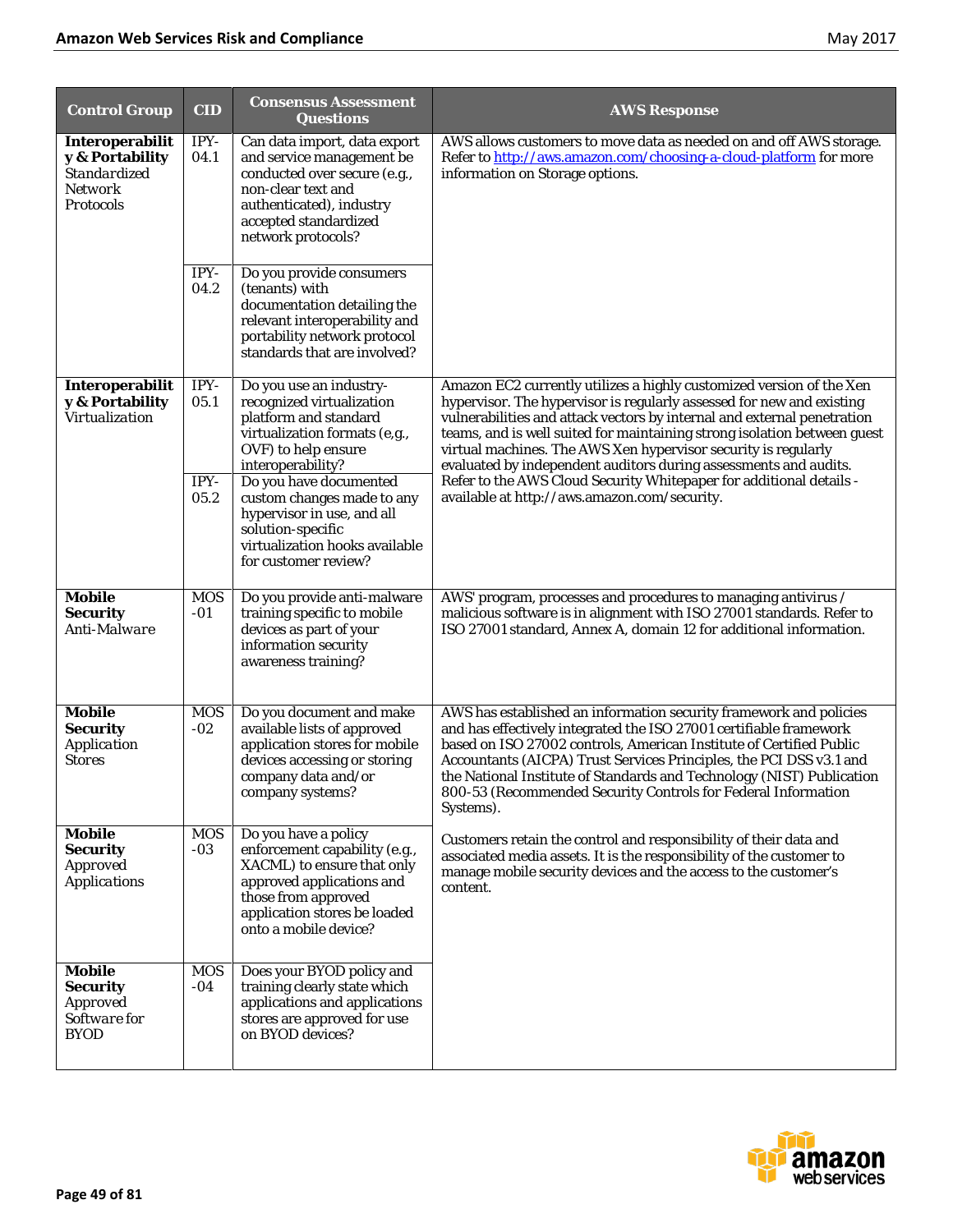| <b>Control Group</b>                                                      | <b>CID</b>            | <b>Consensus Assessment</b><br><b>Questions</b>                                                                                                                                                                    | <b>AWS Response</b> |
|---------------------------------------------------------------------------|-----------------------|--------------------------------------------------------------------------------------------------------------------------------------------------------------------------------------------------------------------|---------------------|
| <b>Mobile</b><br><b>Security</b><br>Awareness and<br><b>Training</b>      | <b>MOS</b><br>$-05$   | Do you have a documented<br>mobile device policy in your<br>employee training that<br>clearly defines mobile devices<br>and the accepted usage and<br>requirements for mobile<br>devices?                          |                     |
| <b>Mobile</b><br><b>Security</b><br><b>Cloud Based</b><br><b>Services</b> | <b>MOS</b><br>$-06$   | Do you have a documented<br>list of pre-approved cloud<br>based services that are<br>allowed to be used for use<br>and storage of company<br>business data via a mobile<br>device?                                 |                     |
| <b>Mobile</b><br><b>Security</b><br>Compatibility                         | <b>MOS</b><br>$-07$   | Do you have a documented<br>application validation<br>process for testing device,<br>operating system and<br>application compatibility<br>issues?                                                                  |                     |
| <b>Mobile</b><br><b>Security</b><br><b>Device Eligibility</b>             | <b>MOS</b><br>$-08$   | Do you have a BYOD policy<br>that defines the device(s) and<br>eligibility requirements<br>allowed for BYOD usage?                                                                                                 |                     |
| Mobile<br><b>Security</b><br><b>Device Inventory</b>                      | <b>MOS</b><br>$-09$   | Do you maintain an<br>inventory of all mobile<br>devices storing and accessing<br>company data which includes<br>device status (os system and<br>patch levels, lost or<br>decommissioned, device<br>assignee)?     |                     |
| <b>Mobile</b><br><b>Security</b><br>Device<br>Management                  | <b>MOS</b><br>$-10$   | Do you have a centralized<br>mobile device management<br>solution deployed to all<br>mobile devices that are<br>permitted to store, transmit,<br>or process company data?                                          |                     |
| <b>Mobile</b><br><b>Security</b><br><b>Encryption</b>                     | <b>MOS</b><br>$-11$   | Does your mobile device<br>policy require the use of<br>encryption for either the<br>entire device or for data<br>identified as sensitive<br>enforceable through<br>technology controls for all<br>mobile devices? |                     |
| <b>Mobile</b><br><b>Security</b><br>Jailbreaking and<br>Rooting           | <b>MOS</b><br>$-12.1$ | Does your mobile device<br>policy prohibit the<br>circumvention of built-in<br>security controls on mobile<br>devices (e.g., jailbreaking or<br>rooting)?                                                          |                     |

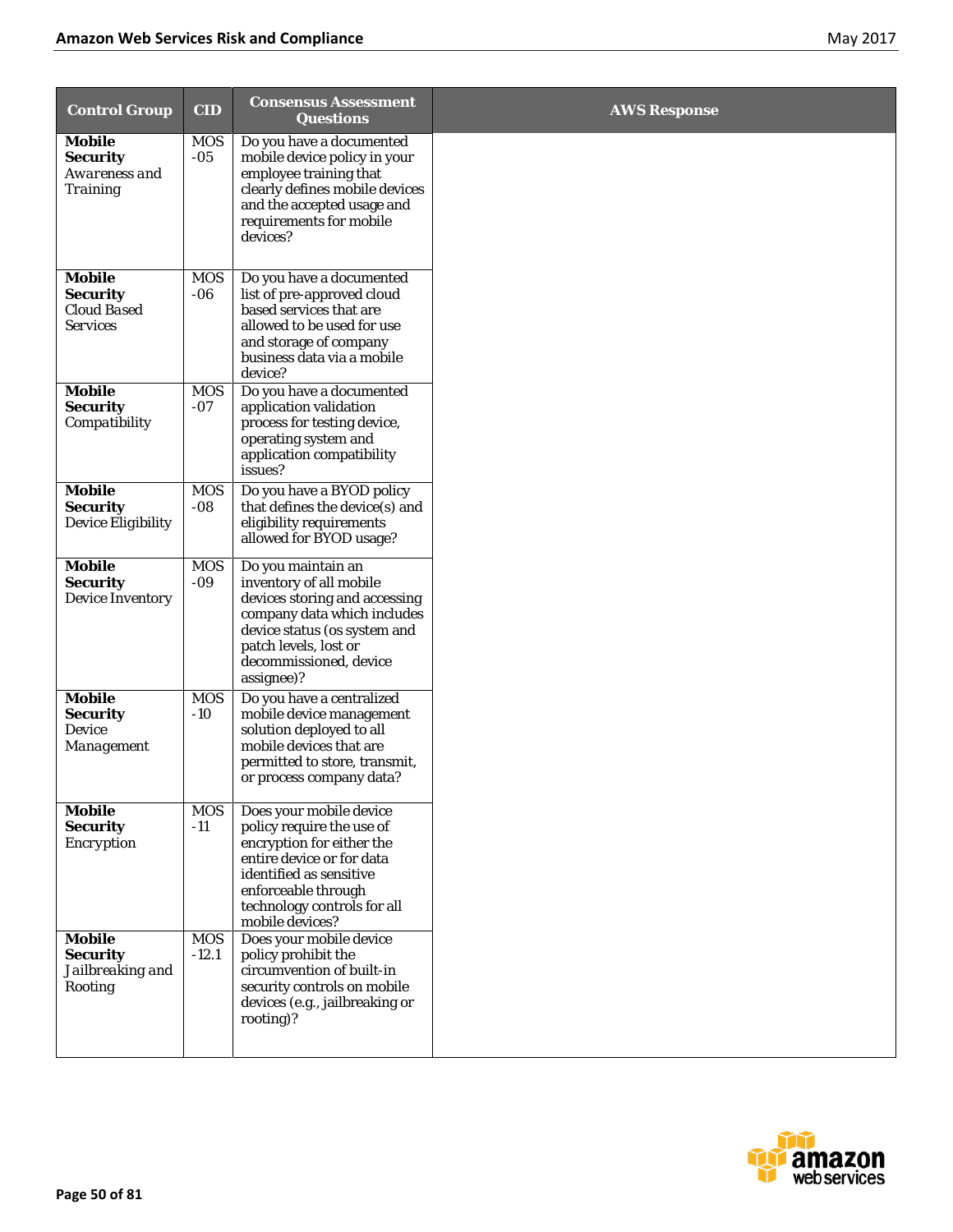| <b>Control Group</b>                                            | <b>CID</b>            | <b>Consensus Assessment</b><br><b>Questions</b>                                                                                                                                               | <b>AWS Response</b>                                                                                                                                                                                                      |
|-----------------------------------------------------------------|-----------------------|-----------------------------------------------------------------------------------------------------------------------------------------------------------------------------------------------|--------------------------------------------------------------------------------------------------------------------------------------------------------------------------------------------------------------------------|
|                                                                 | <b>MOS</b><br>$-12.2$ | Do you have detective and<br>preventative controls on the<br>device or via a centralized<br>device management system<br>which prohibit the<br>circumvention of built-in<br>security controls? |                                                                                                                                                                                                                          |
| Mobile<br><b>Security</b><br>Legal                              | <b>MOS</b><br>$-13.1$ | Does your BYOD policy<br>clearly define the expectation<br>of privacy, requirements for<br>litigation, e-discovery and<br>legal holds?                                                        | Customers retain the control and responsibility of their data and<br>associated media assets. It is the responsibility of the customer to<br>manage mobile security devices and the access to the customer's<br>content. |
|                                                                 | <b>MOS</b><br>$-13.2$ | Do you have detective and<br>preventative controls on the<br>device or via a centralized<br>device management system<br>which prohibit the<br>circumvention of built-in<br>security controls? |                                                                                                                                                                                                                          |
| <b>Mobile</b><br><b>Security</b><br><b>Lockout Screen</b>       | <b>MOS</b><br>$-14$   | Do you require and enforce<br>via technical controls an<br>automatic lockout screen for<br><b>BYOD</b> and company owned<br>devices?                                                          |                                                                                                                                                                                                                          |
| Mobile<br><b>Security</b><br><b>Operating</b><br><b>Systems</b> | <b>MOS</b><br>$-15$   | Do you manage all changes to<br>mobile device operating<br>systems, patch levels and<br>applications via your<br>company's change<br>management processes?                                    |                                                                                                                                                                                                                          |
| Mobile<br><b>Security</b><br>Passwords                          | <b>MOS</b><br>$-16.1$ | Do you have password<br>policies for enterprise issued<br>mobile devices and/or BYOD<br>mobile devices?                                                                                       |                                                                                                                                                                                                                          |
|                                                                 | <b>MOS</b><br>$-16.2$ | Are your password policies<br>enforced through technical<br>controls (i.e. MDM)?                                                                                                              |                                                                                                                                                                                                                          |
|                                                                 | <b>MOS</b><br>$-16.3$ | Do your password policies<br>prohibit the changing of<br>authentication requirements<br>(i.e. password/PIN length)<br>via a mobile device?                                                    |                                                                                                                                                                                                                          |
| Mobile<br><b>Security</b><br>Policy                             | <b>MOS</b><br>$-17.1$ | Do you have a policy that<br>requires BYOD users to<br>perform backups of specified<br>corporate data?                                                                                        |                                                                                                                                                                                                                          |
|                                                                 | <b>MOS</b><br>$-17.2$ | Do you have a policy that<br>requires BYOD users to<br>prohibit the usage of<br>unapproved application<br>stores?                                                                             |                                                                                                                                                                                                                          |

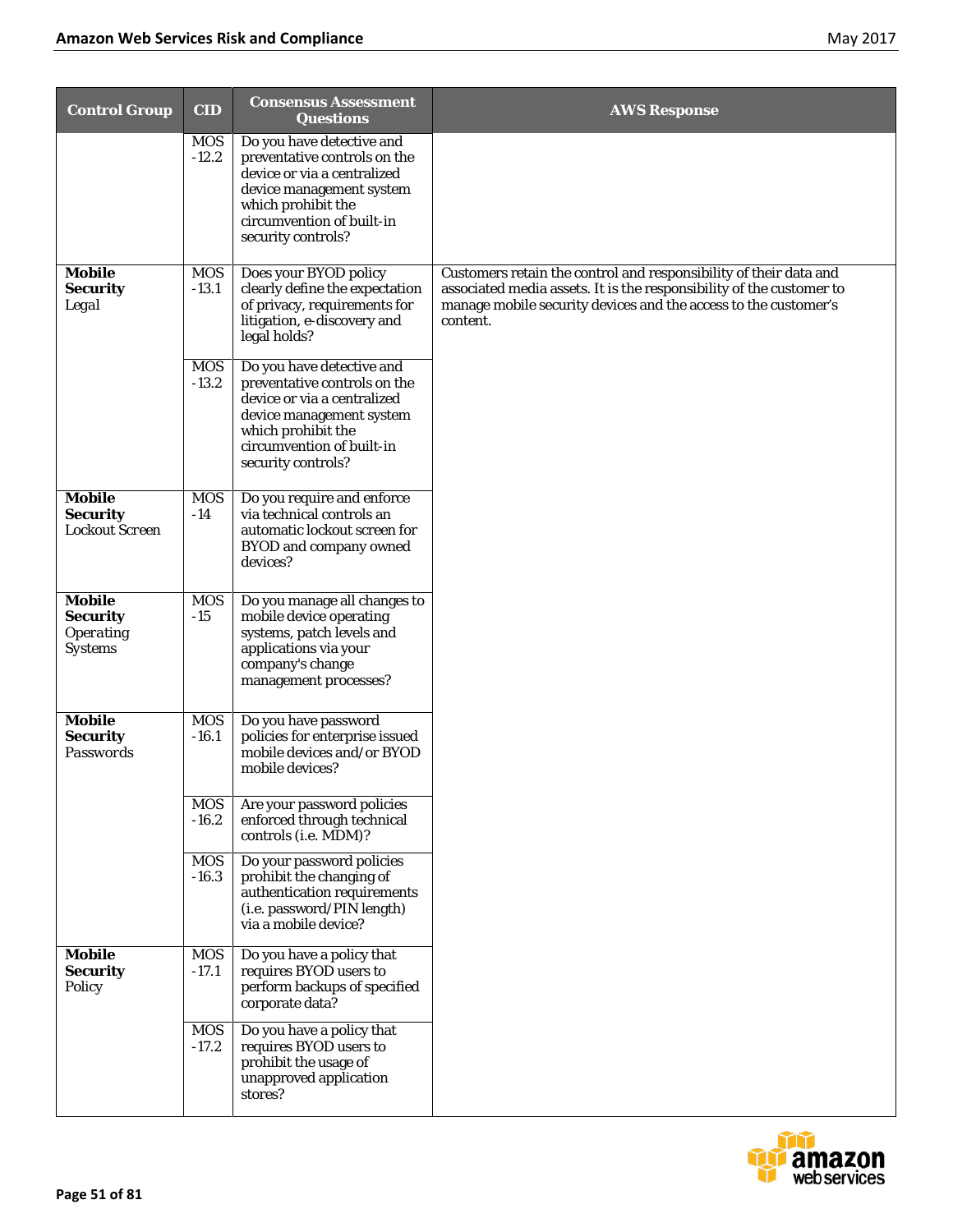| <b>Control Group</b>                                                                     | <b>CID</b>            | <b>Consensus Assessment</b><br><b>Questions</b>                                                                                                                 | <b>AWS Response</b>                                                                                                                                                                                                                                                                                   |
|------------------------------------------------------------------------------------------|-----------------------|-----------------------------------------------------------------------------------------------------------------------------------------------------------------|-------------------------------------------------------------------------------------------------------------------------------------------------------------------------------------------------------------------------------------------------------------------------------------------------------|
|                                                                                          | <b>MOS</b><br>$-17.3$ | Do you have a policy that<br>requires BYOD users to use<br>anti-malware software<br>(where supported)?                                                          |                                                                                                                                                                                                                                                                                                       |
| Mobile<br><b>Security</b><br><b>Remote Wipe</b>                                          | <b>MOS</b><br>$-18.1$ | Does your IT provide remote<br>wipe or corporate data wipe<br>for all company-accepted<br><b>BYOD</b> devices?                                                  |                                                                                                                                                                                                                                                                                                       |
|                                                                                          | <b>MOS</b><br>$-18.2$ | Does your IT provide remote<br>wipe or corporate data wipe<br>for all company-assigned<br>mobile devices?                                                       |                                                                                                                                                                                                                                                                                                       |
| Mobile<br><b>Security</b><br><b>Security Patches</b>                                     | <b>MOS</b><br>$-19.1$ | Do your mobile devices have<br>the latest available security-<br>related patches installed<br>upon general release by the<br>device manufacturer or<br>carrier? |                                                                                                                                                                                                                                                                                                       |
|                                                                                          | <b>MOS</b><br>$-19.2$ | Do your mobile devices allow<br>for remote validation to<br>download the latest security<br>patches by company IT<br>personnel?                                 |                                                                                                                                                                                                                                                                                                       |
| <b>Mobile</b><br><b>Security</b><br><b>Users</b>                                         | <b>MOS</b><br>$-20.1$ | Does your BYOD policy<br>clarify the systems and<br>servers allowed for use or<br>access on the BYOD-enabled<br>device?                                         |                                                                                                                                                                                                                                                                                                       |
|                                                                                          | <b>MOS</b><br>20.2    | Does your BYOD policy<br>specify the user roles that are<br>allowed access via a BYOD-<br>enabled device?                                                       |                                                                                                                                                                                                                                                                                                       |
| <b>Security</b><br>Incident<br>Management,<br>E-Discovery &<br><b>Cloud</b><br>Forensics | SEF-<br>01.1          | Do you maintain liaisons and<br>points of contact with local<br>authorities in accordance<br>with contracts and<br>appropriate regulations?                     | AWS maintains contacts with industry bodies, risk and compliance<br>organizations, local authorities and regulatory bodies as required by the<br>ISO 27001 standard.<br>AWS has been validated and certified by an independent auditor to<br>confirm alignment with ISO 27001 certification standard. |
| <i>Contact</i> /<br><b>Authority</b><br>Maintenance                                      |                       |                                                                                                                                                                 |                                                                                                                                                                                                                                                                                                       |
| <b>Security</b><br>Incident<br>Management,<br><b>E-Discovery &amp;</b>                   | SEF-<br>02.1          | Do you have a documented<br>security incident response<br>plan?                                                                                                 | AWS' incident response program, plans and procedures have been<br>developed in alignment with ISO 27001 standard. AWS has been<br>validated and certified by an independent auditor to confirm alignment<br>with ISO 27001 certification standard.                                                    |
| <b>Cloud</b><br><b>Forensics</b><br><b>Incident</b><br>Management                        | SEF-<br>02.2          | Do you integrate customized<br>tenant requirements into<br>your security incident<br>response plans?                                                            | The AWS SOC reports provides details on the specific control activities<br>executed by AWS. All data stored by AWS on behalf of customers has<br>strong tenant isolation security and control capabilities.                                                                                           |
|                                                                                          | SEF-<br>02.3          | Do you publish a roles and<br>responsibilities document<br>specifying what you vs. your<br>tenants are responsible for<br>during security incidents?            | The AWS Cloud Security Whitepaper (available at<br>http://aws.amazon.com/security) provides additional details.                                                                                                                                                                                       |

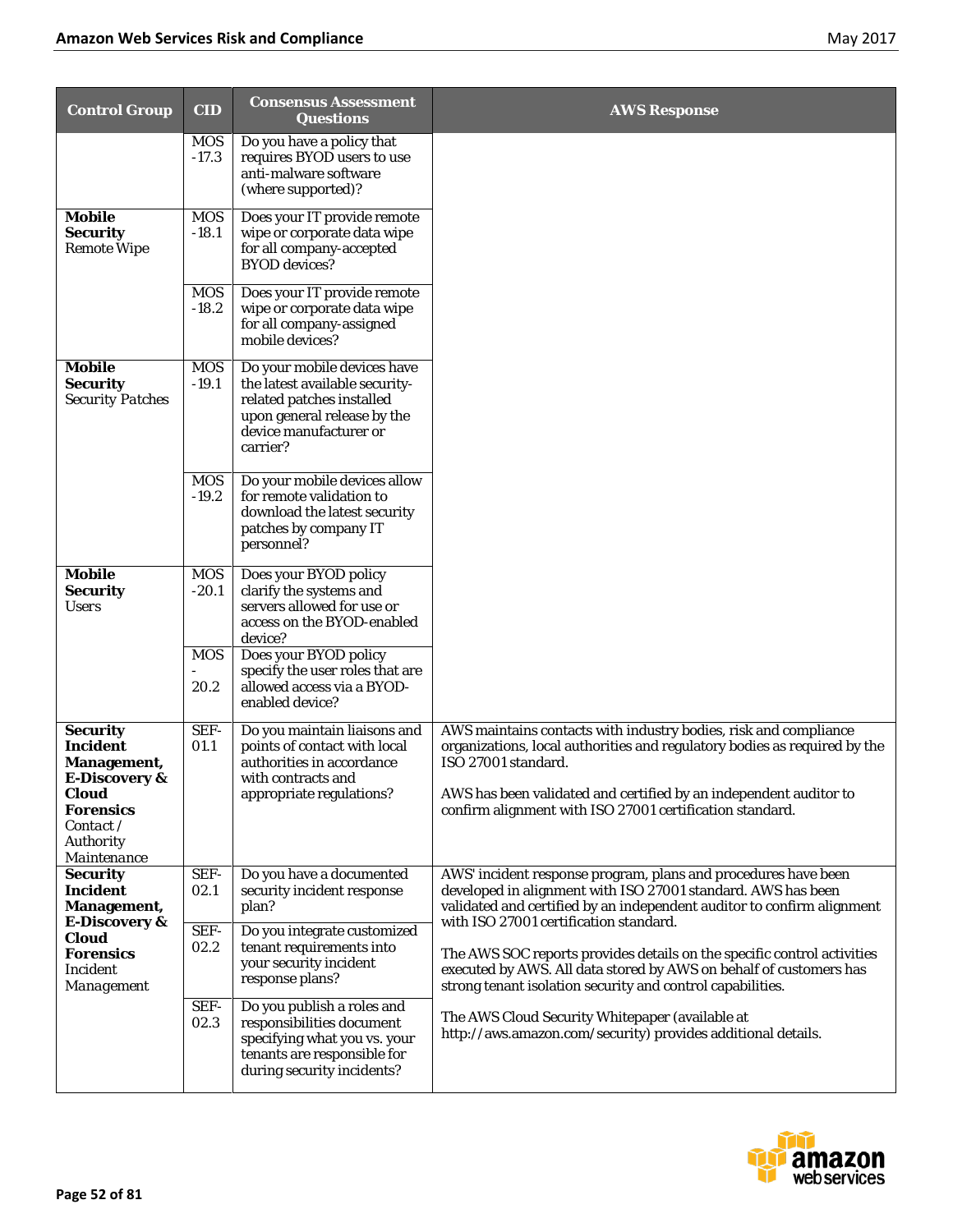| <b>Control Group</b>                                                                                                                                     | $\overline{\text{CID}}$ | <b>Consensus Assessment</b><br><b>Questions</b>                                                                                                                                                               | <b>AWS Response</b>                                                                                                                                                                                                                                                                                    |
|----------------------------------------------------------------------------------------------------------------------------------------------------------|-------------------------|---------------------------------------------------------------------------------------------------------------------------------------------------------------------------------------------------------------|--------------------------------------------------------------------------------------------------------------------------------------------------------------------------------------------------------------------------------------------------------------------------------------------------------|
|                                                                                                                                                          | SEF-<br>02.4            | Have you tested your security<br>incident response plans in<br>the last year?                                                                                                                                 |                                                                                                                                                                                                                                                                                                        |
| <b>Security</b><br>Incident<br><b>Management,</b><br><b>E-Discovery &amp;</b><br><b>Cloud</b><br><b>Forensics</b><br><b>Incident</b><br><b>Reporting</b> | SEF-<br>03.1            | Does your security<br>information and event<br>management (SIEM) system<br>merge data sources (app logs,<br>firewall logs, IDS logs,<br>physical access logs, etc.) for<br>granular analysis and<br>alerting? |                                                                                                                                                                                                                                                                                                        |
|                                                                                                                                                          | SEF-<br>03.2            | Does your logging and<br>monitoring framework allow<br>isolation of an incident to<br>specific tenants?                                                                                                       |                                                                                                                                                                                                                                                                                                        |
| <b>Security</b><br><b>Incident</b><br><b>Management,</b><br><b>E-Discovery &amp;</b><br><b>Cloud</b><br><b>Forensics</b><br><b>Incident</b>              | SEF-<br>04.1            | Does your incident response<br>plan comply with industry<br>standards for legally<br>admissible chain-of-custody<br>management processes and<br>controls?                                                     |                                                                                                                                                                                                                                                                                                        |
| Response Legal<br>Preparation                                                                                                                            | SEF-<br>04.2            | Does your incident response<br>capability include the use of<br>legally admissible forensic<br>data collection and analysis<br>techniques?                                                                    |                                                                                                                                                                                                                                                                                                        |
|                                                                                                                                                          | SEF-<br>04.3            | Are you capable of<br>supporting litigation holds<br>(freeze of data from a specific<br>point in time) for a specific<br>tenant without freezing other<br>tenant data?                                        |                                                                                                                                                                                                                                                                                                        |
|                                                                                                                                                          | SEF-<br>04.4            | Do you enforce and attest to<br>tenant data separation when<br>producing data in response<br>to legal subpoenas?                                                                                              |                                                                                                                                                                                                                                                                                                        |
| <b>Security</b><br><b>Incident</b><br><b>Management,</b><br><b>E-Discovery &amp;</b><br>Cloud                                                            | SEF-<br>05.1            | Do you monitor and quantify<br>the types, volumes and<br>impacts on all information<br>security incidents?                                                                                                    | AWS Security Metrics are monitored and analyzed in accordance with<br>ISO 27001 standard. Refer to ISO 27001 Annex A, domain 16 for further<br>details. AWS has been validated and certified by an independent auditor<br>to confirm alignment with ISO 27001 certification standard.                  |
| <b>Forensics</b><br><b>Incident</b><br><b>Response Metrics</b>                                                                                           | SEF-<br>05.2            | Will you share statistical<br>information for security<br>incident data with your<br>tenants upon request?                                                                                                    |                                                                                                                                                                                                                                                                                                        |
| <b>Supply Chain</b><br><b>Management,</b><br><b>Transparency</b><br>and<br><b>Accountability</b>                                                         | STA-<br>01.1            | Do you inspect and account<br>for data quality errors and<br>associated risks, and work<br>with your cloud supply-chain<br>partners to correct them?                                                          | Customers retain control and ownership over the quality of their data<br>and potential quality errors that may arise through their usage of AWS<br>services.<br>Refer to AWS SOC report for specific details in relation to Data Integrity<br>and Access Management (including least privilege access) |

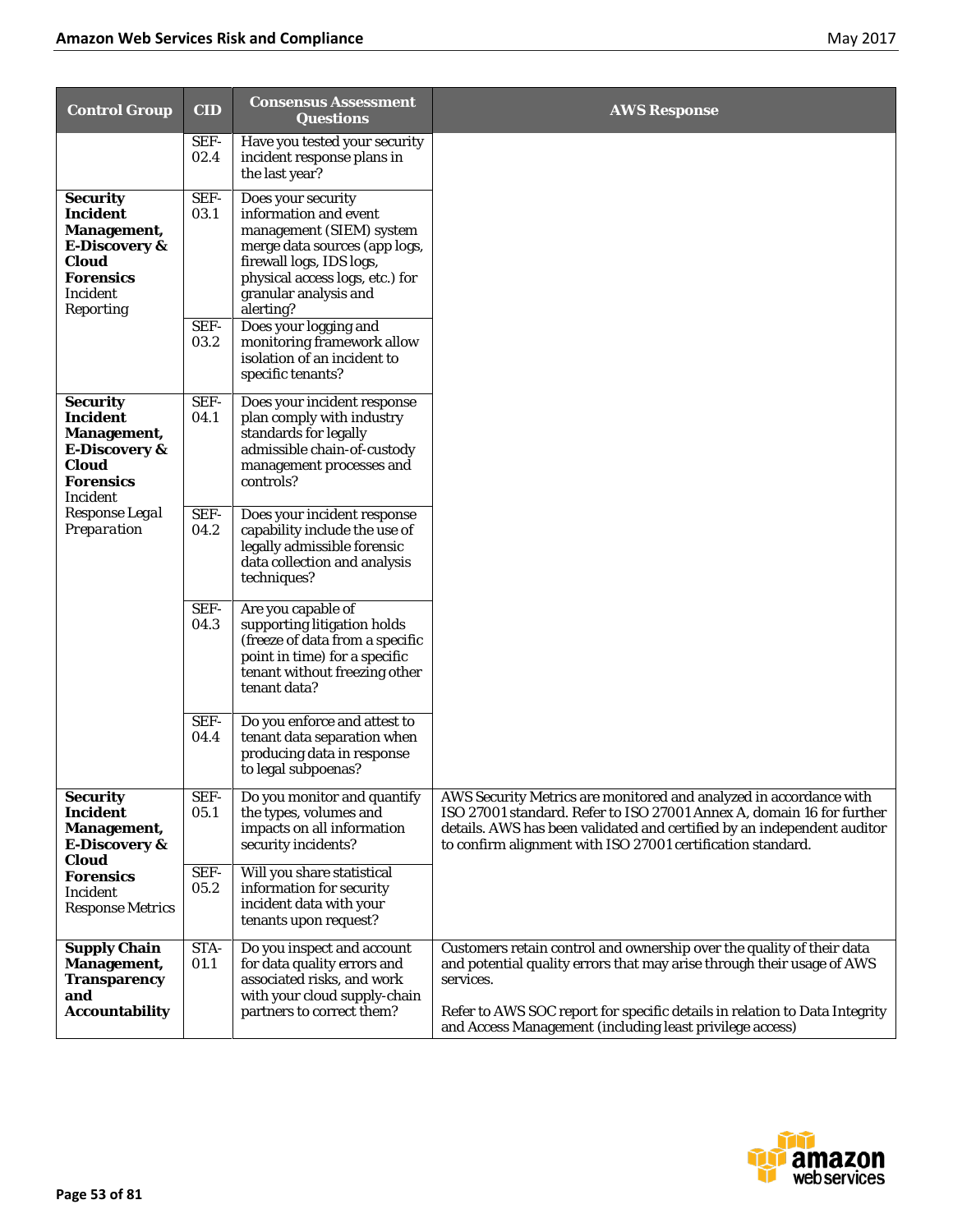| <b>Control Group</b>                                                                                                                 | <b>CID</b>                   | <b>Consensus Assessment</b><br><b>Questions</b>                                                                                                                                                                                                                                           | <b>AWS Response</b>                                                                                                                                                                                                                                                                                                                                                                                                                                                                                                                                                                                                                                                     |
|--------------------------------------------------------------------------------------------------------------------------------------|------------------------------|-------------------------------------------------------------------------------------------------------------------------------------------------------------------------------------------------------------------------------------------------------------------------------------------|-------------------------------------------------------------------------------------------------------------------------------------------------------------------------------------------------------------------------------------------------------------------------------------------------------------------------------------------------------------------------------------------------------------------------------------------------------------------------------------------------------------------------------------------------------------------------------------------------------------------------------------------------------------------------|
| Data Quality and<br><b>Integrity</b>                                                                                                 | STA-<br>01.2                 | Do you design and<br>implement controls to<br>mitigate and contain data<br>security risks through proper<br>separation of duties, role-<br>based access, and least-<br>privileged access for all<br>personnel within your supply<br>chain?                                                |                                                                                                                                                                                                                                                                                                                                                                                                                                                                                                                                                                                                                                                                         |
| <b>Supply Chain</b><br>Management,<br><b>Transparency</b><br>and<br><b>Accountability</b><br><b>Incident</b><br>Reporting            | STA-<br>02.1                 | Do you make security<br>incident information<br>available to all affected<br>customers and providers<br>periodically through<br>electronic methods (e.g.<br>portals)?                                                                                                                     | AWS' incident response program, plans and procedures have been<br>developed in alignment with ISO 27001 standard. The AWS SOC reports<br>provides details on the specific control activities executed by AWS.<br>The AWS Cloud Security Whitepaper (available at<br>http://aws.amazon.com/security) provides additional details.                                                                                                                                                                                                                                                                                                                                        |
| <b>Supply Chain</b><br>Management,<br><b>Transparency</b><br>and<br><b>Accountability</b>                                            | STA-<br>03.1<br>STA-         | Do you collect capacity and<br>use data for all relevant<br>components of your cloud<br>service offering?                                                                                                                                                                                 | AWS manages capacity and utilization data in alignment with ISO<br>27001 standard. AWS has been validated and certified by an<br>independent auditor to confirm alignment with ISO 27001 certification<br>standard.                                                                                                                                                                                                                                                                                                                                                                                                                                                     |
| Network /<br>Infrastructure<br><b>Services</b>                                                                                       | 03.2                         | Do you provide tenants with<br>capacity planning and use<br>reports?                                                                                                                                                                                                                      |                                                                                                                                                                                                                                                                                                                                                                                                                                                                                                                                                                                                                                                                         |
| <b>Supply Chain</b><br>Management,<br><b>Transparency</b><br>and<br><b>Accountability</b><br>Provider<br>Internal<br>Assessments     | STA-<br>04.1                 | Do you perform annual<br>internal assessments of<br>conformance and<br>effectiveness of your policies,<br>procedures, and supporting<br>measures and metrics?                                                                                                                             | AWS procurement and supply chain team maintain relationships with<br>all AWS suppliers.<br>Refer to ISO 27001 standards; Annex A, domain 15 for additional<br>details. AWS has been validated and certified by an independent auditor<br>to confirm alignment with ISO 27001 certification standard.                                                                                                                                                                                                                                                                                                                                                                    |
| <b>Supply Chain</b><br>Management,<br><b>Transparency</b><br>and<br><b>Accountability</b><br><b>Third Party</b><br><i>Agreements</i> | STA-<br>05.1<br>STA-<br>05.2 | Do you select and monitor<br>outsourced providers in<br>compliance with laws in the<br>country where the data is<br>processed, stored and<br>transmitted?<br>Do you select and monitor<br>outsourced providers in<br>compliance with laws in the<br>country where the data<br>originates? | Personnel security requirements for third-party providers supporting<br>AWS systems and devices are established in a Mutual Non-Disclosure<br>Agreement between AWS' parent organization, Amazon.com, and the<br>respective third-party provider. The Amazon Legal Counsel and the<br>AWS Procurement team define AWS third party provider personnel<br>security requirements in contract agreements with the third party<br>provider. All persons working with AWS information must at a<br>minimum, meet the screening process for pre-employment background<br>checks and sign a Non-Disclosure Agreement (NDA) prior to being<br>granted access to AWS information. |
|                                                                                                                                      | STA-<br>05.3                 | Does legal counsel review all<br>third-party agreements?                                                                                                                                                                                                                                  | AWS does not generally outsource development of AWS services to<br>subcontractors.                                                                                                                                                                                                                                                                                                                                                                                                                                                                                                                                                                                      |
|                                                                                                                                      | STA-<br>05.4                 | Do third-party agreements<br>include provision for the<br>security and protection of<br>information and assets?                                                                                                                                                                           |                                                                                                                                                                                                                                                                                                                                                                                                                                                                                                                                                                                                                                                                         |
|                                                                                                                                      | STA-<br>05.5                 | Do you provide the client<br>with a list and copies of all<br>sub processing agreements<br>and keep this updated?                                                                                                                                                                         |                                                                                                                                                                                                                                                                                                                                                                                                                                                                                                                                                                                                                                                                         |

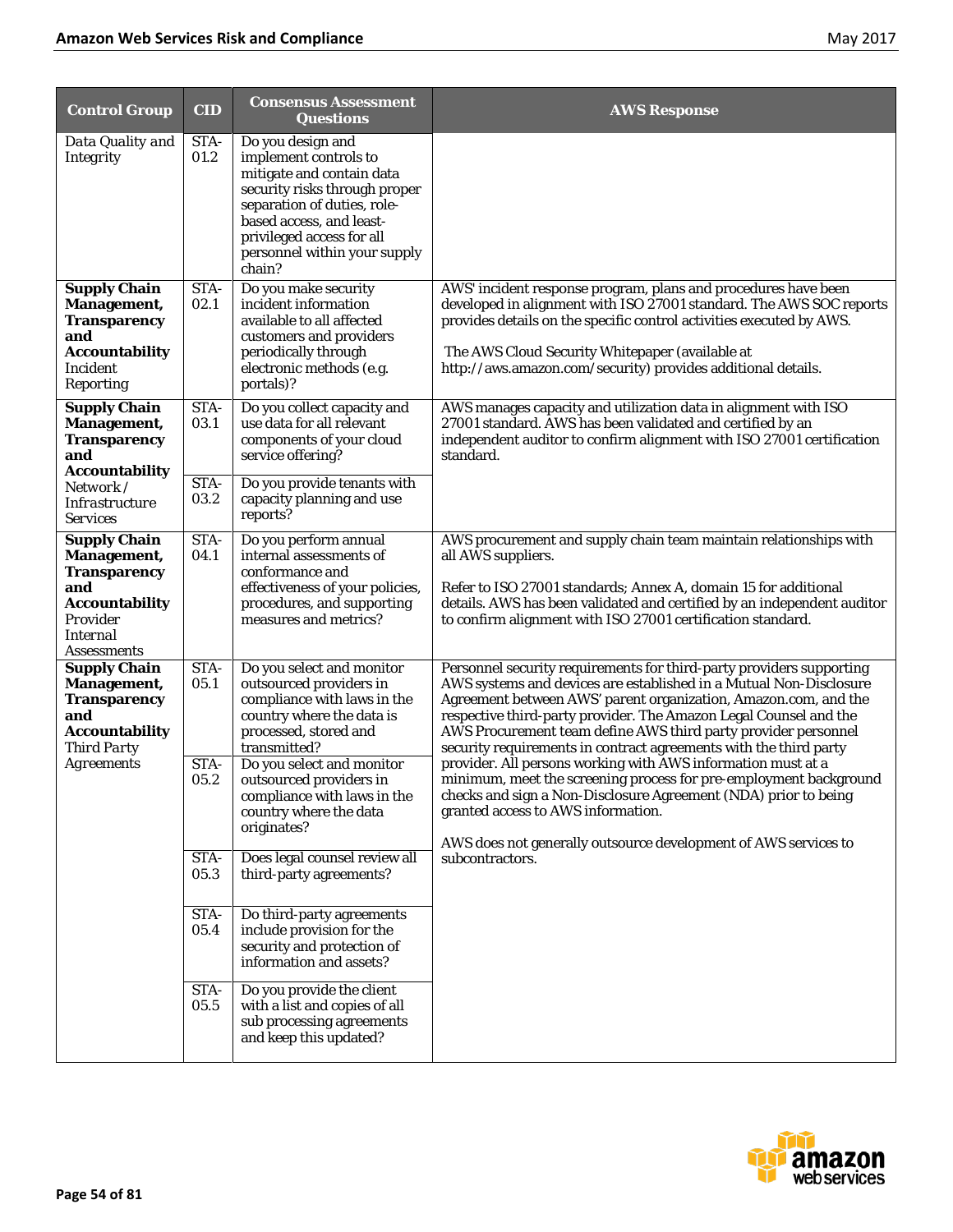| <b>Control Group</b>                                                                                                                             | <b>CID</b>         | <b>Consensus Assessment</b><br><b>Questions</b>                                                                                                                                                                                                              | <b>AWS Response</b>                                                                                                                                                                                                                                                                                                                                                   |
|--------------------------------------------------------------------------------------------------------------------------------------------------|--------------------|--------------------------------------------------------------------------------------------------------------------------------------------------------------------------------------------------------------------------------------------------------------|-----------------------------------------------------------------------------------------------------------------------------------------------------------------------------------------------------------------------------------------------------------------------------------------------------------------------------------------------------------------------|
| <b>Supply Chain</b><br><b>Management,</b><br><b>Transparency</b><br>and<br><b>Accountability</b><br><b>Supply Chain</b><br>Governance<br>Reviews | STA-<br>06.1       | Do you review the risk<br>management and governance<br>processes of partners to<br>account for risks inherited<br>from other members of that<br>partner's supply chain?                                                                                      | AWS maintains formal agreements with key third party suppliers and<br>implements appropriate relationship management mechanisms in line<br>with their relationship to the business. AWS' third party management<br>processes are reviewed by independent auditors as part of AWS ongoing<br>compliance with SOC and ISO 27001.                                        |
| <b>Supply Chain</b><br><b>Management,</b><br><b>Transparency</b><br>and<br><b>Accountability</b><br><b>Supply Chain</b><br><b>Metrics</b>        | STA-<br>07.1       | Are policies and procedures<br>established, and supporting<br>business processes and<br>technical measures<br>implemented, for<br>maintaining complete,<br>accurate and relevant<br>agreements (e.g., SLAs)<br>between providers and<br>customers (tenants)? |                                                                                                                                                                                                                                                                                                                                                                       |
|                                                                                                                                                  | STA-<br>07.2       | Do you have the ability to<br>measure and address non-<br>conformance of provisions<br>and/or terms across the<br>entire supply chain<br>(upstream/downstream)?                                                                                              |                                                                                                                                                                                                                                                                                                                                                                       |
|                                                                                                                                                  | STA-<br>07.3       | Can you manage service-level<br>conflicts or inconsistencies<br>resulting from disparate<br>supplier relationships?                                                                                                                                          |                                                                                                                                                                                                                                                                                                                                                                       |
|                                                                                                                                                  | STA-<br>07.4       | Do you review all<br>agreements, policies and<br>processes at least annually?                                                                                                                                                                                |                                                                                                                                                                                                                                                                                                                                                                       |
| <b>Supply Chain</b><br>Management,<br><b>Transparency</b><br>and<br><b>Accountability</b><br><b>Third Party</b><br>Assessment                    | STA-<br>08.1       | Do you assure reasonable<br>information security across<br>your information supply<br>chain by performing an<br>annual review?                                                                                                                               |                                                                                                                                                                                                                                                                                                                                                                       |
|                                                                                                                                                  | STA-<br>8.2        | Does your annual review<br>include all partners/third-<br>party providers upon which<br>your information supply<br>chain depends?                                                                                                                            |                                                                                                                                                                                                                                                                                                                                                                       |
| <b>Supply Chain</b><br>Management,<br><b>Transparency</b>                                                                                        | STA-<br>09.1       | Do you permit tenants to<br>perform independent<br>vulnerability assessments?                                                                                                                                                                                | Customers can request permission to conduct scans of their cloud<br>infrastructure as long as they are limited to the customer's instances<br>and do not violate the AWS Acceptable Use Policy. Advance approval for                                                                                                                                                  |
| and<br><b>Accountability</b><br><b>Third Party</b><br><b>Audits</b>                                                                              | STA-<br>$\bf 09.2$ | Do you have external third<br>party services conduct<br>vulnerability scans and<br>periodic penetration tests on<br>your applications and<br>networks?                                                                                                       | these types of scans can be initiated by submitting a request via the<br><b>AWS Vulnerability / Penetration Testing Request Form.</b><br>AWS Security regularly engages independent security firms to perform<br>external vulnerability threat assessments. The AWS SOC reports<br>provides additional details on the specific control activities executed by<br>AWS. |

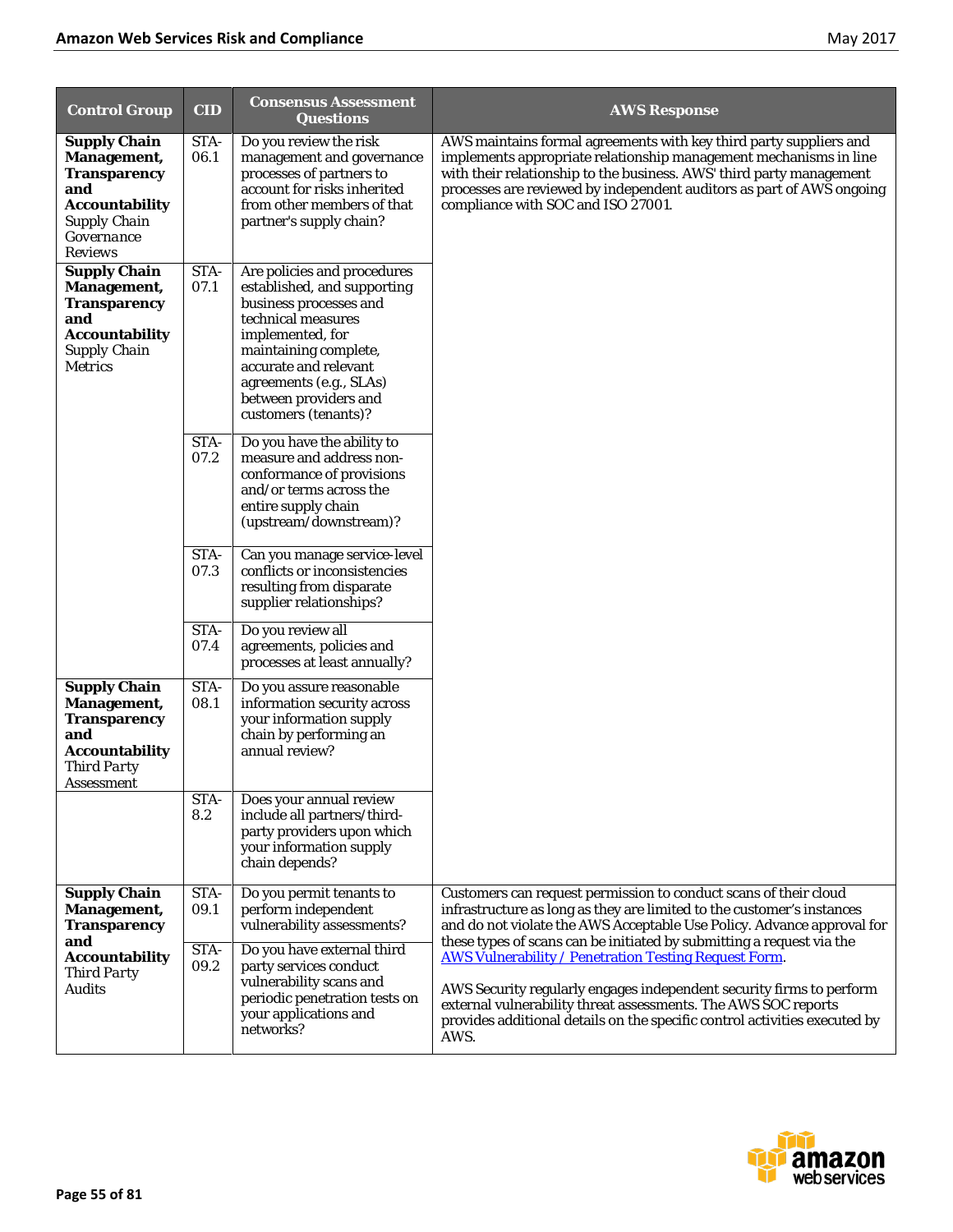| <b>Control Group</b>                                                                                          | <b>CID</b>            | <b>Consensus Assessment</b><br><b>Questions</b>                                                                                                                                                                        | <b>AWS Response</b>                                                                                                                                                                                                                                                                                                                                                              |
|---------------------------------------------------------------------------------------------------------------|-----------------------|------------------------------------------------------------------------------------------------------------------------------------------------------------------------------------------------------------------------|----------------------------------------------------------------------------------------------------------------------------------------------------------------------------------------------------------------------------------------------------------------------------------------------------------------------------------------------------------------------------------|
| <b>Threat and</b><br><b>Vulnerability</b><br><b>Management</b><br>Antivirus /<br><b>Malicious</b><br>Software | <b>TVM</b><br>$-01.1$ | Do you have anti-malware<br>programs that support or<br>connect to your cloud service<br>offerings installed on all of<br>your systems?                                                                                | AWS' program, processes and procedures to managing antivirus /<br>malicious software is in alignment with ISO 27001 standards. Refer to<br>AWS SOC reports provides further details.<br>In addition, refer to ISO 27001 standard, Annex A, domain 12 for<br>additional details. AWS has been validated and certified by an                                                       |
|                                                                                                               | <b>TVM</b><br>$-01.2$ | Do you ensure that security<br>threat detection systems<br>using signatures, lists or<br>behavioral patterns are<br>updated across all<br>infrastructure components<br>within industry accepted<br>time frames?        | independent auditor to confirm alignment with ISO 27001 certification<br>standard.                                                                                                                                                                                                                                                                                               |
| <b>Threat and</b><br><b>Vulnerability</b><br><b>Management</b><br>Vulnerability /<br>Patch                    | <b>TVM</b><br>$-02.1$ | Do you conduct network-<br>layer vulnerability scans<br>regularly as prescribed by<br>industry best practices?                                                                                                         | Customers retain control of their own guest operating systems, software<br>and applications and are responsible for performing vulnerability scans<br>and patching of their own systems. Customers can request permission<br>to conduct scans of their cloud infrastructure as long as they are limited<br>to the customer's instances and do not violate the AWS Acceptable Use |
| Management                                                                                                    | <b>TVM</b><br>02.2    | Do you conduct application-<br>layer vulnerability scans<br>regularly as prescribed by<br>industry best practices?                                                                                                     | Policy. AWS Security regularly scans all Internet-facing service endpoint<br>IP addresses for vulnerabilities. AWS Security notifies the appropriate<br>parties to remediate any identified vulnerabilities. AWS' own<br>maintenance and system patching generally do not impact customers.                                                                                      |
|                                                                                                               | <b>TVM</b><br>02.3    | Do you conduct local<br>operating system-layer<br>vulnerability scans regularly<br>as prescribed by industry<br>best practices?                                                                                        | Refer to AWS Cloud Security Whitepaper for further information -<br>available at http://aws.amazon.com/security. Refer to ISO 27001<br>standard, Annex A, domain 12 for additional details. AWS has been<br>validated and certified by an independent auditor to confirm alignment<br>with ISO 27001 certification standard.                                                     |
|                                                                                                               | <b>TVM</b><br>02.4    | Will you make the results of<br>vulnerability scans available<br>to tenants at their request?                                                                                                                          |                                                                                                                                                                                                                                                                                                                                                                                  |
|                                                                                                               | <b>TVM</b><br>02.5    | Do you have a capability to<br>rapidly patch vulnerabilities<br>across all of your computing<br>devices, applications and<br>systems?                                                                                  |                                                                                                                                                                                                                                                                                                                                                                                  |
|                                                                                                               | <b>TVM</b><br>02.6    | Will you provide your risk-<br>based systems patching time<br>frames to your tenants upon<br>request?                                                                                                                  |                                                                                                                                                                                                                                                                                                                                                                                  |
| <b>Threat and</b><br><b>Vulnerability</b><br><b>Management</b><br>Mobile Code                                 | <b>TVM</b><br>$-03.1$ | Is mobile code authorized<br>before its installation and<br>use, and the code<br>configuration checked, to<br>ensure that the authorized<br>mobile code operates<br>according to a clearly defined<br>security policy? | AWS allows customers to manage client and mobile applications to their<br>own requirements.                                                                                                                                                                                                                                                                                      |
|                                                                                                               | <b>TVM</b><br>03.2    | Is all unauthorized mobile<br>code prevented from<br>executing?                                                                                                                                                        |                                                                                                                                                                                                                                                                                                                                                                                  |

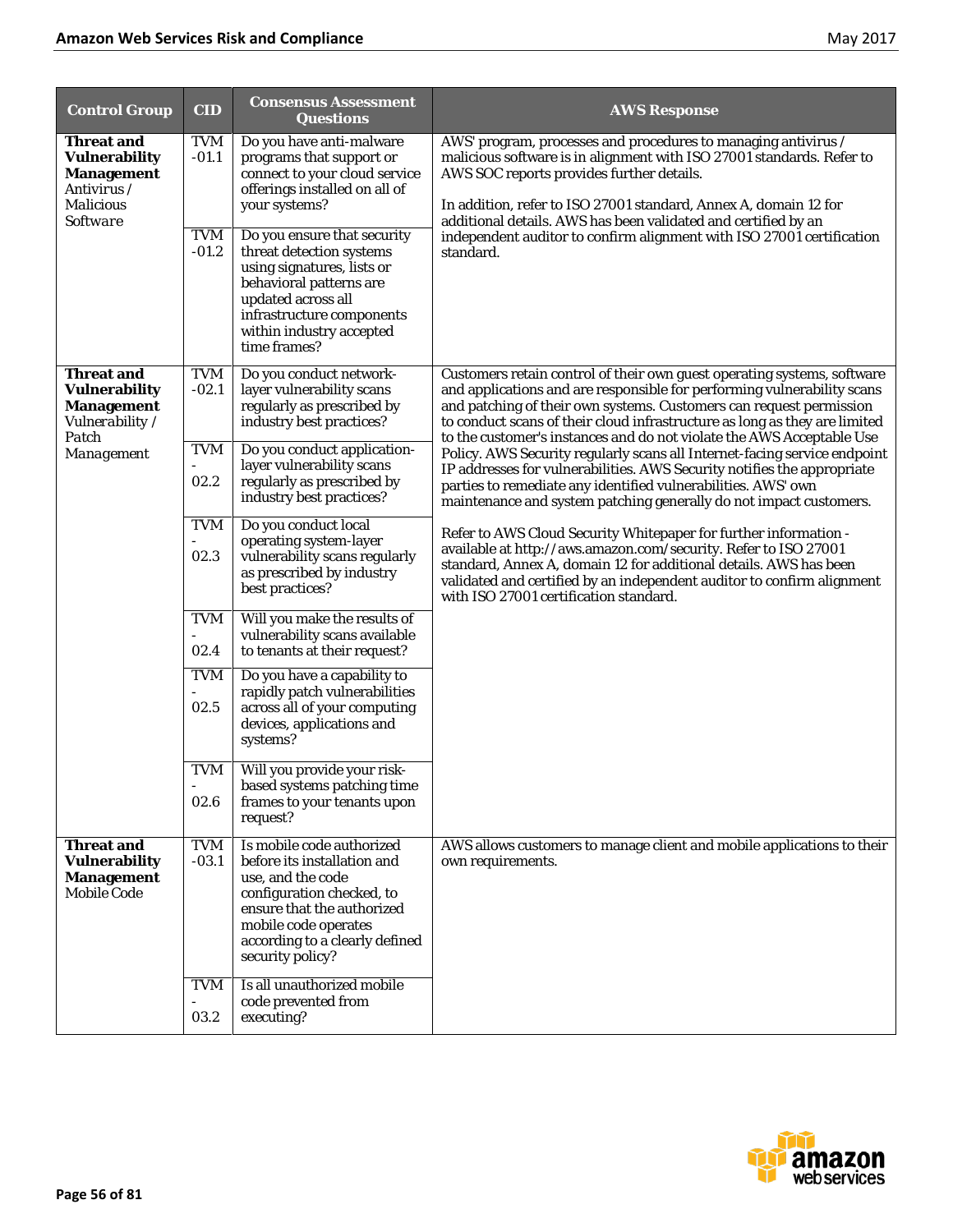## **Appendix B: AWS alignment with the Australian Signals Directorate (ASD) Cloud Computing Security Considerations**

The Cloud Computing Security Considerations was created to assist agencies in performing a risk assessment of services offered by Cloud Service Providers. The following provides AWS alignment to the Security Considerations, published on September 2012. For additional details refer to:

[http://www.asd.gov.au/publications/csocprotect/Cloud\\_Computing\\_Security\\_Considerations.pdf](http://www.asd.gov.au/publications/csocprotect/Cloud_Computing_Security_Considerations.pdf)

| <b>Key Area</b>                                              | <b>Questions</b>                                                                                                                                                                        | <b>AWS RESPONSE</b>                                                                                                                                                                                                                                                                                                                                                                                                                                                                                                                                                                                                   |
|--------------------------------------------------------------|-----------------------------------------------------------------------------------------------------------------------------------------------------------------------------------------|-----------------------------------------------------------------------------------------------------------------------------------------------------------------------------------------------------------------------------------------------------------------------------------------------------------------------------------------------------------------------------------------------------------------------------------------------------------------------------------------------------------------------------------------------------------------------------------------------------------------------|
| Maintaining<br>Availability<br>and Business<br>Functionality | a. Business criticality of<br>data or functionality. Am I<br>moving business critical<br>data or functionality to the<br>cloud?                                                         | AWS customers retain control and ownership of their content. Customers<br>are responsible for the classification and use of their content.                                                                                                                                                                                                                                                                                                                                                                                                                                                                            |
|                                                              | b. Vendor's business<br>continuity and disaster<br>recovery plan. Can I<br>thoroughly review a copy<br>of the vendor's business<br>continuity and disaster<br>recovery plan that covers | AWS customers retain control and ownership of their data. AWS provides<br>customers the flexibility to place instances and store data within multiple<br>geographic regions as well as across multiple Availability Zones within<br>each region. Each Availability Zone is designed as an independent failure<br>zone. In case of failure, automated processes move customer data traffic<br>away from the affected area.                                                                                                                                                                                             |
|                                                              | the availability and<br>restoration of both my data<br>and the vendor's services<br>that I use? How much time<br>does it take for my data                                               | AWS SOC 1 Type 2 report provides further details. ISO 27001 standard<br>Annex A, domain 11 provides additional details. AWS has been validated<br>and certified by an independent auditor to confirm alignment with ISO<br>27001 certification.                                                                                                                                                                                                                                                                                                                                                                       |
|                                                              | and the services that I use<br>to be recovered after a<br>disaster, and do the<br>vendor's other customers<br>that are larger and pay<br>more money than me get<br>prioritization?      | Customers utilize AWS to enable faster disaster recovery of their critical IT<br>systems without incurring the infrastructure expense of a second physical<br>site. The AWS cloud supports many popular disaster recovery (DR)<br>architectures from "pilot light" environments that are ready to scale up at<br>a moment's notice to "hot standby" environments that enable rapid<br>failover. To learn more about Disaster Recovery on AWS visit<br>https://aws.amazon.com/disaster-recovery/.                                                                                                                      |
|                                                              |                                                                                                                                                                                         | AWS provides customers with the capability to implement a robust<br>continuity plan, including the utilization of frequent server instance back-<br>ups, data redundancy replication, and multi-region/availability zone<br>deployment architectures. AWS provides customers the flexibility to place<br>instances and store data within multiple geographic regions as well as<br>across multiple Availability Zones within each region. Each Availability<br>Zone is designed as an independent failure zone. In case of failure,<br>automated processes move customer data traffic away from the affected<br>area. |
|                                                              |                                                                                                                                                                                         | AWS data centers incorporate physical protection against environmental<br>risks. AWS' physical protection against environmental risks has been<br>validated by an independent auditor and has been certified as being in<br>alignment with ISO 27002 best practices. Refer to ISO 27001 standard,<br>Annex A domain 9 and the AWS SOC 1 Type II report for additional<br>information.                                                                                                                                                                                                                                 |

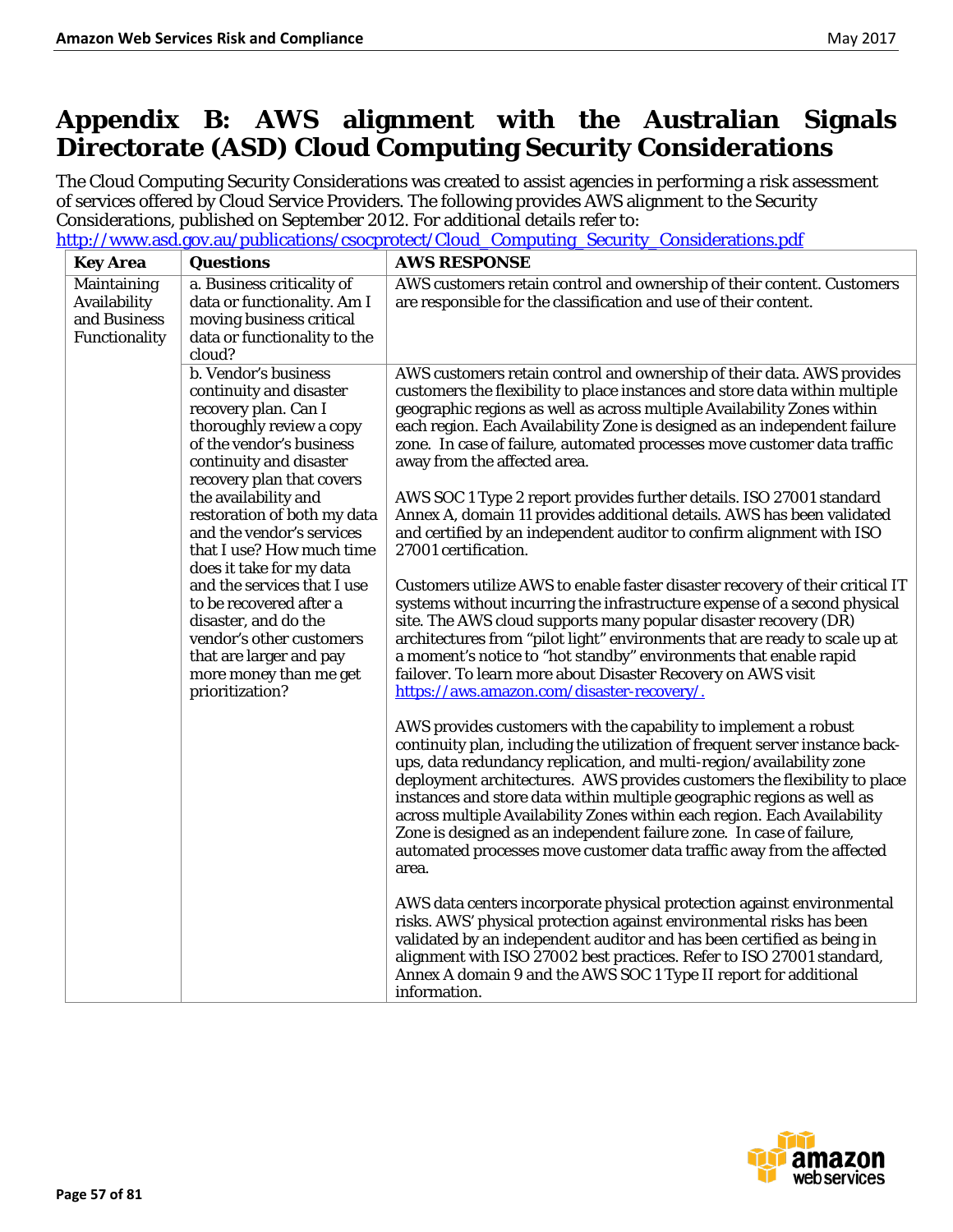| <b>Key Area</b> | <b>Questions</b>                                                                                                                                                                                                                                                                                                                                                                                                                                                                                                              | <b>AWS RESPONSE</b>                                                                                                                                                                                                                                                                                                                                                                                                                                                                                                                                                                                                                                                                                                                                                                                                                                                                                                                                                                                                                                                                                                                                                                                                                                                                                                                                                                                                                                                                                                                                                                                                                                                                                                                                                                                                                                                                                                                                                                                                                                                                                                                                                                                                                                                                                                                                                                                                                                             |
|-----------------|-------------------------------------------------------------------------------------------------------------------------------------------------------------------------------------------------------------------------------------------------------------------------------------------------------------------------------------------------------------------------------------------------------------------------------------------------------------------------------------------------------------------------------|-----------------------------------------------------------------------------------------------------------------------------------------------------------------------------------------------------------------------------------------------------------------------------------------------------------------------------------------------------------------------------------------------------------------------------------------------------------------------------------------------------------------------------------------------------------------------------------------------------------------------------------------------------------------------------------------------------------------------------------------------------------------------------------------------------------------------------------------------------------------------------------------------------------------------------------------------------------------------------------------------------------------------------------------------------------------------------------------------------------------------------------------------------------------------------------------------------------------------------------------------------------------------------------------------------------------------------------------------------------------------------------------------------------------------------------------------------------------------------------------------------------------------------------------------------------------------------------------------------------------------------------------------------------------------------------------------------------------------------------------------------------------------------------------------------------------------------------------------------------------------------------------------------------------------------------------------------------------------------------------------------------------------------------------------------------------------------------------------------------------------------------------------------------------------------------------------------------------------------------------------------------------------------------------------------------------------------------------------------------------------------------------------------------------------------------------------------------------|
|                 | c. My data backup plan.<br>Will I spend additional<br>money to maintain an up<br>to date backup copy of my<br>data located either at my<br>agency's premises, or<br>stored with a second<br>vendor that has no<br>common points of failure<br>with the first vendor?                                                                                                                                                                                                                                                          | AWS customers retain control and ownership of their content and it is the<br>customer's responsibility to manage their data backup plans.<br>AWS allows customers to move data as needed on and off AWS storage.<br>AWS Import/Export service for S3 accelerates moving large amounts of<br>data into and out of AWS using portable storage devices for transport.<br>AWS allows customers to perform their own backups to tapes using their<br>own tape backup service provider. However, a tape backup is not a service<br>provided by AWS. Amazon S3 service is designed to drive the likelihood of<br>data loss to near zero percent and the durability equivalent of multi-site<br>copies of data objects is achieved through data storage redundancy. For<br>information on data durability and redundancy, please refer to the AWS<br>website.<br>AWS offers a range of cloud computing services to support Disaster<br>Recovery. To learn more about Disaster Recovery on AWS visit<br>https://aws.amazon.com/disaster-recovery/                                                                                                                                                                                                                                                                                                                                                                                                                                                                                                                                                                                                                                                                                                                                                                                                                                                                                                                                                                                                                                                                                                                                                                                                                                                                                                                                                                                                                        |
|                 | d. My business continuity<br>and disaster recovery plan.<br>Will I spend additional<br>money to replicate my data<br>or business functionality<br>with a second vendor that<br>uses a different data center<br>and ideally has no common<br>points of failure with the<br>first vendor? This<br>replication should<br>preferably be configured to<br>automatically "failover", so<br>that if one vendor's<br>services become<br>unavailable, control is<br>automatically and<br>smoothly transitioned to<br>the other vendor. | Customers retain control and ownership of their data. Customers can<br>export their AMIs and use them on premise or at another provider<br>(subject to software licensing restrictions). Refer to the AWS Overview of<br>Security Processes Whitepaper for additional details - available at<br>http://aws.amazon.com/security.<br>AWS allows customers to move data as needed on and off AWS storage.<br>AWS Import/Export service for S3 accelerates moving large amounts of<br>data into and out of AWS using portable storage devices for transport.<br>AWS allows customers to perform their own backups to tapes using their<br>own tape backup service provider. However, a tape backup is not a service<br>provided by AWS.<br>AWS data centers are built in clusters in various global regions. All data<br>centers are online and serving customers; no data center is "cold." In case<br>of failure, automated processes move customer data traffic away from the<br>affected area. Core applications are deployed in an N+1 configuration, so<br>that in the event of a data center failure, there is sufficient capacity to<br>enable traffic to be load-balanced to the remaining sites. AWS provides<br>customers the flexibility to place instances and store data within multiple<br>geographic regions as well as across multiple Availability Zones within<br>each region. Each Availability Zone is designed as an independent failure<br>zone. This means that Availability Zones are physically separated within a<br>typical metropolitan region and are located in lower risk flood plains<br>(specific flood zone categorization varies by Region). In addition to<br>discrete uninterruptable power supply (UPS) and onsite backup<br>generation facilities, they are each fed via different grids from independent<br>utilities to further reduce single points of failure. Availability Zones are all<br>redundantly connected to multiple tier-1 transit providers. Customers<br>should architect their AWS usage to take advantage of multiple Regions<br>and Availability Zones. Distributing applications across multiple<br>Availability Zones provides the ability to remain resilient in the face of<br>most failure modes including natural disasters or system failures.<br>AWS SOC 1 Type 2 report provides further details. ISO 27001 standard<br>Annex A, domain 11 provides additional details. AWS has been validated |

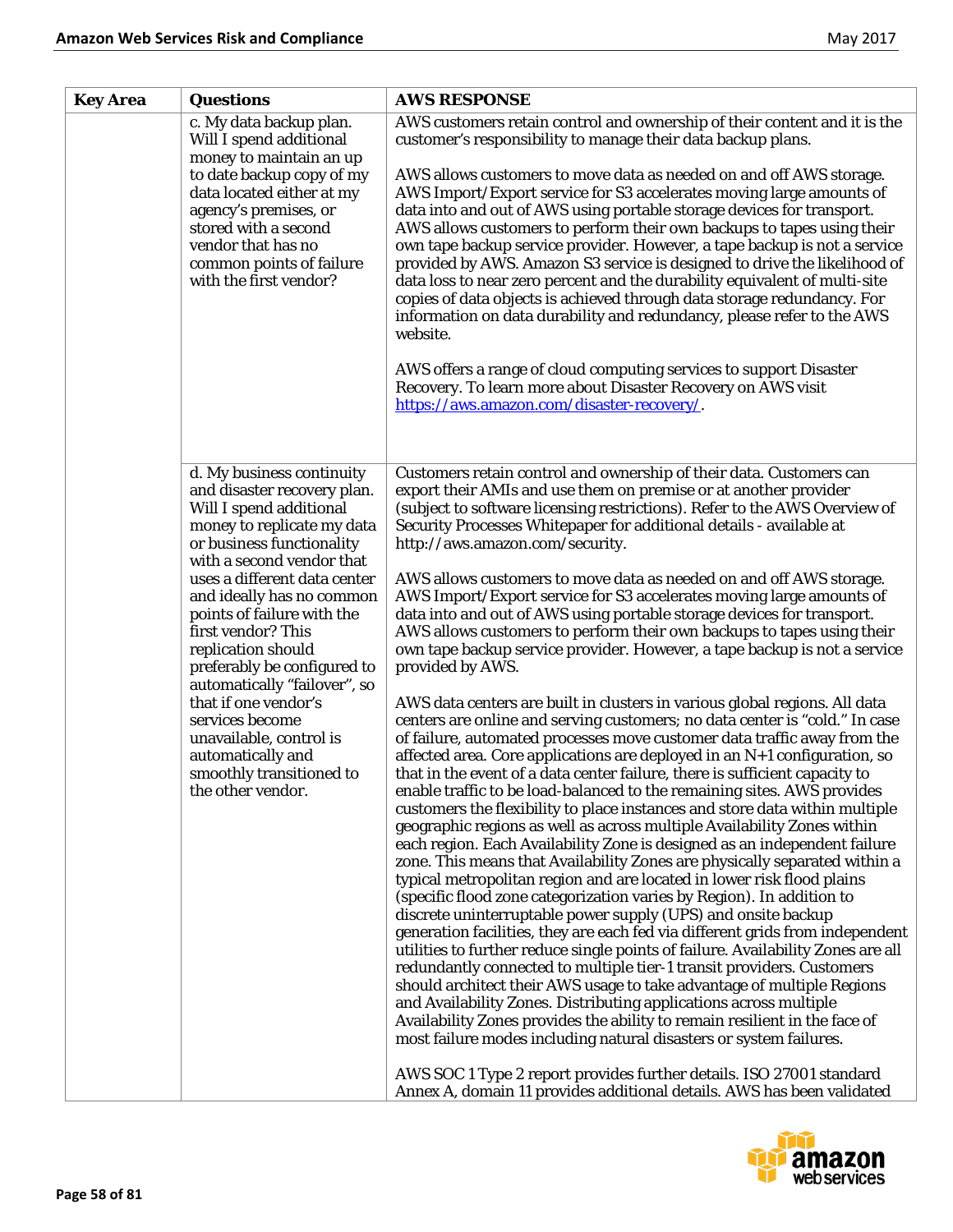| <b>Key Area</b> | <b>Questions</b>                                                                                                                                                                                                                                     | <b>AWS RESPONSE</b>                                                                                                                                                                                                                                                                                                                                                                                                                                                                                                                                                                                                                                                                                         |
|-----------------|------------------------------------------------------------------------------------------------------------------------------------------------------------------------------------------------------------------------------------------------------|-------------------------------------------------------------------------------------------------------------------------------------------------------------------------------------------------------------------------------------------------------------------------------------------------------------------------------------------------------------------------------------------------------------------------------------------------------------------------------------------------------------------------------------------------------------------------------------------------------------------------------------------------------------------------------------------------------------|
|                 |                                                                                                                                                                                                                                                      | and certified by an independent auditor to confirm alignment with ISO<br>27001 certification.                                                                                                                                                                                                                                                                                                                                                                                                                                                                                                                                                                                                               |
|                 | e. My network connectivity<br>to the cloud. Is the network<br>connectivity between my<br>agency's users and the<br>vendor's network adequate<br>in terms of availability,<br>traffic throughput<br>(bandwidth), delays<br>(latency) and packet loss? | Customers can also choose their network path to AWS facilities, including<br>multiple VPN endpoints in each AWS Region. In addition, AWS Direct<br>Connect makes it easy to establish a dedicated network connection from<br>your premises to AWS. Using AWS Direct Connect, you can establish<br>private connectivity between AWS and your data center, office, or<br>colocation environment, which in many cases can reduce your network<br>costs, increase bandwidth throughput, and provide a more consistent<br>network experience than Internet-based connections.<br>Refer to AWS Overview of Security Processes Whitepaper for additional<br>details - available at http://aws.amazon.com/security. |

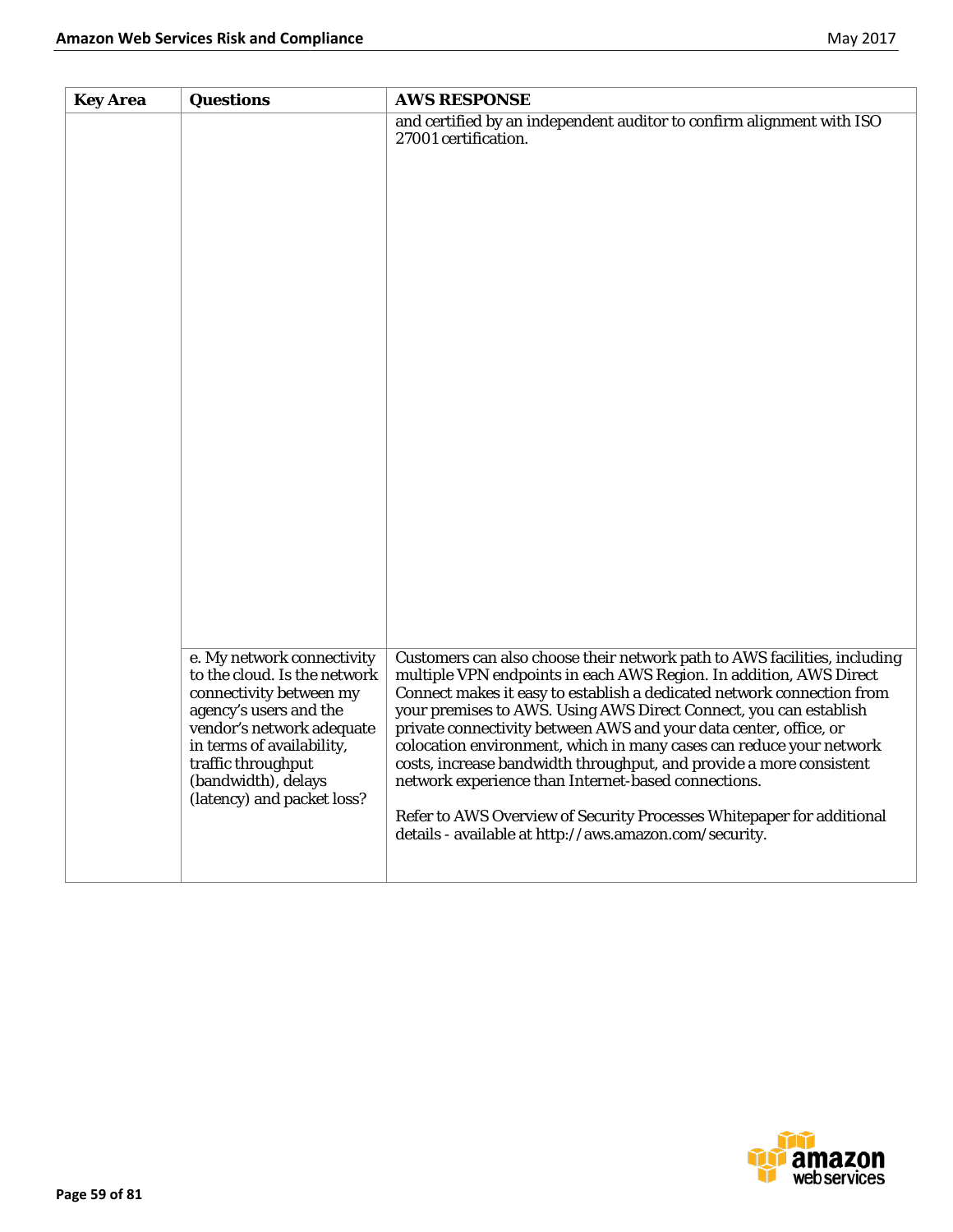| <b>Key Area</b> | <b>Questions</b>                                                                                                                                                                                                                                                                                   | <b>AWS RESPONSE</b>                                                                                                                                                                                                                                                                                                                                                                                                                                                                                                                                                                                                                                                                                                                                                                                                                                                                                                                                                                                                                                                                                                                                                                                                                                                                                                                                                                                                                                                                                                   |
|-----------------|----------------------------------------------------------------------------------------------------------------------------------------------------------------------------------------------------------------------------------------------------------------------------------------------------|-----------------------------------------------------------------------------------------------------------------------------------------------------------------------------------------------------------------------------------------------------------------------------------------------------------------------------------------------------------------------------------------------------------------------------------------------------------------------------------------------------------------------------------------------------------------------------------------------------------------------------------------------------------------------------------------------------------------------------------------------------------------------------------------------------------------------------------------------------------------------------------------------------------------------------------------------------------------------------------------------------------------------------------------------------------------------------------------------------------------------------------------------------------------------------------------------------------------------------------------------------------------------------------------------------------------------------------------------------------------------------------------------------------------------------------------------------------------------------------------------------------------------|
|                 | f. Vendor's guarantee of<br>availability. Does the<br><b>Service Level Agreement</b><br>(SLA<br>guarantee that the vendor<br>will provide adequate<br>system availability an<br>quality of service,<br>using their robust system<br>architecture and business<br>processes?                        | AWS does commit to high levels of availability in its service level<br>agreements (SLAs). For example, Amazon EC2 commits to annual uptime<br>percentage of at least 99.95% during the service year. Amazon S3 commits<br>to monthly uptime percentage of at least 99.99% Service credits are<br>provided in the case these availability metrics are not met.<br>Customers should architect their AWS usage to take advantage of multiple<br>Regions and Availability Zones. Distributing applications across multiple<br>Availability Zones provides the ability to remain resilient in the face of<br>most failure modes including natural disasters or system failures.<br>AWS utilizes automated monitoring systems to provide a high level of<br>service performance and availability. Proactive monitoring is available<br>through a variety of online tools both for internal and external use.<br>Systems within AWS are extensively instrumented to monitor key<br>operational metrics. Alarms are configured to notify operations and<br>management personnel when early warning thresholds are crossed on key<br>operational metrics. An on-call schedule is used such that personnel are<br>always available to respond to operational issues. This includes a pager<br>system so alarms are quickly and reliably communicated to operations<br>personnel.<br>AWS Network Management is regularly reviewed by independent third-<br>party auditors as a part of AWS ongoing compliance with SOC, PCI DSS, |
|                 | g. Impact of outages. Can I<br>tolerate the maximum<br>possible downtime of the<br><b>SLA?</b> Are the scheduled<br>outage windows acceptable<br>both in duration and time<br>of day, or will scheduled<br>outages interfere with my<br>critical business processes?                               | ISO 27001 and FedRAMPsm.<br>AWS does not require systems to be brought offline to perform regular<br>maintenance and system patching. AWS' own maintenance and system<br>patching generally do not impact customers. Maintenance of instances<br>themselves is controlled by the customer.                                                                                                                                                                                                                                                                                                                                                                                                                                                                                                                                                                                                                                                                                                                                                                                                                                                                                                                                                                                                                                                                                                                                                                                                                            |
|                 | h. SLA inclusion of<br>scheduled outages. Does<br>the SLA guaranteed<br>availability<br>percentage include<br>scheduled outages?<br>i. SLA compensation. Does<br>the SLA adequately reflect<br>the actual damage caused<br>by a breach of the SLA<br>such as unscheduled<br>downtime or data loss? | AWS does not operate an environment with scheduled outage as AWS<br>provides customers the ability to architect their environment to take<br>advantage of multiple Availability Zones and regions.<br>AWS provides customer remuneration for losses they may incur due to<br>outages in alignment with AWS' Service Level Agreement.                                                                                                                                                                                                                                                                                                                                                                                                                                                                                                                                                                                                                                                                                                                                                                                                                                                                                                                                                                                                                                                                                                                                                                                  |
|                 |                                                                                                                                                                                                                                                                                                    |                                                                                                                                                                                                                                                                                                                                                                                                                                                                                                                                                                                                                                                                                                                                                                                                                                                                                                                                                                                                                                                                                                                                                                                                                                                                                                                                                                                                                                                                                                                       |

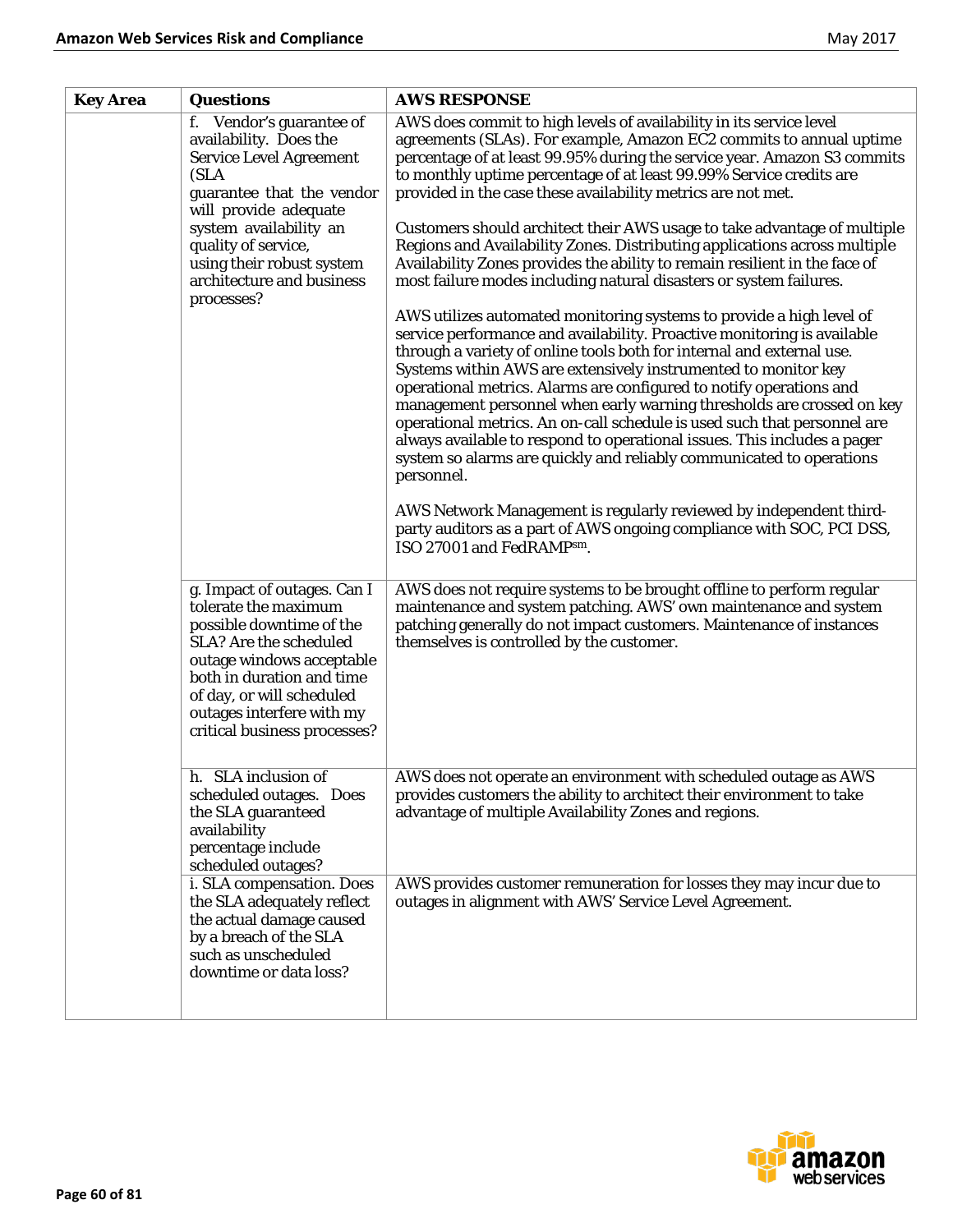| <b>Key Area</b> | <b>Questions</b>                                                                                                                                                                                                                                    | <b>AWS RESPONSE</b>                                                                                                                                                                                                                                                                                                                                                                                                                                                                                                                                                               |
|-----------------|-----------------------------------------------------------------------------------------------------------------------------------------------------------------------------------------------------------------------------------------------------|-----------------------------------------------------------------------------------------------------------------------------------------------------------------------------------------------------------------------------------------------------------------------------------------------------------------------------------------------------------------------------------------------------------------------------------------------------------------------------------------------------------------------------------------------------------------------------------|
|                 | j. Data integrity and<br>availability. How does the<br>vendor implement<br>mechanisms                                                                                                                                                               | AWS data integrity controls as described in AWS SOC 1 Type II report<br>provides reasonable assurance that data integrity is maintained through<br>all phases including transmission, storage and processing.                                                                                                                                                                                                                                                                                                                                                                     |
|                 | such as redundancy and<br>offsite backups to prevent<br>corruption or loss of my<br>data, and guarantee both                                                                                                                                        | In addition, refer to ISO 27001 standard, Annex A, domain 12 for further<br>information. AWS has been validated and certified by an independent<br>auditor to confirm alignment with ISO 27001 certification standard.                                                                                                                                                                                                                                                                                                                                                            |
|                 | the integrity and the<br>availability of my data?                                                                                                                                                                                                   | Data centers are built in clusters in various global regions. AWS provides<br>customers the flexibility to place instances and store data within multiple<br>geographic regions as well as across multiple Availability Zones within<br>each region. Customers should architect their AWS usage to take<br>advantage of multiple Regions and Availability Zones.                                                                                                                                                                                                                  |
|                 |                                                                                                                                                                                                                                                     | You choose where to store your data by specifying a region (for Amazon<br>S3) or an availability zone within a region (for EBS). Data stored in<br>Amazon Elastic Block Store (Amazon EBS) is redundantly stored in<br>multiple physical locations as part of normal operation of those services<br>and at no additional charge. However, Amazon EBS replication is stored<br>within the same availability zone, not across multiple zones.                                                                                                                                       |
|                 |                                                                                                                                                                                                                                                     | Amazon S3 provides a highly durable storage infrastructure. Objects are<br>redundantly stored on multiple devices across multiple facilities in an<br>Amazon S3 Region. Once stored, Amazon S3 maintains the durability of<br>objects by quickly detecting and repairing any lost redundancy. Amazon<br>S3 also regularly verifies the integrity of data stored using checksums. If<br>corruption is detected, it is repaired using redundant data. Data stored in<br>S3 is designed to provide 99.999999999% durability and 99.99%<br>availability of objects over a given year. |
|                 |                                                                                                                                                                                                                                                     | Refer to AWS Overview of Security Processes white paper for additional<br>details - available at http://aws.amazon.com/security                                                                                                                                                                                                                                                                                                                                                                                                                                                   |
|                 | k. Data restoration. If I<br>accidentally delete a file,<br>email or other data, how<br>much<br>time does it take for my<br>data to be partially or fully<br>restored from backup, and<br>is the maximum<br>acceptable time captured<br>in the SLA? | AWS customers retain control and ownership of their data. AWS provides<br>customers the flexibility to place instances and store data within multiple<br>geographic regions as well as across multiple Availability Zones within<br>each region.                                                                                                                                                                                                                                                                                                                                  |
|                 | l. Scalability. How much<br>available spare computing<br>resources does the vendor<br>provide to enable my usage<br>of the vendor's services to<br>scale at short notice?                                                                           | The AWS cloud is distributed, highly secure and resilient, giving<br>customers large scaling potential. Customers may scale up or down,<br>paying for only what they use.                                                                                                                                                                                                                                                                                                                                                                                                         |

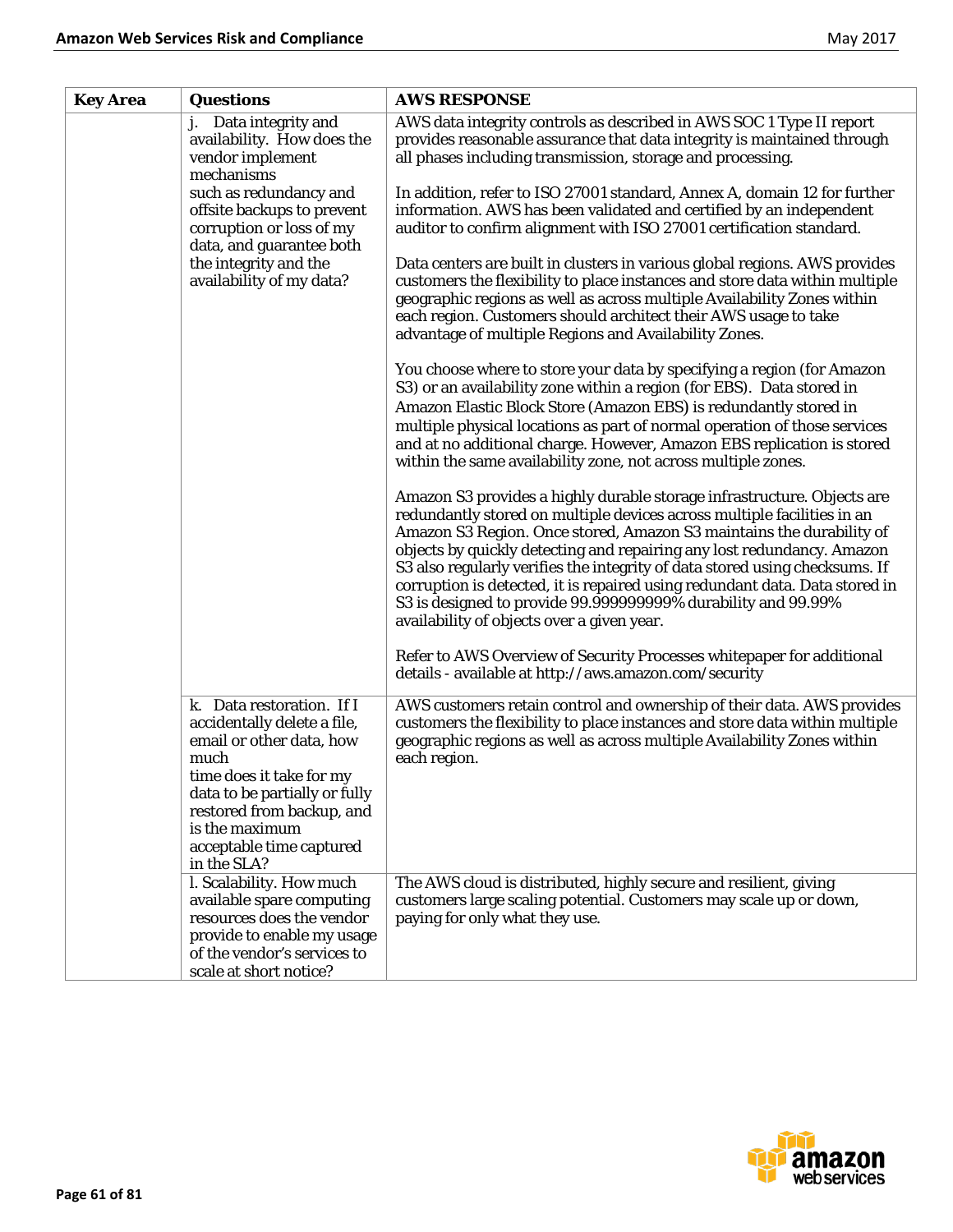| <b>Key Area</b>                                                              | Questions                                                                                                                                                                                                                                                                                                                                                                                                                                                                                                                                                                                                                                 | <b>AWS RESPONSE</b>                                                                                                                                                                                                                                                                                                                                                                                                                                                                                                                                                                                                                                                                                                                                                                                                                                                                                                                                                                                                                                                                                                                                                                                                                                                                                                                                                                                                                                                                                                                                                                                                                                                                                                                                                                                   |
|------------------------------------------------------------------------------|-------------------------------------------------------------------------------------------------------------------------------------------------------------------------------------------------------------------------------------------------------------------------------------------------------------------------------------------------------------------------------------------------------------------------------------------------------------------------------------------------------------------------------------------------------------------------------------------------------------------------------------------|-------------------------------------------------------------------------------------------------------------------------------------------------------------------------------------------------------------------------------------------------------------------------------------------------------------------------------------------------------------------------------------------------------------------------------------------------------------------------------------------------------------------------------------------------------------------------------------------------------------------------------------------------------------------------------------------------------------------------------------------------------------------------------------------------------------------------------------------------------------------------------------------------------------------------------------------------------------------------------------------------------------------------------------------------------------------------------------------------------------------------------------------------------------------------------------------------------------------------------------------------------------------------------------------------------------------------------------------------------------------------------------------------------------------------------------------------------------------------------------------------------------------------------------------------------------------------------------------------------------------------------------------------------------------------------------------------------------------------------------------------------------------------------------------------------|
|                                                                              | m. Changing vendor. If I<br>want to move my data to<br>my agency or to a different<br>vendor, or if the vendor<br>suddenly becomes<br>bankrupt or otherwise<br>quits the cloud business,<br>how do I get access to my<br>data in a vendor-neutral<br>format to avoid vendor<br>lock-in? How cooperative<br>will the vendor be? How do<br>I ensure that my data is<br>permanently deleted from<br>the vendor's storage<br>media? For Platform as a<br>Service, which standards<br>does the vendor use that<br>facilitate portability and<br>interoperability to easily<br>move my application to a<br>different vendor or to my<br>agency? | Customers retain control and ownership of their data. Customers can<br>export their AMIs and use them on premise or at another provider<br>(subject to software licensing restrictions). Refer to the AWS Overview of<br>Security Processes Whitepaper for additional details - available at<br>http://aws.amazon.com/security.<br>AWS allows customers to move data as needed on and off AWS storage.<br>AWS Import/Export service for S3 accelerates moving large amounts of<br>data into and out of AWS using portable storage devices for transport.<br>AWS allows customers to perform their own backups to tapes using their<br>own tape backup service provider. However, a tape backup is not a service<br>provided by AWS.                                                                                                                                                                                                                                                                                                                                                                                                                                                                                                                                                                                                                                                                                                                                                                                                                                                                                                                                                                                                                                                                   |
| Protecting<br>Data from<br>Unauthorized<br>Access by a<br><b>Third Party</b> | a. Choice of cloud<br>deployment model. Am I<br>considering using a<br>potentially less<br>secure public cloud, a<br>potentially more secure<br>hybrid cloud or community<br>cloud, or a potentially<br>most secure private cloud?                                                                                                                                                                                                                                                                                                                                                                                                        | AWS' Compliance and Security teams have established an information<br>security framework and policies based on the Control Objectives for<br>Information and related Technology (COBIT) framework. The AWS<br>security framework integrates the ISO 27002 best practices and the PCI<br>Data Security Standard.<br>Refer to AWS Risk and Compliance Whitepaper for additional details -<br>available at http://aws.amazon.com/security. AWS provides third-party<br>attestations, certifications, Service Organization Controls 1 (SOC 1) Type II<br>report and other relevant compliance reports directly to our customers<br>under NDA.<br>Amazon Virtual Private Cloud (Amazon VPC) lets you provision a logically<br>isolated section of the Amazon Web Services (AWS) Cloud where you can<br>launch AWS resources in a virtual network that you define. You have<br>complete control over your virtual networking environment, including<br>selection of your own IP address range, creation of subnets, and<br>configuration of route tables and network gateways. You can easily<br>customize the network configuration for your Amazon VPC. For example,<br>you can create a public-facing subnet for your webservers that has access<br>to the Internet, and place your backend systems such as databases or<br>application servers in a private-facing subnet with no Internet access. You<br>can leverage multiple layers of security, including security groups and<br>network access control lists, to help control access to Amazon EC2<br>instances in each subnet.<br>Additionally, you can create a Hardware Virtual Private Network (VPN)<br>connection between your corporate data center and your VPC and leverage<br>the AWS cloud as an extension of your corporate data center |

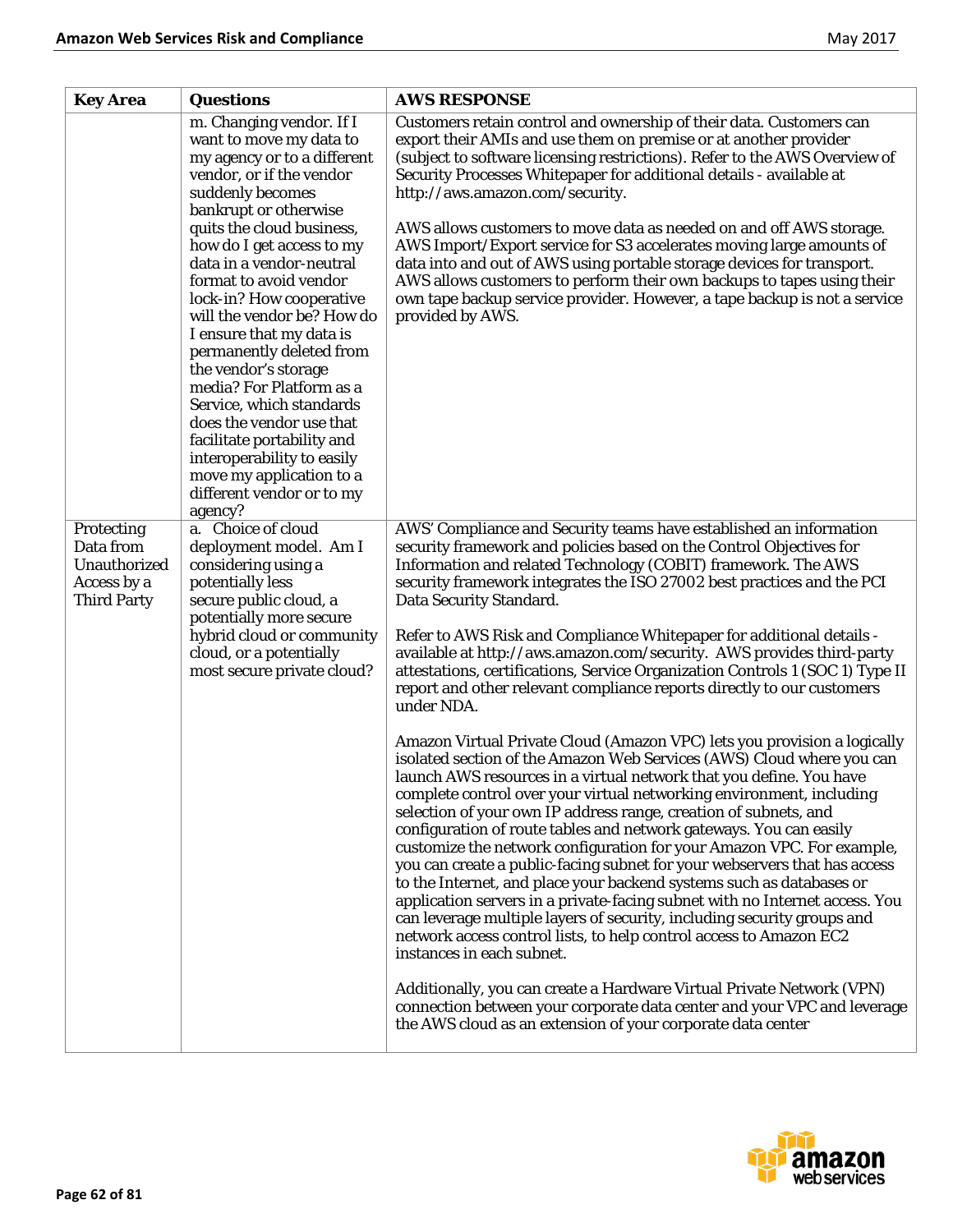| <b>Key Area</b> | <b>Questions</b>                                           | <b>AWS RESPONSE</b>                                                     |
|-----------------|------------------------------------------------------------|-------------------------------------------------------------------------|
|                 | b. Sensitivity of my data.                                 | AWS customers retain control and ownership of their data and may        |
|                 | Is my data to be stored or                                 | implement a structured data-classification program to meet their        |
|                 | processed in the cloud                                     | requirements.                                                           |
|                 | classified, sensitive,                                     |                                                                         |
|                 | private, or data that is                                   |                                                                         |
|                 | publicly available such as                                 |                                                                         |
|                 | information from my                                        |                                                                         |
|                 | public web site? Does the                                  |                                                                         |
|                 | aggregation of my data                                     |                                                                         |
|                 | make it more sensitive                                     |                                                                         |
|                 | than any individual                                        |                                                                         |
|                 | piece of data? For                                         |                                                                         |
|                 | example, the sensitivity                                   |                                                                         |
|                 | may increase if storing a<br>significant amount of         |                                                                         |
|                 | data, or storing a variety of                              |                                                                         |
|                 | data that if compromised                                   |                                                                         |
|                 | would facilitate identity                                  |                                                                         |
|                 | theft. If there                                            |                                                                         |
|                 | is a data compromise,                                      |                                                                         |
|                 | could I demonstrate my                                     |                                                                         |
|                 | due diligence to senior                                    |                                                                         |
|                 | management, government                                     |                                                                         |
|                 | officials and the public?                                  |                                                                         |
|                 | c. Legislative obligations.                                | AWS customers retain responsibility to ensure their usage of AWS is     |
|                 | What obligations do I have                                 | within compliance of applicable laws and regulations. AWS communicates  |
|                 | to protect and manage my                                   | its security and control environment to customers through industry      |
|                 | data under various                                         | certifications and third-party attestations, white papers (available at |
|                 | legislation, for example the                               | http://aws.amazon.com/security) and providing certifications, reports   |
|                 | Privacy Act, the Archives                                  | and other relevant documentation directly to AWS customers.             |
|                 | Act, as well as other                                      |                                                                         |
|                 | legislation specific to the                                | AWS has published a whitepaper on using AWS in the context of           |
|                 | type of data? Will the                                     | Australian privacy considerations, available here.                      |
|                 | vendor contractually                                       |                                                                         |
|                 | accept adhering to these                                   |                                                                         |
|                 | obligations to help me                                     |                                                                         |
|                 | ensure that the obligations<br>are met to the satisfaction |                                                                         |
|                 | of the Australian                                          |                                                                         |
|                 | Government?                                                |                                                                         |
|                 |                                                            |                                                                         |

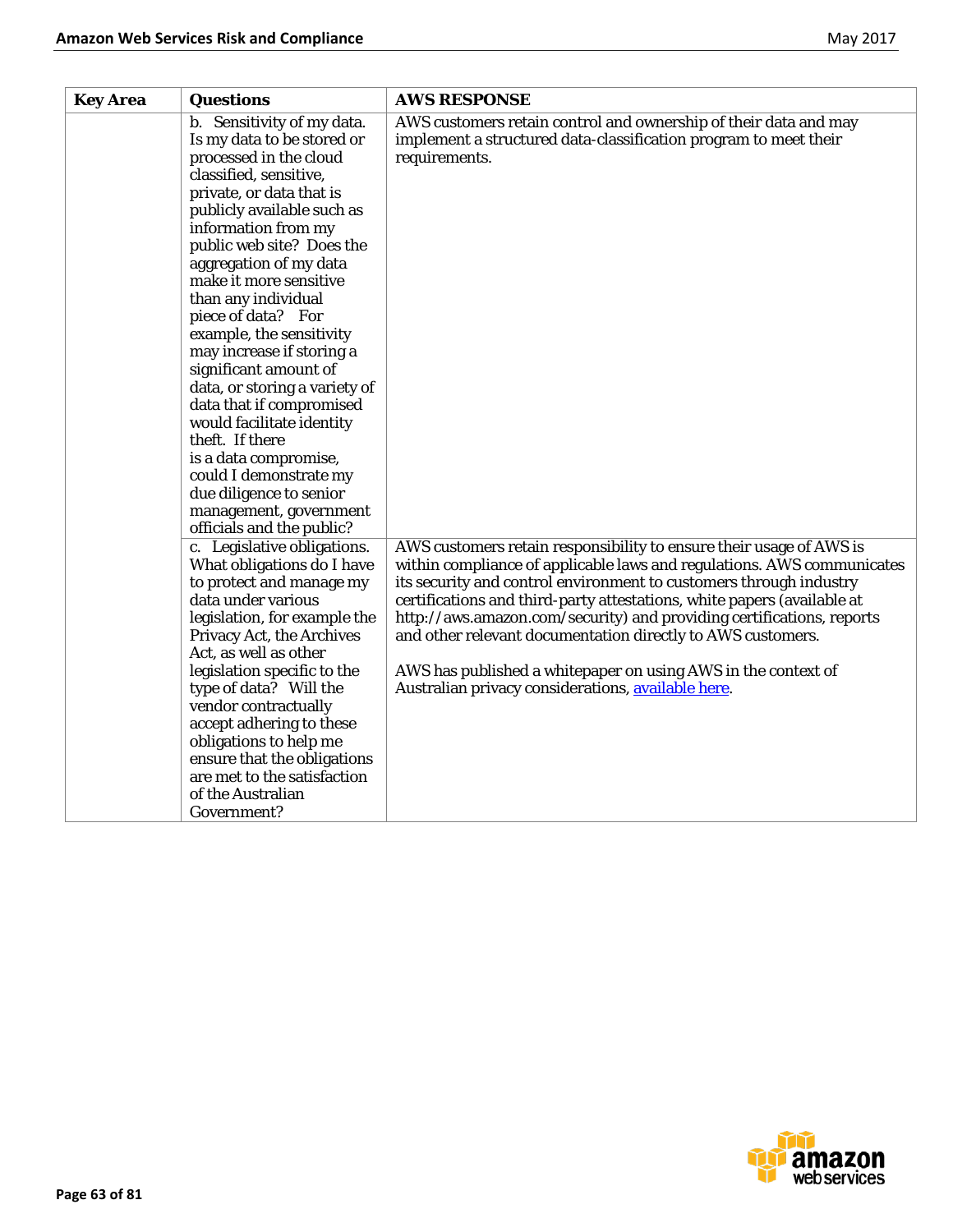| <b>Key Area</b> | <b>Questions</b>                                                                                                                                                                                                                                                                          | <b>AWS RESPONSE</b>                                                                                                                                                                                                                                                                                                                                                                                                                                                                                                                                                                                                                                                                                                                                                        |
|-----------------|-------------------------------------------------------------------------------------------------------------------------------------------------------------------------------------------------------------------------------------------------------------------------------------------|----------------------------------------------------------------------------------------------------------------------------------------------------------------------------------------------------------------------------------------------------------------------------------------------------------------------------------------------------------------------------------------------------------------------------------------------------------------------------------------------------------------------------------------------------------------------------------------------------------------------------------------------------------------------------------------------------------------------------------------------------------------------------|
|                 | d. Countries with access<br>to my data. In which<br>countries is my data<br>stored,<br>backed up and processed?<br>Which foreign countries<br>does my data transit? In<br>which countries is the<br>failover or redundant data<br>centers? Will the vendor<br>notify me if the answers to | AWS customers choose the AWS Region or regions in which their content<br>and servers will be located. This allows customers with geographic<br>specific requirements to establish environments in a location of their<br>choice. AWS customers in Australia can choose to deploy their AWS<br>services exclusively in the Asia Pacific (Sydney) region and store their<br>content onshore in Australia. If the customer makes this choice, their<br>content will be located in Australia unless the customer chooses to move<br>the data. Customers can replicate and back up content in more than one<br>region, but AWS does not move or replicate customer content outside of<br>the customer's chosen region or regions.                                               |
|                 | these questions<br>change?                                                                                                                                                                                                                                                                | AWS is vigilant about customers' security and does not disclose or move<br>data in response to a request from the Australian, U.S. or other<br>government unless legally required to do so in order to comply with a<br>legally valid and binding order, such as a subpoena or a court order, or as<br>is otherwise required by applicable law. Non-U.S. governmental or<br>regulatory bodies typically must use recognized international processes,<br>such as Mutual Legal Assistance Treaties with the U.S. government, to<br>obtain valid and binding orders. Additionally, our practice is to notify<br>customers where practicable before disclosing their content so they can<br>seek protection from disclosure, unless we are legally prevented from<br>doing so. |

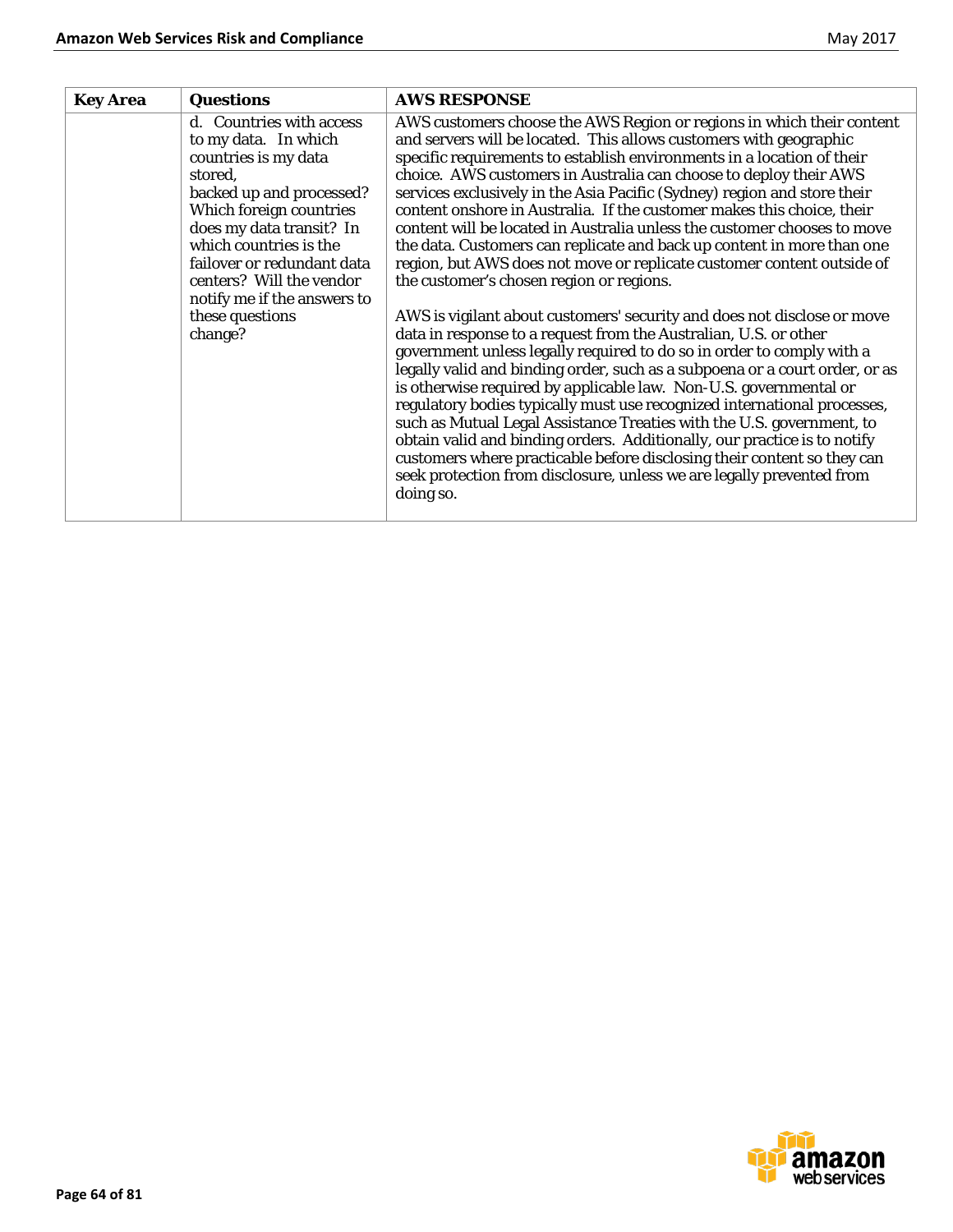| <b>Key Area</b> | <b>Questions</b>                                                                                                                                                                                                                                                                                                           | <b>AWS RESPONSE</b>                                                                                                                                                                                                                                                                                                                                                                                                                                                                                                                                                                                                                                                                                                                                                                                                                                                   |
|-----------------|----------------------------------------------------------------------------------------------------------------------------------------------------------------------------------------------------------------------------------------------------------------------------------------------------------------------------|-----------------------------------------------------------------------------------------------------------------------------------------------------------------------------------------------------------------------------------------------------------------------------------------------------------------------------------------------------------------------------------------------------------------------------------------------------------------------------------------------------------------------------------------------------------------------------------------------------------------------------------------------------------------------------------------------------------------------------------------------------------------------------------------------------------------------------------------------------------------------|
|                 | e. Data encryption<br>technologies. Are hash<br>algorithms, encryption<br>algorithms<br>and key lengths deemed<br>appropriate by the DSD<br>ISM used to protect my<br>data when it is in transit<br>over a network, and<br>stored on both the<br>vendor's computers and on<br>backup media? The<br>ability to encrypt data | AWS allows customers to use their own encryption mechanisms for nearly<br>all the services, including S3, EBS, SimpleDB and EC2. VPC sessions are<br>also encrypted. Amazon S3 also offers Server Side Encryption as an option<br>for customers. Customers may also use third-party encryption<br>technologies. Internally, AWS establishes and manages cryptographic keys<br>for required cryptography employed within the AWS infrastructure. AWS<br>produces, controls and distributes symmetric cryptographic keys using<br>NIST approved key management technology and processes in the AWS<br>information system. An AWS developed secure key and credential<br>manager is used to create, protect and distribute symmetric keys and is<br>used to secure and distribute: AWS credentials needed on hosts, RSA<br>public/private keys and X.509 Certifications. |
|                 | while it is being processed<br>by the vendor's computers<br>is still an emerging<br>technology and is an area                                                                                                                                                                                                              | AWS cryptographic processes are reviewed by independent third-party<br>auditors for our continued compliance with SOC, PCI DSS, ISO 27001 and<br>FedRAMPsm.                                                                                                                                                                                                                                                                                                                                                                                                                                                                                                                                                                                                                                                                                                           |
|                 | of current research by<br>industry and academia. Is<br>the encryption deemed<br>strong enough to protect<br>my data for the duration of<br>time that my data is<br>sensitive?                                                                                                                                              | The AWS CloudHSM service allows you to protect your encryption keys<br>within HSMs designed and validated to government standards for secure<br>key management. You can securely generate, store, and manage the<br>cryptographic keys used for data encryption such that they are accessible<br>only by you. AWS CloudHSM helps you comply with strict key<br>management requirements without sacrificing application performance.                                                                                                                                                                                                                                                                                                                                                                                                                                   |
|                 |                                                                                                                                                                                                                                                                                                                            | The AWS CloudHSM service works with Amazon Virtual Private Cloud<br>(VPC). CloudHSMs are provisioned inside your VPC with an IP address<br>that you specify, providing simple and private network connectivity to<br>your Amazon Elastic Compute Cloud (EC2) instances. Placing CloudHSMs<br>near your EC2 instances decreases network latency, which can improve<br>application performance. AWS provides dedicated and exclusive access to<br>CloudHSMs, isolated from other AWS customers. Available in multiple<br>Regions and Availability Zones (AZs), AWS CloudHSM allows you to add<br>secure and durable key storage to your Amazon EC2 applications.                                                                                                                                                                                                        |
|                 | Media sanitization.<br>f.<br>What processes are used to<br>sanitize the storage media<br>storing my data at its end<br>of life, and are the<br>processes deemed<br>appropriate by the DSD<br>ISM?                                                                                                                          | When a storage device has reached the end of its useful life, AWS<br>procedures include a decommissioning process that is designed to prevent<br>customer data from being exposed to unauthorized individuals. AWS uses<br>the techniques detailed in NIST 800-88 ("Guidelines for Media<br>Sanitization") as part of the decommissioning process. Refer to AWS<br>Overview of Security Processes Whitepaper for additional details -<br>available at http://aws.amazon.com/security.                                                                                                                                                                                                                                                                                                                                                                                 |

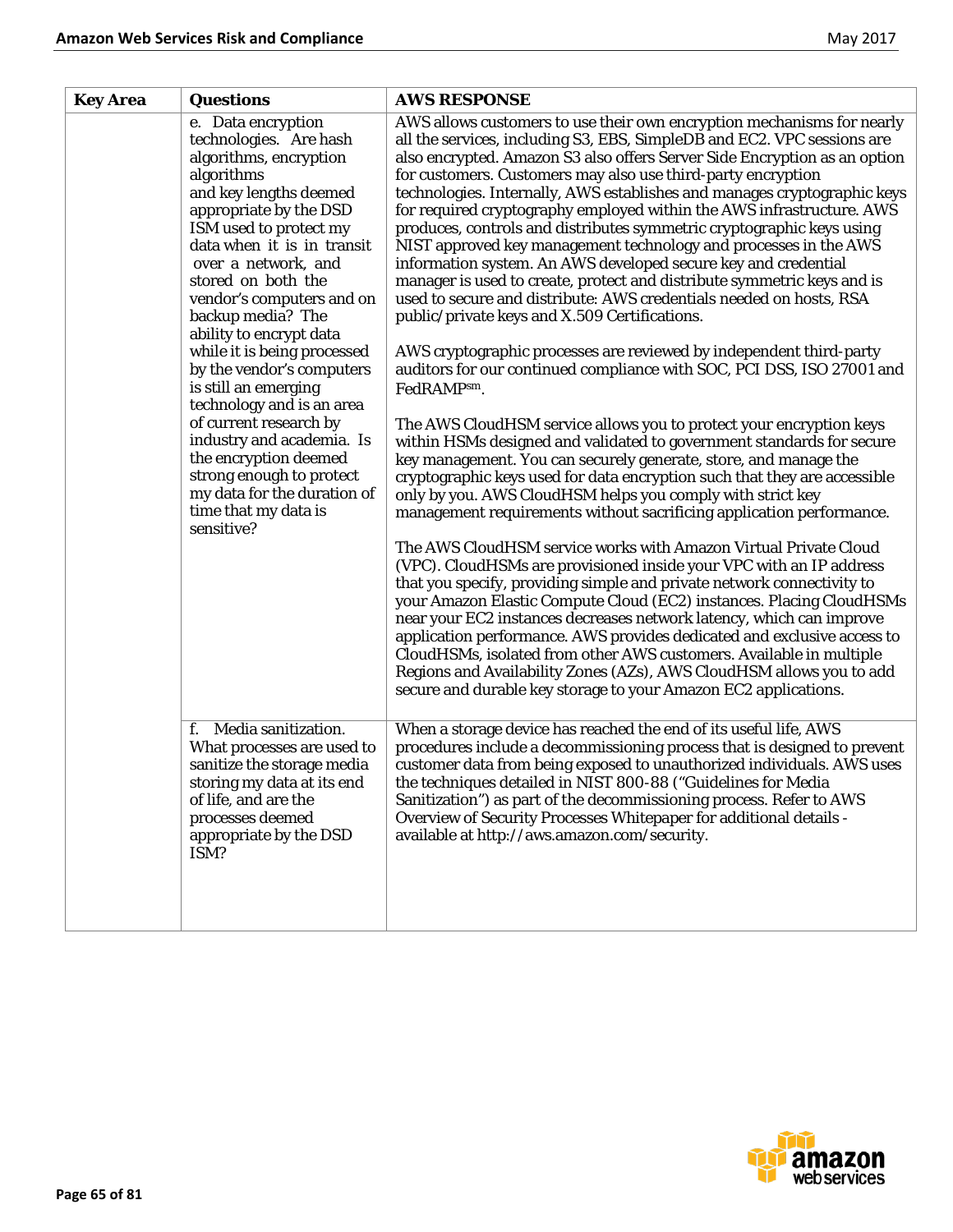| <b>Key Area</b> | <b>Questions</b>                                                                                                                                                                                                                                                                                                                                                                                                                       | <b>AWS RESPONSE</b>                                                                                                                                                                                                                                                                                                                                                                                                                                                                                                                                                                                                                             |
|-----------------|----------------------------------------------------------------------------------------------------------------------------------------------------------------------------------------------------------------------------------------------------------------------------------------------------------------------------------------------------------------------------------------------------------------------------------------|-------------------------------------------------------------------------------------------------------------------------------------------------------------------------------------------------------------------------------------------------------------------------------------------------------------------------------------------------------------------------------------------------------------------------------------------------------------------------------------------------------------------------------------------------------------------------------------------------------------------------------------------------|
|                 | g. Vendor's remote<br>monitoring and<br>management. Does the<br>vendor monitor,<br>administer or manage the<br>computers that store or<br>process my data? If yes, is<br>this performed<br>remotely from foreign<br>countries or from<br>Australia? Can the vendor<br>provide patch compliance<br>reports and other details<br>about the security of<br>workstations used to<br>perform this work, and<br>what<br>controls prevent the | Moving IT infrastructure to AWS services creates a model of shared<br>responsibility between the customer and AWS. This shared model can help<br>relieve customer's operational burden as AWS operates, manages and<br>controls the components from the host operating system and<br>virtualization layer down to the physical security of the facilities in which<br>the service operates. The customer assumes responsibility and<br>management of the guest operating system (including updates and<br>security patches), other associated application software as well as the<br>configuration of the AWS provided security group firewall. |
|                 | vendor's employees from<br>using untrustworthy<br>personally owned laptops?                                                                                                                                                                                                                                                                                                                                                            |                                                                                                                                                                                                                                                                                                                                                                                                                                                                                                                                                                                                                                                 |
|                 | h. My monitoring and<br>management. Can I use<br>my existing tools for<br>integrity<br>checking, compliance<br>checking, security<br>monitoring and network<br>management, to obtain<br>visibility of all my systems<br>regardless of whether these                                                                                                                                                                                    | AWS Cloudwatch provides monitoring for AWS cloud resources and the<br>applications customers run on AWS. Refer to<br>aws.amazon.com/cloudwatch for additional details. AWS also publishes<br>our most up-to-the-minute information on service availability on the<br>Service Health Dashboard. Refer to status.aws.amazon.com.<br>The AWS Trusted Advisor inspects your AWS environment and makes<br>recommendations when opportunities exist to save money, improve<br>system performance and reliability, or help close security gap.                                                                                                         |
|                 | systems are located<br>locally or in<br>the cloud? Do I have to<br>learn to use additional<br>tools provided by the<br>vendor? Does the<br>vendor even provide such a<br>mechanism for me to<br>perform monitoring?                                                                                                                                                                                                                    |                                                                                                                                                                                                                                                                                                                                                                                                                                                                                                                                                                                                                                                 |
|                 | Data ownership. Do I<br>retain legal ownership of<br>my data, or does it belong<br>to<br>the vendor and may be<br>considered an asset for sale<br>by liquidators if the vendor<br>declares<br>bankruptcy?                                                                                                                                                                                                                              | AWS customers retain ownership and control of their data. AWS only uses<br>each customer's content to provide the AWS services selected by each<br>customer to that customer and does not use customer content for any<br>secondary purposes. AWS treats all customer content the same and has<br>no insight as to what type of content the customer chooses to store in<br>AWS. AWS simply makes available the compute, storage, database and<br>networking services selected by customer - AWS does not require access<br>to customer content to provide its services.                                                                        |

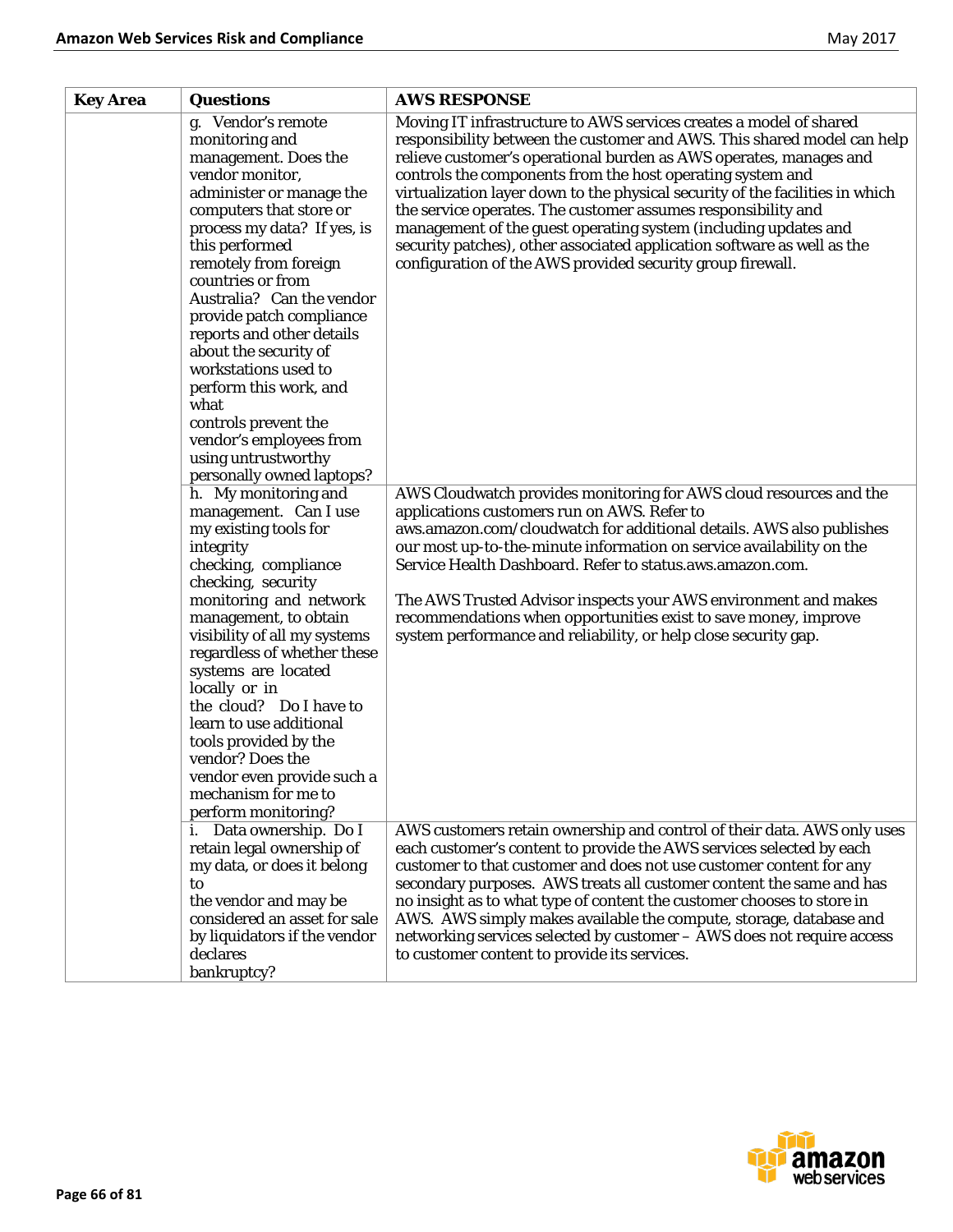| <b>Key Area</b>                                                                   | <b>Questions</b>                                                                                                                                                                                  | <b>AWS RESPONSE</b>                                                                                                                                                                                                                                                                                                                     |
|-----------------------------------------------------------------------------------|---------------------------------------------------------------------------------------------------------------------------------------------------------------------------------------------------|-----------------------------------------------------------------------------------------------------------------------------------------------------------------------------------------------------------------------------------------------------------------------------------------------------------------------------------------|
| secure gateway<br>include firewalls, traffic<br>data diodes where<br>appropriate. | Gateway technologies.<br>What technologies does the<br>vendor use to create a<br>environment? Examples                                                                                            | The AWS network provides significant protection against traditional<br>network security issues and customers can implement further protection.<br>Refer to the AWS Overview of Security whitepaper (available at<br>http://aws.amazon.com/security) for additional details.                                                             |
|                                                                                   | flow filters, content filters,<br>and antivirus software and                                                                                                                                      | Amazon assets (e.g. laptops) are configured with anti-virus software that<br>includes e-mail filtering and malware detection.<br>AWS Network Firewall management and Amazon's anti-virus program are<br>reviewed by independent third-party auditors as a part of AWS ongoing<br>compliance with SOC, PCI DSS, ISO 27001 and FedRAMPsm. |
|                                                                                   |                                                                                                                                                                                                   |                                                                                                                                                                                                                                                                                                                                         |
|                                                                                   | k. Gateway certification.<br>Is the vendor's gateway<br>environment certified<br>against<br>government security<br>standards and regulations?                                                     | AWS obtains certain industry certifications and independent third-party<br>attestations which include the AWS Gateway environment.                                                                                                                                                                                                      |
|                                                                                   | Email content filtering.<br>l.<br>For email Software as a<br>Service, does the vendor<br>provide customizable email<br>content filtering that can<br>enforce my agency's email<br>content policy? | A Customer can utilize a system to host e-mail capabilities, however in<br>that case it is the Customer's responsibility to employ the appropriate<br>levels of spam and malware protection at e-mail entry and exit points and<br>update spam and malware definitions when new releases are made<br>available.                         |
|                                                                                   |                                                                                                                                                                                                   |                                                                                                                                                                                                                                                                                                                                         |

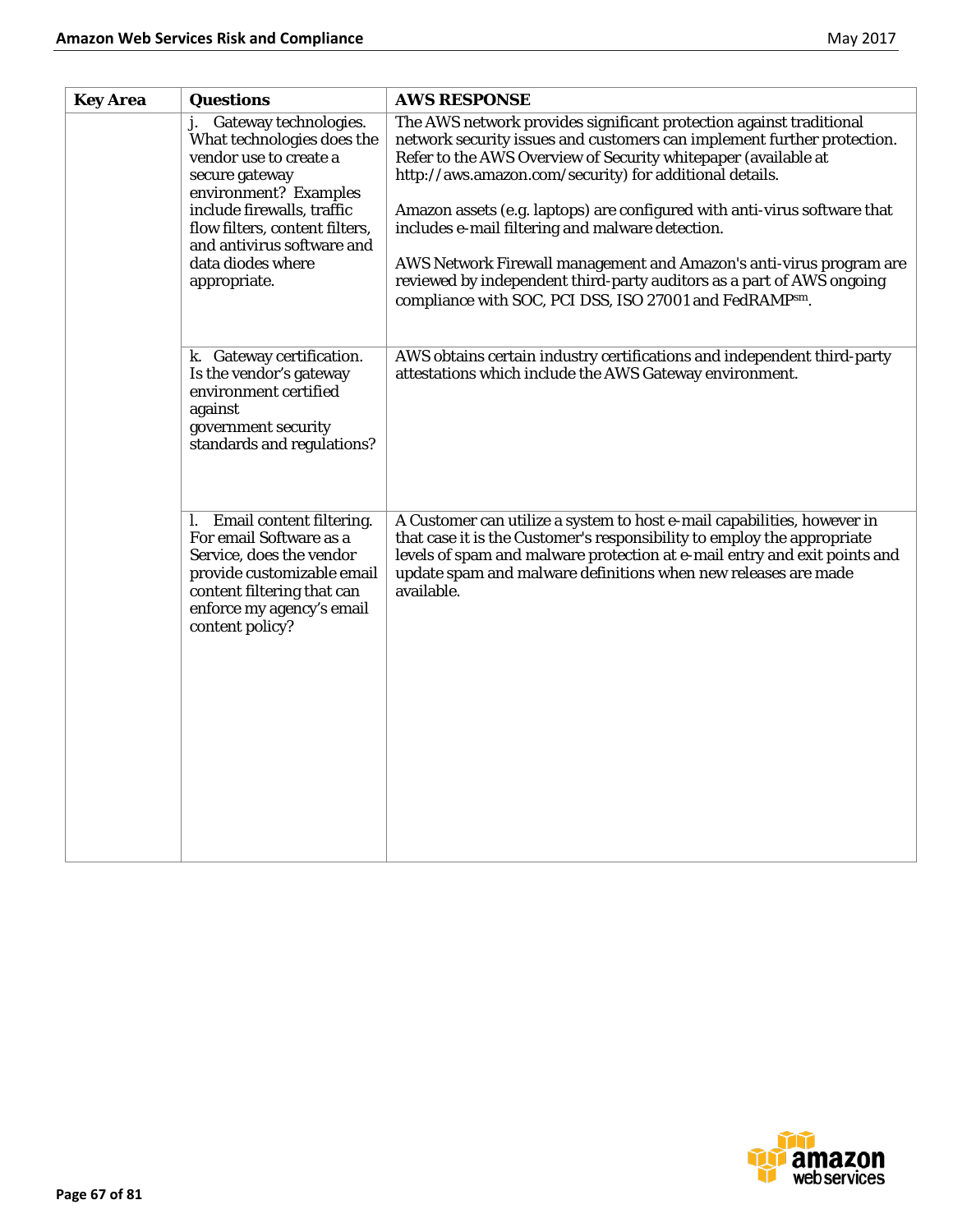| <b>Key Area</b> | <b>Questions</b>                                                                                                                                                                                                                                                                                                                   | <b>AWS RESPONSE</b>                                                                                                                                                                                                                                                                                                                                                                                                                                                                                                                                                                                                                                                                                                                                                                                                                                                                                                                                                                                                                                                                                                                                                                                                                                                                                                                                                                                                                                                                                                |
|-----------------|------------------------------------------------------------------------------------------------------------------------------------------------------------------------------------------------------------------------------------------------------------------------------------------------------------------------------------|--------------------------------------------------------------------------------------------------------------------------------------------------------------------------------------------------------------------------------------------------------------------------------------------------------------------------------------------------------------------------------------------------------------------------------------------------------------------------------------------------------------------------------------------------------------------------------------------------------------------------------------------------------------------------------------------------------------------------------------------------------------------------------------------------------------------------------------------------------------------------------------------------------------------------------------------------------------------------------------------------------------------------------------------------------------------------------------------------------------------------------------------------------------------------------------------------------------------------------------------------------------------------------------------------------------------------------------------------------------------------------------------------------------------------------------------------------------------------------------------------------------------|
|                 | m. Policies and processes<br>supporting the vendor's IT<br>security posture. Can I<br>have details of how the                                                                                                                                                                                                                      | Policies and procedures have been established by AWS Information<br>Security based upon the COBIT framework, ISO 27001 standards and the<br>PCI DSS requirements.                                                                                                                                                                                                                                                                                                                                                                                                                                                                                                                                                                                                                                                                                                                                                                                                                                                                                                                                                                                                                                                                                                                                                                                                                                                                                                                                                  |
|                 | vendor's computer and<br>network security posture is<br>supported by policies and<br>processes including threat<br>and risk assessments,                                                                                                                                                                                           | AWS has been validated and certified by an independent auditor to<br>confirm alignment with ISO 27001 certification standard. In addition<br>AWS publishes a SOC 1 Type II report. Refer to the SOC 1 report for<br>further details. The AWS Risk and Compliance whitepaper for additional<br>details - available at http://aws.amazon.com/security.                                                                                                                                                                                                                                                                                                                                                                                                                                                                                                                                                                                                                                                                                                                                                                                                                                                                                                                                                                                                                                                                                                                                                               |
|                 | ongoing vulnerability<br>management, a change<br>management process that<br>incorporates security,<br>penetration testing,<br>logging and regular log<br>analysis, use of security<br>products endorsed by the<br>Australian Government,<br>and compliance with<br>Australian government<br>security standards and<br>regulations? | AWS customers are able to identify key controls managed by AWS. Key<br>controls are critical to the customer's control environment and require an<br>external attestation of the operating effectiveness of these key controls in<br>order to comply with compliance requirements—such as the annual<br>financial audit. For this purpose, AWS publishes a wide range of specific<br>IT controls in its Service Organization Controls 1 (SOC 1) Type II report.<br>The SOC 1 report, formerly the Statement on Auditing Standards (SAS)<br>No. 70, Service Organizations report and formerly referred to as the<br>Statement on Standards for Attestation Engagements No. 16 (SSAE 16)<br>report, is a widely recognized auditing standard developed by the<br>American Institute of Certified Public Accountants (AICPA). The SOC 1<br>audit is an in-depth audit of both the design and operating effectiveness of<br>AWS' defined control objectives and control activities (which include<br>control objectives and control activities over the part of the infrastructure<br>AWS manages). "Type II" refers to the fact that each of the controls<br>described in the report are not only evaluated for adequacy of design, but<br>are also tested for operating effectiveness by the external auditor. Because<br>of the independence and competence of AWS' external auditor, controls<br>identified in the report should provide customers with a high level of<br>confidence in AWS' control environment. |
|                 | n. Technologies<br>supporting the vendor's IT<br>security posture. Can I<br>have details                                                                                                                                                                                                                                           | AWS provides third-party attestations, certifications, Service Organization<br>Controls 1 (SOC 1) Type II report and other relevant compliance reports<br>directly to our customers under NDA.                                                                                                                                                                                                                                                                                                                                                                                                                                                                                                                                                                                                                                                                                                                                                                                                                                                                                                                                                                                                                                                                                                                                                                                                                                                                                                                     |
|                 | of how the vendor's<br>computer and network<br>security posture is<br>supported by direct<br>technical controls<br>including timely<br>application of security<br>patches, regularly updated                                                                                                                                       | AWS Security regularly scans all Internet facing service endpoint IP<br>addresses for vulnerabilities (these scans do not include customer<br>instances). AWS Security notifies the appropriate parties to remediate any<br>identified vulnerabilities. In addition, external vulnerability threat<br>assessments are performed regularly by independent security firms.<br>Findings and recommendations resulting from these assessments are<br>categorized and delivered to AWS leadership.                                                                                                                                                                                                                                                                                                                                                                                                                                                                                                                                                                                                                                                                                                                                                                                                                                                                                                                                                                                                                      |
|                 | antivirus software, defense<br>in<br>depth mechanisms to<br>protect against unknown<br>vulnerabilities, hardened<br>operating systems and<br>software applications<br>configured with the<br>strongest possible security                                                                                                           | In addition, the AWS control environment is subject to regular internal<br>and external risk assessments. AWS engages with external certifying<br>bodies and independent auditors to review and test the AWS overall<br>control environment.                                                                                                                                                                                                                                                                                                                                                                                                                                                                                                                                                                                                                                                                                                                                                                                                                                                                                                                                                                                                                                                                                                                                                                                                                                                                       |
|                 | settings, intrusion<br>detection<br>and prevention systems,                                                                                                                                                                                                                                                                        |                                                                                                                                                                                                                                                                                                                                                                                                                                                                                                                                                                                                                                                                                                                                                                                                                                                                                                                                                                                                                                                                                                                                                                                                                                                                                                                                                                                                                                                                                                                    |

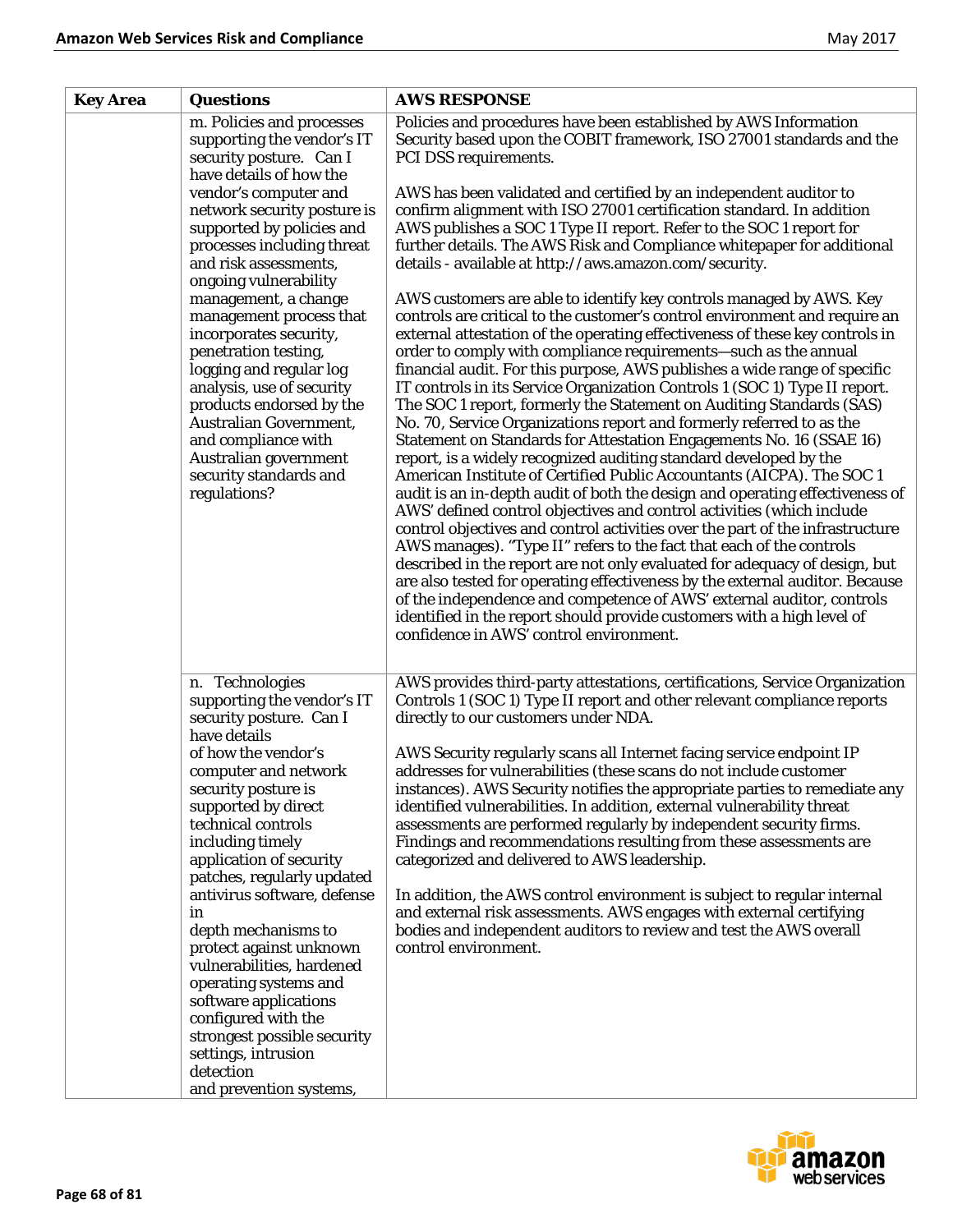| <b>Key Area</b> | <b>Questions</b>                                                                                                                                                                                                                                                                                                                                                                                                                                                                                                                                                                                                                                                                                                       | <b>AWS RESPONSE</b>                                                                                                                                                                                                                                                                                                                                                                                                                                                                                                                                                                                                                                                                                                                                                                              |
|-----------------|------------------------------------------------------------------------------------------------------------------------------------------------------------------------------------------------------------------------------------------------------------------------------------------------------------------------------------------------------------------------------------------------------------------------------------------------------------------------------------------------------------------------------------------------------------------------------------------------------------------------------------------------------------------------------------------------------------------------|--------------------------------------------------------------------------------------------------------------------------------------------------------------------------------------------------------------------------------------------------------------------------------------------------------------------------------------------------------------------------------------------------------------------------------------------------------------------------------------------------------------------------------------------------------------------------------------------------------------------------------------------------------------------------------------------------------------------------------------------------------------------------------------------------|
|                 | and data loss prevention<br>mechanisms?                                                                                                                                                                                                                                                                                                                                                                                                                                                                                                                                                                                                                                                                                |                                                                                                                                                                                                                                                                                                                                                                                                                                                                                                                                                                                                                                                                                                                                                                                                  |
|                 | o. Auditing the vendor's<br>IT security posture.<br>Can<br>I audit the vendor'<br>implementation of security<br>measures, including<br>performing scans and<br>other penetration testing<br>of<br>the environment provided<br>to me? If there is<br>justifiable reason why<br>auditing is not<br>possible, which reputable<br>third party has performed<br>audits and other<br>vulnerability assessments?<br>What sort of internal<br>audits does the vendor<br>perform, and which<br>compliance standards and<br>other<br>recommended practices<br>from organization's such as<br>the Cloud Security Alliance<br>are used for these<br>assessments? Can I<br>thoroughly review a copy<br>of recent resulting reports? | AWS provides third-party attestations, certifications, Service Organization<br>Controls 1 (SOC 1) Type II report and other relevant compliance reports<br>directly to our customers under NDA.<br>Customers can request permission to conduct scans of their cloud<br>infrastructure as long as they are limited to the customer's instances and<br>do not violate the AWS Acceptable Use Policy. Advance approval for these<br>types of scans can be initiated by submitting a request via the AWS<br>Vulnerability / Penetration Testing Request Form.<br>AWS Security regularly engages independent security firms to perform<br>external vulnerability threat assessments. The AWS SOC 1 Type 2 report<br>provides additional details on the specific control activities executed by<br>AWS. |

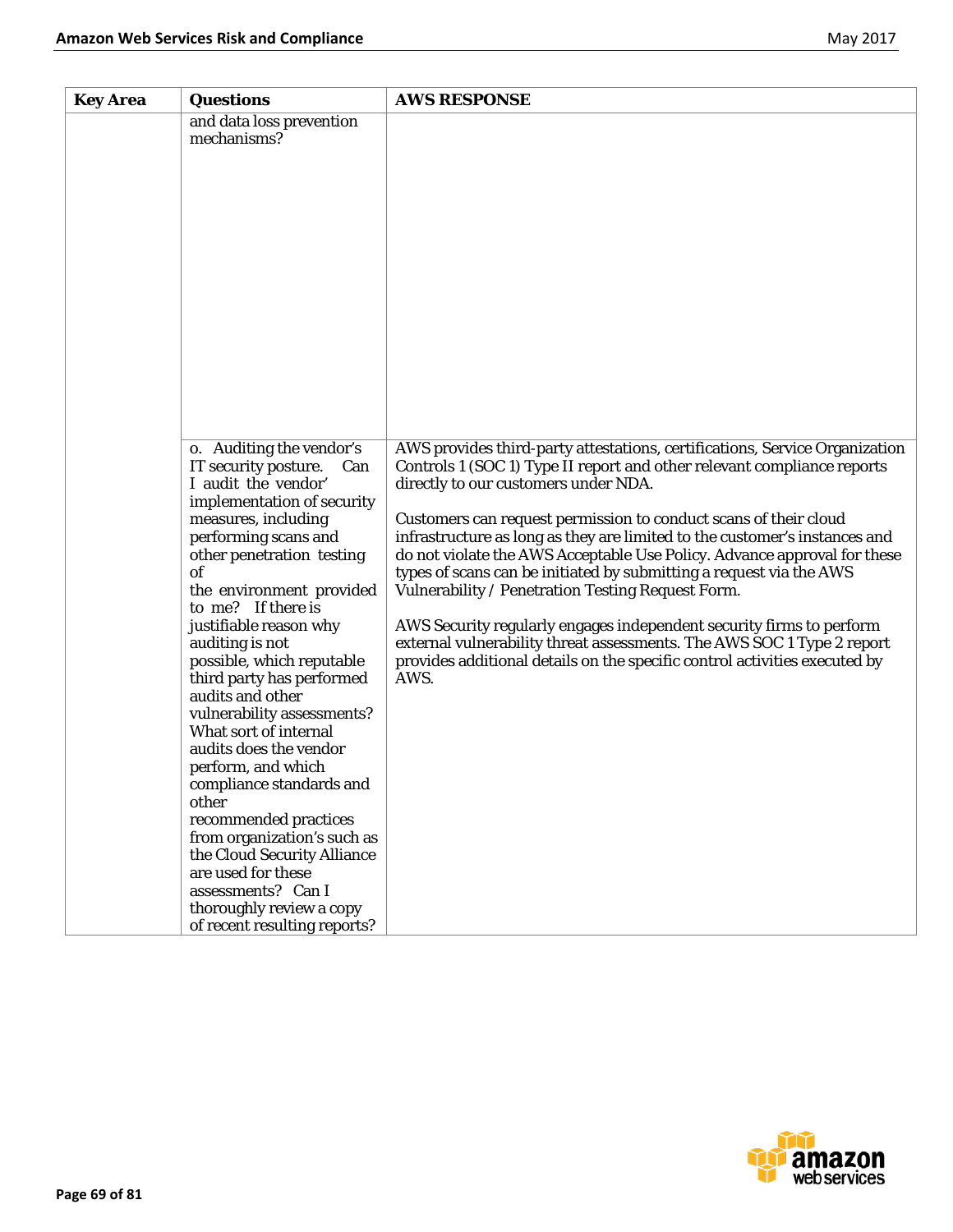| <b>Key Area</b> | <b>Questions</b>                                                                                                                                                                                                                                                                                                             | <b>AWS RESPONSE</b>                                                                                                                                                                                                                                                                                                                                                                                                                                                                                                                                                                                                                                                                                                                                                                                                                                   |
|-----------------|------------------------------------------------------------------------------------------------------------------------------------------------------------------------------------------------------------------------------------------------------------------------------------------------------------------------------|-------------------------------------------------------------------------------------------------------------------------------------------------------------------------------------------------------------------------------------------------------------------------------------------------------------------------------------------------------------------------------------------------------------------------------------------------------------------------------------------------------------------------------------------------------------------------------------------------------------------------------------------------------------------------------------------------------------------------------------------------------------------------------------------------------------------------------------------------------|
|                 | p. User authentication.<br>What identity and access<br>management systems does<br>the<br>vendor support for users to<br>log in to use Software as a<br>Service?                                                                                                                                                              | AWS Identity and Access Management (IAM) enables you to securely<br>control access to AWS services and resources for your users. Using IAM,<br>you can create and manage AWS users and groups and use permissions to<br>allow and deny their access to AWS resources.<br>AWS supports identity federation that makes it easier to manage users by<br>maintaining their identities in a single place. AWS IAM includes support<br>for the Security Assertion Markup Language (SAML) 2.0, an open<br>standard used by many identity providers. This new feature enables<br>federated single sign-on, or SSO, empowering users to log into the AWS<br>Management Console or make programmatic calls to AWS APIs, by using<br>assertions from a SAML-compliant identity provider, such as Shibboleth<br>and Windows Active Directory Federation Services. |
|                 | q. Centralized control of<br>What user<br>data.<br>training, policies and<br>technical<br>controls prevent my<br>agency's users from using<br>unapproved or insecure<br>computing devices<br>without a<br>trusted operating<br>environment to store or<br>process sensitive data<br>accessed using Software as<br>a Service? | N/A                                                                                                                                                                                                                                                                                                                                                                                                                                                                                                                                                                                                                                                                                                                                                                                                                                                   |

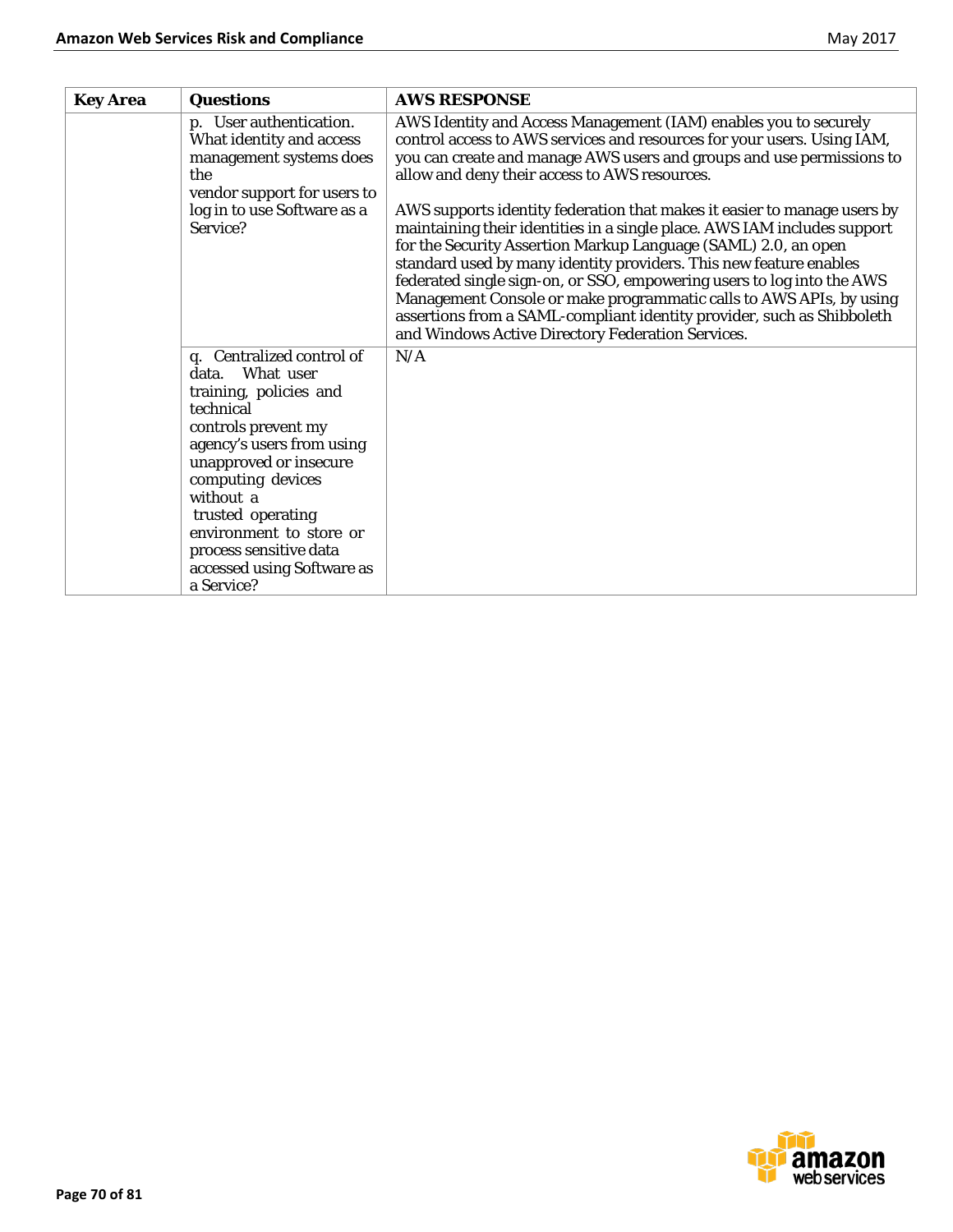| <b>Key Area</b> | <b>Questions</b>                                                                                                                                                                                                                                                                      | <b>AWS RESPONSE</b>                                                                                                                                                                                                                                                                                                                                                                                                                                                                                                                                                                                                                                                                                                                                                                                                                                           |
|-----------------|---------------------------------------------------------------------------------------------------------------------------------------------------------------------------------------------------------------------------------------------------------------------------------------|---------------------------------------------------------------------------------------------------------------------------------------------------------------------------------------------------------------------------------------------------------------------------------------------------------------------------------------------------------------------------------------------------------------------------------------------------------------------------------------------------------------------------------------------------------------------------------------------------------------------------------------------------------------------------------------------------------------------------------------------------------------------------------------------------------------------------------------------------------------|
|                 | r. Vendor's physical<br>security posture. Does the<br>vendor use physical<br>security products and<br>devices that are endorsed                                                                                                                                                       | The definition of AWS-defined logical and physical controls is documented<br>in the SOC 1 Type II report, and the report is available for review by audit<br>and compliance teams. AWS ISO 27001 and other certifications are also<br>available for auditors to review.                                                                                                                                                                                                                                                                                                                                                                                                                                                                                                                                                                                       |
|                 | by the Australian<br>Government? How is the<br>vendor's physical data<br>center designed to prevent<br>the tampering or theft of<br>servers, infrastructure and<br>the data stored thereon? Is<br>the vendor's physical data<br>center accredited by an<br>authoritative third party? | Physical security controls include but are not limited to perimeter controls<br>such as fencing, walls, security staff, video surveillance, intrusion<br>detection systems and other electronic means. Physical access is strictly<br>controlled both at the perimeter and at building ingress points and<br>includes, but is not limited to, professional security staff utilizing video<br>surveillance, intrusion detection systems, and other electronic means.<br>Authorized staff must pass two-factor authentication a minimum of two<br>times to access data center floors. Physical access points to server<br>locations are recorded by closed circuit television camera (CCTV) as<br>defined in the AWS Data Center Physical Security Policy. Images are<br>retained for 90 days, unless limited to 30 days by legal or contractual<br>obligations |
|                 |                                                                                                                                                                                                                                                                                       | AWS provides data center physical access and information to approved<br>employees and contractors who have a legitimate business need for such<br>privileges. All visitors are required to present identification and are signed<br>in and escorted by authorized staff.                                                                                                                                                                                                                                                                                                                                                                                                                                                                                                                                                                                      |
|                 |                                                                                                                                                                                                                                                                                       | See the SOC 1 Type II report for specific controls related to physical access,<br>data center access authorization, and other related controls.                                                                                                                                                                                                                                                                                                                                                                                                                                                                                                                                                                                                                                                                                                               |
|                 |                                                                                                                                                                                                                                                                                       | Refer to ISO 27001 standard, Annex A, domain 9 for further information.<br>AWS has been validated and certified by an independent auditor to<br>confirm alignment with ISO 27001 certification standard.                                                                                                                                                                                                                                                                                                                                                                                                                                                                                                                                                                                                                                                      |
|                 | s. Software and hardware<br>procurement. What<br>procurement process is<br>used to ensure that cloud<br>infrastructure software and<br>hardware has been<br>supplied by a legitimate<br>source and has not been<br>maliciously modified in<br>transit?                                | In alignment with ISO 27001 standards, AWS Hardware assets are<br>assigned an owner, tracked and monitored by the AWS personnel with<br>AWS proprietary inventory management tools. AWS procurement and<br>supply chain team maintain relationships with all AWS suppliers.<br>Refer to ISO 27001 standard, Annex A, domain 7 for additional details.<br>AWS has been validated and certified by an independent auditor to<br>confirm alignment with ISO 27001 certification standard.                                                                                                                                                                                                                                                                                                                                                                        |
|                 |                                                                                                                                                                                                                                                                                       |                                                                                                                                                                                                                                                                                                                                                                                                                                                                                                                                                                                                                                                                                                                                                                                                                                                               |

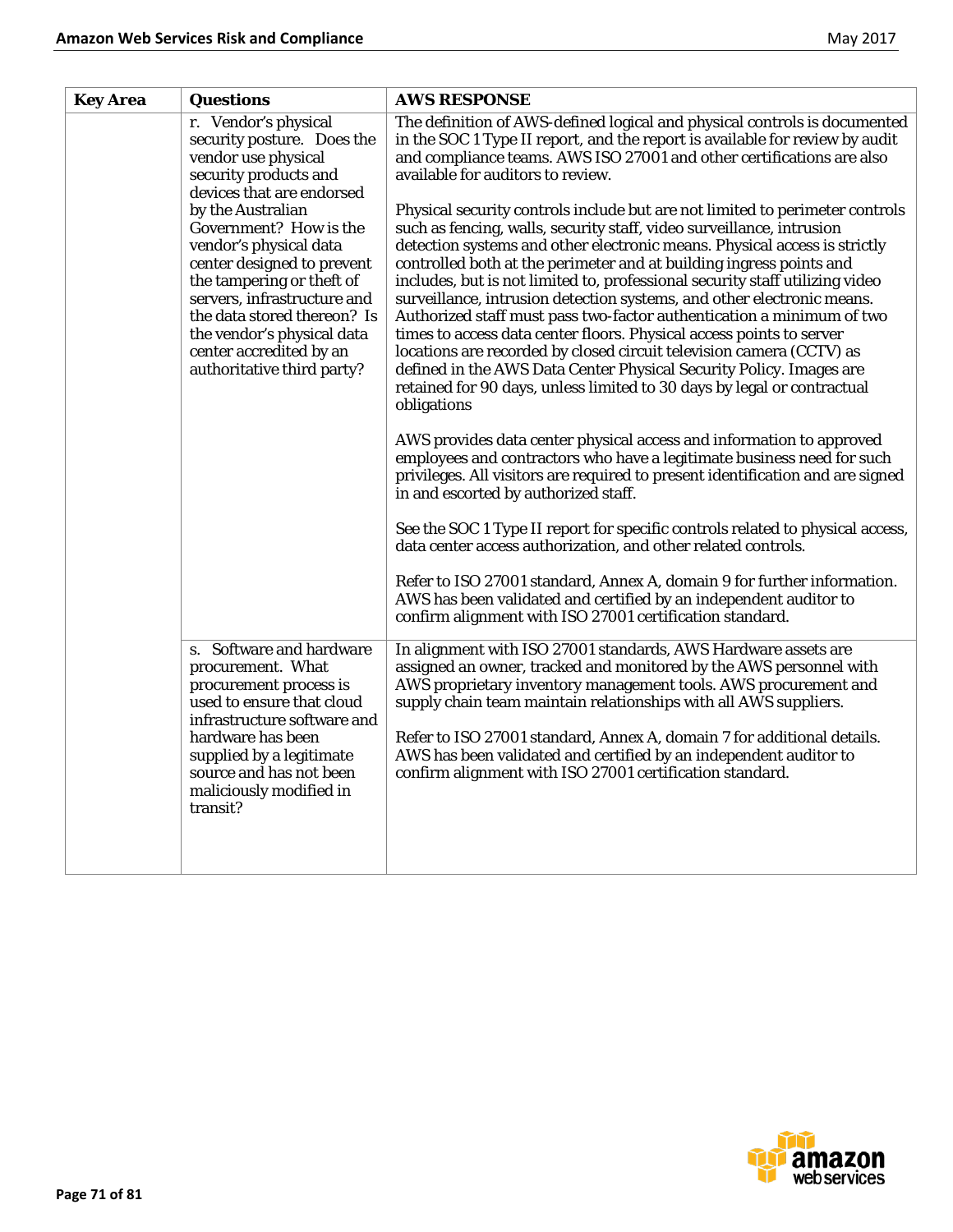| <b>Key Area</b>                                                                          | <b>Questions</b>                                                                                                                                                                                                                                                                                                                     | <b>AWS RESPONSE</b>                                                                                                                                                                                                                                                                                                                                                                                                                                                                                                                                                                                                                                                                                                                                             |
|------------------------------------------------------------------------------------------|--------------------------------------------------------------------------------------------------------------------------------------------------------------------------------------------------------------------------------------------------------------------------------------------------------------------------------------|-----------------------------------------------------------------------------------------------------------------------------------------------------------------------------------------------------------------------------------------------------------------------------------------------------------------------------------------------------------------------------------------------------------------------------------------------------------------------------------------------------------------------------------------------------------------------------------------------------------------------------------------------------------------------------------------------------------------------------------------------------------------|
| Protecting<br>Data from<br>Unauthorized<br>Access by the<br>Vendor's<br><b>Customers</b> | a. Customer segregation.<br>What assurance do I have<br>that the virtualization and<br>"multi-tenancy"<br>mechanisms guarantee<br>adequate logical and<br>network segregation<br>between multiple<br>tenants, so that a malicious<br>customer using the same<br>physical computer as me                                              | Amazon EC2 currently utilizes a highly customized version of the Xen<br>hypervisor. The hypervisor is regularly assessed for new and existing<br>vulnerabilities and attack vectors by internal and external penetration<br>teams, and is well suited for maintaining strong isolation between guest<br>virtual machines. The AWS Xen hypervisor security is regularly evaluated<br>by independent auditors during assessments and audits.<br>All data stored by AWS on behalf of customers has strong tenant isolation<br>security and control capabilities. Customers retain control and ownership<br>of their data, thus it is their responsibility to choose to encrypt the data.<br>AWS allows customers to use their own encryption mechanisms for nearly |
|                                                                                          | cannot access<br>my data?                                                                                                                                                                                                                                                                                                            | all the services, including S3, EBS and EC2. VPC sessions are also<br>encrypted. Amazon S3 also offers Server Side Encryption as an option for<br>customers. Refer to AWS Risk and Compliance Whitepaper for additional<br>details - available at http://aws.amazon.com/security.                                                                                                                                                                                                                                                                                                                                                                                                                                                                               |
|                                                                                          | b. Weakening my security<br>posture. How would using<br>the vendor's cloud<br>infrastructure weaken my<br>agency's existing network<br>security posture? Would<br>the vendor advertise me<br>as one of their<br>customers without my<br>explicit consent, thereby<br>assisting an adversary<br>that is specifically<br>targeting me? | AWS customers are considered confidential and would not advertise<br>customer details without explicit consent. Amazon Virtual Private Cloud<br>(Amazon VPC) lets you provision a logically isolated section of the Amazon<br>Web Services (AWS) Cloud where you can launch AWS resources in a<br>virtual network that you define. You have complete control over your<br>virtual networking environment, including selection of your own IP<br>address range, creation of subnets, and configuration of route tables and<br>network gateways.                                                                                                                                                                                                                  |
|                                                                                          | c. Dedicated servers. Do I<br>have some control over<br>which physical computer<br>runs my virtual machines?<br>Can I pay extra to ensure<br>that no other customer can<br>use the same physical<br>computer as me e.g.<br>dedicated servers or virtual<br>private cloud?                                                            | VPC allows customers to launch Amazon EC2 instances that are physically<br>isolated at the host hardware level; they will run on single tenant<br>hardware. A VPC can be created with 'dedicated' tenancy, in which case all<br>instances launched into the VPC will utilize this feature. Alternatively, a<br>VPC may be created with 'default' tenancy, but customers may specify<br>'dedicated' tenancy for particular instances launched into the VPC.                                                                                                                                                                                                                                                                                                      |
|                                                                                          | d. Media sanitization.<br>When I delete portions of<br>my data, what processes<br>are used to sanitize the<br>storage media before it is<br>made available to another<br>customer, and are the<br>processes deemed<br>appropriate by the DSD<br>ISM?                                                                                 | Customers retain ownership and control of their content and provide<br>customers with the ability to delete their data.<br>When a storage device has reached the end of its useful life, AWS<br>procedures include a decommissioning process that is designed to prevent<br>customer data from being exposed to unauthorized individuals. AWS uses<br>the techniques detailed in or NIST 800-88 ("Guidelines for Media<br>Sanitization") as part of the decommissioning process. Refer to AWS<br>Overview of Security Processes Whitepaper for additional details -<br>available at http://aws.amazon.com/security.                                                                                                                                             |
|                                                                                          |                                                                                                                                                                                                                                                                                                                                      |                                                                                                                                                                                                                                                                                                                                                                                                                                                                                                                                                                                                                                                                                                                                                                 |

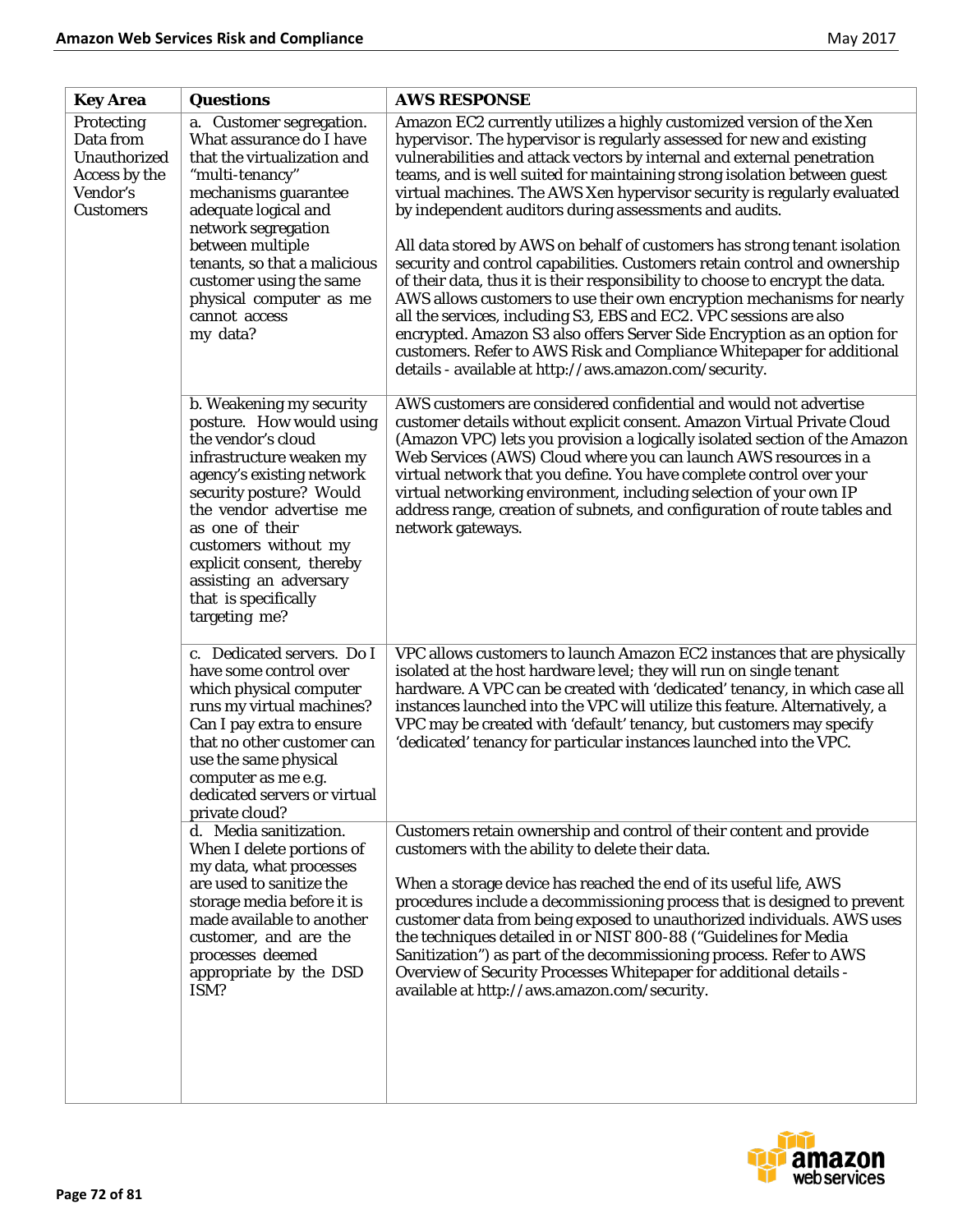| <b>Key Area</b>                                                                                 | <b>Questions</b>                                                                                                                                                                                                                             | <b>AWS RESPONSE</b>                                                                                                                                                                                                                                                                                                                                                                                                                                                                                                                                                                |
|-------------------------------------------------------------------------------------------------|----------------------------------------------------------------------------------------------------------------------------------------------------------------------------------------------------------------------------------------------|------------------------------------------------------------------------------------------------------------------------------------------------------------------------------------------------------------------------------------------------------------------------------------------------------------------------------------------------------------------------------------------------------------------------------------------------------------------------------------------------------------------------------------------------------------------------------------|
| Protecting<br>Data from<br>Unauthorized<br>Access by<br><b>Rogue Vendor</b><br><b>Employees</b> | a. Data encryption key<br>management. Does the<br>vendor know the password<br>or<br>key used to decrypt my<br>data, or do I encrypt and<br>decrypt the data on my<br>computer so the vendor<br>only<br>ever has encrypted data?              | AWS Customers manage their own encryption unless they are utilizing<br>AWS server side encryption service. In this case, AWS does create a<br>unique encryption key per tenant. Refer to AWS Overview of Security<br>Processes Whitepaper for additional details - available at<br>http://aws.amazon.com/security.                                                                                                                                                                                                                                                                 |
|                                                                                                 | b. Vetting of vendor's<br>employees. What<br>personnel employment<br>checks and<br>vetting processes does the<br>vendor perform to ensure<br>that employees are<br>trustworthy?                                                              | AWS conducts criminal background checks, as permitted by applicable<br>law, as part of pre-employment screening practices for employees<br>commensurate with the employee's position and level of access to AWS<br>facilities.                                                                                                                                                                                                                                                                                                                                                     |
|                                                                                                 | c. Auditing vendor's<br>employees. What robust<br>identity and access<br>management<br>system do the vendor's<br>employees use? What<br>auditing process is used to<br>log and review the actions<br>performed by the vendor's<br>employees? | In alignment with ISO 27001 standards, AWS has established formal<br>policies, procedures to delineate the minimum standards for logical access<br>to AWS resources. AWS SOC 1 Type 2 report outlines the controls in place<br>to manage access provisioning to AWS resources.<br>Refer to AWS Overview of Security Processes whitepaper for additional<br>details - available at http://aws.amazon.com/security.                                                                                                                                                                  |
|                                                                                                 | d. Visitors to data center.<br>Are visitors to data centers<br>escorted at all times, and<br>is the name and other<br>personal details of every<br>visitor verified and<br>recorded?                                                         | All visitors and contractors are required to present identification and are<br>signed in and continually escorted by authorized staff.<br>AWS only provides data center access and information to employees and<br>contractors who have a legitimate business need for such privileges. When<br>an employee no longer has a business need for these privileges, his or her<br>access is immediately revoked, even if they continue to be an employee of<br>Amazon or Amazon Web Services. All physical access to data centers by<br>AWS employees is routinely logged and audited. |
|                                                                                                 | e. Physical tampering by<br>vendor's employees. Is<br>network cabling<br>professionally<br>installed to Australian<br>standards or<br>internationally acceptable<br>standards, to help avoid                                                 | Physical security controls include but are not limited to perimeter controls<br>such as fencing, walls, security staff, video surveillance, intrusion<br>detection systems and other electronic means. This includes appropriate<br>protection for network cables.<br>The AWS SOC 1 Type 2 report provides additional details on the specific<br>control activities executed by AWS.                                                                                                                                                                                               |
|                                                                                                 | the vendor's employees<br>from accidentally<br>connecting cables to the<br>wrong computers, and to<br>help readily<br>highlight any deliberate<br>attempts by the vendor's<br>employees to tamper with<br>the cabling?                       | Refer to ISO 27001 standard, Annex A, domain 9 for further information.<br>AWS has been validated and certified by an independent auditor to<br>confirm alignment with ISO 27001 certification standard.                                                                                                                                                                                                                                                                                                                                                                           |

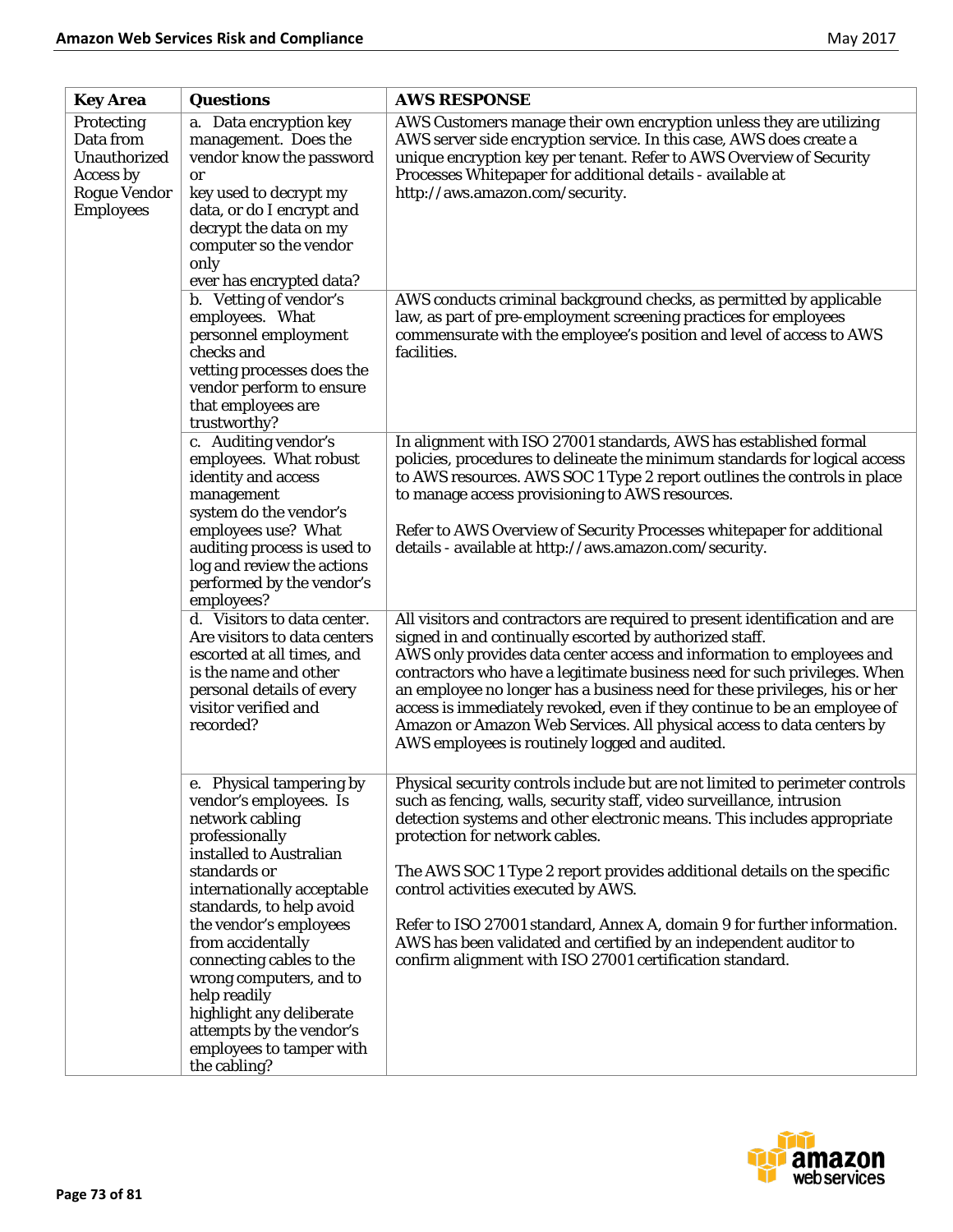| <b>Key Area</b>                                        | <b>Questions</b>                                                                                                                                                                                                                                                                                                                                    | <b>AWS RESPONSE</b>                                                                                                                                                                                                                                                                                                                                                                                                                                                                                                                                                                                                       |
|--------------------------------------------------------|-----------------------------------------------------------------------------------------------------------------------------------------------------------------------------------------------------------------------------------------------------------------------------------------------------------------------------------------------------|---------------------------------------------------------------------------------------------------------------------------------------------------------------------------------------------------------------------------------------------------------------------------------------------------------------------------------------------------------------------------------------------------------------------------------------------------------------------------------------------------------------------------------------------------------------------------------------------------------------------------|
|                                                        | f. Vendor's<br>subcontractors. Do the<br>answers to these questions<br>apply equally to<br>all of the vendor's<br>subcontractors?                                                                                                                                                                                                                   | Provisioning contractor / vendor access is managed the same for both<br>employees and contractors, with responsibility shared across Human<br>Resources (HR), Corporate Operations and Service Owners. Vendors are<br>subject to the same access requirements as employees.                                                                                                                                                                                                                                                                                                                                               |
| <b>Handling</b><br><b>Security</b><br><b>Incidents</b> | a. Timely vendor support.<br>Is the vendor readily<br>contactable and responsive<br>to requests for support,<br>and is the maximum<br>acceptable response time<br>captured in the SLA or<br>simply a marketing claim<br>that the vendor will try<br>their best?                                                                                     | AWS Support is a one-on-one, fast-response support channel that is<br>staffed 24x7x365 with experienced and technical support engineers. The<br>service helps customers of all sizes and technical abilities to successfully<br>utilize the products and features provided by Amazon Web Services.<br>All AWS Support tiers offer customers of AWS Infrastructure Services an<br>unlimited number of support cases with pay-by-the-month pricing and no<br>long-term contracts. The four tiers provide developers and businesses the<br>flexibility to choose the support tiers that meet their specific needs.           |
|                                                        | Is the support provided<br>locally, or from a foreign<br>country, or from several<br>foreign countries using an<br>approach that follows the<br>sun? What mechanism<br>does the vendor use to<br>obtain a real-time<br>understanding of the<br>security posture of my use<br>of the vendor's services so<br>that the vendor can<br>provide support? |                                                                                                                                                                                                                                                                                                                                                                                                                                                                                                                                                                                                                           |
|                                                        | b. Vendor's incident<br>response plan. Does the<br>vendor have a security<br>incident response plan that<br>specifies how to detect and<br>respond to security<br>incidents, in a way that is<br>similar to incident<br>handling procedures<br>detailed in the DSD ISM?<br>Can I thoroughly review a<br>copy?                                       | The Amazon Incident Management team employs industry-standard<br>diagnostic procedures to drive resolution during business-impacting<br>events. Staff operators provide 24 x 7 x 365 coverage to detect incidents<br>and to manage the impact and resolution. AWS' incident response<br>program, plans and procedures have been developed in alignment with<br>ISO 27001 standard. The AWS SOC 1 Type 2 report provides details on the<br>specific control activities executed by AWS.<br>The AWS Overview of Security Processes whitepaper (available at<br>http://aws.amazon.com/security) provides additional details. |
|                                                        | c. Training of vendor's<br>employees. What<br>qualifications,<br>certifications and regular<br>information security<br>awareness training do the<br>vendor's employees<br>require, to know how to<br>use the vendor's systems in<br>a secure manner and to<br>identify potential security<br>incidents?                                             | In alignment with ISO 27001 standard, all AWS employees complete<br>periodic Information Security training which requires an<br>acknowledgement to complete. Compliance audits are periodically<br>performed to validate that employees understand and follow the<br>established policies. Refer to AWS Overview of Security Processes<br>Whitepaper for additional details - available at<br>http://aws.amazon.com/security.                                                                                                                                                                                             |

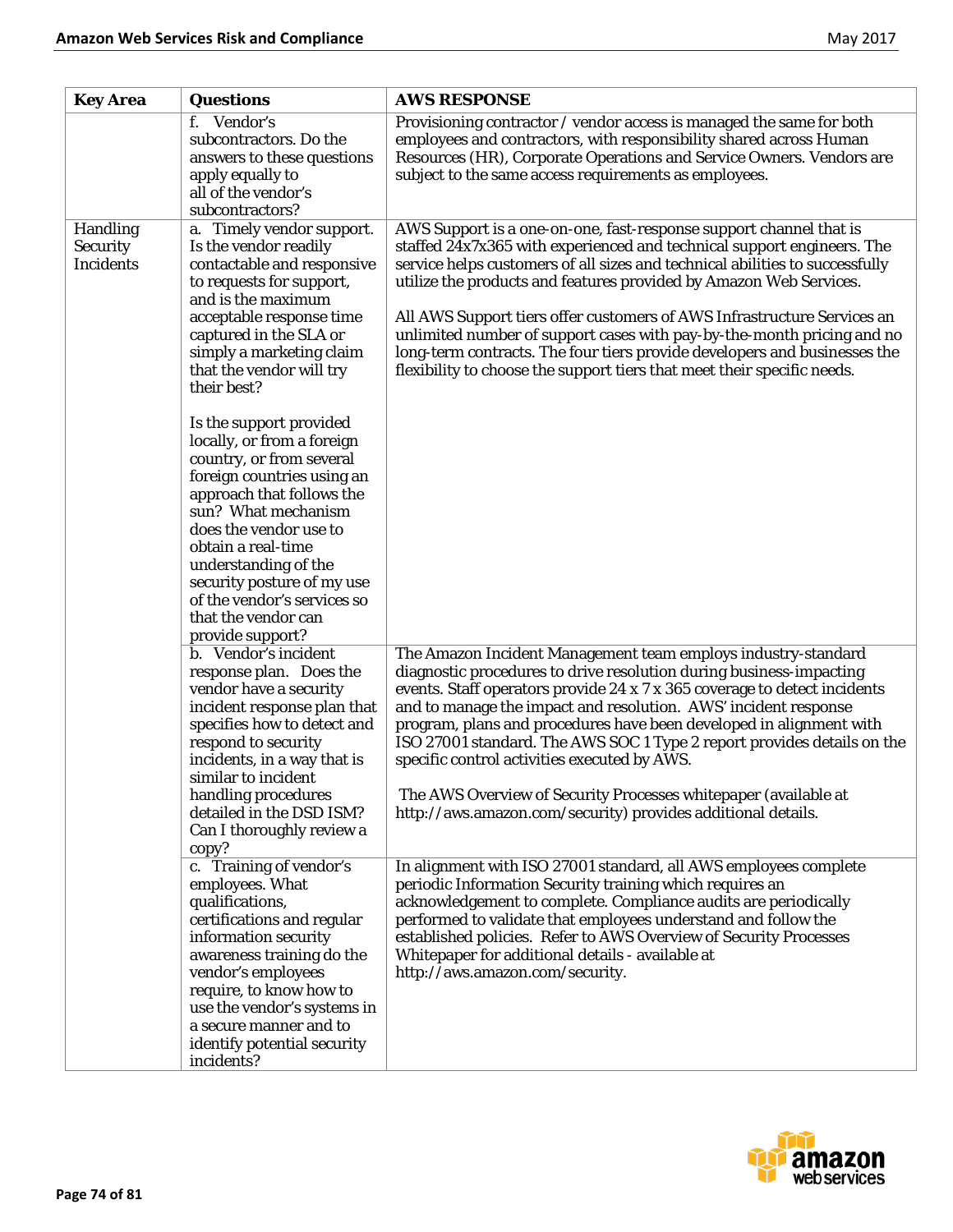| <b>Key Area</b> | <b>Questions</b>                                                                                                                                                                                                                                                                                                                                                                                                        | <b>AWS RESPONSE</b>                                                                                                                                                                                                                                                                                                                                                                                                                                                                                                                                |
|-----------------|-------------------------------------------------------------------------------------------------------------------------------------------------------------------------------------------------------------------------------------------------------------------------------------------------------------------------------------------------------------------------------------------------------------------------|----------------------------------------------------------------------------------------------------------------------------------------------------------------------------------------------------------------------------------------------------------------------------------------------------------------------------------------------------------------------------------------------------------------------------------------------------------------------------------------------------------------------------------------------------|
|                 | d. Notification of security<br>incidents. Will the vendor<br>notify me via secure<br>communications of<br>security incidents that are<br>more serious than an<br>agreed threshold,<br>especially in<br>cases where the vendor<br>might be liable? Will the<br>vendor automatically<br>notify law enforcement or<br>other authorities, who may<br>confiscate computing<br>equipment used to store or<br>process my data? | Notification of security incidents are handled on a case-by-case basis and<br>as required by applicable law. Any notification is performed via secure<br>communications.                                                                                                                                                                                                                                                                                                                                                                           |
|                 | e. Extent of vendor<br>support. How much<br>assistance will the vendor<br>provide me<br>with investigations if there<br>is a security breach such as<br>an unauthorized disclosure<br>of my data,<br>or if there is a need to<br>perform legal electronic<br>discovery of evidence?                                                                                                                                     | AWS provides infrastructure and customers manage everything else,<br>including the operating system, the network configuration and the<br>installed applications. Customers are responsible for responding<br>appropriately to legal procedures involving the identification, collection,<br>processing, analysis and production of electronic documents they store or<br>process using AWS. Upon request, AWS may work with customers who<br>require AWS' assistance in legal proceedings.                                                        |
|                 | f. My access to logs. How<br>do I obtain access to time<br>synchronized audit logs<br>and other logs to perform a<br>forensic investigation, and<br>how are the logs created<br>and stored to be<br>suitable evidence for a<br>court of law?                                                                                                                                                                            | Customers retain control of their own guest operating systems, software<br>and applications and are responsible for developing logical monitoring of<br>the conditions of these systems. In alignment with ISO 27001 standards,<br>AWS information systems utilize internal system clocks synchronized via<br>NTP (Network Time Protocol).<br>AWS CloudTrail provides a simple solution to log user activity that helps<br>alleviate the burden of running a complex logging system. Refer to<br>aws.amazon.com/cloudtrail for additional details. |
|                 |                                                                                                                                                                                                                                                                                                                                                                                                                         | AWS Cloudwatch provides monitoring for AWS cloud resources and the<br>applications customers run on AWS. Refer to<br>aws.amazon.com/cloudwatch for additional details. AWS also publishes<br>our most up-to-the-minute information on service availability on the<br>Service Health Dashboard. Refer to status.aws.amazon.com.                                                                                                                                                                                                                     |
|                 | g. Security incident<br>compensation. How will<br>the vendor adequately<br>compensate<br>me if the vendor's<br>actions, faulty software or<br>hardware contributed to<br>a security<br>breach?                                                                                                                                                                                                                          | AWS' incident response program, plans and procedures have been<br>developed in alignment with ISO 27001 standard. The AWS SOC 1 Type 2<br>report provides details on the specific control activities executed by AWS.<br>The AWS Overview of Security Processes whitepaper (available at<br>http://aws.amazon.com/security) provides additional details.                                                                                                                                                                                           |

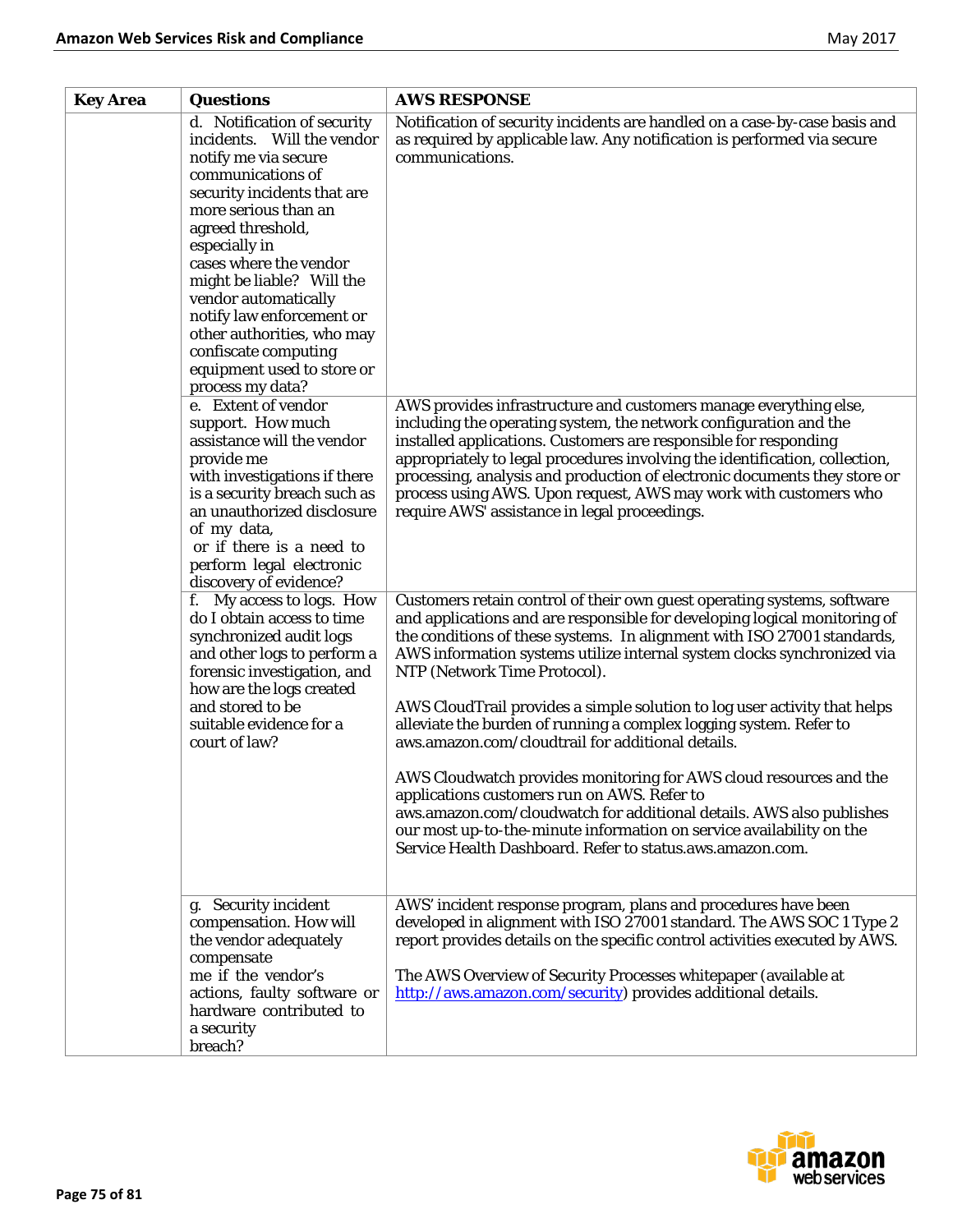| <b>Key Area</b> | <b>Questions</b>                                                                                                                                                                                                                                                                                                                                                                                                                                                                                                                                                                                                                                                                                                                                 | <b>AWS RESPONSE</b>                                                                                                                                                                                                                                                                                                                                                                                                                                                                                                                                                                                                                                                        |
|-----------------|--------------------------------------------------------------------------------------------------------------------------------------------------------------------------------------------------------------------------------------------------------------------------------------------------------------------------------------------------------------------------------------------------------------------------------------------------------------------------------------------------------------------------------------------------------------------------------------------------------------------------------------------------------------------------------------------------------------------------------------------------|----------------------------------------------------------------------------------------------------------------------------------------------------------------------------------------------------------------------------------------------------------------------------------------------------------------------------------------------------------------------------------------------------------------------------------------------------------------------------------------------------------------------------------------------------------------------------------------------------------------------------------------------------------------------------|
|                 | h. Data spills. If data that<br>I consider is too sensitive<br>to be stored in the cloud is<br>accidentally placed into the<br>cloud, referred to as a data<br>spill, how can the spilled<br>data be deleted using<br>forensic sanitization<br>techniques? Is the relevant<br>portion of physical storage<br>media zeroed whenever<br>data is deleted? If not, how<br>long does it take for<br>deleted data to be<br>overwritten by customers<br>as part of normal<br>operation, noting that<br>clouds typically have<br>significant spare<br>unused storage capacity?<br>Can the spilled data be<br>forensically deleted from<br>the vendor's backup<br>media? Where else is the<br>spilled data stored, and can<br>it be forensically deleted? | Customers retain ownership and control of their content. All data stored<br>by AWS on behalf of customers has strong tenant isolation security and<br>control capabilities. AWS allows customers to use their own encryption<br>mechanisms for nearly all the services, including S3, EBS and EC2. IPSec<br>tunnels to VPC are also encrypted. Amazon S3 also offers Server Side<br>Encryption as an option for customers. Refer to AWS Risk and<br>Compliance Whitepaper for additional details - available at<br>http://aws.amazon.com/security.<br>Refer to AWS Risk and Compliance Whitepaper for additional details -<br>available at http://aws.amazon.com/security. |

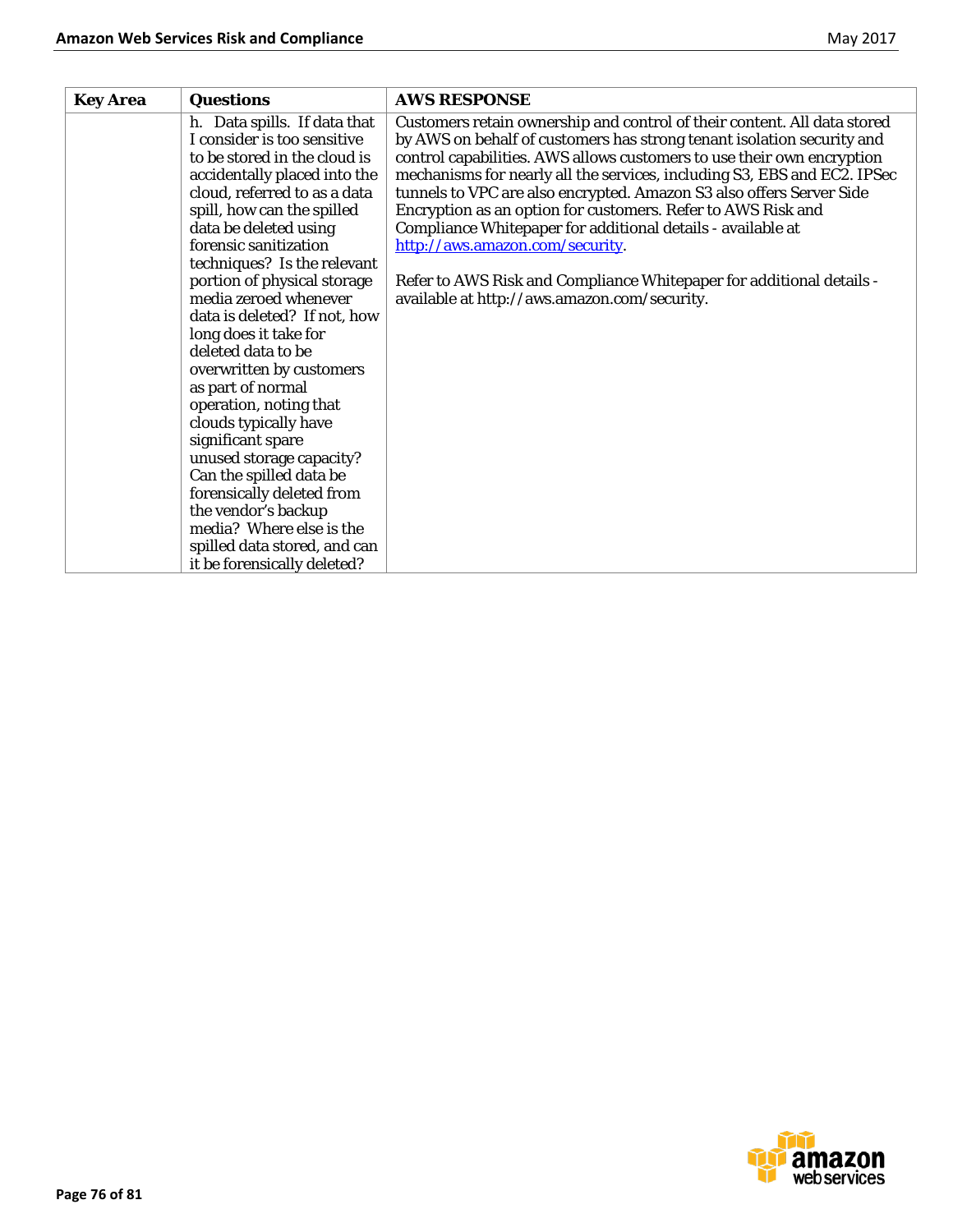# **Appendix C: Glossary of Terms**

**Authentication:** Authentication is the process of determining whether someone or something is, in fact, who or what it is declared to be.

**Availability Zone:** Amazon EC2 locations are composed of regions and Availability Zones. Availability Zones are distinct locations that are engineered to be insulated from failures in other Availability Zones and provide inexpensive, low latency network connectivity to other Availability Zones in the same region.

**DSS:** The Payment Card Industry Data Security Standard (DSS) is a worldwide information security standard assembled and managed by the Payment Card Industry Security Standards Council.

**EBS:** Amazon Elastic Block Store (EBS) provides block level storage volumes for use with Amazon EC2 instances. Amazon EBS volumes are off-instance storage that persists independently from the life of an instance.

**FedRAMP**sm**:** The Federal Risk and Authorization Management Program (FedRAMPsm) is a government-wide program that provides a standardized approach to security assessment, authorization, and continuous monitoring for cloud products and services. FedRAMP<sup>sm</sup> is mandatory for Federal Agency cloud deployments and service models at the low and moderate risk impact levels.

**FISMA:** The Federal Information Security Management Act of 2002. The act requires each federal agency to develop, document, and implement an agency-wide program to provide information security for the information and information systems that support the operations and assets of the agency, including those provided or managed by another agency, contractor, or other source.

**FIPS 140-2:** The Federal Information Processing Standard (FIPS) Publication 140-2 is a US government security standard that specifies the security requirements for cryptographic modules protecting sensitive information.

**GLBA:** The Gramm–Leach–Bliley Act (GLB or GLBA), also known as the Financial Services Modernization Act of 1999, sets forth requirements for financial institutions with regard to, among other things, the disclosure of nonpublic customer information and the protection of threats in security and data integrity.

**HIPAA:** The Health Insurance Portability and Accountability Act (HIPAA) of 1996 requires the establishment of national standards for electronic health care transactions and national identifiers for providers, health insurance plans, and employers. The Administration Simplification provisions also address the security and privacy of health data. The standards are meant to improve the efficiency and effectiveness of the nation's health care system by encouraging the widespread use of electronic data interchange in the U.S. health care system.

**Hypervisor:** A hypervisor, also called Virtual Machine Monitor (VMM), is software/hardware platform virtualization software that allows multiple operating systems to run on a host computer concurrently.

**IAM:** AWS Identity and Access Management (IAM) enables a customer to create multiple Users and manage the permissions for each of these Users within their AWS Account.

**ITAR:** International Traffic in Arms Regulations (ITAR) is a set of United States government regulations that control the export and import of defense-related articles and services on the United States Munitions List (USML). Government agencies and contractors must comply with ITAR and restrict access to protected data.

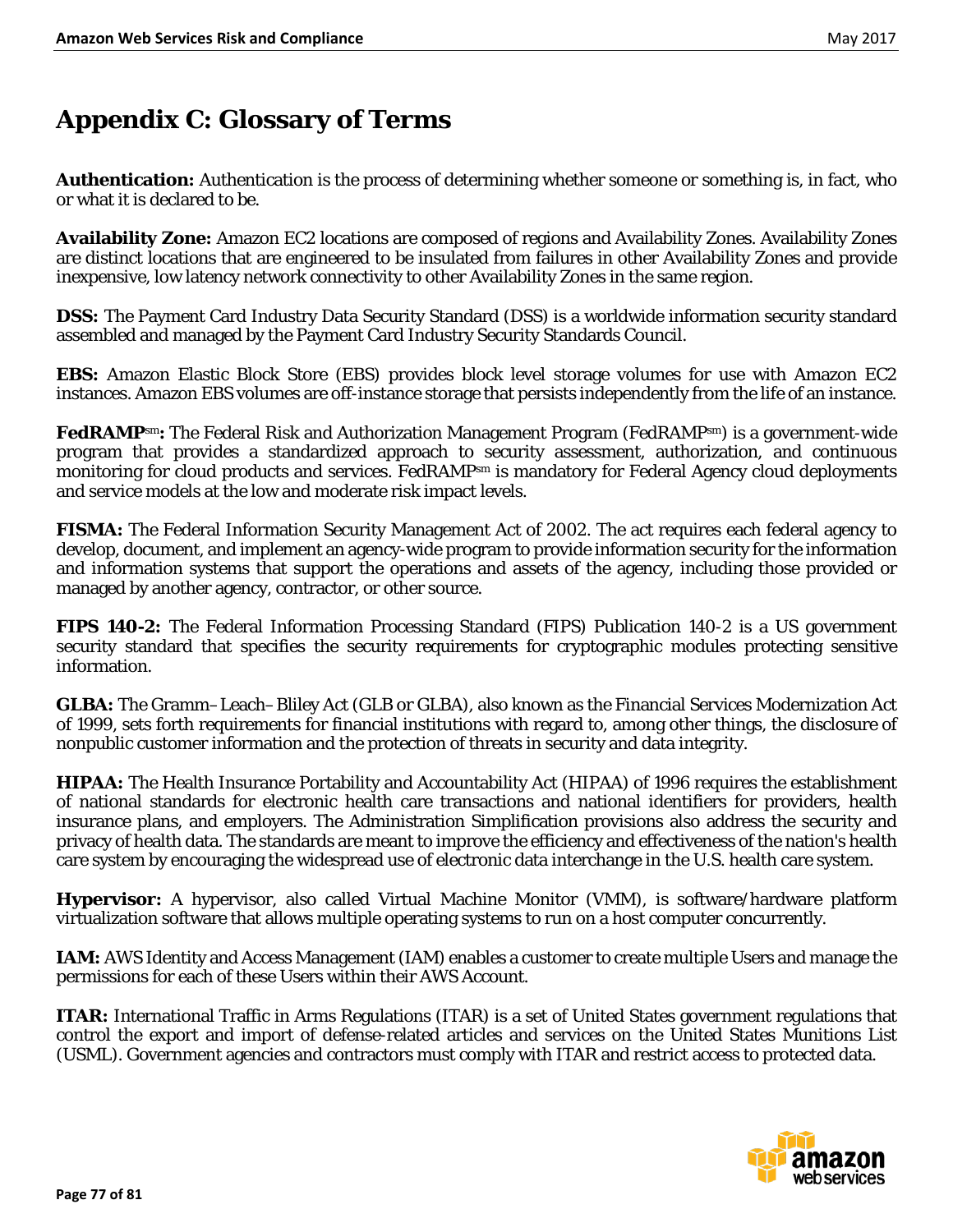**ISAE 3402:** The International Standards for Assurance Engagements No. 3402 (ISAE 3402) is the international standard on assurance engagements. It was put forth by the International Auditing and Assurance Standards Board (IAASB), a standard-setting board within the International Federation of Accountants (IFAC). ISAE 3402 is now the new globally recognized standard for assurance reporting on service organizations.

**ISO 9001:** AWS' ISO 9001 certification directly supports customers who develop, migrate and operate their quality-controlled IT systems in the AWS cloud. Customers can leverage AWS' compliance reports as evidence for their own ISO 9001 programs and industry-specific quality programs, such as GxP in life sciences, ISO 13485 in medical devices, AS9100 in aerospace, and ISO/TS 16949 in automotive. AWS customers who don't have quality system requirements will still benefit from the additional assurance and transparency that an ISO 9001 certification provides.

**ISO 27001:** ISO/IEC 27001 is an Information Security Management System (ISMS) standard published by the International Organization for Standardization (ISO) and the International Electrotechnical Commission (IEC). ISO 27001 formally specifies a management system that is intended to bring information security under explicit management control. Being a formal specification means that it mandates specific requirements. Organizations that claim to have adopted ISO/IEC 27001 can therefore be audited and certified compliant with the standard.

**NIST:** National Institute of Standards and Technology. This agency sets detailed security standards as needed by industry or government programs. Compliance with FISMA requires agencies to adhere to NIST standards.

**Object:** The fundamental entities stored in Amazon S3. Objects consist of object data and metadata. The data portion is opaque to Amazon S3. The metadata is a set of name-value pairs that describe the object. These include some default metadata such as the date last modified and standard HTTP metadata such as Content-Type. The developer can also specify custom metadata at the time the Object is stored.

**PCI:** Refers to the Payment Card Industry Security Standards Council, an independent council originally formed by American Express, Discover Financial Services, JCB, MasterCard Worldwide and Visa International, with the goal of managing the ongoing evolution of the Payment Card Industry Data Security Standard.

**QSA:** The Payment Card Industry (PCI) Qualified Security Assessor (QSA) designation is conferred by the PCI Security Standards Council to those individuals that meet specific qualification requirements and are authorized to perform PCI compliance assessments.

**SAS 70:** Statement on Auditing Standards No. 70: Service Organizations is an auditing statement issued by the Auditing Standards Board of the American Institute of Certified Public Accountants (AICPA). SAS 70 provides guidance to service auditors when assessing the internal controls of a service organization (such as AWS) and issuing a service auditor's report. SAS 70 also provides guidance to auditors of financial statements of an entity that uses one or more service organizations. The SAS 70 report has been replaced by the Service Organization Controls 1 report.

**Service:** Software or computing ability provided across a network (e.g., EC2, S3, VPC, etc.).

**Service Level Agreement (SLA):** A service level agreement is a part of a service contract where the level of service is formally defined. The SLA is used to refer to the contracted delivery time (of the service) or performance.

**SOC 1:** Service Organization Controls 1 (SOC 1) Type II report, formerly the Statement on Auditing Standards (SAS) No. 70, Service Organizations report (formerly referred to as the SSAE 16 report), is a widely recognized auditing standard developed by the American Institute of Certified Public Accountants (AICPA). The international standard is referenced as the International Standards for Assurance Engagements No. 3402 (ISAE 3402).

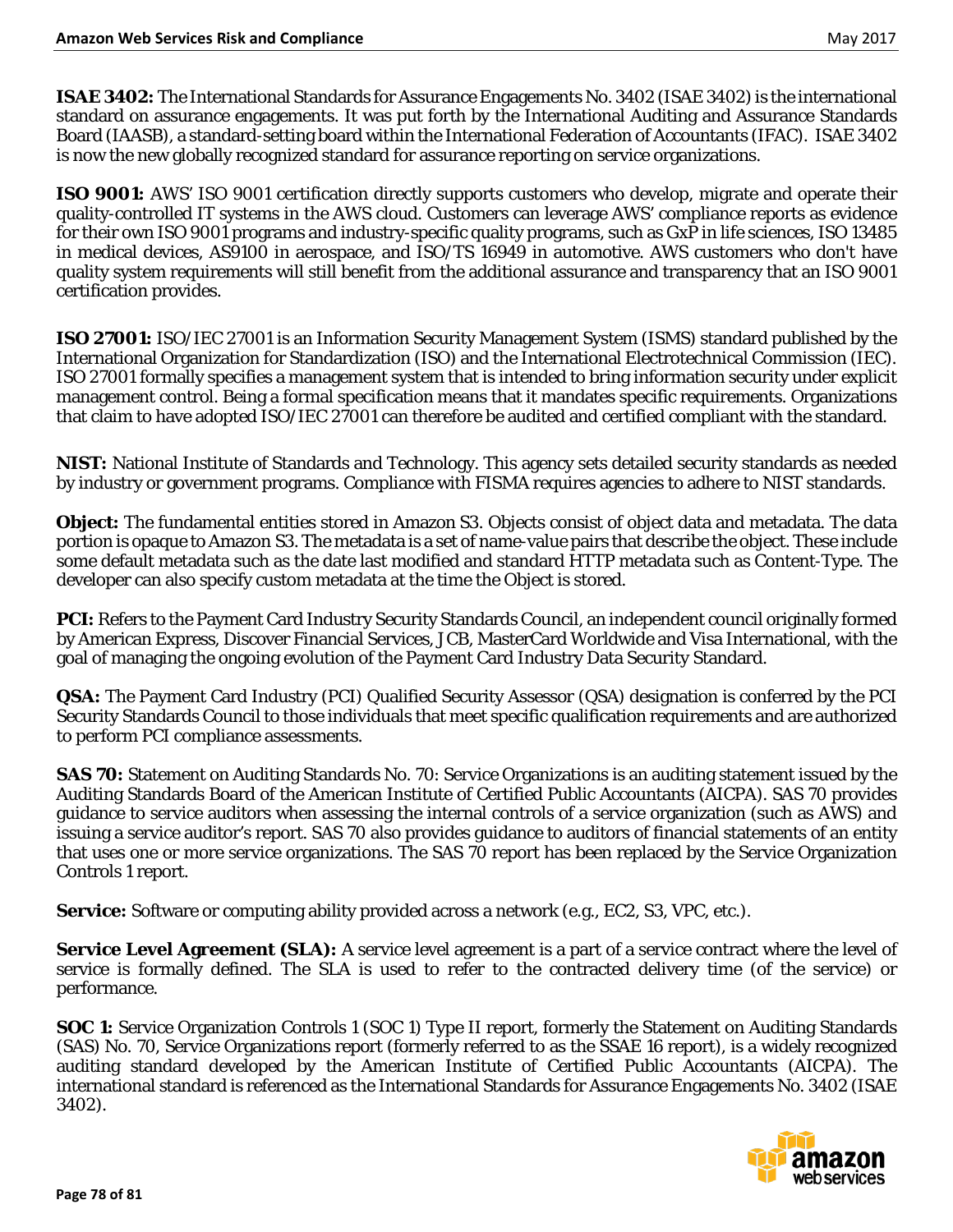**SSAE 16 [deprecated]:** The Statement on Standards for Attestation Engagements No. 16 (SSAE 16) is an attestation standard published by the Auditing Standards Board (ASB) of the American Institute of Certified Public Accountants (AICPA). The standard addresses engagements undertaken by a service auditor for reporting on controls at organizations that provide services to user entities, for which a service organization's controls are likely to be relevant to a user entities internal control over financial reporting (ICFR). SSAE 16 effectively replaces Statement on Auditing Standards No. 70 (SAS 70) for service auditor's reporting periods ending on or after June 15, 2011.

**SOC 2:** Service Organization Controls 2 (SOC 2) reports are intended to meet the needs of a broad range of users that need to understand internal control at a service organization as it relates to security, availability, processing integrity, confidentiality and privacy. These reports are performed using the AICPA Guide: Reporting on Controls at a Service Organizations Relevant to Security, Availability, Processing Integrity, Confidentiality, or Privacy and are intended for use by stakeholders (e.g., customers, regulators, business partners, suppliers, directors) of the service organization that have a thorough understanding of the service organization and its internal controls.

**SOC 3**: Service Organization Controls 3 (SOC 3) reports are designed to meet the needs of uses who want assurance on the controls at a service organization related to security, availability, processing integrity, confidentiality, or privacy but do not have the need for or the knowledge necessary to make effective use of a SOC 2 Report. These reports are prepared using the AICPA/Canadian Institute of Chartered Accountants (CICA) Trust Services Principles, Criteria, and Illustrations for Security, Availability, Processing Integrity, Confidentiality, and Privacy. Because they are general use reports, SOC 3 Reports can be freely distributed or posted on a website as a seal.

**Virtual Instance:** Once an AMI has been launched, the resulting running system is referred to as an instance. All instances based on the same AMI start out identical and any information on them is lost when the instances are terminated or fail.

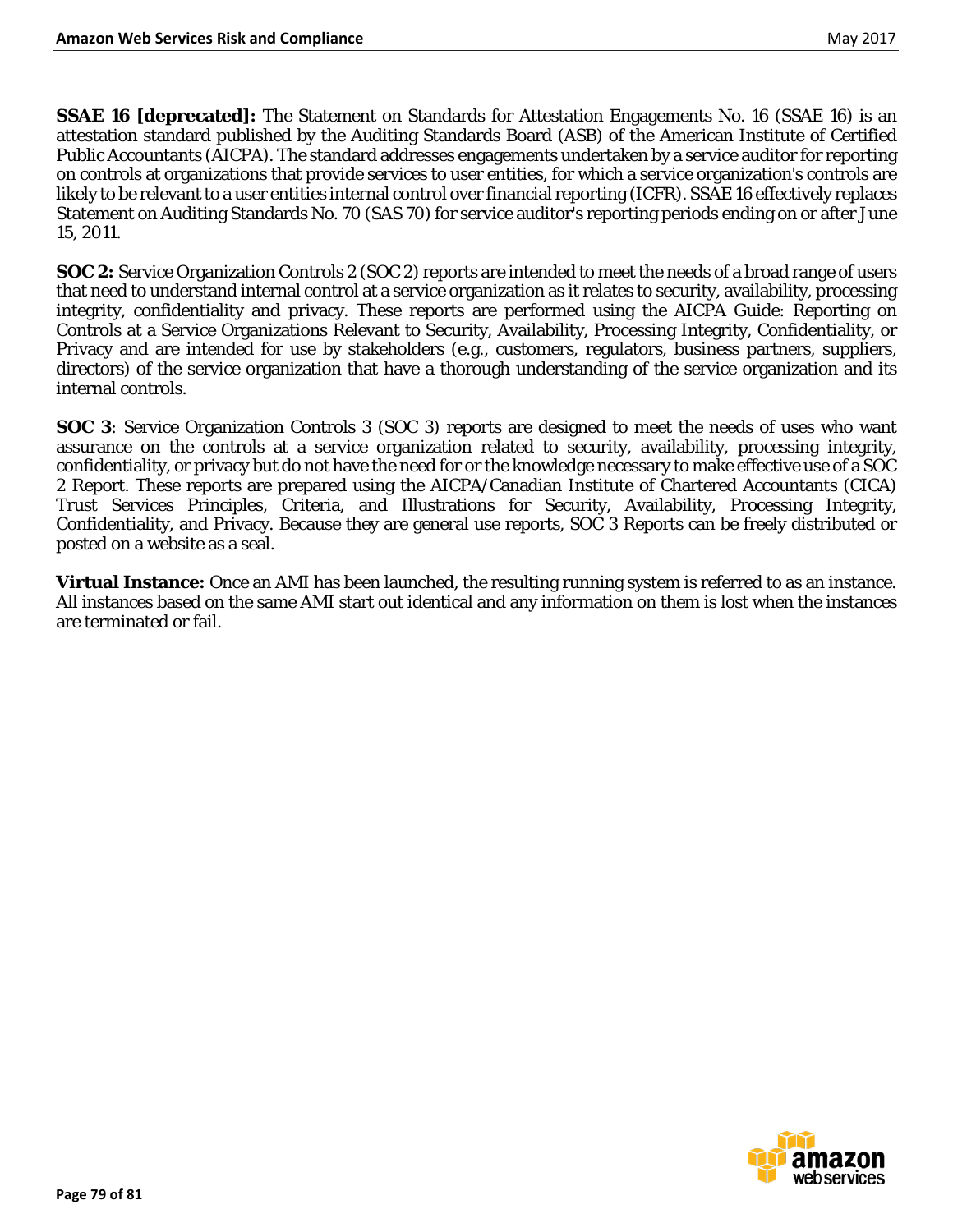## *Version History*

#### **October 2016**

• Thirteenth and Fourteenth regions added (US East - Ohio and Asia Pacific - Mumbai)

#### **January 2016**

- Added GxP Compliance Program
- Twelfth region added (Asia Pacific Seoul)

## **December 2015**

- Updates to certifications and third-party attestations summaries
- Added ISO 27017 certification
- Added ISO 27018 certification
- Eleventh region added (China Beijing)

#### **November 2015**

• Update to CSA v3.0.1

## **August 2015**

- Updates to in-scope services for PCI 3.1
- Updates to regions in-scope for PCI 3.1

## **May 2015**

- Tenth region added (EU Frankfurt)
- Updates to in-scope services for SOC 3
- SSAE 16 language deprecated

## **Apr 2015**

• Updates to in-scope services for: FedRAMPsm, HIPAA, SOC 1, ISO 27001, ISO 9001

# **Feb 2015**

- Updates to FIPS 140-2 VPN endpoints and SSL-terminating load balancers
- Updates to PCI DSS verbiage

#### **Dec 2014**

• Updates to certifications and third-party attestations summaries

#### **Nov 2013 version**

• Edits to IPsec tunnel encryption verbiage

# **Jun 2013 version**

- Updates to certifications and third-party attestations summaries
- Updates to Appendix C: Glossary of Terms
- Minor changes to formatting

#### **Jan 2013 version**

• Edits to certifications and third-party attestations summaries

#### **Nov 2012 version**

- Edits to content and updated certification scope
- Added reference to the SOC 2 and MPAA

# **Jul 2012 version**

- Edits to content and updated certification scope
- Addition of the CSA Consensus Assessments Initiative Questionnaire (Appendix A)

# **Jan 2012 version**